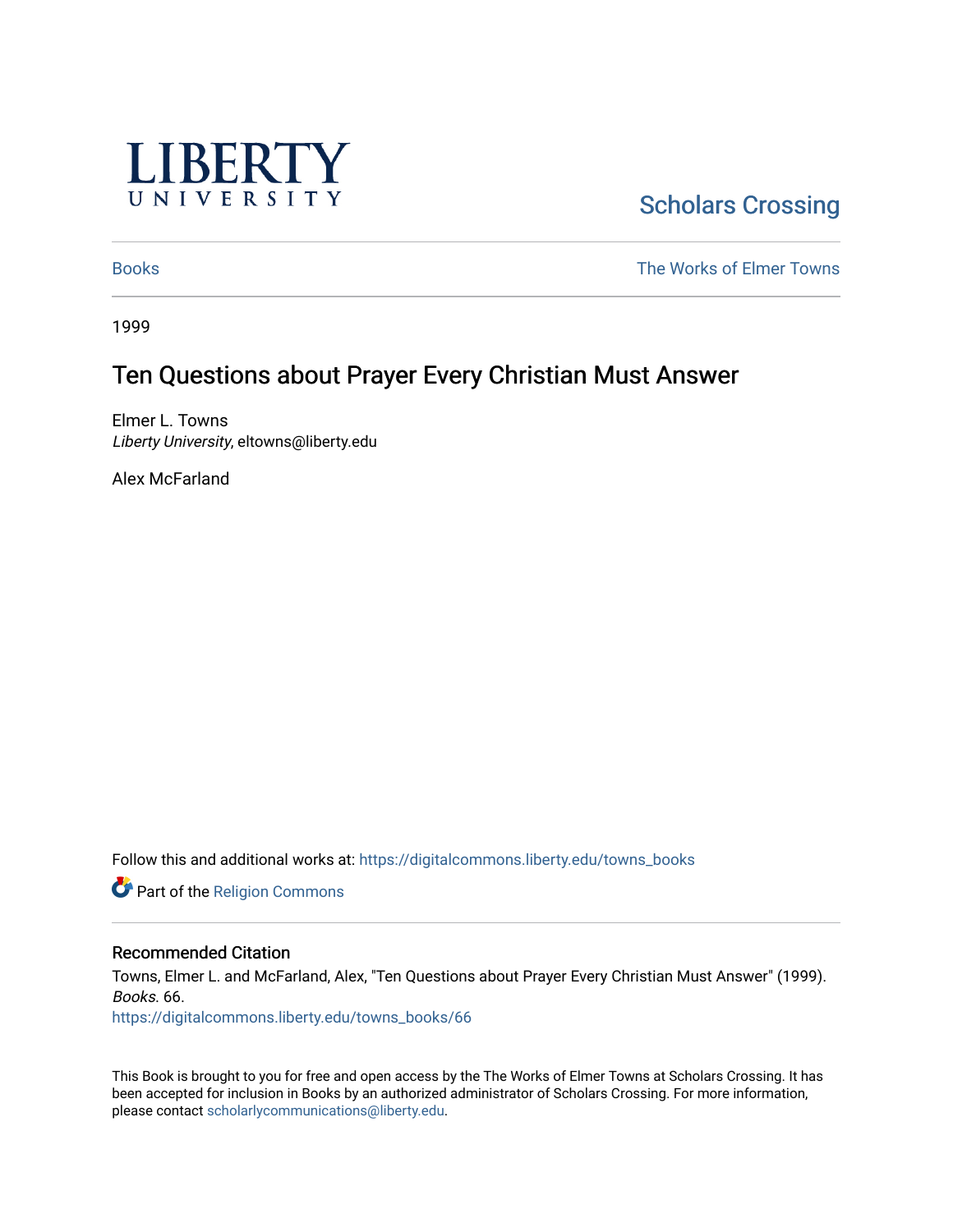Copyrighted Material

alex mcfarland & elmer towns

# 10 Questions

Convertibled Material

thoughtful responses to

WINDOWS

 $\overline{M}$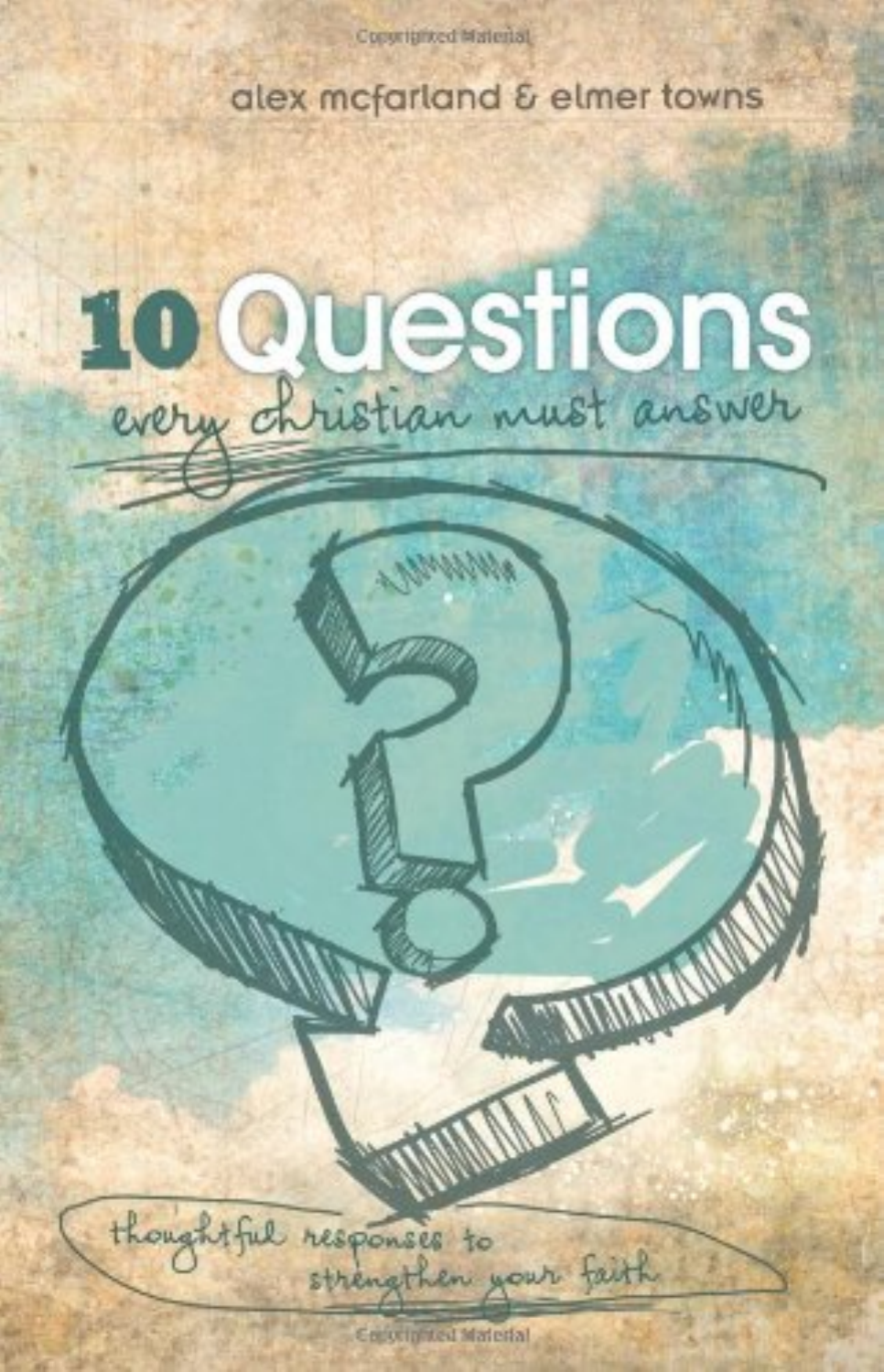*Ten Questions about Prayer Every Christian Must Answer*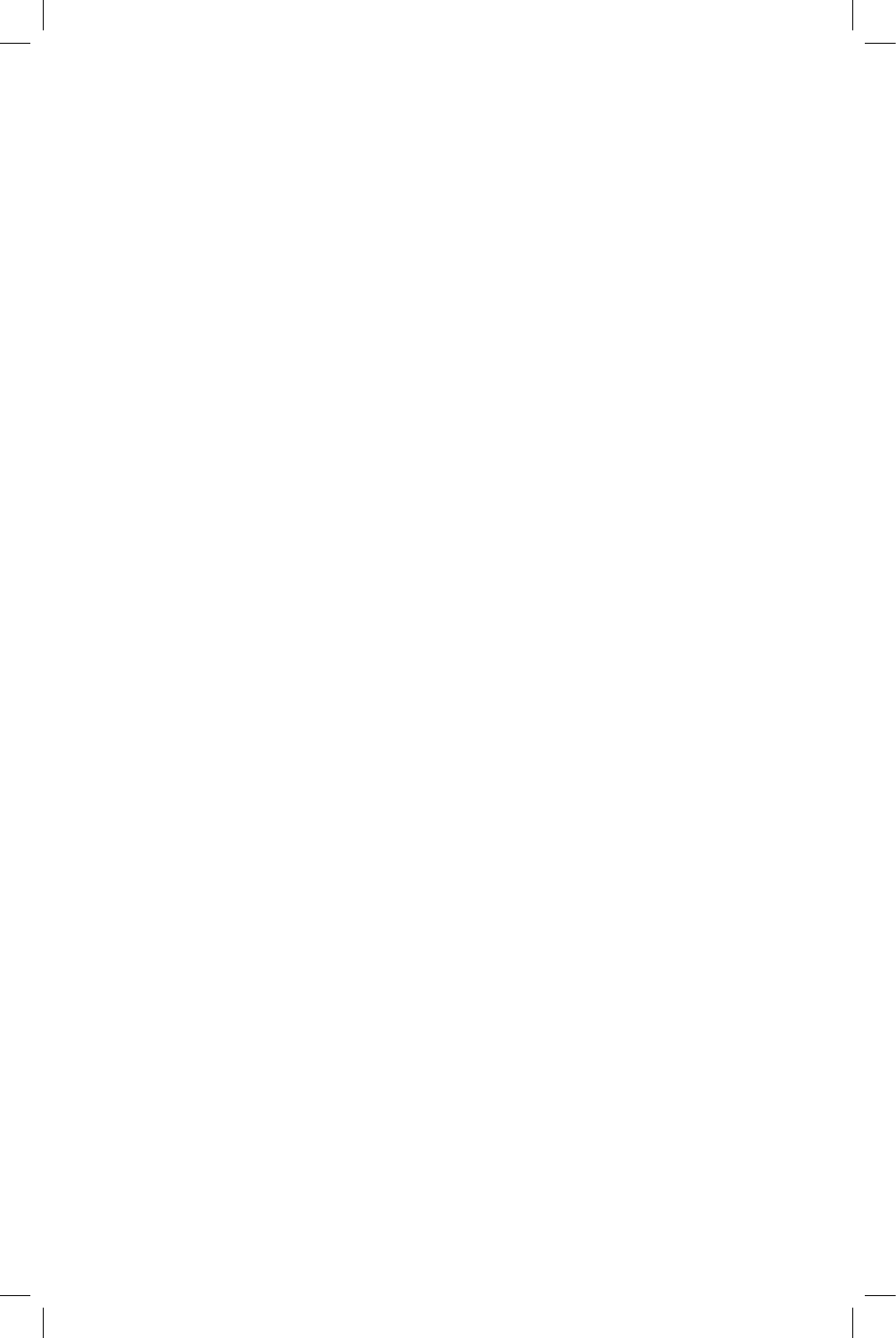*Ten Questions about Prayer Every Christian Must Answer*

Alex McFarland and Elmer L. Towns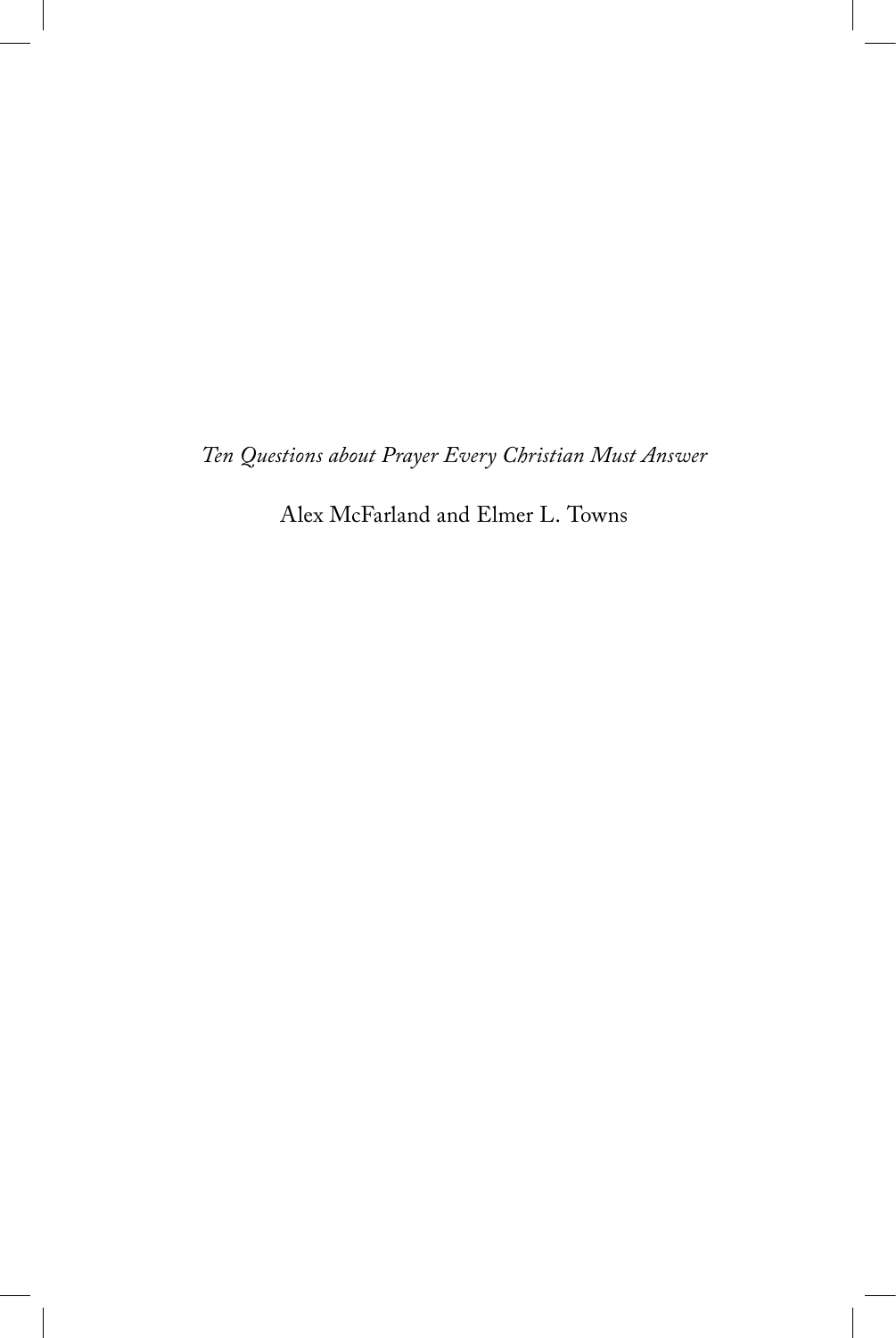# Ten Questions about Prayer Every Christian Must Answer Copyright © 2014 by Alex McFarland and Elmer L. Towns Literary Trust Inc.

B&H Publishing Group Nashville, Tennessee

All rights reserved

ISBN: 978-1-4336-8217-9

# Dewey Decimal Classification: 248.3 Subject Heading: PRAYER \ CHRISTIAN LIFE \ SPIRITUAL LIFE

Unless otherwise indicated, all Scripture quotations are taken from the Holman Christian Standard Bible®, Copyright © 1999, 2000, 2002, 2003, 2009 by Holman Bible Publishers. Used by permission. Holman Christian Standard Bible®, Holman CSB®, and HCSB® are federally registered trademarks of Holman Bible Publishers.

Scripture quotations marked NIV are taken from THE HOLY BIBLE, NEW INTERNATIONAL VERSION®, NIV® Copyright © 1973, 1978, 1984, 2011 by Biblica, Inc.™ Used by permission. All rights reserved worldwide.

Scripture quotations marked NKJV are taken from the New King James Version. Copyright © 1982 by Thomas Nelson, Inc. Used by permission. All rights reserved.

Printed in the United States of America

1 2 3 4 5 6 7 8 9 10 • 19 18 17 16 15 14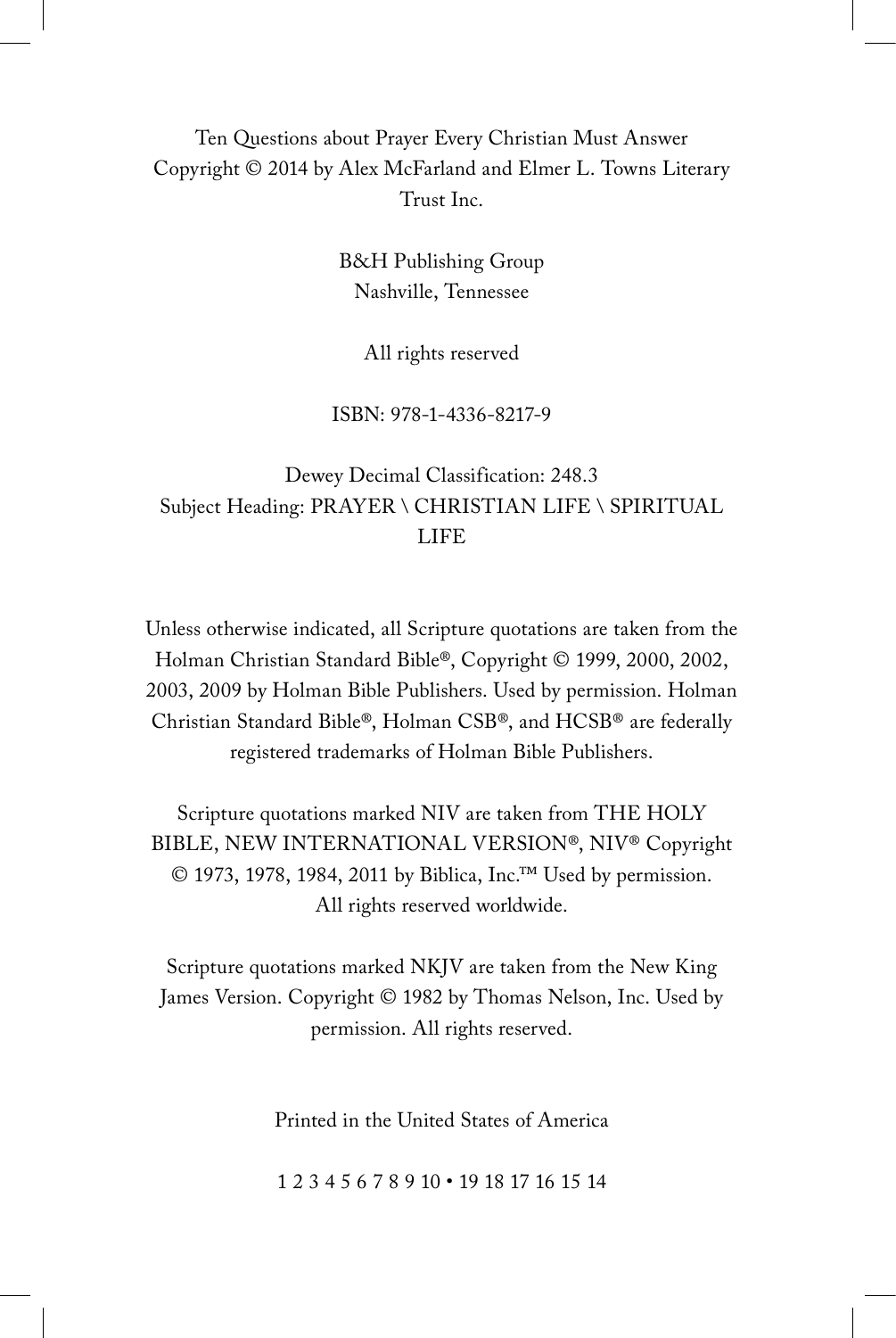# **Contents**

| Preface                                                                           | vii |
|-----------------------------------------------------------------------------------|-----|
| <b>Chapter 1</b>                                                                  | 1   |
| Can prayer override the natural laws of the universe?<br>(Elmer Towns)            |     |
| <b>Chapter 2</b>                                                                  | 19  |
| Can prayer change God's will? (Elmer Towns)                                       |     |
| Chapter 3                                                                         | 33  |
| Is God fair to answer the prayers of some people and not others?<br>(Elmer Towns) |     |
| <b>Chapter 4</b>                                                                  | 47  |
| Does God still answer prayers for supernatural healing?<br>(Elmer Towns)          |     |
| <b>Chapter 5</b>                                                                  | 61  |
| Does God answer our prayers because we are persistent?<br>(Elmer Towns)           |     |
| Chapter 6                                                                         | 75  |
| Can you pray to a God whom you think may not be there?<br>(Alex McFarland)        |     |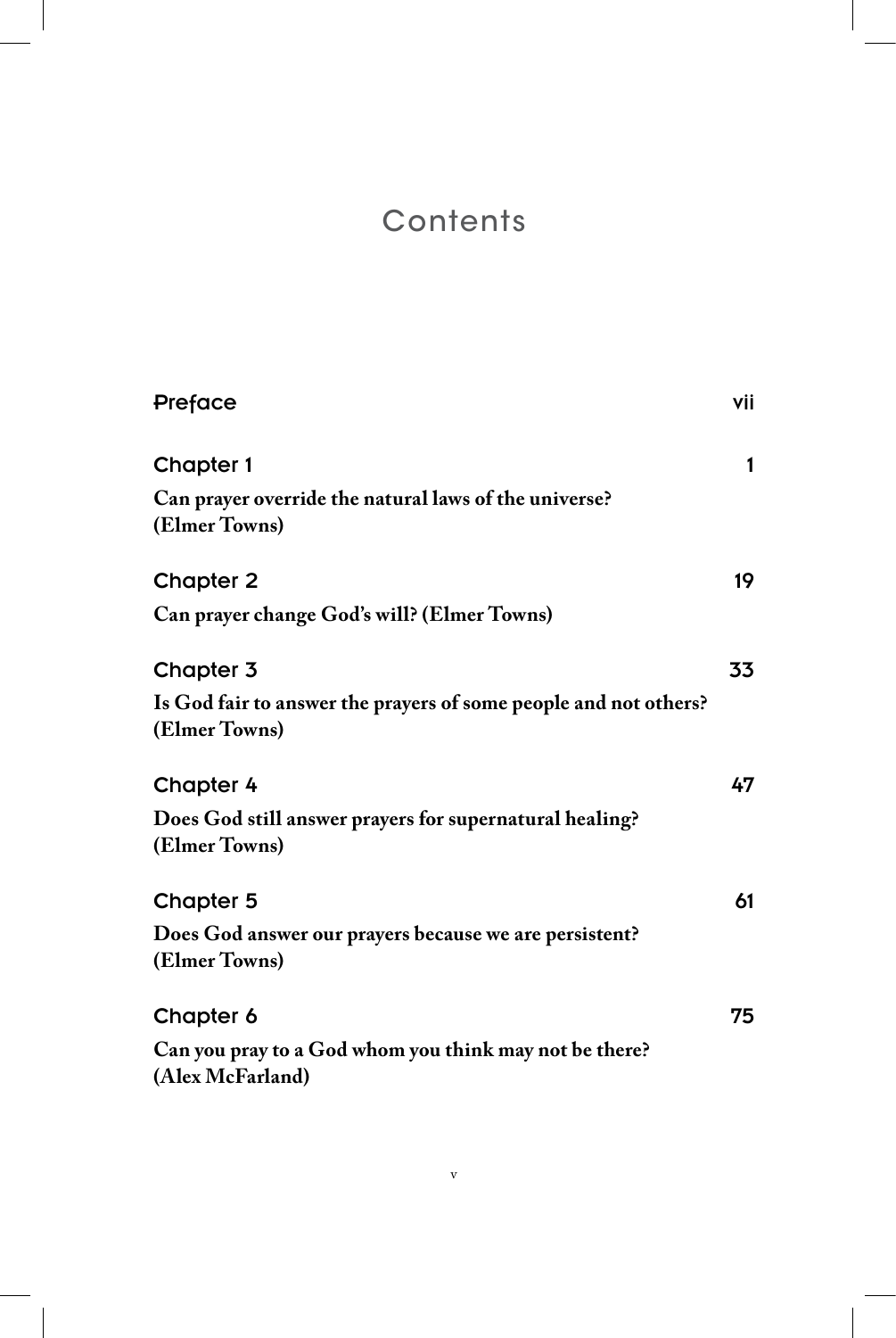## vi 10 QUESTIONS ABOUT PRAYER

| <b>Chapter 7</b>                                                            | 87  |
|-----------------------------------------------------------------------------|-----|
| Can prayer do anything because God can do anything?<br>(Alex McFarland)     |     |
| <b>Chapter 8</b>                                                            | 99. |
| What happens when prayers collide? (Alex McFarland)                         |     |
| Chapter 9                                                                   | 111 |
| Can prayer do any good in a world that has gone so bad?<br>(Alex McFarland) |     |
| <b>Chapter 10</b>                                                           | 123 |
| Can prayer connect with a God who seems hidden?<br>(Alex McFarland)         |     |
| Conclusion                                                                  | 139 |
| Subject Index                                                               | 149 |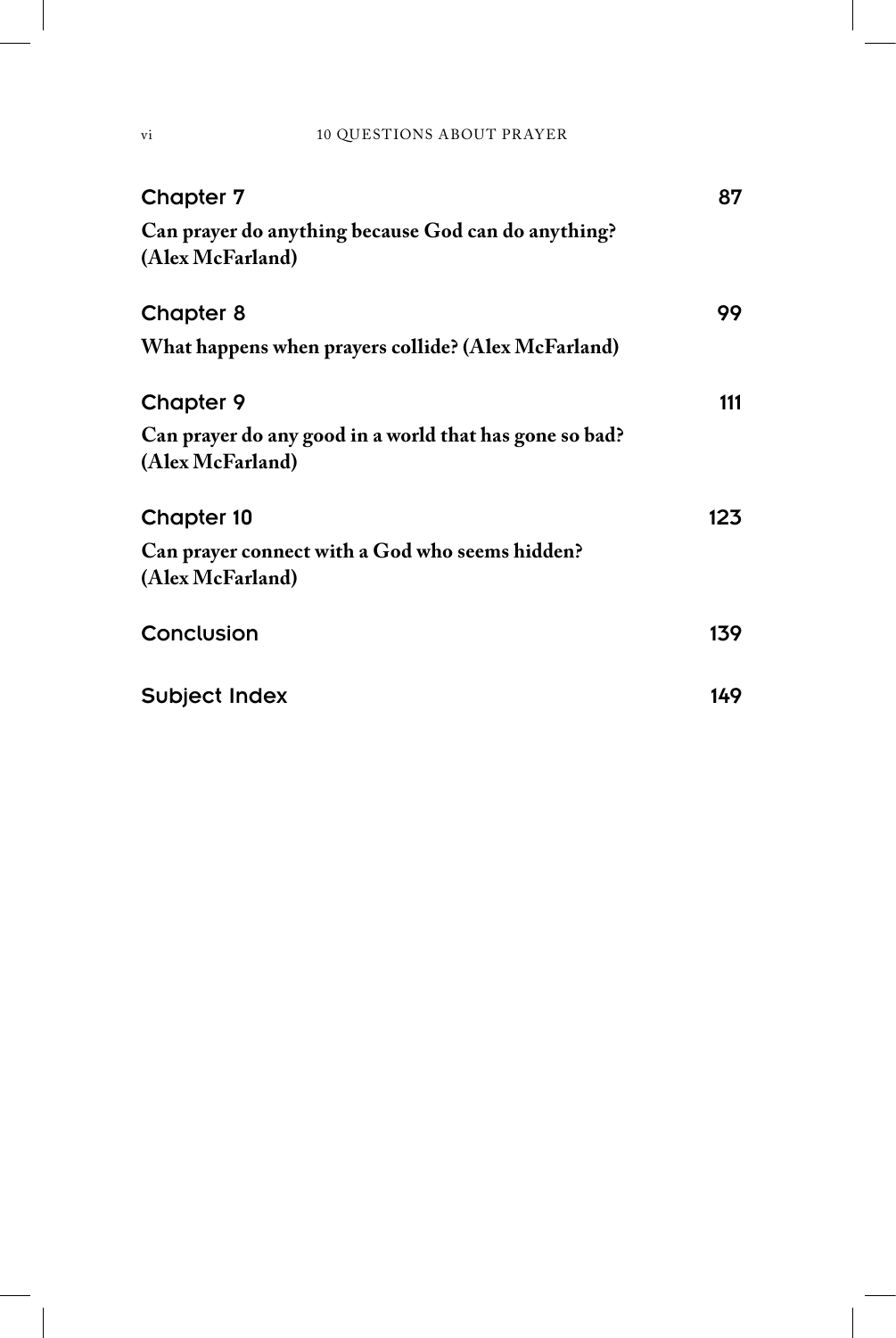# Preface

#### What Is Prayer?

Before we talk about prayer, we must define it and tell how it should be used. Why? Because non-Christians often think of prayer in a completely different way than Christians. We must compare apples with apples. Sometimes a non-Christian criticizes prayer, but they do not have a proper understanding of Christian prayer. It is important to be on the same page so we talk *to* each other instead of *at* each other.

Prayer is talking to God based on a relationship with God. Prayer is communication with God. But prayer is more intimate than talking to a friend. Prayer is a family relationship. It is like talking to your father. That is the way Jesus described it.

"Whenever you pray, you must not be like the hypocrites, because they love to pray standing in the synagogues and on the street corners to be seen by people. I assure you: They've got their reward! But when you pray, go into your private room, shut your door, and pray to your Father who is in secret. And your Father who sees in secret will reward you. When you pray, don't babble like the idolaters, since they imagine they'll be heard for their many words. Don't be like them, because your Father knows the things you need before you ask Him." (Matt 6:5–8)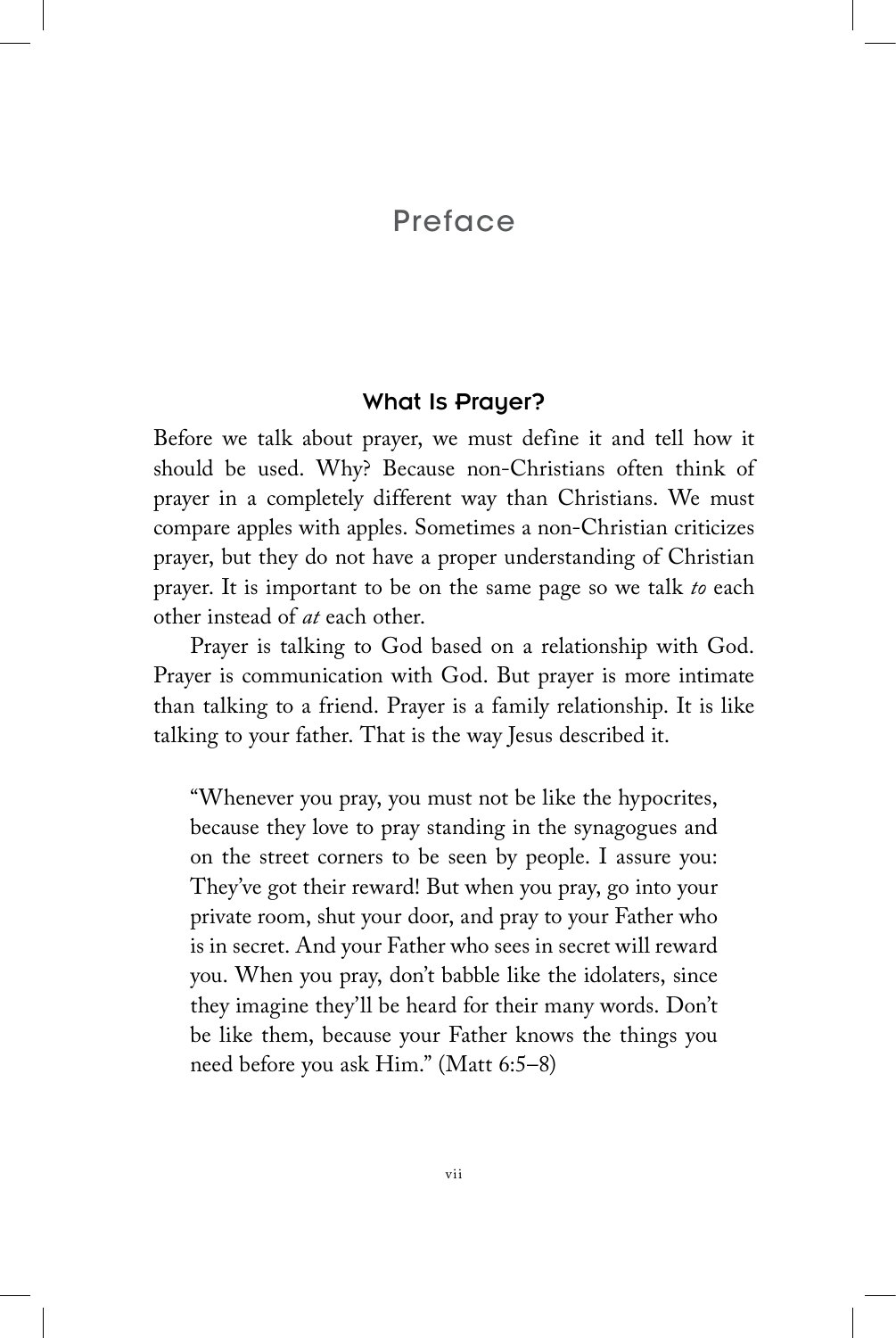Since prayer is a family relationship, you must know the heavenly Father to pray to Him. And Jesus is the only way to the Father. "I am the way, the truth, and the life," Jesus said. "No one comes to the Father except through Me" (John 14:6). In other words, Jesus says there is no other means of access to God. The Creator of the universe graciously grants people to have a relationship with him through his Son Jesus Christ.

The Bible has many things to say about this relationship to the Father. Jesus said, "Unless someone is born again, he cannot see the kingdom of God" (John 3:3). To experience physical birth is not enough; a person must have a second birth into God's family—a spiritual birth. Jesus said the Father gave "the right to be children of God" to those who "receive" Jesus and "believe" in him (John 1:12). Though all people stand before God as condemned sinners (Rom 3:23), God sent his Son to take away the sin of the world (John 1:29). Jesus sacrificed himself as a perfect substitute for sinners (2 Cor 5:21) so that they might be saved. Those who trust in Jesus receive eternal life (John 3:16) and are adopted as God's children (Gal 4:4–5). As a child of God, you can talk [pray] to Him, making requests of God the Father through Jesus Christ (John 14:13).

Having defined prayer in this way, it is easier to see why so many individuals have difficulty with the notion of prayer. Nonbelieving critics may have difficulty with prayer because they fail to understand the nature of a Christian's relationship to God in prayer. Even believers may have difficulty with prayer if they misunderstand the basis for prayer in a relationship to God. Perhaps the voice of the critic has caused the believer to question some of the fundamental biblical truths about Christian prayer. It is for these reasons that we have written this book.

The purpose of this book, then, is not devotional, seeking to move you to prayer. Of course, we hope you will be motivated to pray as you find answers to those pressing questions about the nature of prayer. Nor is this a practical handbook on prayer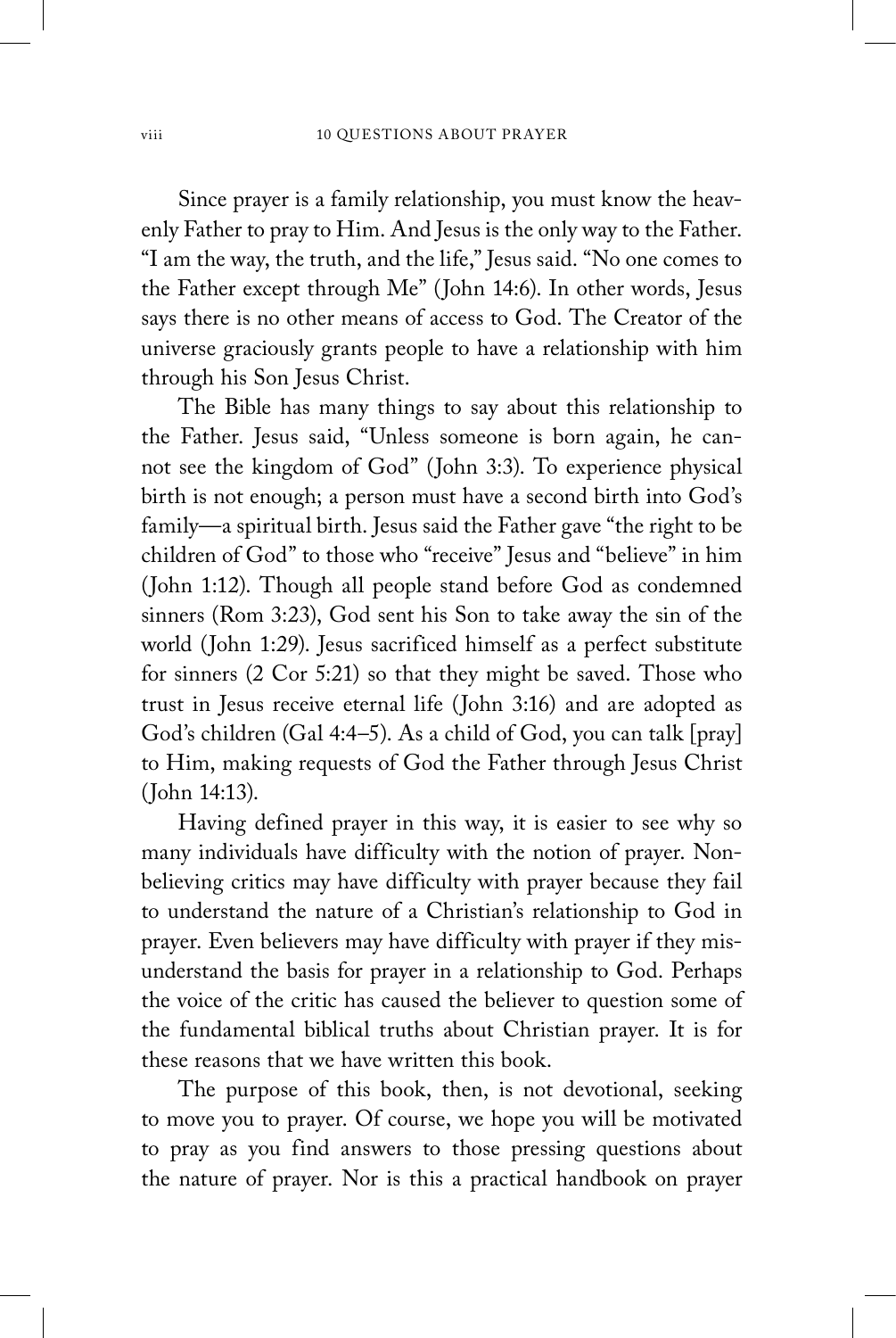#### PREFACE ix

offering you instructions on how to pray; though we believe you will receive encouraging tips on prayer. Finally, this book does not describe the various ways to pray, although you will be challenged to consider alternative forms of prayer.<sup>1</sup> Fundamentally, this book is an "apologetic" approach to prayer. The questions we have selected serve as the antithesis of this book; they are the problems we seek to answer.

#### The Approach and Plan of 10 Questions

This book addresses ten questions commonly asked about prayer. Some are more likely to be raised by non-Christians or even by those opposed to Christianity. Yet even serious Christians have questions about prayer. Identifying those questions and uncovering the motives behind them will put us in a better position to answer them.

In cases where questions about prayer are levied by non-Christians as a means of casting doubt on fundamental biblical truths about the Christian faith, the book will use an apologetic approach. *Apologetics* refers to a reasoned defense of Christianity. The word *apologetics* comes from the Greek word *apologia*, which means a "defense." The related verb *apologeomai* ("to defend oneself") is used in Acts when Paul gives his trial defense before Festus and Agrippa (Acts 26:1–2). Peter tells believers to be ready to defend their faith: "But set apart the Messiah as Lord in your hearts, and always be ready to give a *defense* to anyone who asks you for a reason for the hope that is in you" (1 Pet 3:15). Apologetics exists to remove intellectual barriers to Christianity by answering questions raised by skeptics and non-believers. Christians who use apologetics present a rational basis for the Christian faith by defending it against objections, misrepresentations, and attacks.

Therefore, in this book we will use apologetics to defend the Christian practice of prayer by appealing to logic and common understanding. Once we establish the rationality of prayer, we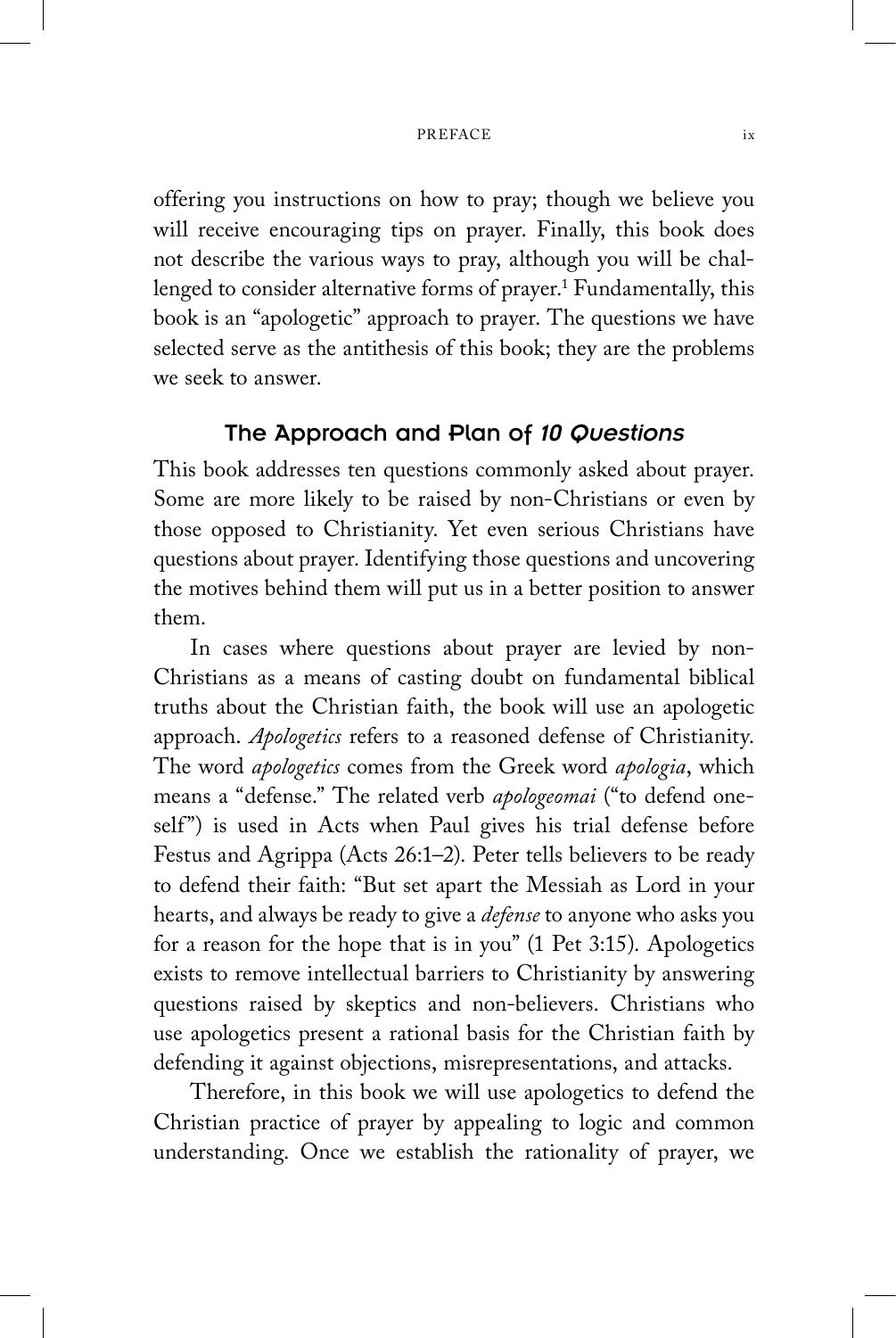will then seek to answer a given question on the basis of biblical precepts and practices.

The plan of this book will entail a counterpoint/point structure. Each chapter will assess opposing viewpoints to the question at hand in the "Counterpoint" section. We will then follow the "Counterpoint" with a "Point" section outlining the perspective of the authors. The "Point" section will offer several "Prayer Principles" defending our position based upon firm biblical, theological, and philosophical principles.

#### **Endnotes**

1. To see a complete listing of the various ways to pray and the principles to follow when praying, see Elmer Towns, *The Prayer Journey Bible* (Shippensburg, PA: Destiny Image Publishing, 2011). The appendix lists 549 different ways to pray, pp. 1965–2111.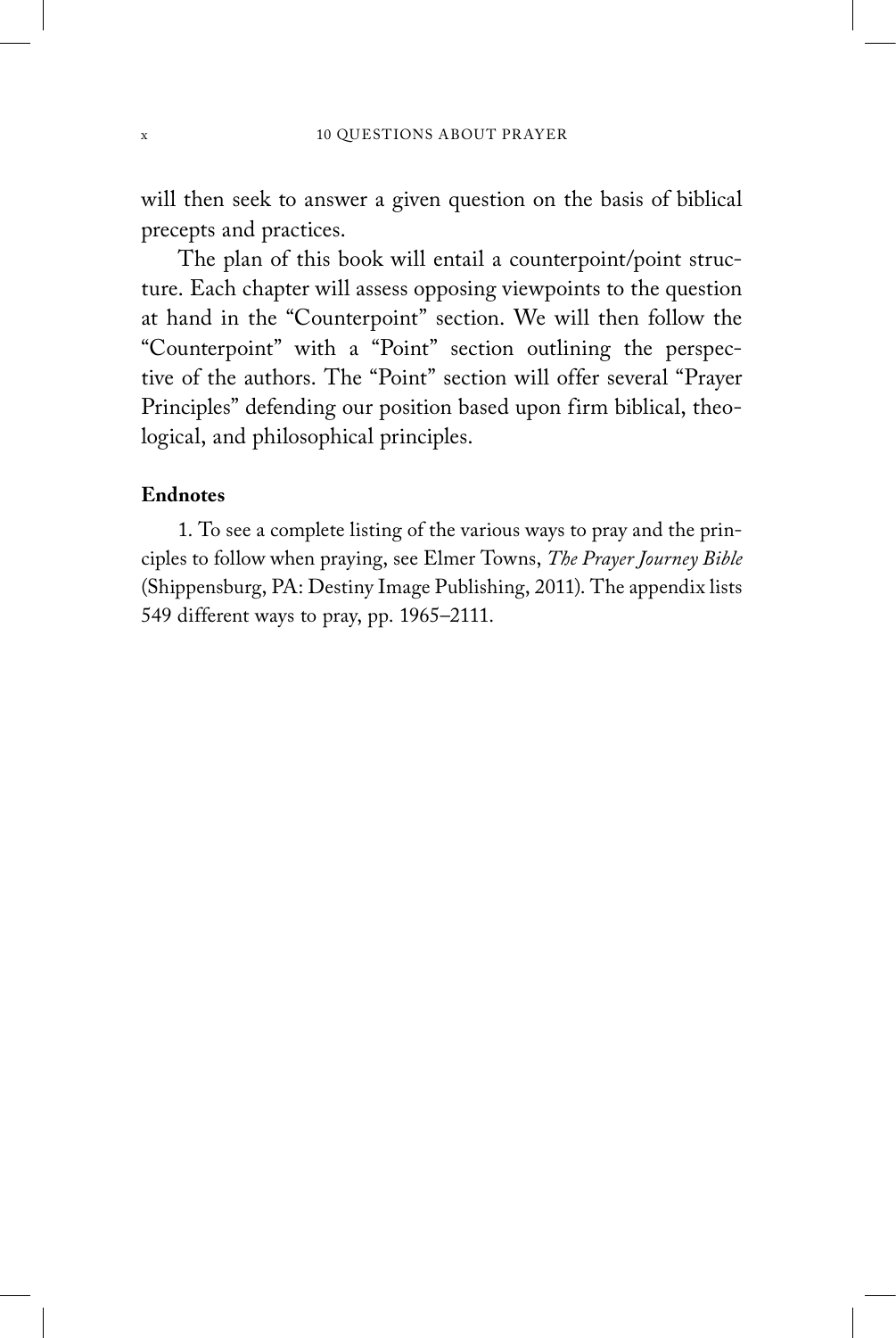

w powerful is prayer? James 5:16 teaches that the prayer of<br>a righteous person is powerful and effective. What example<br>did James give as evidence for this claim? He cited the<br>manhat Elijah a man whose numer hald had min fo a righteous person is powerful and effective. What example did James give as evidence for this claim? He cited the prophet Elijah, a man whose prayers held back rain for more than three years in the land of Israel. The same God who created the heavens and the earth (Gen 1:1) also held the power to control whether rain fell from the sky upon the land.

While the Bible includes many examples of God's intervention in the laws of nature, there is much debate regarding whether He continues to operate in this way today. Should we pray for God to intervene to change the course of nature in order to answer our prayers? The answer to this question has vast implications, ranging from how we pray regarding natural disasters to how we intercede on behalf of loved ones with sickness or disease. In this chapter, we will first look at the argument of those who would answer this question negatively. Second, we will respond with a few Prayer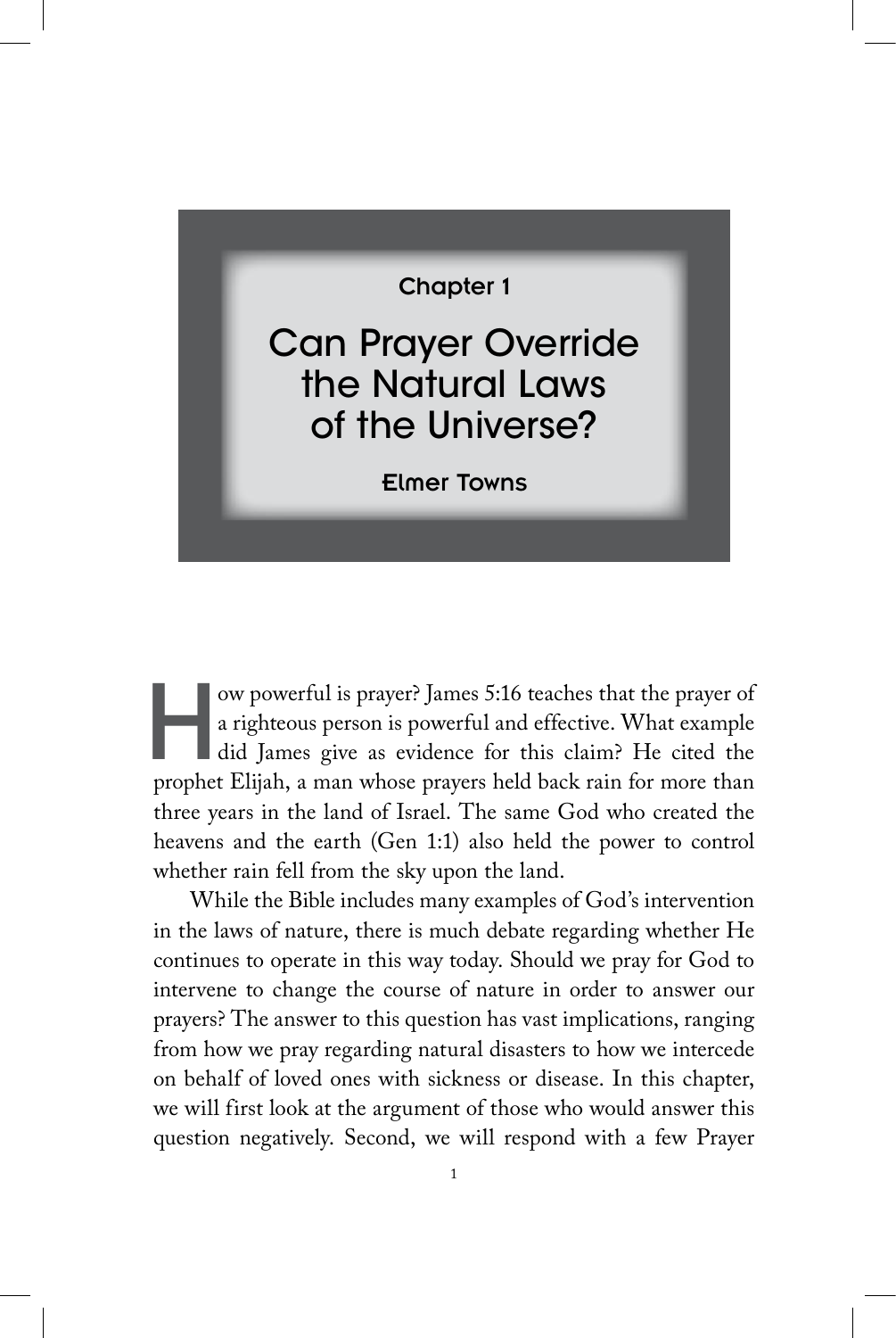Principles that seek to account for the biblical evidence. Third, we will conclude with several observations applicable to our own lives as we seek to both understand and live a life of prayer that reflects an accurate interpretation of Scripture. As we do, we hope you will find yourself strengthened and encouraged not only by the stories of God at work throughout history, but also by how He can change lives—including yours—today.

#### Counterpoint

Not everyone believes God overrides the natural laws of the universe to answer prayer. Among them are three categories of individuals. First, there are those who deny the existence of God at all. Those who hold to this view are called atheists. While the number of people in our society who hold to atheism is a small minority, nevertheless, it includes a vocal and growing number of Americans. For example, best-selling author and atheist Sam Harris wrote concerning Hurricane Katrina:

What was God doing while Katrina laid waste to their city? Surely He heard the prayers of those elderly men and women who fled the rising waters for the safety of their attics, only to be slowly drowned there. These were people of faith. These were good men and women who had prayed throughout their lives. Do you have the courage to admit the obvious? These poor people died talking to an imaginary friend.<sup>1</sup>

The outspoken atheist Dr. Richard Dawkins referred to another writer on this issue stating, "He noted that every Sunday, in churches throughout Britain, entire congregations prayed publicly for the health of the royal family. Shouldn't they, therefore, be unusually fit, compared with the rest of us?"2 Since the royal family was not "unusually fit" compared with the rest of society, Hawkins argues that prayer has no impact on the lives of people.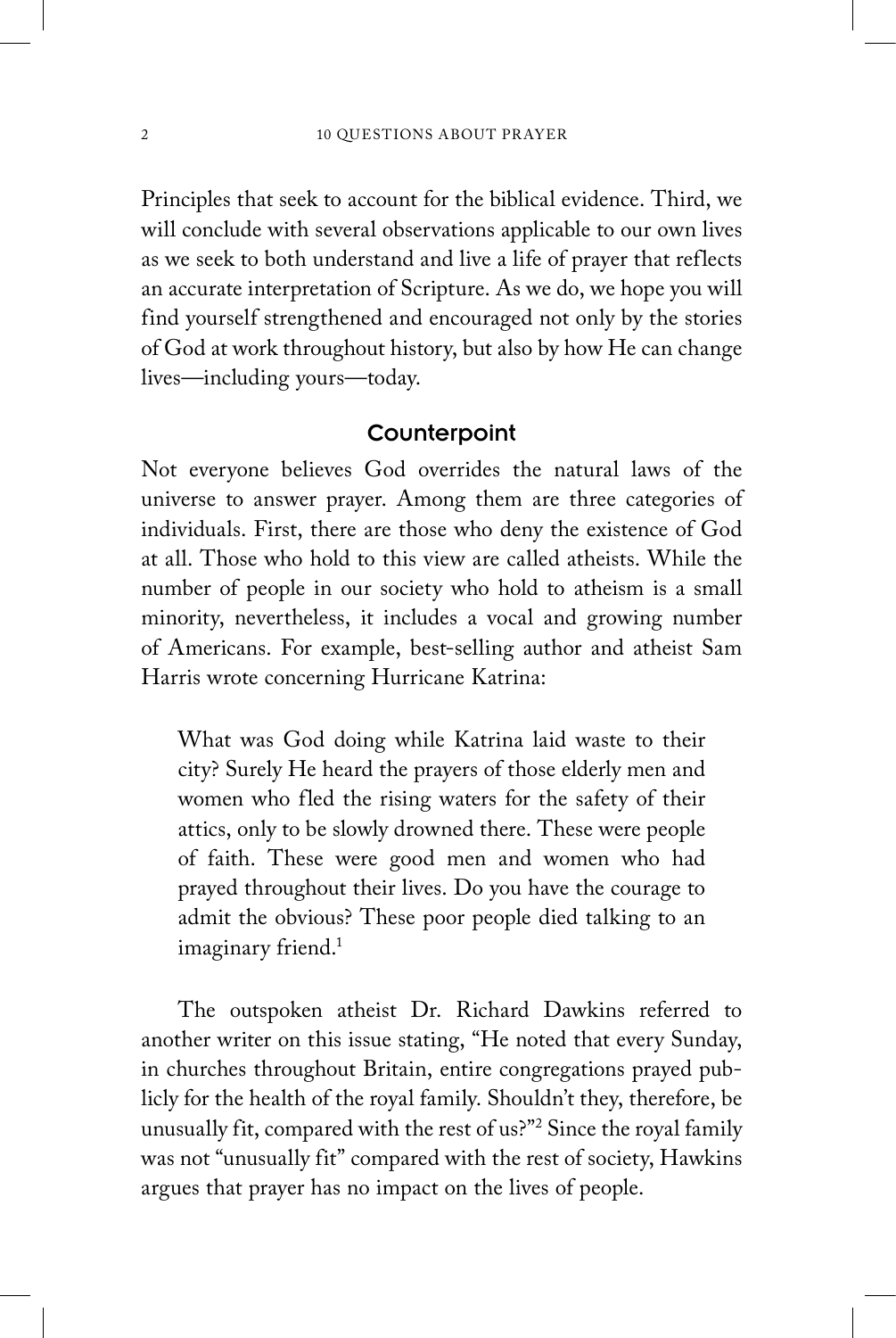Another category of individuals are those who remain uncertain of whether God exists. Those who hold to this view are called agnostics. The views of agnostics have some affinities with atheists, but are in general much less committed to a particular view of God. A rising group of individuals in this category labeled the "Nones" now comprise approximately 19 percent of all Americans.3 Now more than ever, our society faces a time when many people either oppose the idea of God intervening within natural laws to answer prayer (Atheists) or are uncertain if this is even possible (Agnostics).

In addition, historically there has been another category of individuals who argue that God does not interfere with natural law. Popular during America's early history, Deism believes a divine Creator God set the universe in motion, yet does not intervene in daily life. Founding fathers such as Benjamin Franklin and Thomas Jefferson are often listed among those who held to this view.

There are many other perspectives on divine intervention in addition to the three briefly mentioned above. Islam, for example, argues for a god who intervenes according to the teachings of the Qur'an, while eastern religions such as Buddhism and Hinduism emphasize the view that God is in all things. In what follows, we will seek to determine what the Bible teaches on this important question. In so doing, we will discover that God has not only intervened over natural law in the past, He also declares He can continue to do so today.

#### Point

Logically, those who believe in an all-powerful God must at the very least accept that God *could* intervene in the laws of nature to accomplish His will. As one writer notes, "We can safely conclude that within the Christian perspective of God, he possesses attributes that allow him to access laws of the universe that we do not know about and use them, in combination with his divine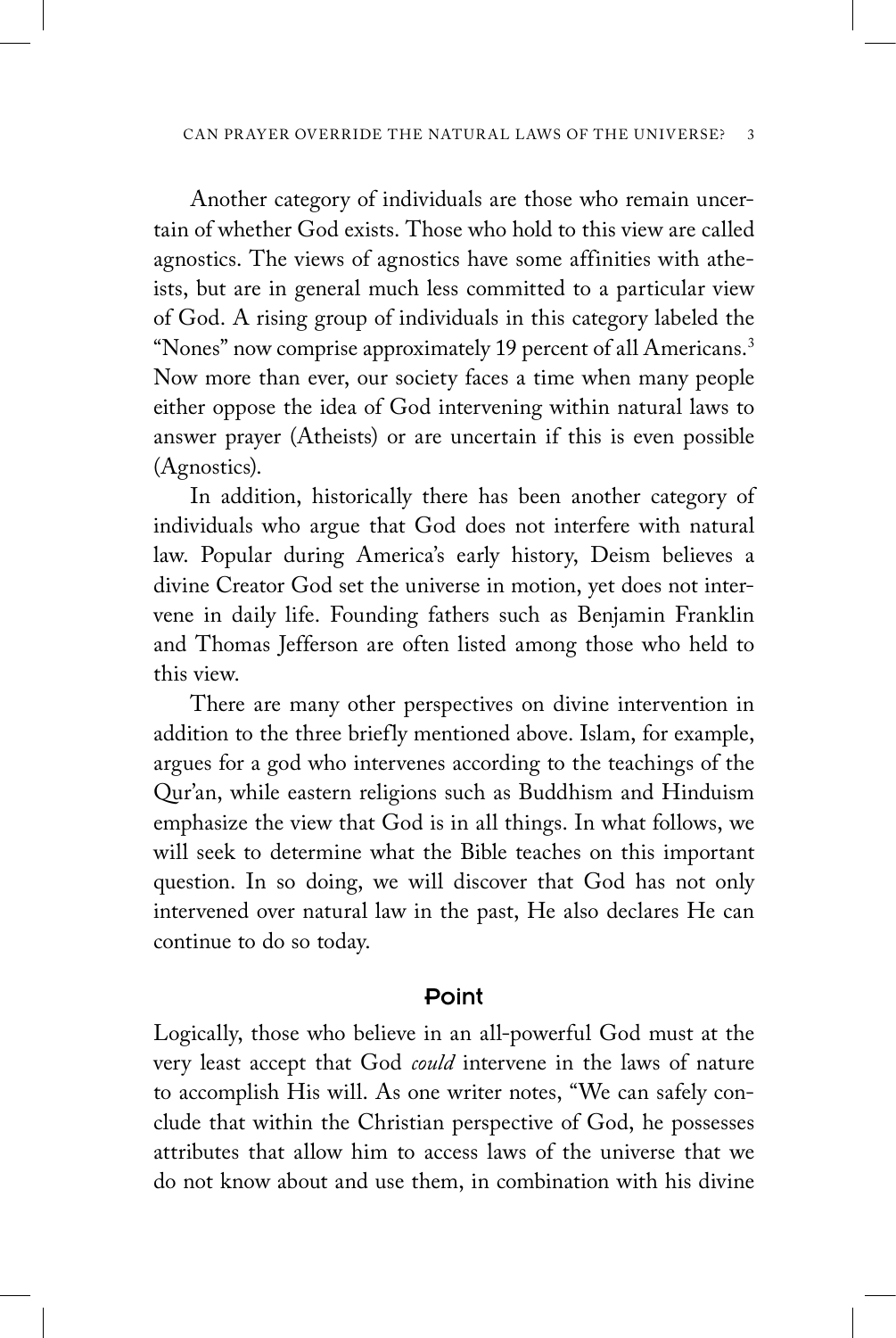power in nature, to bring about the miraculous. There is nothing illogical about this. Therefore, there's nothing illogical about God performing miracles."4 However, our concern is whether God *has* intervened in the past as well as whether He *can and does* continue to intervene today. Since the Scriptures will serve as our primary source of evidence, it is important to first consider how it portrays God intervening in the laws of nature in the form of "miracles."

In the New Testament the following four Greek words are primarily used to refer to miracles:

- 1. *Semeion*—a "sign", i.e., an evidence of a divine commission; an attestation of a divine message (Matt 12:38, 39; 16:1, 4; Mark 8:11; Luke 11:16; 23:8; John 2:11, 18, 23; Acts 6:8, etc.); a token of the presence and working of God; the seal of a higher power.
- 2. *Terata*—"wonders;" wonder-causing events; portents; producing astonishment in the beholder (Acts 2:19).
- 3. *Dunameis*—"might works;" works of superhuman power (Acts 2:22; Rom 15:19; 2 Thess 2:9); of a new and higher power.
- 4. *Erga*—"works;" the works of Him who is "wonderful in working" (John 5:20, 36).5

In each case, a miracle was a sign or working of power that performed something that defied human explanation. How has God supernaturally intervened? Numerous examples could be provided, but here are seven occasions that clearly reveal God suspended the known laws of the universe to accomplish a miracle:

- Jesus and Peter walking on water
- Jesus raising the dead (Jairus' daughter, the widow's son, and Lazarus)
- God sending fire and brimstone on Sodom and Gomorrah
- God raining bread daily from heaven (the manna in the wilderness)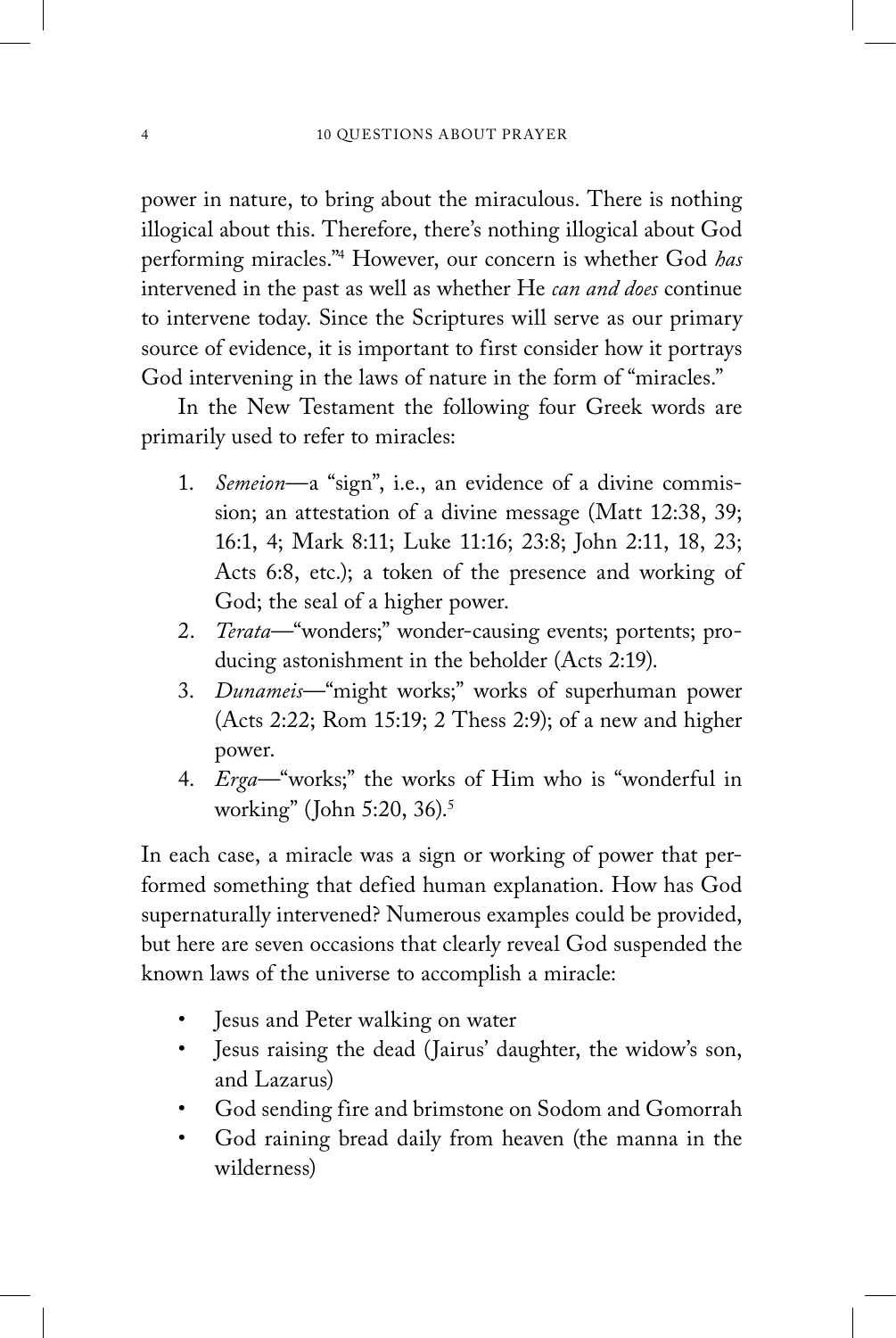- Jesus feeding 5,000 with 5 loaves of bread and 2 small fish
- Jesus giving sight to a blind man
- Jesus turning water into wine

None of these seven miracles could be adequately explained apart from an intervention in the normal working laws of the universe. The only other option is to conclude that the miracles have been inaccurately recorded in Scripture, which would call into question the integrity of the Bible. It is beyond the scope of this book to offer a full treatment of the evidence for the Bible's inspiration and authority. Other scholarly works have shown that Scripture has been faithfully preserved and accepted from the earliest times as being from God, and the Bible itself attests to its own divine origins (2 Tim 3:16–17; 2 Pet 1:20–21). We will, however, offer a few governing prayer principles to help explain why God can intervene in the laws of nature and how this truth relates to prayer.

# Prayer Principle: God, the Creator of all things, can create a higher law, suspend existing natural laws, or work within existing laws to answer prayers as He chooses.

God can answer a prayer with a higher law than the existing natural law. Notice how the law of gravity is overridden in a human-made, anti-gravity chamber where people float and turn somersaults in the air. If machines can override the law of gravity, so can God.

If we believe there is a God who has created all things, then the largest miracle has already taken place, namely creation. Other miracles or divine interventions in the universe are therefore certainly within His power. According to C. S. Lewis, a miracle is "an interference with Nature by supernatural power."6 God answers prayer to do the miraculous for His purposes, not ours. So when we pray, we ask according to God's will (Matt 6:9) and according to His Word (John 15:7). Yet we also desire for God to answer according to His divine purpose.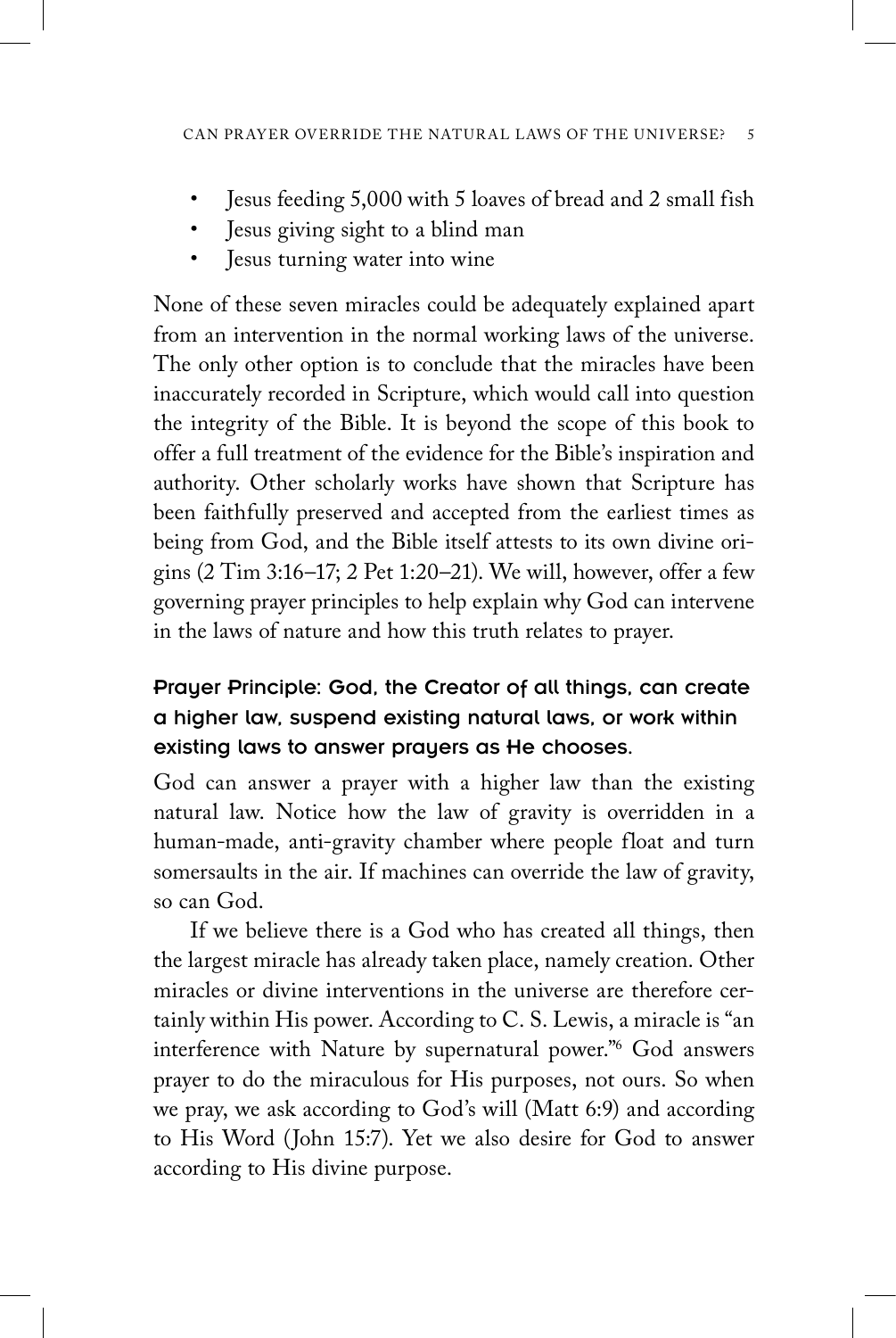## Prayer Principle: Biblical prayer assumes and expects the miraculous.

I personally believe in miracles because the Bible declares miracles will happen. In addition, I have seen God do the miraculous in answer to prayer, both in my life and in the lives of others. The Christian philosopher argues for God's existence by stating that if there are laws, there must also be an ultimate lawmaker. But could we not also suggest that if there is an ultimate lawmaker, then He could interrupt His laws for His purpose.

While it is one thing to conclude from the biblical evidence that God has intervened in the past, it is quite another to say that he still intervenes in the present. There are those who maintain that the time of miracles has passed. Is this true? While we might not experience the same types of miracles as the prophets or apostles of Scripture, there is no biblical reason to conclude that God does not continue to work in miraculous ways to accomplish His purposes today. We will look at the various types of miracles noted in Scripture to better understand how God has worked throughout history and can work today in response to our prayers.

First, there are one-time miracles. In creation, God brought together matter, energy, time, space, laws, and life. This miracle of creation was a one-time event that cannot be repeated today. There are also other miracles listed in the Bible that were one-time events such as the virgin birth of Jesus, His resurrection, and His ascension to heaven.

Second, there are sign miracles. These sign miracles serve as powerful demonstrations of God's power recorded in Scripture. The purpose of sign miracles is to show God's power and glory. These involved Jesus calming the storm on the Sea of Galilee, and the many miracles Jesus did in healing the sick of various diseases and infirmities.

When you think of a sign miracle, think of the signs you see in your travels. Signs are constructed to give you direction, information, or to confirm what you know. In the same way, God gave a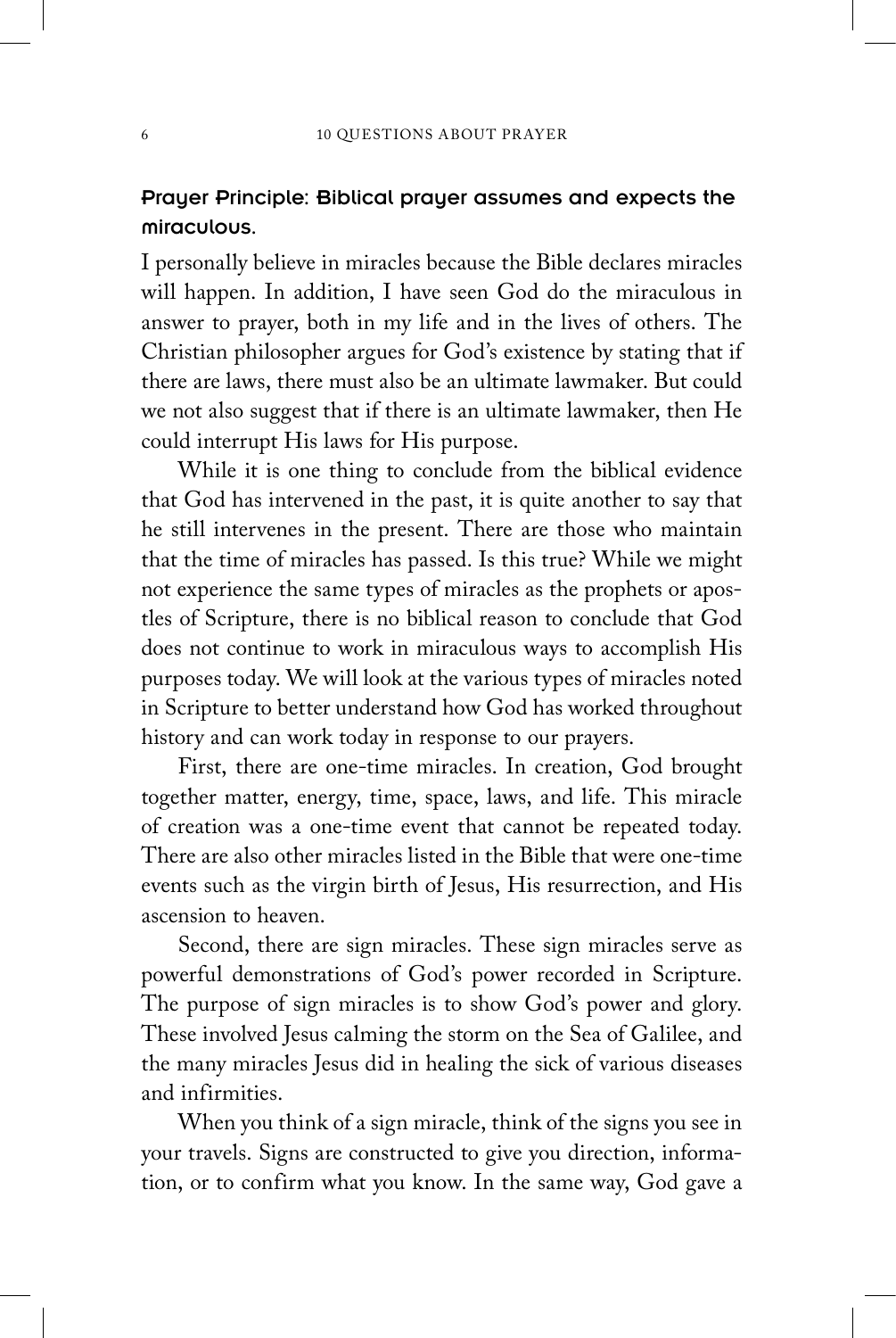sign of direction to Moses through a burning bush (Exod 3:1–9). There were also some signs warning of danger, such as the ten plagues in Egypt where miracles were used to warn Pharaoh and the Egyptians. Some signs make announcements. For example, the angels appeared to the shepherds in the field in order to announce the birth of Jesus Christ (Luke 2:8–20). Other signs give confirmation of a divine call or commissioning. Gideon prayed for the wool of a lamb to be wet and the ground dry. God confirmed His call to Gideon through this sign miracle (Judg 6:36–40).

Third, there are power-demonstrating miracles. People expected the Messiah to have great power. When Jesus Christ stopped the winds and waves people observed that "even the winds and the sea obey him" (Matt 8:27). In that miracle He demonstrated He could do what only God does. He demonstrated that He was God. According to the Gospels Jesus performed at least 35 specific miracles. John 21:25 further adds, "And there are also many other things that Jesus did, which, if they were written one by one, I suppose not even the world itself could contain the books that would be written."

In the Old Testament, God used certain people to perform power-demonstrating miracles as well. The Lord provided two such miracles during the time He spoke to Moses at the burning bush. Moses was to use these miracles in the presence of Pharaoh. (Exodus 4). The parting of the Red Sea offered yet another powerful sign that God was at work in Moses and had provide an escape or "exodus" for His people out of Egypt. Further signs were provided through Moses during the 40 years in the wilderness to reveal God at work in his life and in the life of the community of the Israelites.

The ministry of Elijah provides another biblical example of God using a power-demonstrating miracle to reveal His work through His servants and to draw people closer to Him. The most significant of the sign miracles performed in the life of Elijah involved him calling down fire from the sky to prove that the Lord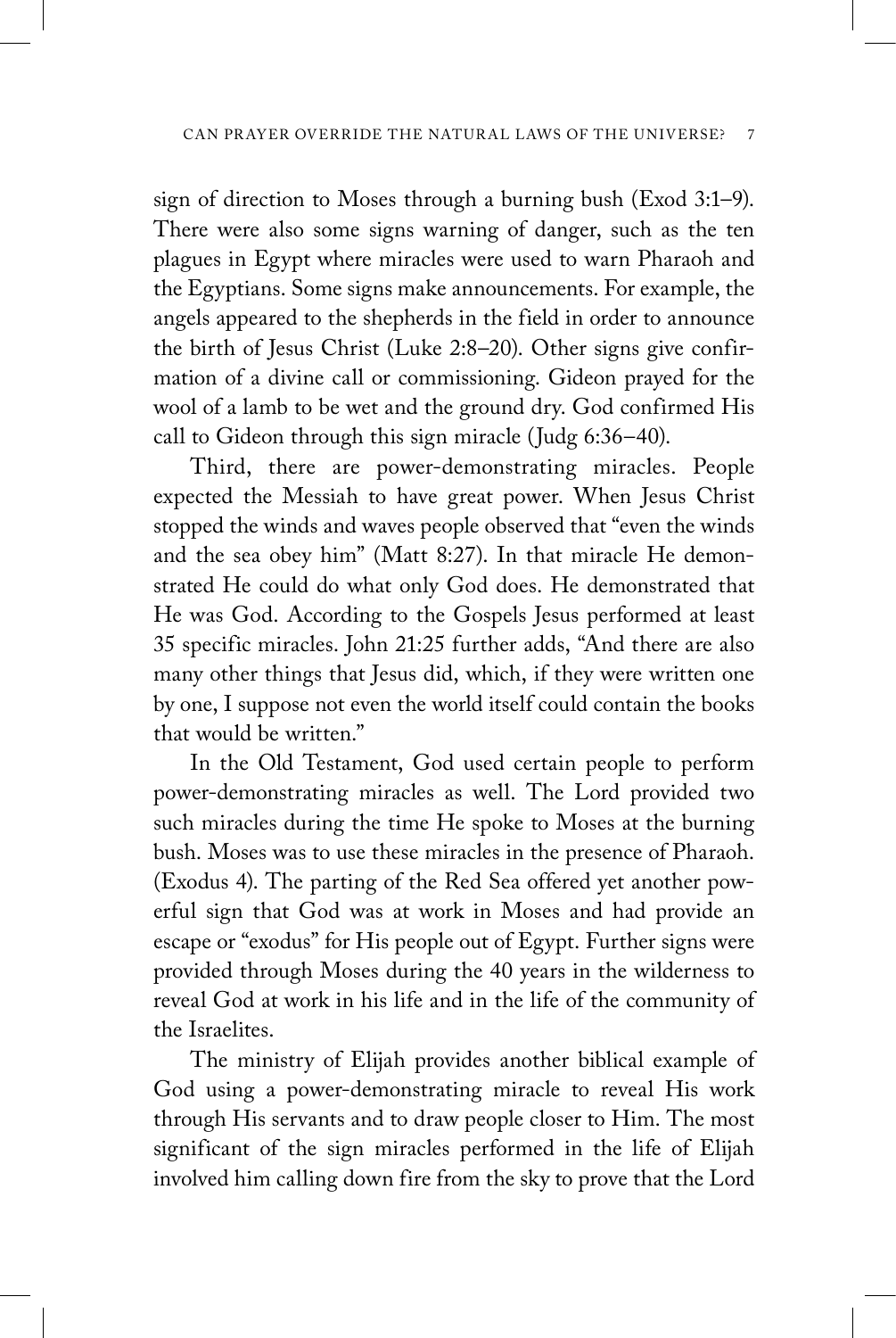was the one true God (1 Kgs 18:38–39). In response, the people turned from worship of Baal and honored the Lord.

Fourth, there are providential miracles. The word "providence" comes from the Latin *providere*, which means, "to foresee." In His foreknowledge God sees what is going to happen, then brings all things together to occur according to His will. I like to explain providence similar to the role of the director of a film. First, the director must see the end product in his or her mind. Then the director must direct the scenes of the film to accomplish this vision. This includes the instructions given to the actors, the editing work in post-production, and even how the film is marketed to its audience. The director may never appear on camera, yet his or her work is evident in every frame of the movie. Similarly, God may not always show up as the "star actor" but may sometimes arrange circumstances in such a way as to accomplish everything according to His divine will.

Therefore God answers our prayer with providence. God can work behind the scenes to arrange the proper conditions to answer our requests when we pray. John D. Morris explains providential miracles in this way:

Consider *miracles of providence*. These occur when God acts *within* His ordained natural processes to bestow His benevolence on His creation. They may involve the precise timing of a natural occurrence, or an unusual rate of a process. A providential event may be extremely unlikely from a statistical point of view, but within the realm of possibility. Usually we consider miracles to be something desirable, a gift of God's grace, but they may be quite catastrophic—a judgment or a chastisement.

Miracles could affect either believers or unbelievers. For believers, God answers prayers, fulfills promises, provides every need, corrects wrong behavior, and in general, shows His favor. To unbelievers, He can likewise show His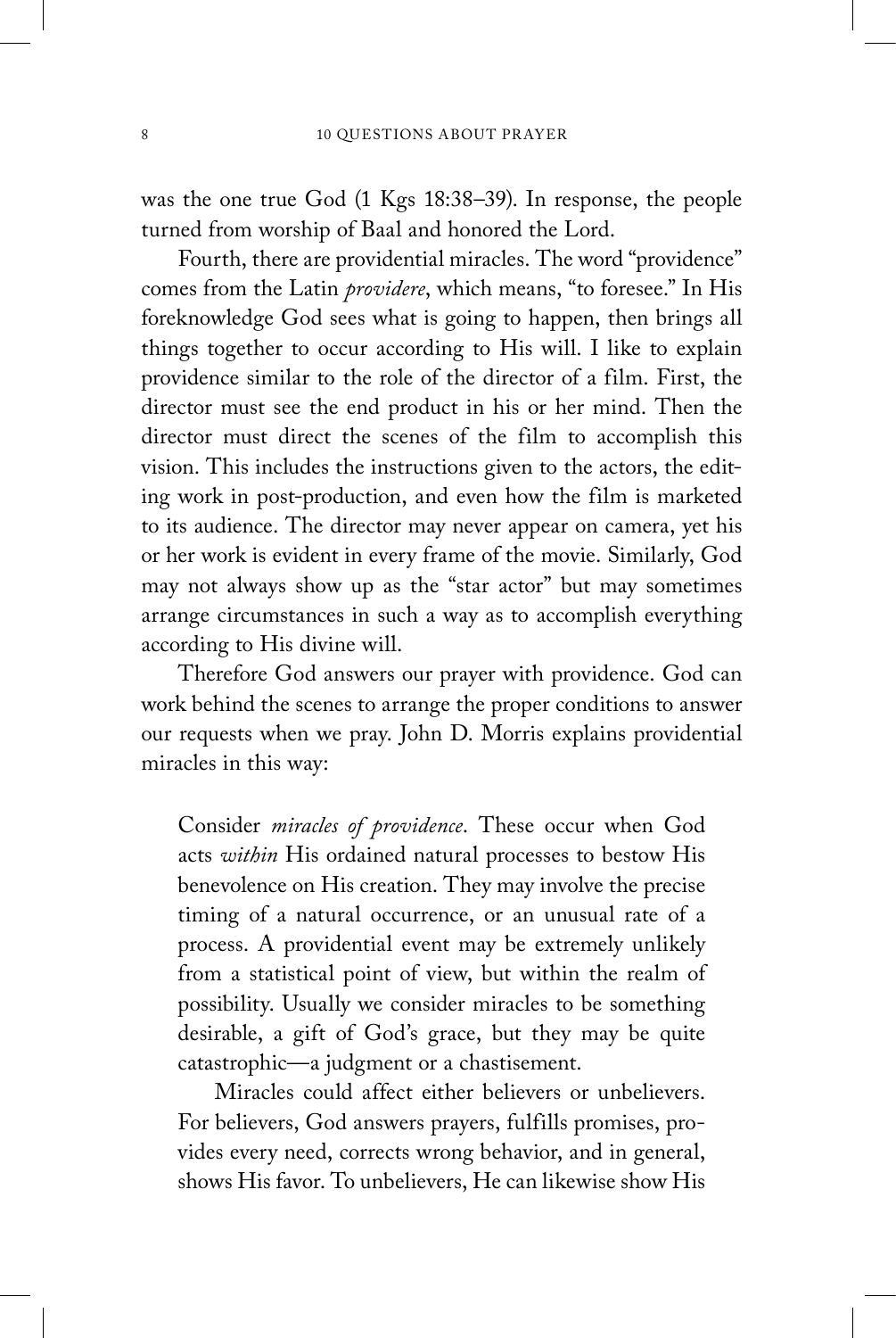favor, or punish wrongdoing. He demonstrates to all that He exists and exhibits His desire that all be saved.7

Even in our actions, then, the Lord directs our steps and guides our movements to accomplish His purpose. The end result is sometimes a miracle, yet God need not always interfere with the laws of nature. Instead, God can work providentially through natural laws. God rules the world by His laws and can certainly use the powers of the laws already in place to accomplish His will.

Fifth, there are miracles of conversion. When Jesus said, "You must be born again" (John 3:3), He explained that when a person becomes a follower of Jesus Christ, he or she receives new life. Miracles can lead to a conversion as an unbeliever is convicted of sin and future judgment (John 16:7–11). When the Holy Spirit convicts us of sin, our spiritual blindness is removed so we see our sin as it really is. When we have a full understanding of our lost condition before God, we are motivated to cry out for salvation. This process is nothing short of miraculous.

The Holy Spirit then causes us to understand the gospel by removing the blindness of unbelief. Paul spoke of this in 2 Cor 4:3–4: "But if our gospel is veiled, it is veiled to those who are perishing. In their case, the god of this age has blinded the minds of the unbelievers so they cannot see the light of the gospel of the glory of Christ, who is the image of God." When people testify of their conversion they often say, "It took a miracle for Christ to save me."

In fact, the miracle of conversion was of tremendous importance in the start of the early church. On the day of Pentecost, more than 3,000 people came to faith in Jesus and were baptized that day (Acts 2:41). The book of Acts records three other additional conversion accounts as well, often including other miraculous events in the immediate context: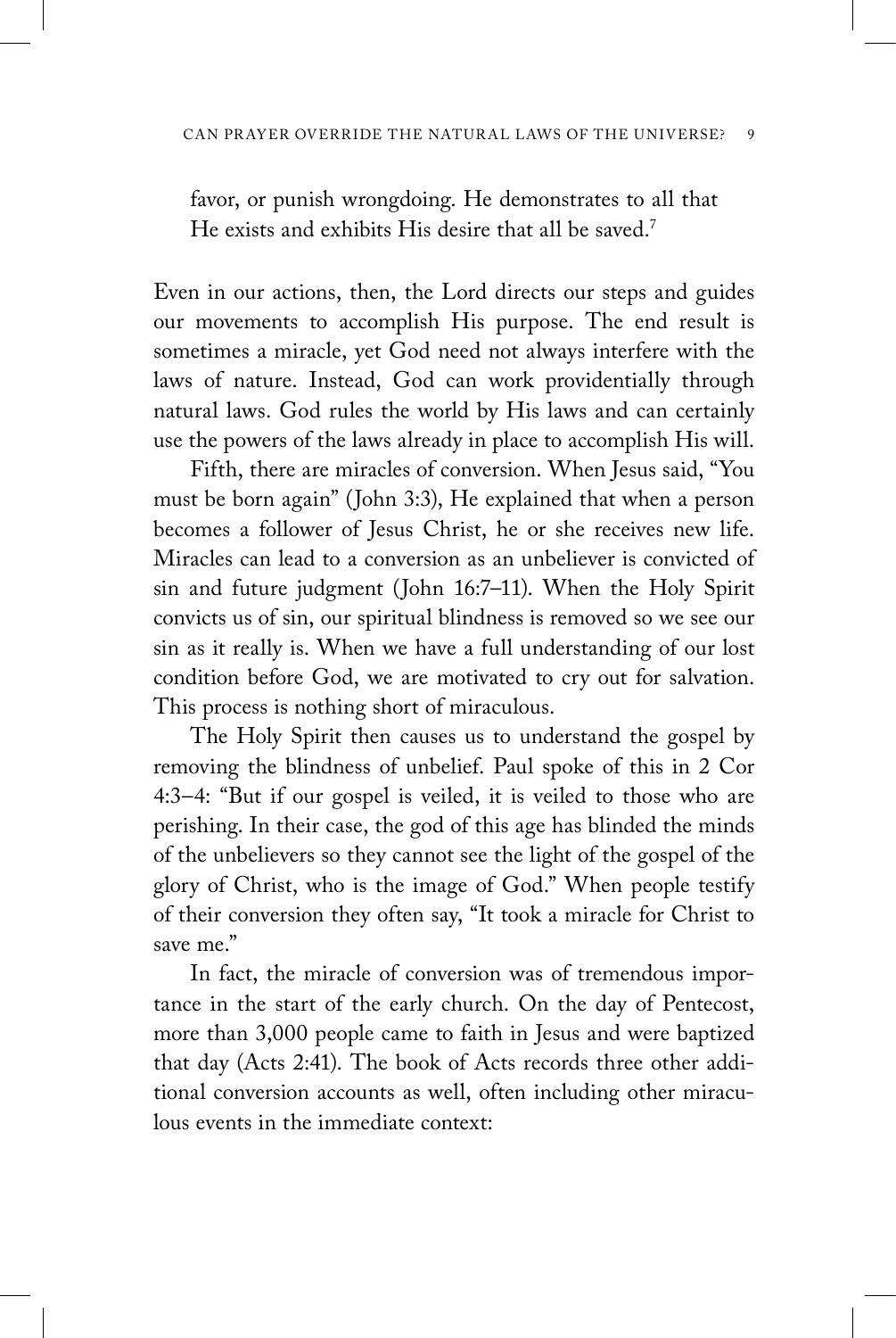- The conversion of many Samaritans (Acts 8:5–25): In this account, the early Jewish believers were surprised at the conversion of non-Jews to the faith.
- The Ethiopian eunuch (Acts 8:26–39): One of the top leaders in Ethiopia happened to be reading the prophet Isaiah when Philip was led to share the gospel with him. The man believed and was baptized immediately, with Philip miraculously disappearing afterwards.
- The Philippian jailer (Acts 16:25–33): An earthquake opened the doors of the prison, leaving the jailor considering suicide at the thought of the prisoners under his command escaping. Instead, Paul and Silas stopped him, shared the gospel, and led the man and his family members to faith in Jesus late that night.

The apostle Paul's conversion is one of the most dramatic accounts in Scripture of a miraculous conversion. On the road to Damascus to arrest Christians, he was blinded by a bright light and experienced a vision of Jesus. Paul remained blind for three days until a believer named Ananias, who likewise experienced a vision from Christ, restored Paul's sight. Paul was baptized and became the leading missionary in the early church to the Gentiles. Both the conversion and the circumstances surrounding his conversion were supernatural.

Later, Paul would write, "I received mercy because I acted out of ignorance in unbelief. And the grace of our Lord overflowed, along with the faith and love that are in Christ Jesus. This saying is trustworthy and deserving of full acceptance: 'Christ Jesus came into the world to save sinners'—and I am the worst of them. But I received mercy for this reason, so that in me, the worst of them, Christ Jesus might demonstrate His extraordinary patience as an example to those who would believe in Him for eternal life" (1 Tim 1:13–16). He viewed God's work of conversion in his life as powerful evidence of God's mercy as an example to others.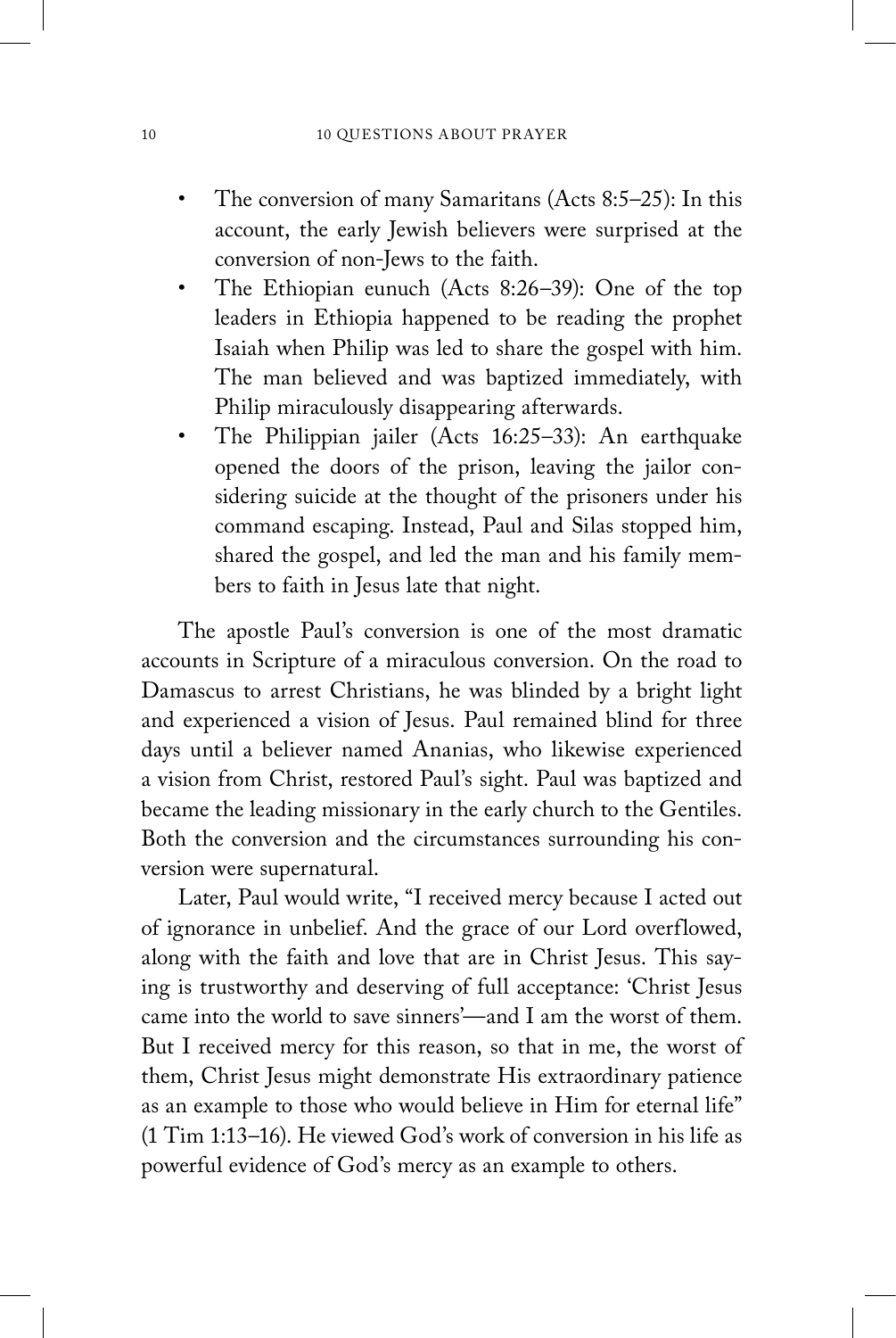Sixth, there are miracles of God's guidance. The Holy Spirit directs or guides the believer (Gal 5:16). When the Holy Spirit leads us, we can have confidence that we are children of God: "For all who are led by the Spirit of God, are the children of God" (Rom 8:14). God comes to humans and works in our thoughts, desires, emotions, and aspirations—all to guide us into the divine purpose God has chosen.

God also leads believers through many external means that would not necessarily be considered miraculous. We often refer to these leadings as open or closed doors (1 Cor 16:9). God often leads through consulting friends (Prov 11:14) as well as collective wisdom to solve the problems of our culture (Prov 16:1).

Seventh, there is the miracle of answered prayer. The Bible indicates that Jesus promised unlimited results through prayer: "Whatever you ask in My name, I will do it so that the Father may be glorified in the Son" (John 14:13). But when you look at the conditions Jesus placed on answered prayer, we find that these promises are limited. Therefore, to understand what miracles God *does* answer in prayer, we need to look at the other teachings Jesus gave regarding His answers to our requests. Otherwise, we can claim one promise out of context and have an inaccurate understanding of prayer.

# Prayer Principle: There are conditions governing God's miraculous intervention in the form of answered prayer.

Jesus offered at least six clear conditions regarding answered prayer in our lives. First, Jesus taught that our prayers would be answered when we live according to God's Word. He shared, "If you remain in Me and My words remain in you, ask whatever you want and it will be done for you" (John 15:7). In 1 John 3:21–24 we also learn, "We have confidence before God and can receive whatever we ask from Him because we keep His commands and do what is pleasing in His sight. Now this is His command: that we believe in the name of His Son Jesus Christ, and love one another as He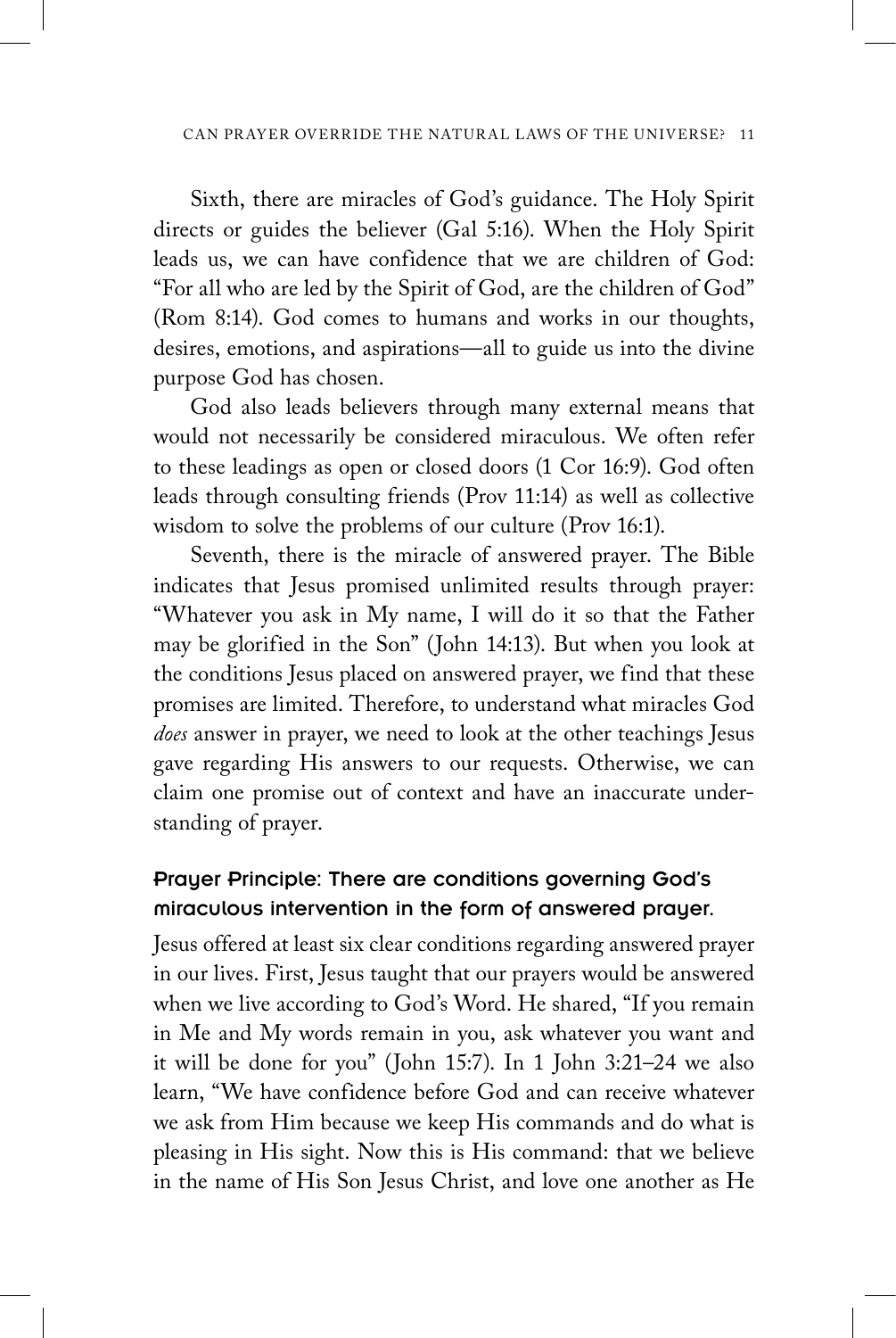commanded us. The one who keeps His commands remains in Him, and He in him." Second, God also teaches that He answers prayers because we pray with confidence. First John 5:14 notes, "Now this is the confidence we have before Him: Whenever we ask anything according to His will, He hears us." This is not a call to be boastful in our prayers, but rather to come to the Lord confident that He can and will answer according to His perfect will.

Third, Jesus taught that our prayers are answered because we are involved in serving Christ. Jesus said, "I appointed you that you should go out and produce fruit and that your fruit should remain, so that whatever you ask the Father in My name, He will give you" (John 15:16).

Fourth, God answers when we pray continually and consistently. Jesus clearly noted in Luke 11:9 the continuous aspect of prayer stating, "So I say to you, keep asking, and it will be given to you. Keep searching, and you will find. Keep knocking, and the door will be opened to you." We are to continue to ask, seek, and knock. This was not a call to a single time of prayer but to an ongoing lifestyle of intercession.

Fifth, we will receive answers in prayer when we ask in faith believing that we will receive an answer. Jesus taught, "Therefore I tell you, all the things you pray and ask for—believe that you have received them, and you will have them" (Mark 11:24). Our prayers are to be humble, yet also directed in confidence to the Lord, knowing that He hears and responds.

Sixth, we must make sure we turn from sin so God will hear us and answer our requests. For example, the psalmist wrote, "If I had been aware of malice in my heart, the Lord would not have listened" (Ps 66:18). That's because, "We know that God doesn't listen to sinners, but if anyone is God-fearing and does His will, He listens to him" (John 9:31). This does not mean God physically cannot "hear" the prayers of every person. The idea is that He desires to answer those who are living according to His ways.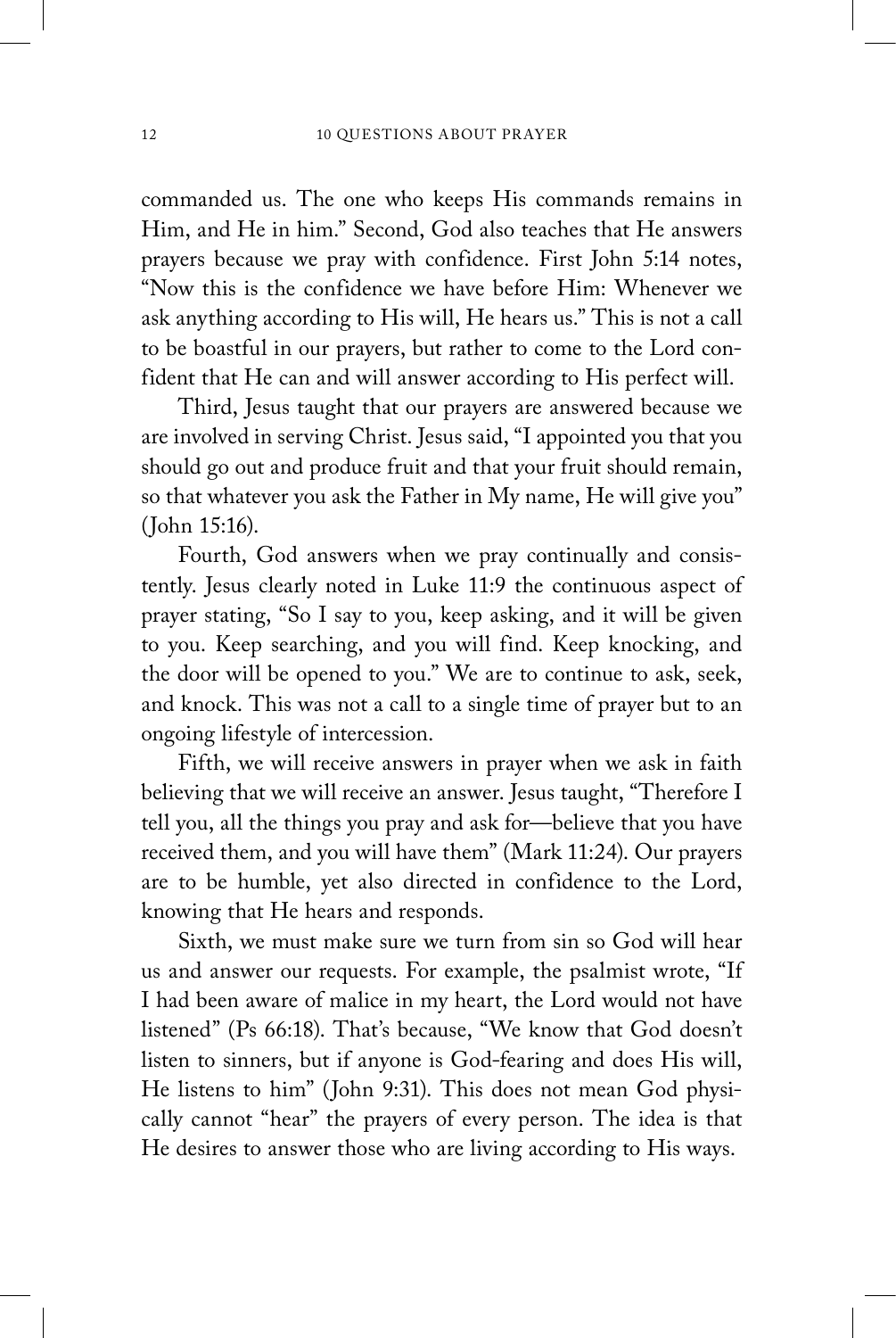Seventh, Jesus promised that we could do even greater works than him only through the power of the Holy Spirit. Jesus commanded, "I assure you: The one who believes in Me will also do the works that I do. And he will do even greater works than these, because I am going to the Father" (John 14:12). It seems that this verse promises believers will be able to do everything Jesus has done. But does this verse mean we can calm a tropical storm, heal leprosy, or raise the dead? Notice carefully, this verse did not promise we could do the *same* works as Jesus. It said we could do *greater* works.

Why did Jesus teach His followers would have the power to perform greater works than Him? It is because He promised to send the Holy Spirit to live in and empower the lives of those who believed in Him. The Holy Spirit was the power that worked in Jesus that works in us as well. Take a look at the four ways the Holy Spirit's power was displayed through Jesus: "Jesus being full of the Holy Spirit" (Luke 4:1); Jesus "was led by the Spirit" (Luke 4:1); "Jesus returned in the power of the Spirit" (Luke 4:14); and "The Spirit of the Lord is upon Me because He has anointed Me" (Luke 4:18). When we are empowered by the Holy Spirit as Jesus was, we can accomplish the works of God that the Holy Spirit desires just as He did through Jesus. Yet our sinful nature and human weaknesses (Rom 7:12-20) may help explain why we often do not allow God's Spirit to work in our lives as effectively as Jesus did.

Some also suggest that the "greater works" we are able to accomplish include sharing the gospel with others and seeing them come to faith in Jesus Christ. While the healing of a person from sickness or disease provides a powerful testimony to God's ability to heal, its impact is limited to this life. When we share the gospel and someone comes to faith in Jesus, the impact is eternal (John 3:16).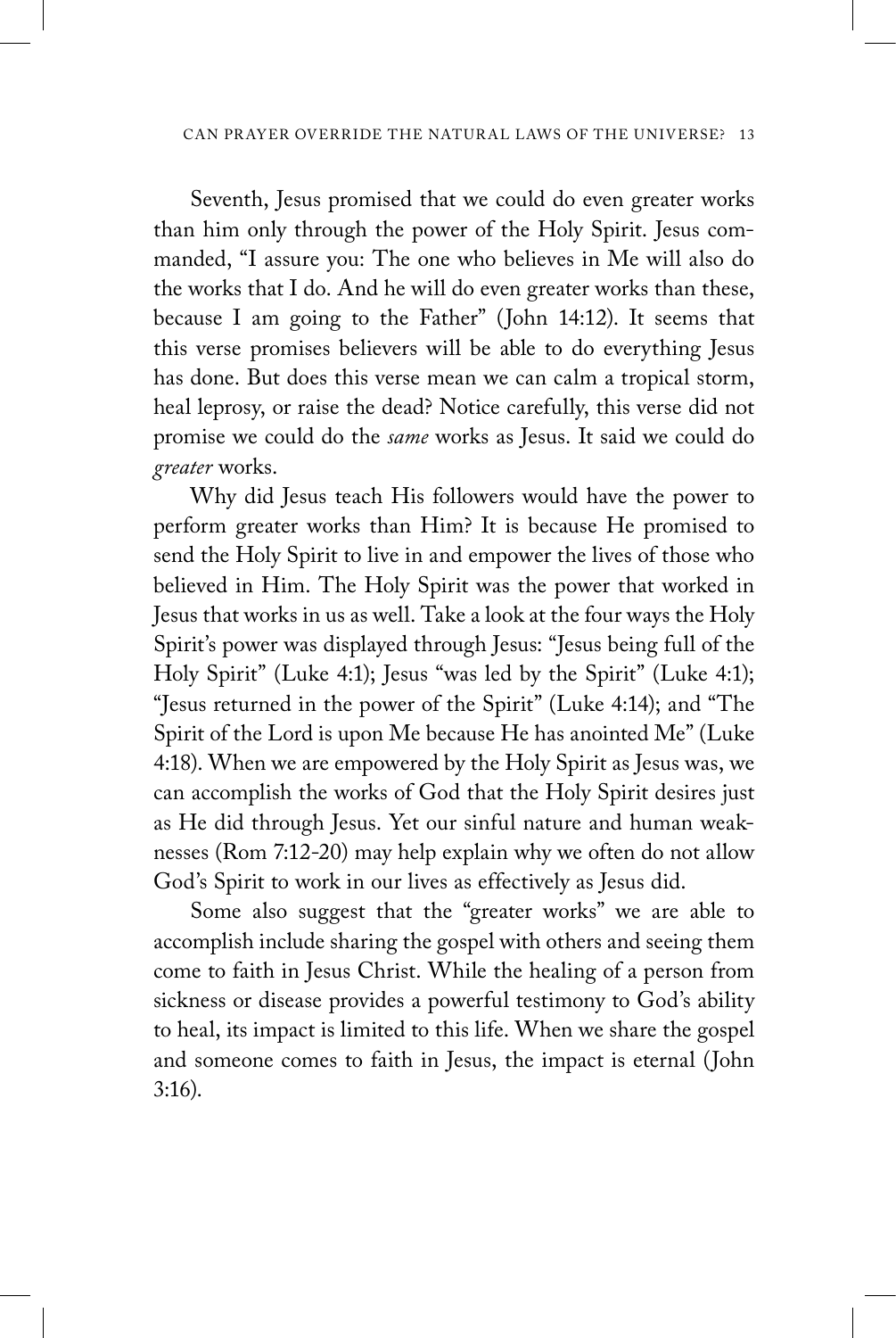#### Conclusion

Miracles are not spread out evenly throughout the Bible. During the lifetime of Moses, God performed numerous miracles to bring His people out of Egypt and provide for the Israelites in the wilderness for 40 years. During the ministries of the prophets Elijah and Elisha, numerous miracles were also recorded that revealed God's power at work through them. The earthly ministry of Jesus and His earliest followers were likewise marked with a significant number of miraculous acts. Yet between these periods of time, far fewer miracles were recorded in Scripture.

For example, in the New Testament John the Baptist was not listed as a miracle worker. We are instead told, "John never did a sign, but everything John said about this man [Jesus] was true" (John 10:41). So if you ask for a miracle and it does not happen, do not think you are less spiritual or that there is something wrong with your prayer life. Jesus said that John the Baptist was the greatest man to have ever been born of a woman (Matt 11:11), yet John did not perform miracles.

Answers to prayer can often be seen through providence when God works behind the scenes to bring about the answers that we seek. On occasion, God will heal supernaturally or intervene in a miraculous way. On other occasions, God's answer is no because it is not His will. Sometimes God asks us to wait; He intends to answer our prayer but according to His timing rather than ours. Yet many times, God hears our prayers and answers positively, providing a perfect response to fit our time of need. The exact form of His answer may differ from what we originally requested, but He answers according to His perfect will on each occasion. Often He answers, "Above and beyond all that we ask or think according to the power that works in us" (Eph 3:20). When He does, we find that whether God intervenes to alter the laws of the universe or works within them, His perfect love is revealed in ways that communicate His grace for our times of need.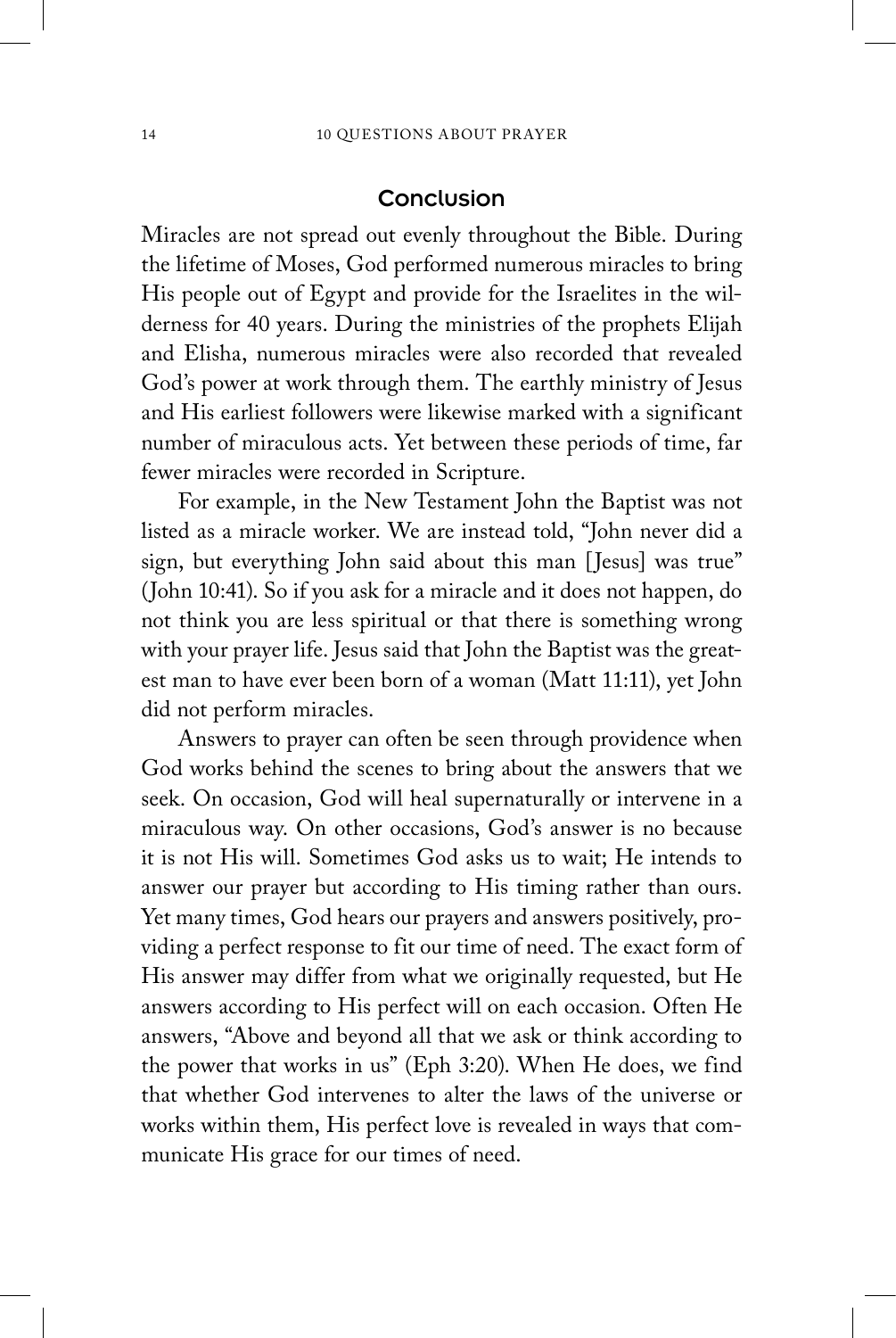#### Can Prayer Override the Natural Laws of the Universe? 15

S. M. Lockridge was the pastor of Calvary Baptist Church in San Diego, California, from 1953 to 1993. He is well known for a passage from his sermon titled "He's My King" that illustrates the power of Christ to do as He wills in regard to our prayers. I pray its words encourage and inspire you as we conclude this chapter:

He's enduringly strong, He's entirely sincere, He's eternally steadfast. He's immortally graceful. He's imperially powerful. He's impartially merciful. He's God's Son. He's a sinner's savior. He's the centerpiece of civilization. He stands alone in Himself. He's unparalleled. He's unprecedented. He's supreme. He's preeminent. He's the loftiest idea in literature. He's the highest idea in philosophy. He's the fundamental truth in theology. He's the miracle of the age. He's the only one able to supply all of our needs simultaneously. He supplies strength for the weak. He's available for the tempted and the tried. He sympathizes and He saves. He guards and He guides. He heals the sick, He cleans the lepers. He forgives sinners, He discharges debtors, He delivers captives, He defends the feeble, He blesses the young, He serves the unfortunate, He regards the aged, He rewards the diligent, He beautifies the meek. Do you know Him?

Well, my king is the king of knowledge, He's the wellspring of wisdom, He's the doorway of deliverance, He's the pathway of peace, He's the roadway of righteousness, He's the highway of holiness He's the gateway of glory, He's the master of the mighty, He's the captain of the conquerors, He's the head of the heroes, He's the leader of the legislators, He's the overseer of the overcomers, He's the governor of governors, He's the prince of princes, He's the king of Kings and the Lord of Lords.

His life is matchless. His goodness is limitless. His mercy is everlasting. His love never changes. His word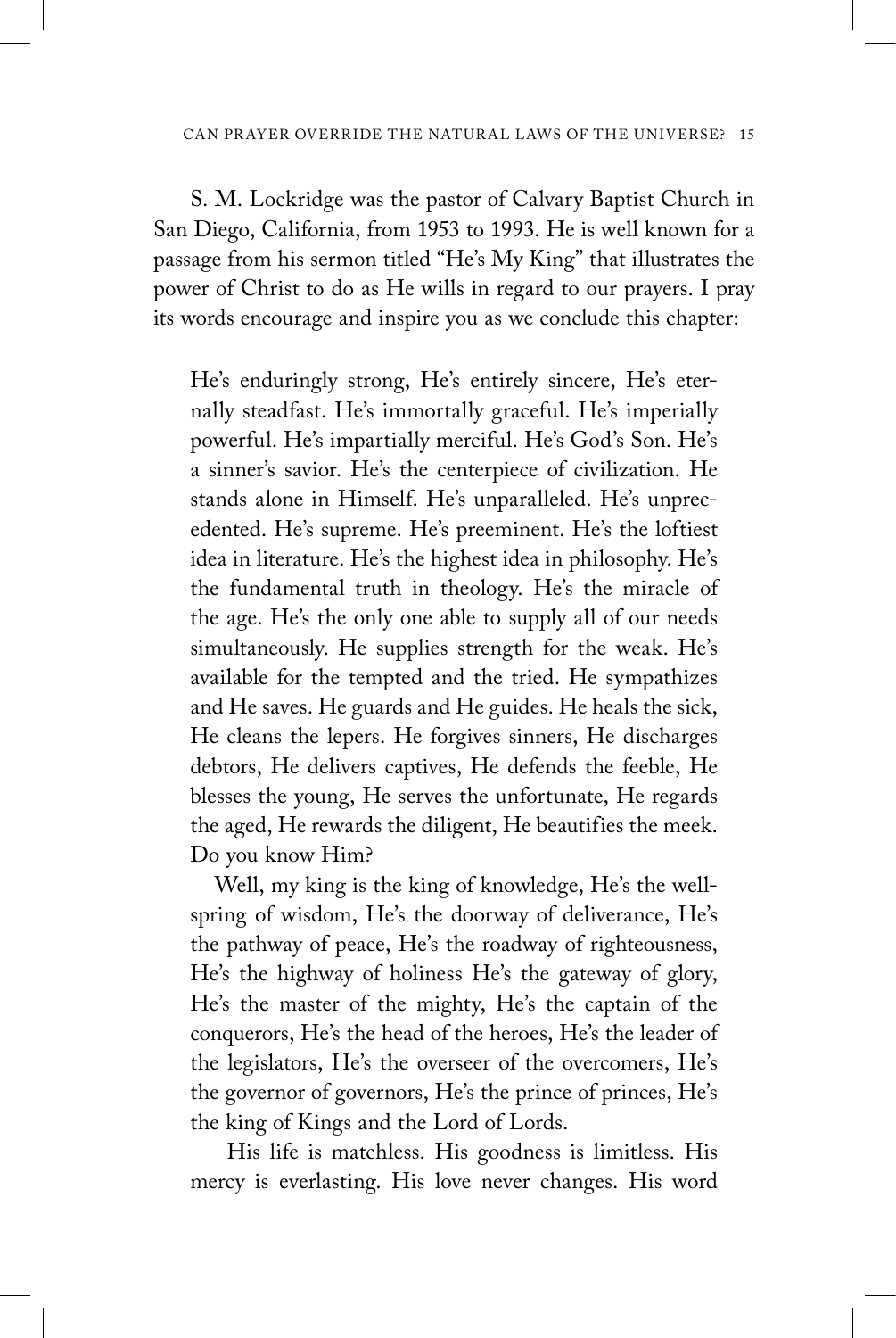is enough. His grace is sufficient. His reign is righteous. His yoke is easy and His burden is light. Well. I wish I could describe Him to you. But He's indescribable. Yes. He's incomprehensible. He's invincible, He's irresistible. I'm trying to tell you, the Heavens cannot contain Him, let alone a man explain Him. You can't get Him out of your mind. You can't get Him off of your hands. You can't outlive Him, and you can't live without Him. Well. The Pharisees couldn't stand Him, but they found out they couldn't stop Him. Pilate couldn't find any fault in Him. Herod couldn't kill Him. Death couldn't handle Him and the grave couldn't hold Him. That's my king!8

What, then, should our attitude be in prayer? The weakest believer, like a simple child, can talk to the heavenly Father. The poorest sinner, like an impoverished beggar, can reach out to God in prayer. The ability to call on God is one of the attributes that distinguishes people from animals. We are spiritual beings, created in God's image to worship Him. As we pray to God, we thank Him in advance for answering our prayers, knowing He will respond according to His perfect will. We can praise Him for who He is, what He has done, and what He will do in the future.<sup>9</sup>

#### **Endnotes**

1. Sam Harris, *Letters to a Christian Nation* (New York: First Vintage, 2006), 52.

2. Richard Dawkins, *The God Delusion* (New York: Mariner, 2006), 63.

3. "'Nones' on the Rise," The Pew Forum on Religion and Public Life, October 9, 2012, accessed 9/16/13 at http://www.pewforum.org /Unaffiliated/nones-on-the-rise.aspx.

4. Matthew Slick, "Do the Laws of Logic Contradict Miracles?" CARM.org, date, accessed September 16, 2013 at http://carm.org /do-laws-logic-contradict-miracles.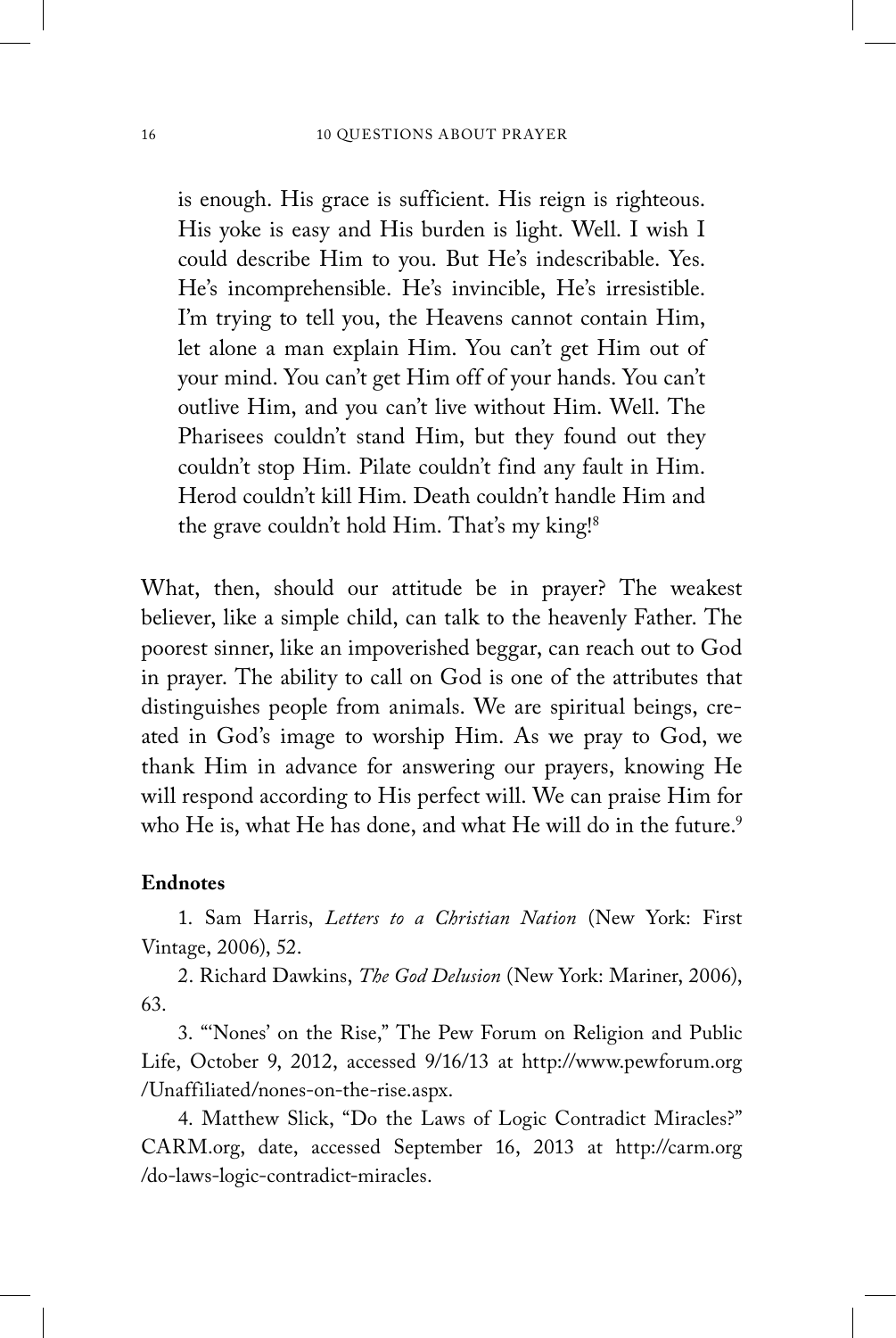5. "Miracles," *Bible Encyclopedia*, date, accessed September 16, 2013 at http://christiananswers.net/dictionary/miracle.html.

6. C. S. Lewis, *Miracles* (New York: HarperOne, 1960), 5.

7. John D. Morris, "Is It Scientifically Possible for Miracles to Occur?" Institute for Creation Research, date, accessed September 16, 2013 at http://www.icr.org/article/1164/.

8. The popular video of this sermon is available as of September 16, 2013 at http://www.youtube.com/watch?v=ynGNIGpjE7o.

9. Elmer Towns, *Bible Answers for Almost All Your Questions* (Nashville, TN: Thomas Nelson, 2003), 219.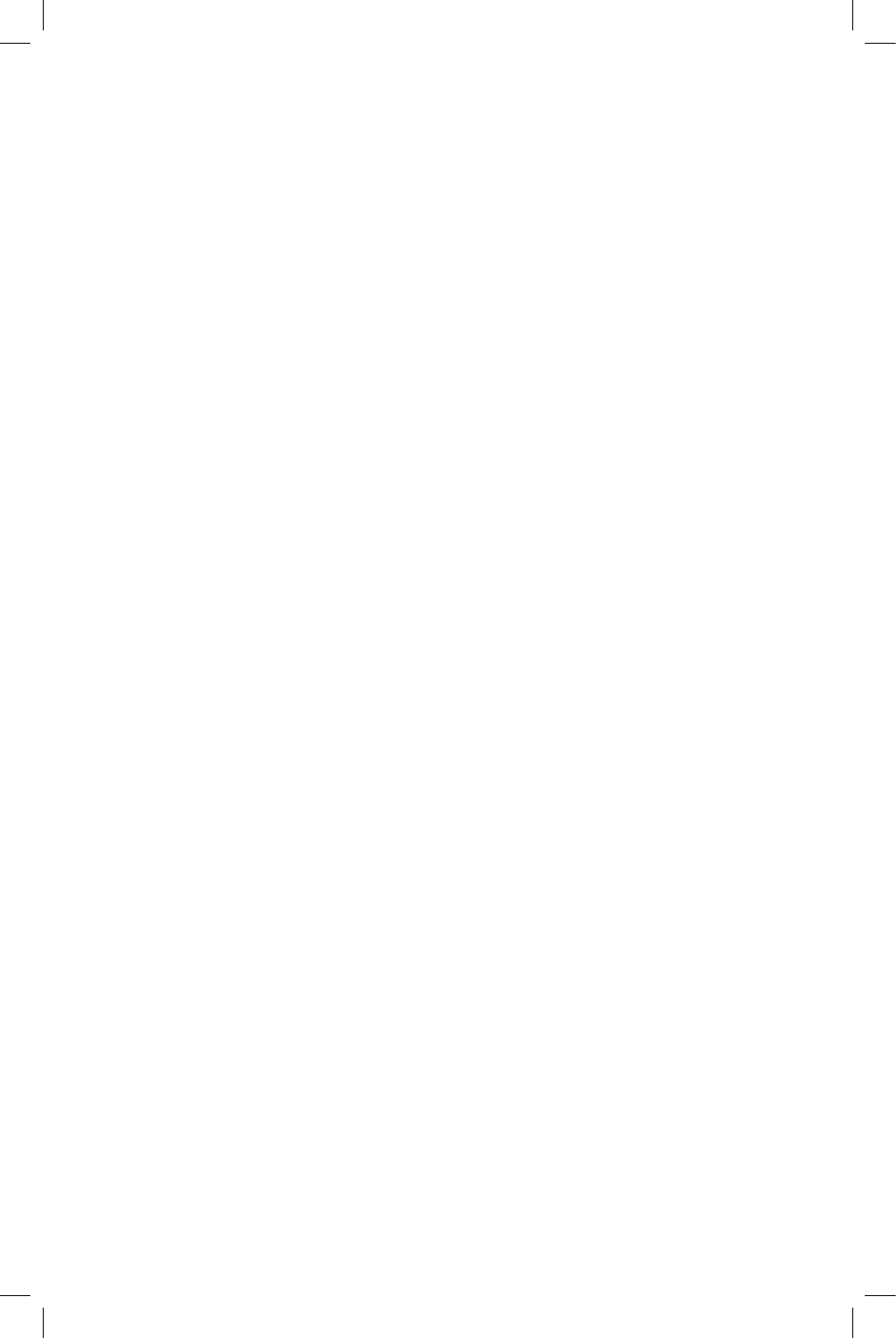

When we look at the pages of the Bible, it appears that<br>God already has a perfect plan in place, yet He also calls<br>us to pray to Him regarding our requests and to seek His<br>will The tension hetween these two turble in with God already has a perfect plan in place, yet He also calls us to pray to Him regarding our requests and to seek His will. The tension between these two truths inevitably leads to the question that will occupy us in this chapter: "Can prayer change God's will?" If we can accomplish more than God's predetermined plan with our prayers, what does that say about God and the permanence of His will? In this chapter, we will first look at some of the various ways this issue has been challenged by critics. Second, we will respond with a more biblical view which seeks to hold these two truths in tension. Third, we will provide a few important Prayer Principles to guide us toward a more helpful perspective on prayer which allows for a God who works in the lives of believers, but also maintains His perfect will that has existed since before the foundation of the world.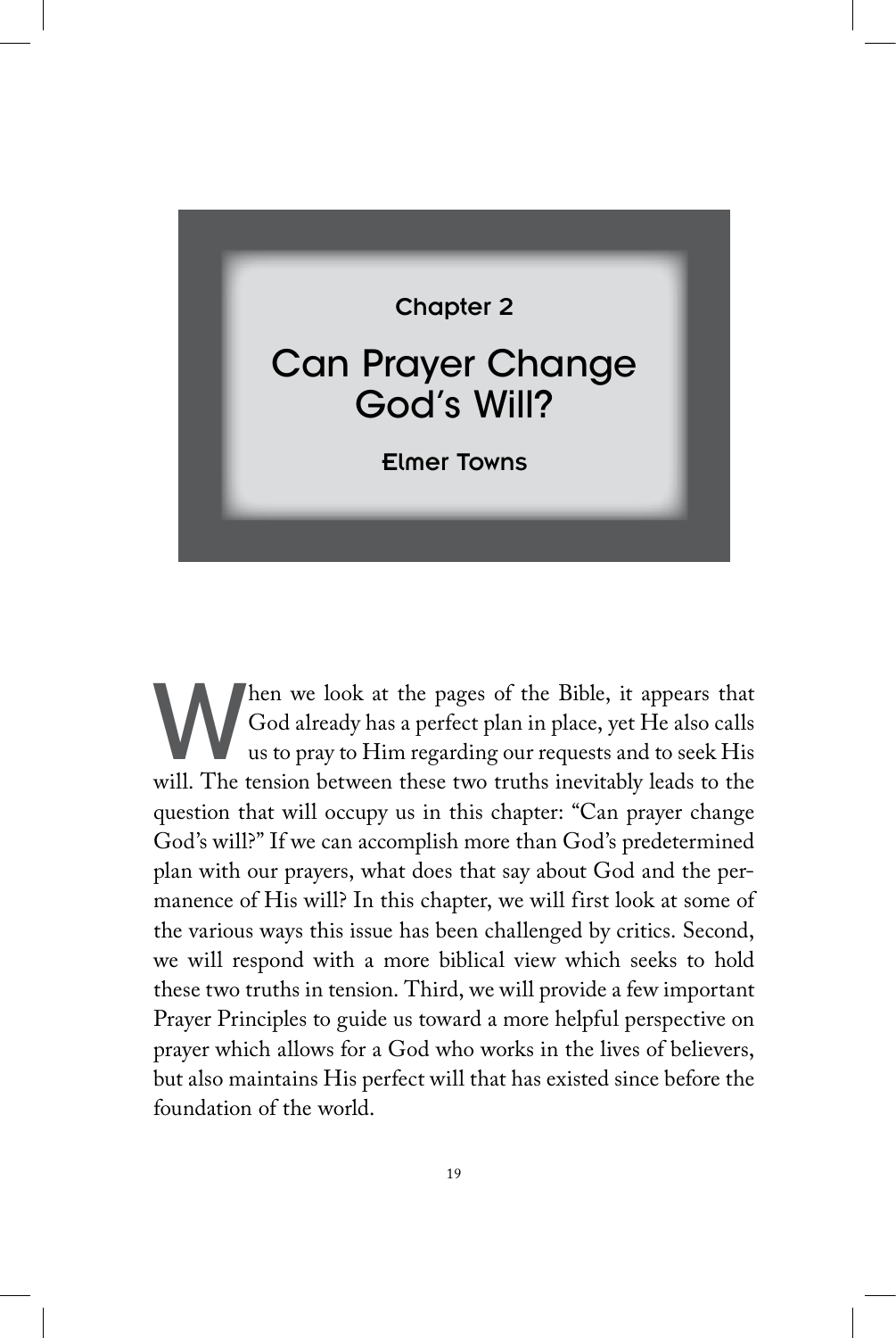#### Counterpoint

If God is all-powerful and has a pre-determined plan for the universe, how can our prayers change His plans? In the spectrum of responses to this question, two extremes stand out. On the one hand are those who over-emphasize the sovereignty of God and, on the other, are those who over-emphasize human free will. Regarding the former, some critics reject the claim that prayer can change the will of God. Those who hold this view appeal to biblical texts such as Mal 3:6 which says, "I, Yahweh, have not changed." Such texts have important implications for evangelism. When we pray to ask God to save a lost person, for example, those who hold this view would deny that such prayers are effective if God has not already chosen or "predestined" that person for salvation.

On the other side of the spectrum are those who over-emphasize human free will. Although representing only one category of thought in this camp, an increasingly popular trend is open theism. Open theism maintains that God can "change His mind" based on how people on earth pray or live. Just as Abraham seemed to "negotiate" with God in Genesis 17, or Moses pleaded for God's mercy upon the people of Israel after God's planned to judge them, open theism suggests believers can change God's future plans through their intercessions. For example, outspoken advocate Greg Boyd suggests, "Much of it [the future], open theists will concede, is settled ahead of time, either by God's predestining will or by existing earthly causes, but it is not exhaustively settled ahead of time. To whatever degree the future is yet open to be decided by free agents, it is unsettled."1

#### Point

The presuppositions of both of these spectrums—(1) those who emphasize God's sovereignty at the expense of human free will, and (2) those who emphasize human free will at the expense of God's sovereignty—are damaging and contrary to other clear teachings in Scripture. In what follows is a critique of both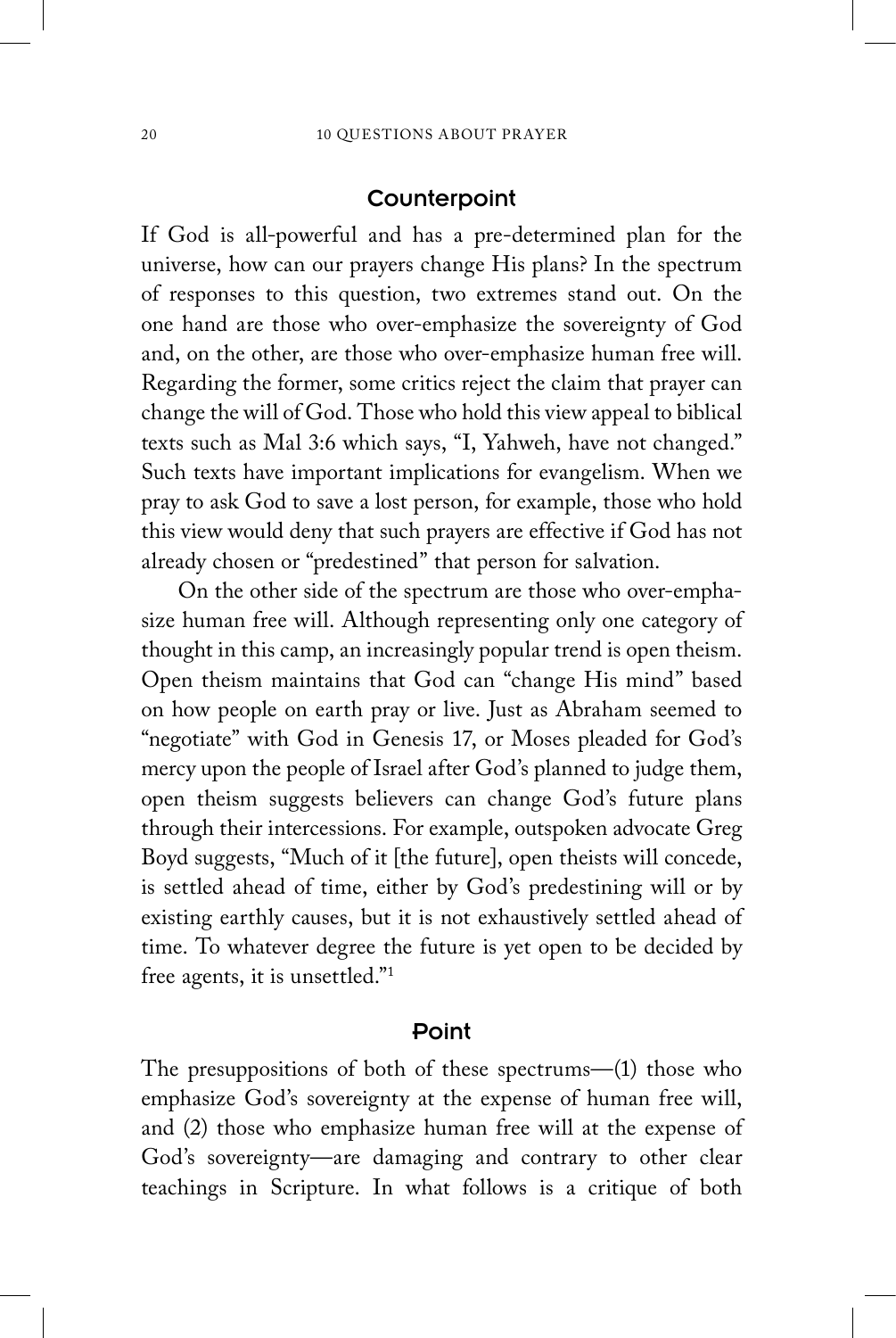perspectives followed by several prayer principles based upon the conviction that a correct perspective lies somewhere between the two views.

First, regarding those who emphasize God's sovereignty at the expense of human free will, this view emphasizes only God's sovereignty without considering God's commands to pray to Him regarding our needs and requests. For example, even Jesus taught in the Lord's Prayer to ask for our daily bread (Matt 6:11). Jesus also commanded His followers to make disciples of all nations (Matt 28:18-20), though Scripture is also clear that not everyone will come to faith in Him. James taught that the prayer of a righteous person is powerful and effective (Jas 5:16), and 1 Timothy 2 teaches that believers should pray for the salvation of all people, including governing leaders.

In addition, such a view implies that intercessory prayer is of little or no importance since God has already pre-determined His will for the universe. Why, then, did Jesus teach His followers to pray? Why did Jesus Himself offer numerous examples of prayer in His own life? Why did the earliest followers of Jesus emphasize prayer as critical to personal holiness and to the life of the early church (Acts 2:42)? An unhealthy overemphasis on God's sovereignty can often diminish the importance of intercessory prayer, evangelism, and the pursuit of holy living. Since believers are clearly commanded to pray for others, share the gospel, and live holy lives, this view remains inadequate and unbalanced.

Second, regarding open theists who emphasize human free will at the expense of God's sovereignty, scholar Richard L. Mayhue has evaluated Boyd's views observing several weaknesses:

- 1. The history of orthodox Christian doctrine declares against, not for, Boyd's position.
- 2. Boyd's book, *God of the Possible*, depends upon philosophy, not theology, to prove its point.
- 3. Boyd's views deify man and humanize God.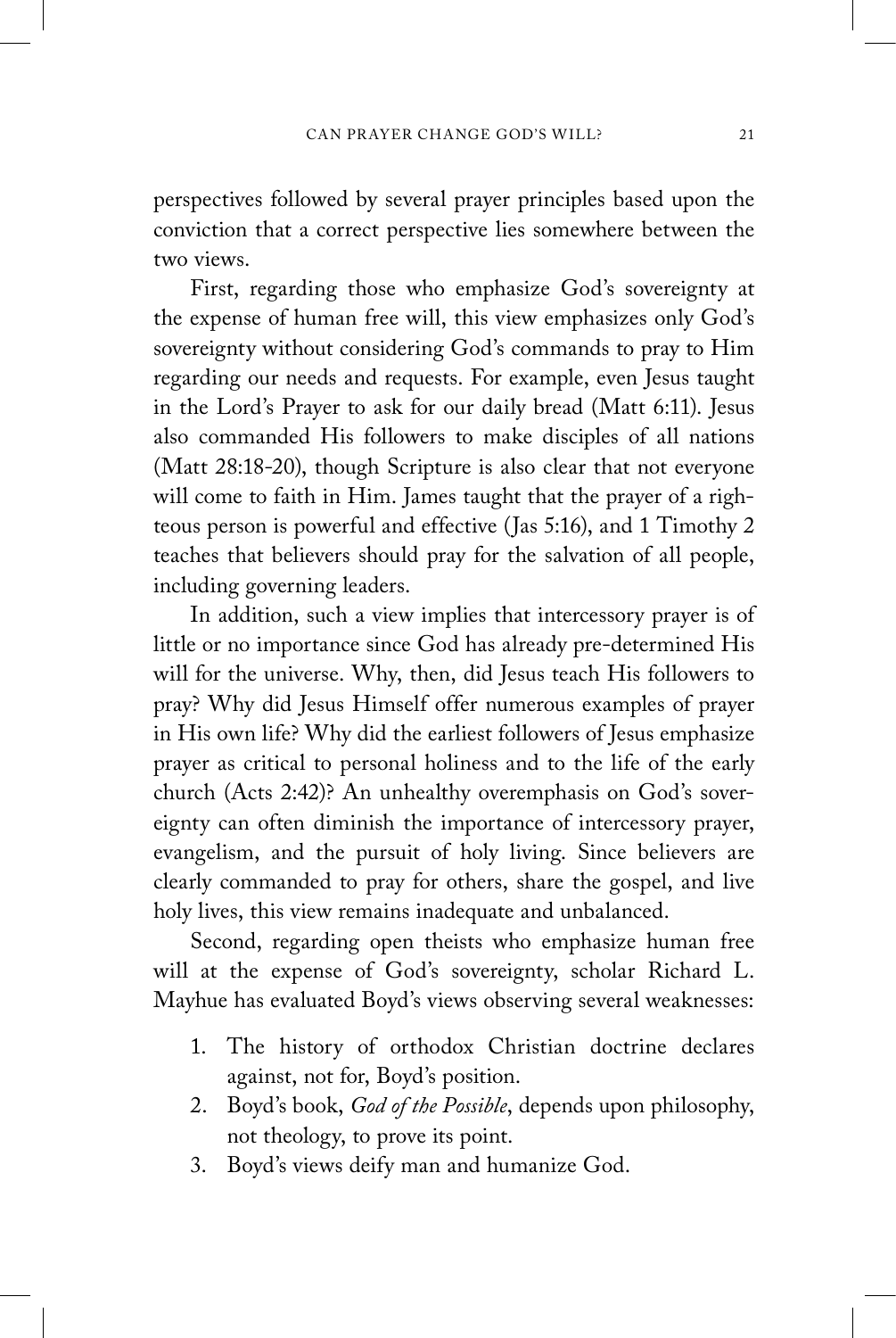- 4. Boyd discards the unknown, mysterious dimensions of God in his discussions.
- 5. *God of the Possible* is built upon an aberrant methodology.
- 6. *God of the Possible* fails to account for literary devices such as anthropopathism (ascribing human emotions and feelings to God).
- 7. Boyd's position diminishes aspects of God's deity, making God appear limited in power.
- 8. Boyd downplays determinative biblical texts.<sup>2</sup>

Mayhue discusses each of these weaknesses and supports his assertions. He claims, "These alone dismiss God of the Possible as impossible for evangelicals to embrace as a true biblical representation of Almighty God."3

In other words, while it may appear God can and does change His mind in response to our pleas, Scripture is clear God's nature and purposes do not change. He responds to and acts on our prayers, yet these responses fall within His divine foreknowledge of all things, potential and possible, that could occur. The view of open theism fails to reflect the overall message of Scripture. Though God is often presented as merciful and forgiving of those who repent, God Himself does not change in His character or nature. He is already perfect, infinite, sovereign, and has no need to change (Heb 1:10).

In fact, a variety of Scripture passages affirm God's perfect knowledge of all people and things—past, present, and future:

- God knows the hearts of all people: "The heart is more deceitful than anything else, and incurable—who can understand it? I, Yahweh, examine the mind, I test the heart to give to each according to his way, according to what his actions deserve" (Jer 17:9–10).
- God knows the motives of all people: "For Jesus knew from the beginning those who would not believe and the one who would betray Him" (John 6:64).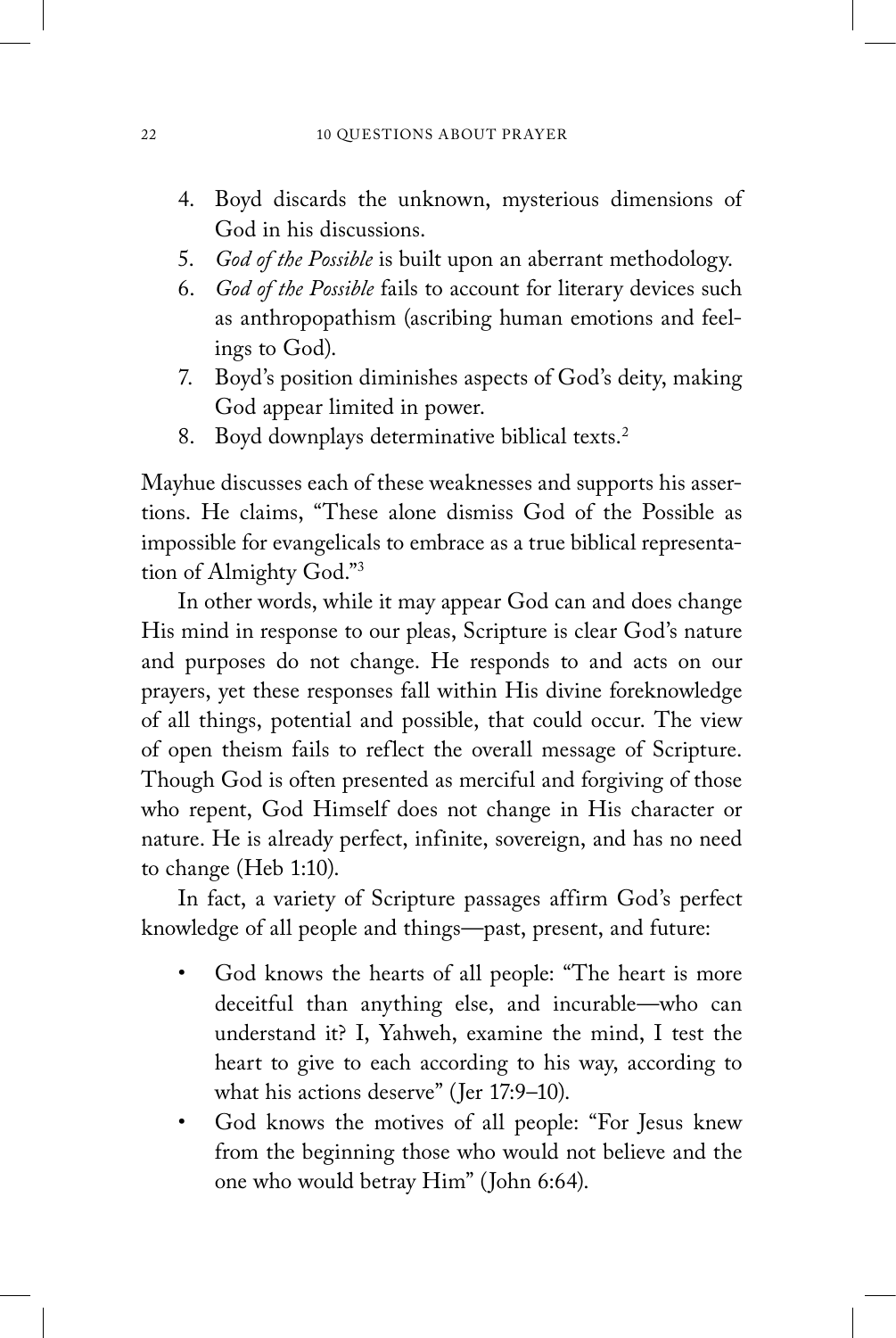- God knows the thoughts of all persons: "But He knew their thoughts and told the man with the paralyzed hand, 'Get up and stand here.' So he got up and stood there" (Luke 6:8).
- God knows the past and the future: "Remember what happened long ago, for I am God, and there is no other; I am God, and no one is like Me. I declare the end from the beginning and from long ago what is not yet done, saying: My plan will take place, and I will do all My will" (Isa 46:9–10; also Isa 48:3–5).
- God knows all things and is unlimited in power: "He counts the number of the stars; He gives names to all of them. Our Lord is great, vast in power; His understanding is infinite" (Ps 147:4–5).
- God cannot add to His already perfect knowledge: "Who has directed the Spirit of the LORD, or who gave Him His counsel? Who did He consult with? Who gave Him understanding and taught Him the paths of justice? Who taught Him knowledge and showed Him the way of understanding?" (Isa 40:13–14).

Open theism may appear reasonable upon initial consideration, yet a close look at Scripture affirms the view of God's unchanging nature rather than presenting God as uncertain about future events and open to change based on the pleas of His created beings.

Instead of accepting a view of God that either overemphasizes God's sovereignty to the point that intercessory prayer has little value, or a view that teaches God changes in response to our prayers, the biblical view is that *God is powerful enough to create a plan for each person in the universe, yet incorporate each person's free will and prayers into His perfect plan*. The following five Prayer Principles offer evidence to support this perspective.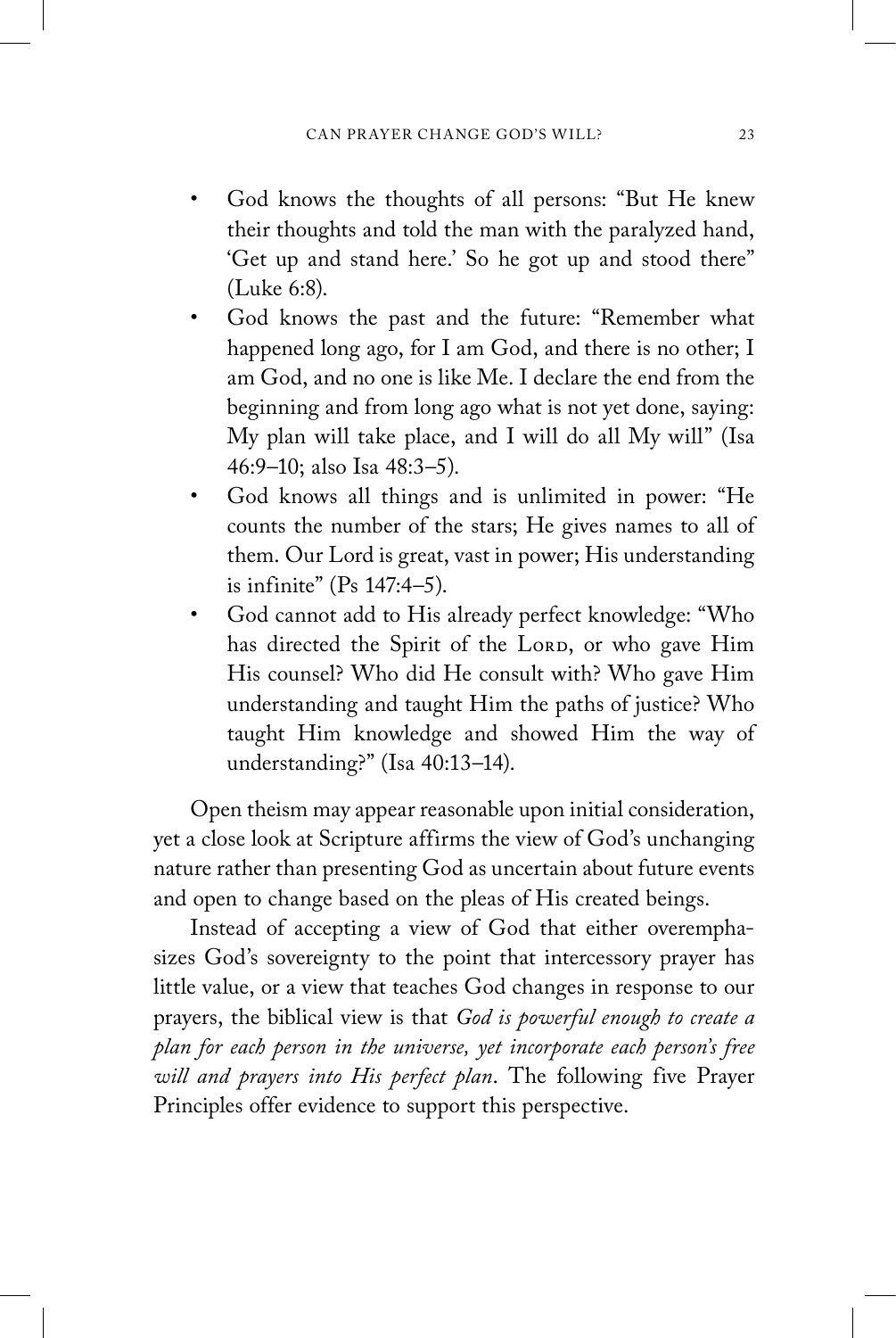# Prayer Principle: God's eternal, perfect plan flawlessly blends with God's purposes at work in our prayers.

God is truth (John 14:6) and His Word is truth (John 17:17). God does not contradict Himself, nor does He speak contradictory statements. However, God is infinite (unlimited) and our minds are finite (limited). While we cannot fully comprehend how God's sovereignty and our prayers fit together, God is able to exercise His perfect plan for each person, and at the same time allow each individual to control his or her own destiny in terms of freedom of choice, including how we pray.

How can this be true? Humans think based upon finite laws, yet God operates at a level beyond our understanding. In the nature of God, He blends two apparently opposing forces. Scripture maintains that He works out everything according to His plan. Ephesians 1:11, for example, states that God works all things, "According to the purpose of the One who works out everything in agreement with the decision of His will" Likewise, Rom 8:28 says, "All things work together for the good of those who love God."

It is important to remember that both free choice and God's predetermined choices are taught in Scripture. God holds them together even if we cannot. Isaiah 55:9 states, "For as heaven is higher than earth, so My ways are higher than your ways, and My thoughts than your thoughts." Our inability to fully comprehend God's ways is a reflection of the fact that "the hidden things belong to the Lord our God, but the revealed things belong to us and our children forever, so that we may follow all the words of this law" (Deut 29:29). God reveals what we need to know, not everything we would like to know.

The Bible illustrates this truth in Gen 38:1–11. Scripture presents Joseph as a spoiled teenager who bragged to his brothers and parents about the special things God would do in His life. God revealed information to Joseph in a dream but his special knowledge turned his brothers against him. They plotted murder,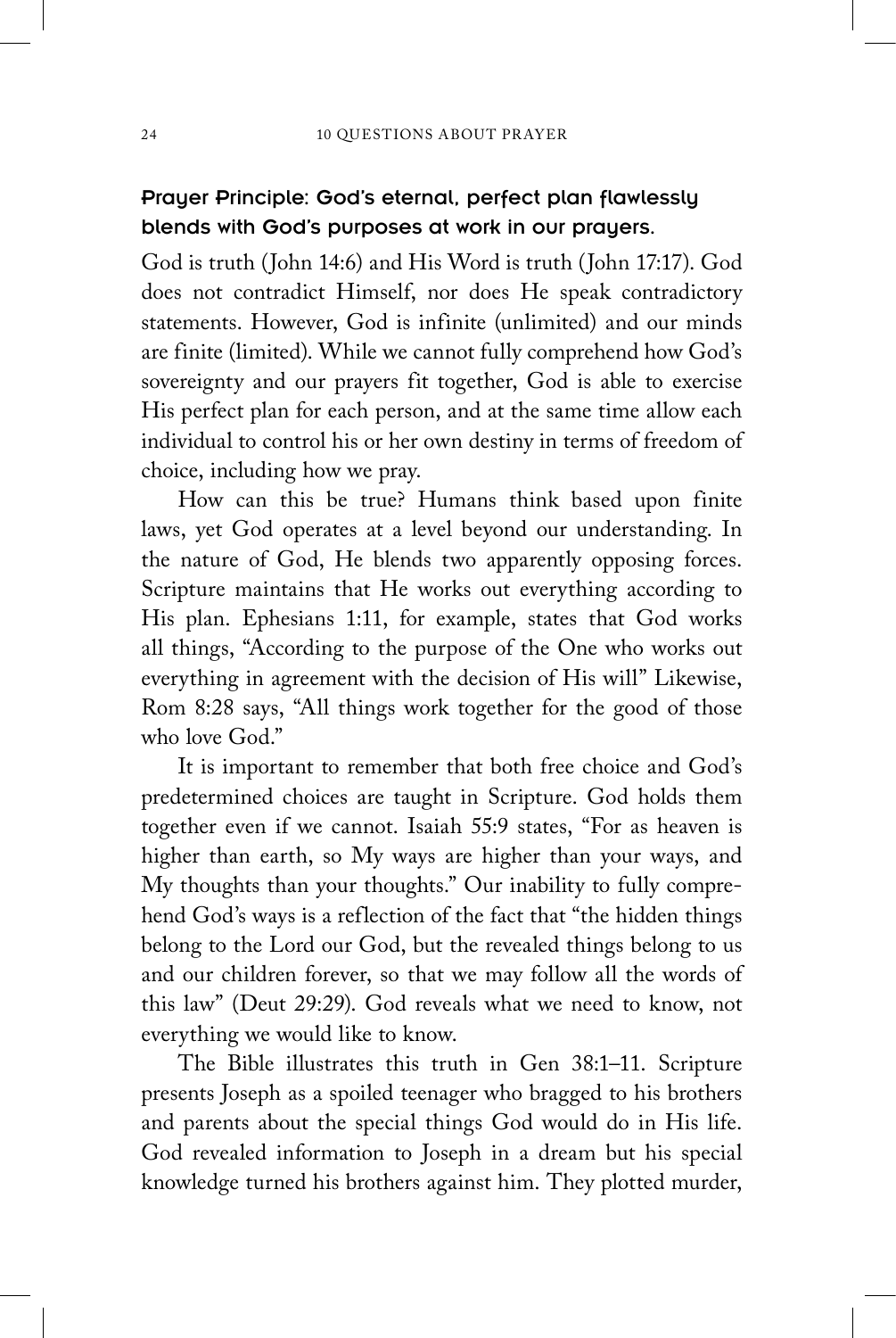but instead sold Joseph into slavery. His brothers acted in sin, yet God allowed their sin to save the people of God and many others. Looking back, Joseph told his brothers, "You planned evil against me; God planned it for good to bring about the present result the survival of many people" (Gen 50:20). Even the evil actions of people fall within God's sovereign plan. Within this narrative we find Joseph relying upon God and finding His purpose in life.

# Prayer Principle: Time does not limit God as it limits humans.

Since God created time, He exists outside of it and beyond it. He can see the end from the beginning and knows the final page of history before it began. He plans and performs at the same instant. There is no yesterday, today, or tomorrow with God (Rev 1:4, 8, 11). God stands beyond time and looks down on all the choices we make. While we certainly make choices, God plans our choices and sees them before they happen. As the apostle Paul wrote, "It is God who is working in you, enabling you both to desire and to work out His good purpose" (Phil 2:13).

When we pray for a person to come to faith in Christ, God places that desire in our hearts. When we ask God to heal a loved one from sickness, He is already at work to accomplish His perfect will in the situation. Yet the Bible also clearly speaks regarding our human responsibility. If we don't pray for a family member's salvation, we may have "their blood on our hands" (Ezek 33:6). If we do not honestly face our problems or the obstacle blocking progress in our life and ministry, the failure remains our responsibility (2 Cor 5:11, 14). We should plan and pray as though everything depends on us, but we exercise faith in God to do supernatural works so that His will goes forward.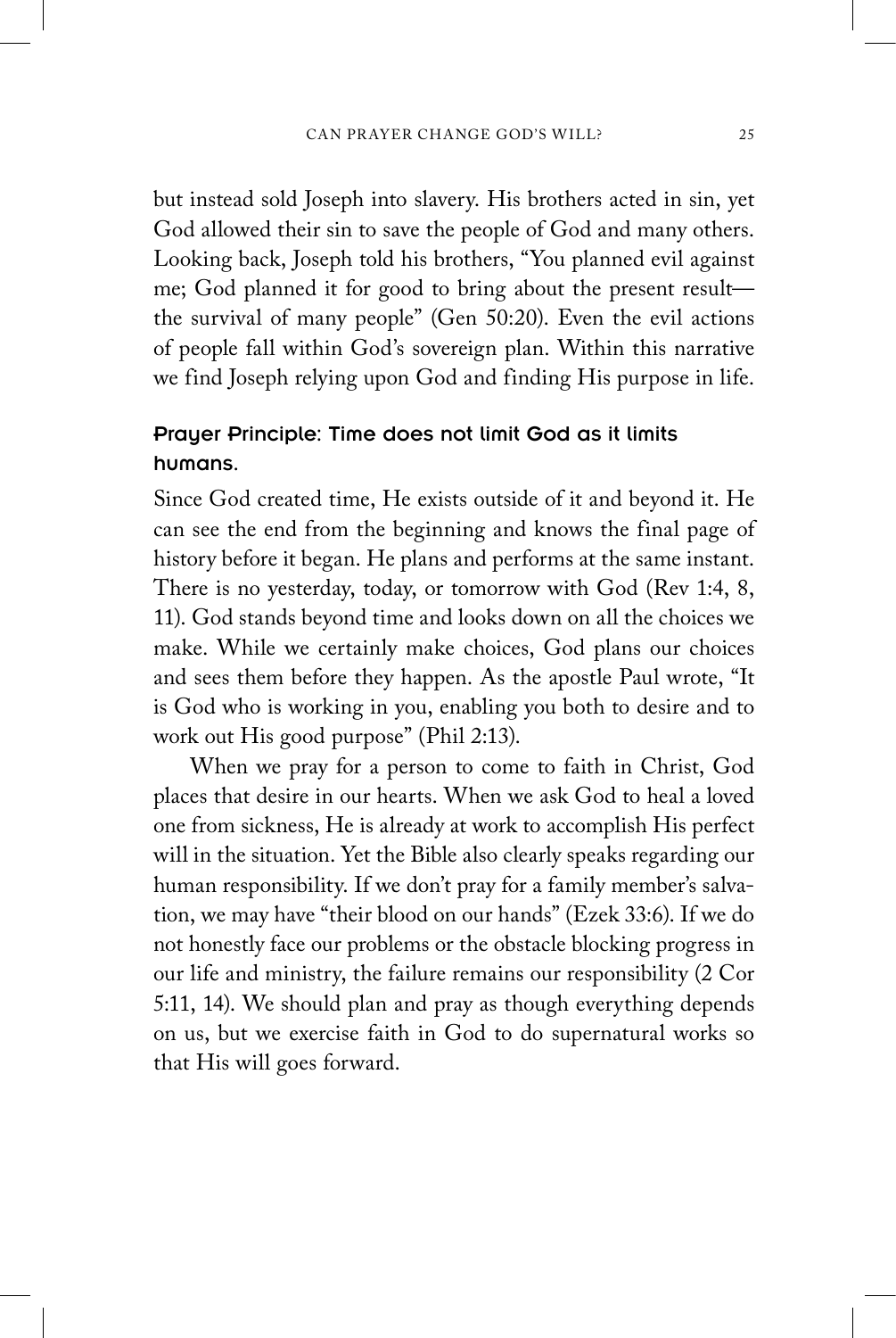# Prayer Principle: The Bible offers a proper understanding of the plan of God.

The following is a chronological list of the order by which God decreed the events of this world.

- God decided to create a massive universe—including our world—that was good and beautiful. This world was created to operate by natural laws as an extension of His nature and as the forces by which He would rule the world. His universe would reflect the uniformity and regularity of His laws. He decided that the world would be reproducible and all living and growing life would have "its seed within itself" (Gen 1:12 KJV) for reproduction.
- God decided to create people in His image (Gen 1:27). He predetermined that humans would have His nature and serve as the crowning act of His creation. As such, God gave humans freedom and autonomy.
- God decided to give humans freedom to obey or reject His plan and laws for the universe. This freedom of choice was focused in the command, "You are free to eat from any tree of the garden, but you must not eat from the tree of the knowledge of good and evil, for on the day you eat from it, you will certainly die" (Gen 2:16–17). Humanity could choose to live in harmony and fellowship with God in the cool of each day. When humans worshiped and lived in community with God, the Lord was magnified, reflecting the purpose of His creation.
- God warned against disobedience. The Lord promised immediate consequences of death, "The day you eat from it you will certainly die" (Gen 3:17). Soon Adam and Eve rebelled against God's command, "The woman . . . ate it; she also gave some to her husband, who was with her, and he ate it" (Gen 3:6). Yet they did not immediately die because we later read, "Adam's life lasted 930 years; then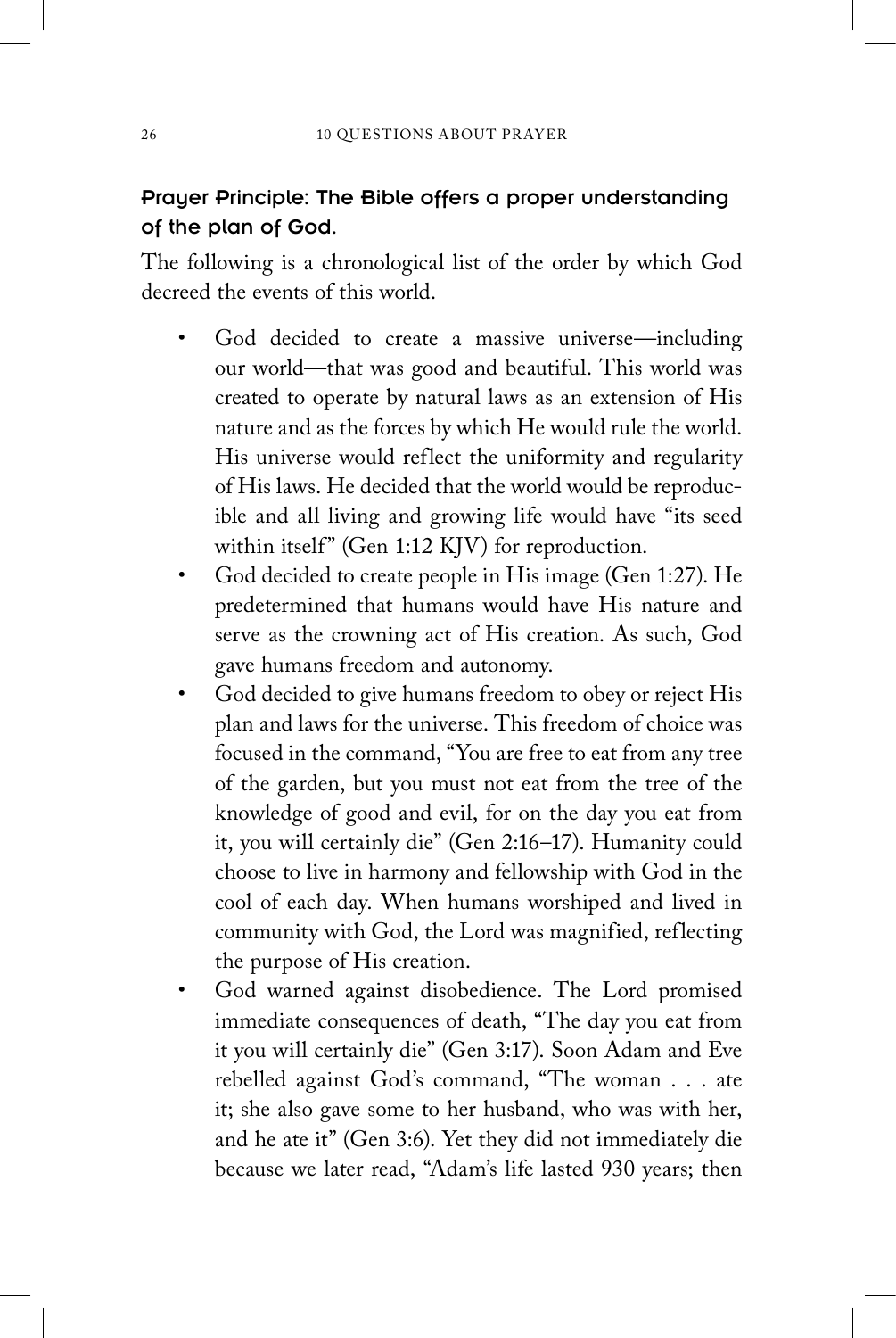he died" (Gen 5:4). What happened? Adam died spiritually the day he disobeyed God, but he lived physically for 930 years.

- God decided humanity would suffer the consequences of their sin and rebellion. When the woman sinned, God said to her, "I will intensify your labor pains; you will bear children in anguish. Your desire will be for your husband, yet he will rule over you" (Gen 3:16). God's punishment of the man was, "Because you listened to your wife's voice and ate from the tree about which I commanded you, 'Do not eat from it.' The ground is cursed because of you. You will eat from it by means of painful labor all the days of your life. . . . You will eat bread by the sweat of your brow until you return to the ground, since you were taken from it. For you are dust, and you will return to dust" (Gen 3:17).
- God decided to provide a perfect Savior for all people. The Savior had to come from outside of the world since it was the only way to save those within the world who had rebelled against God. In Gen 3:15, we find this promise to Eve: "I will put hostility between you and the woman, and between your seed and her seed. He will strike your head, and you will strike his heel." The seed of the woman would be a son who would bruise the head of the serpent (Satan). Even though God informed Adam and Eve in the garden of His plan to save them, God had an eternal plan: "For you know that you were redeemed from your empty way of life inherited from the fathers, not with perishable things like silver or gold, but with the precious blood of Christ, like that of a lamb without defect or blemish. He was chosen before the foundation of the world" (1 Pet 1:18–20). The death and resurrection of Jesus Christ was God's plan through all eternity.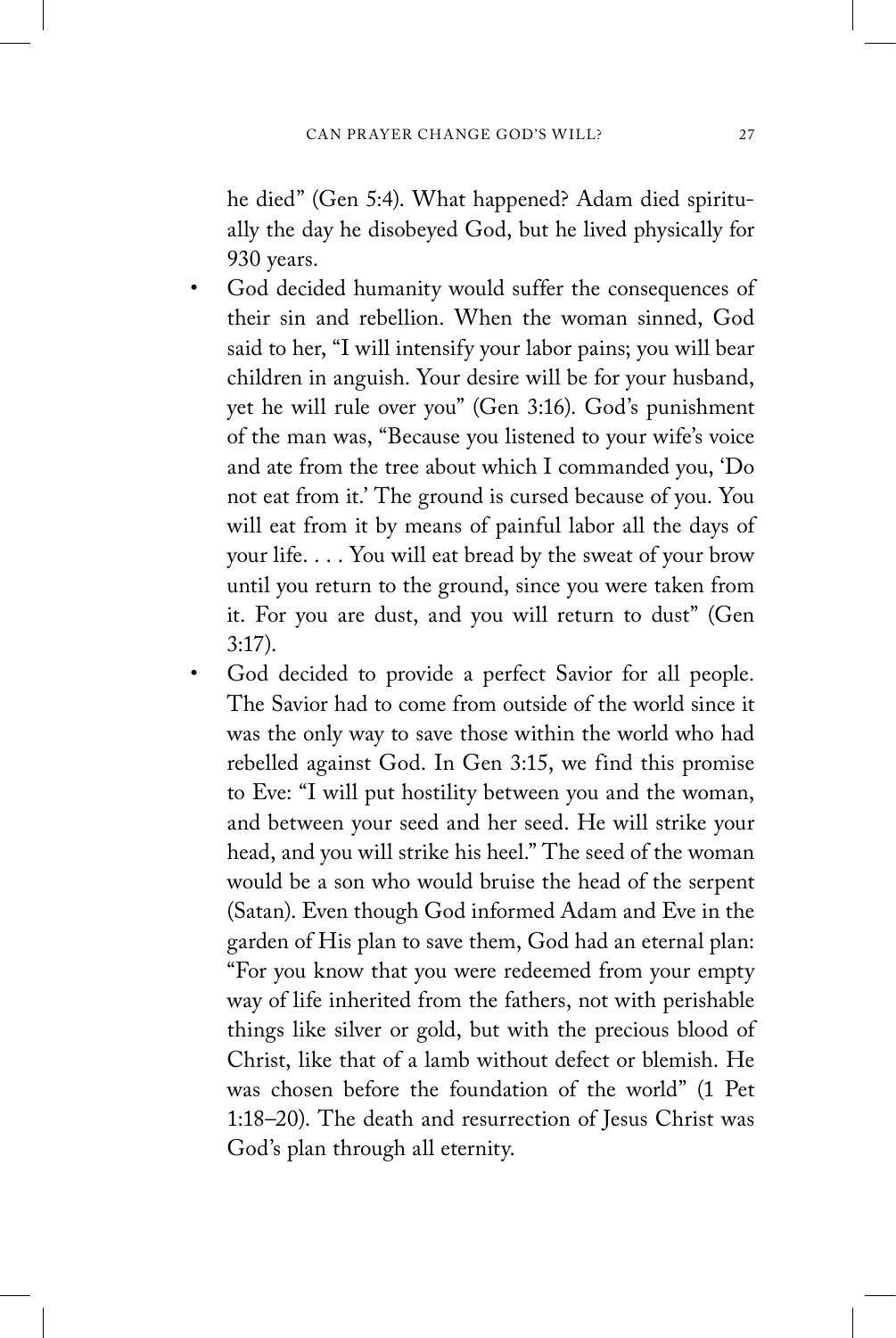• God's plan reveals that all who believe and claim salvation in Jesus Christ can be saved. In addition, God also determined that all those who will not believe in His Son will live separated from God in eternal punishment. Though not all will believe, God's desire is for all to trust in His Son and have everlasting life (John 1:29; 3:16; 3:36).

God's decree encompasses the entire spectrum of the human history—from the creation of the universe to the new heavens and the new earth (Revelation 21–22). In the end, God is the focus of redemptive history as expressed through the creation, fall, and restoration of those who trust in Him through His only Son Jesus.

# Prayer Principle: God created us with the freedom to choose.

The fact that God allowed sin to enter the world reveals that God did not create us as preprogrammed robots. Instead, He created us as individuals, desiring that we worship and live for Him. The fact that God allowed His created beings to have freedom to rebel against Him reveals that He did not develop a totalitarian plan where free expression would be eliminated.

### Prayer Principle: God created us in His image.

Because God is a free autonomous Being, He created humans in His image with a free, autonomous nature. Genesis 1:26–27 clearly states, "Let Us make man in Our image, according to Our likeness. They will rule the fish of the sea, the birds of the sky, the livestock, all the earth, and the creatures that crawl on the earth. So God created man in His own image; He created him in the image of God; He created them male and female." Because God is a Person with intellect, emotion, and will, we are likewise composed with intellect, emotion, and will. We have the power of intellect, or rational power. We can think. We have the power of emotions. We can feel love and anger, just like God. We have the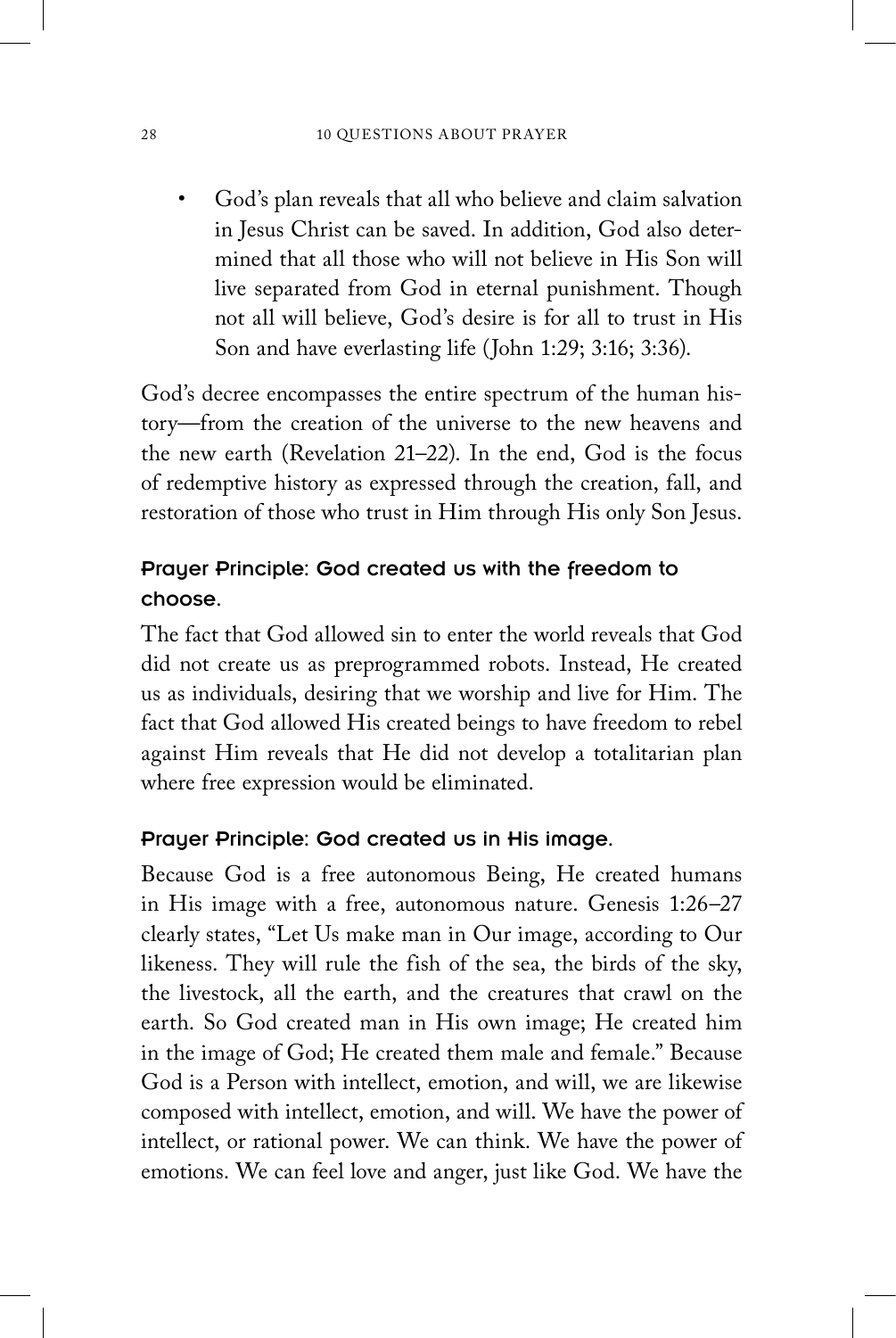power of choice. These characteristics make up our personality which expresses itself through self-perception and self-direction.

### **Conclusion**

We have seen that God both hears our prayers and responds to them in perfect accord with His divine nature and will. We cannot accept either the conclusion that God has a predetermined plan that does not leave room for our intercessions, or the view that we can change God's eternal plan through our human abilities. Instead, we see that the Lord is bigger than either option, offering a relationship with each of us that includes interaction with us through prayer. This process fits in perfect agreement with the sovereign plan He has established from before the beginning of time.

One way to look at this reality is to consider the view of philosopher Martin Buber who suggested God created humans as independent agents. Buber called this an "I-Thou" relationship.4 God and humans are separate from each other, yet joined in relationship. I call it *independent dependency*. We are *independent*, meaning we are self-governing persons. Yet God placed us in a world operated by laws of many types. These laws are an extension of God's nature, and are His way to direct us. These laws make us *dependent* upon God. We are both independent and dependent.

When believers know that God has a perfect will for them, they should seek to know it, and strive to do it. Paul prayed for the Colossian believers, "We are asking that you may be filled with the knowledge of His will" (Col 1:9). That means the will of God is something believers must search to know and do. As Jesus said, "If anyone wants to do His will, he will understand" (John 7:17). We conclude with a few practical observations to help you navigate the tension between God's sovereignty and human free will. The Lord's Prayer teaches us to ask, "Your will be done" (Matt 6:10). We do not ask God to change His will or to bless our will. Instead, we ask God to help us discover and live His will in our lives. When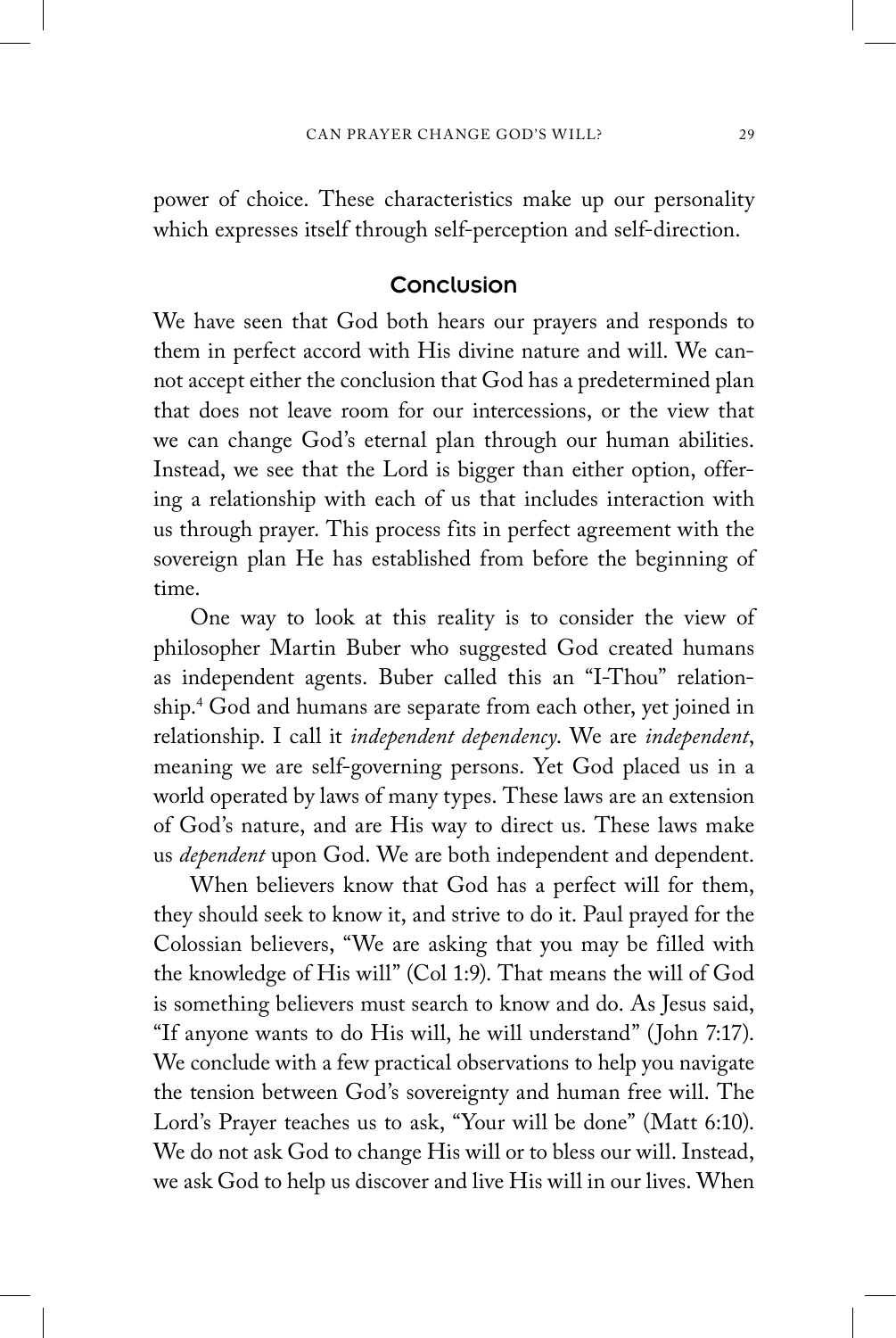we pray, "Your will be done," we make a conscious decision to let Christ direct our lives. This includes four aspects:<sup>5</sup>

First, praying "Your will be done," asks God to help us find His will. Before we can do God's will, we need to know God's will. To pray "Your will be done" is a commitment to knowing God's will as it is revealed in His Word. If we long to know how God wants us to live and even how to pray, we must become students of His Book. We are to, "Be diligent to present yourself approved to God, a worker who doesn't need to be ashamed, correctly teaching the word of truth" (2 Tim 2:15).

Second, praying "Your will be done," asks God to help us submit to His will. It is not enough just to know the will of God; we must pray it and obey it. "Your will be done" is a plea for submission. Pastor John Hamby notes that according to Rom 12:2, it is our privilege to submit to "that good and acceptable and perfect will of God" (NKJV). The truth is that the cause of all the unrest, frustration, unhappiness, and sense of powerlessness in the life of a Christian can be traced to trying to follow our own self-will. At the back of all our failure is the desire to have our own way rather than His way.<sup>6</sup>

When we pray "Your will be done," we are also submitting our attitude to God. Some people actually attempt to do God's will, but do so with an ungodly attitude. They attend church, give financially, or serve others, but wish they were doing something else instead. When we pray for God's will to be done in our lives, we must surrender our desires to His. We actively submit to His plan with joyful anticipation of how He will work in our lives.

Third, praying "Your will be done," asks God to help us accomplish His will. Paul prayed for the Colossian Christians to "walk worthy of the Lord, fully pleasing to Him, bearing fruit in every good work and growing in the knowledge of God" (Col 1:10). We pray to discover God's will, ultimately desiring to see it accomplished in our lives. Our goal must not only be prayer and worship, but obedience to the revealed will of God: "Does the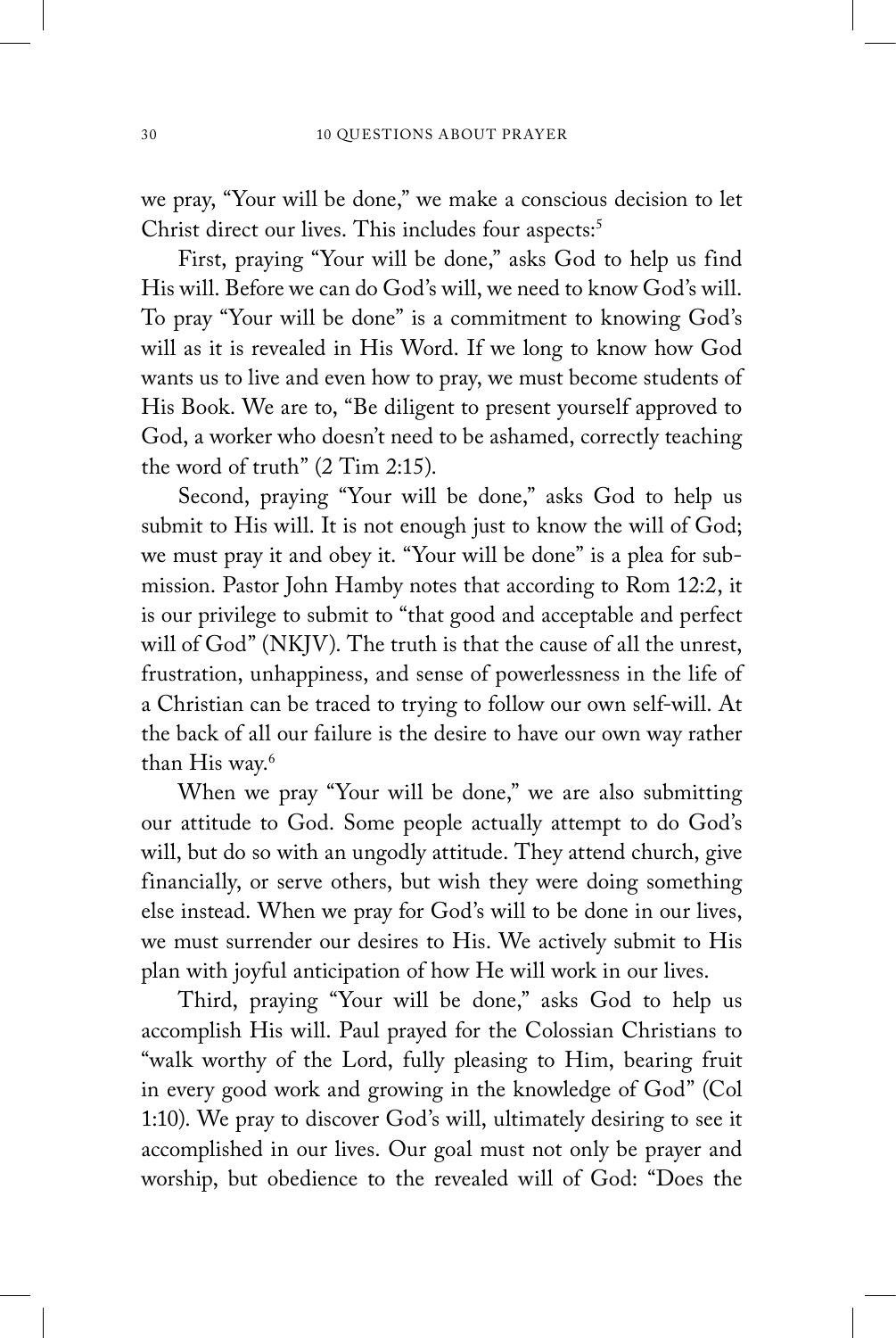LORD take pleasure in burnt offerings and sacrifices as much as in obeying the Lorp? Look: to obey is better than sacrifice, to pay attention is better than the fat of rams" (1 Sam 15:22). Jesus also made clear, "If you love Me, you will keep My commands" (John 14:15).

#### **Endnotes**

1. Gregory A. Boyd, *God of the Possible* (Grand Rapids, MI: Baker Books, 2001), 15.

2. Richard L. Mayhue, "The Impossibility of *God of the Possible*," *The Master's Seminary Journal* 12/2 (2001): 207-20.

3. Ibid., 207.

4. Martin Buber's *I and Thou*, *Angelfire*, accessed November 27, 2012, http://www.angelfire.com/md2/timewarp/buber.html.

5. Elmer Towns, *Praying the Lord's Prayer for Spiritual Breakthrough* (Ventura, CA: Regal Books, 1997), 28.

6. John Hemby, "Thy Will Be Done," Sermon Central, accessed February 2001, http://www.sermoncentral.com/sermons/thy-will-be -done-john-hamby-sermon-on-prayer-how-to-33993.asp.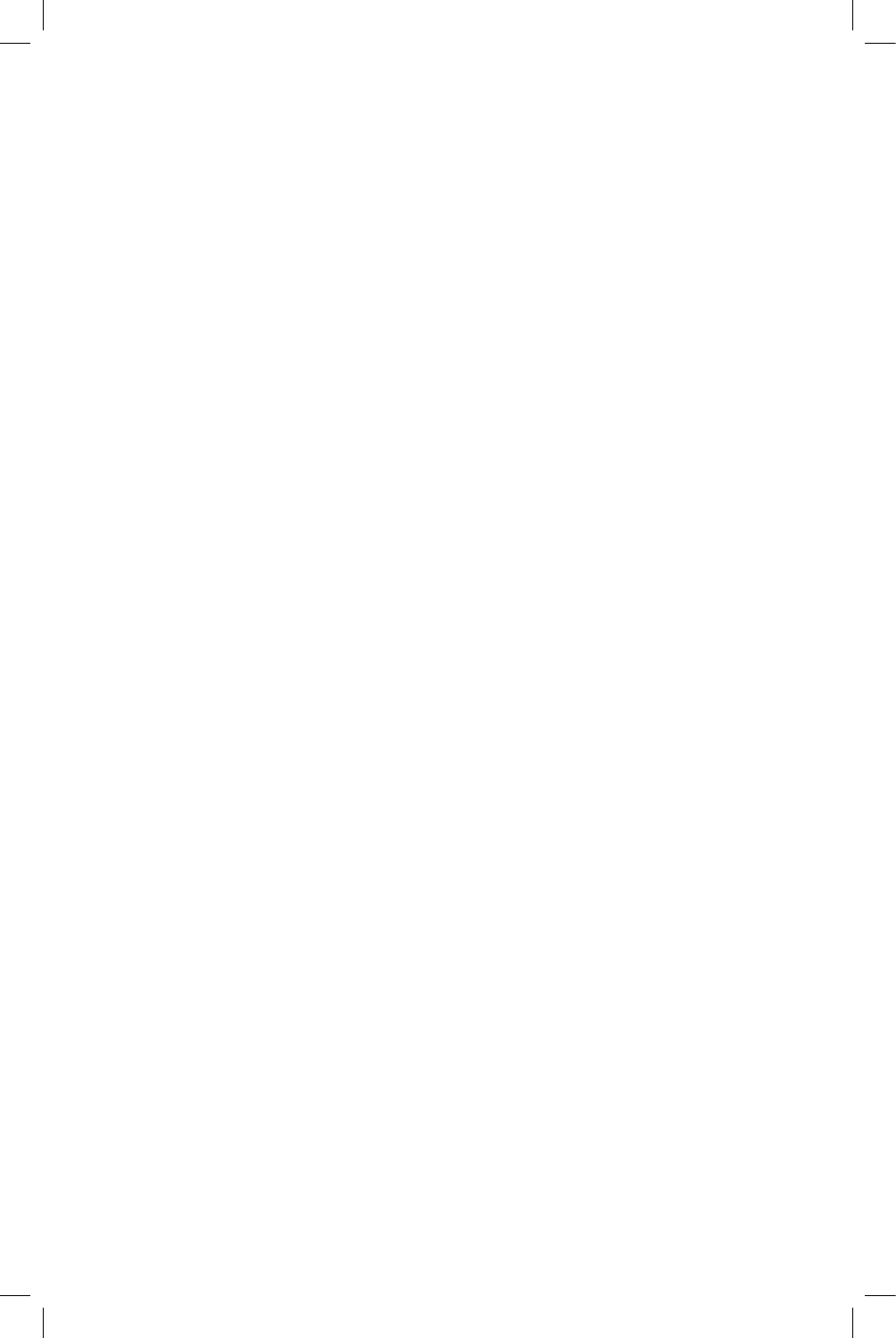

We you attending church in St. Louis, Missouri.<br>
During World War II the women in her congregation<br>
regularly prayed for the safety of their soldiers fighting<br>
in the user Assembly to the testimony of these ways and see During World War II the women in her congregation regularly prayed for the safety of their soldiers fighting in the war. According to the testimony of those women, not one of their sons was killed even though some endured concentration camps and terrible battles. In contrast, the little town of Bedford, Virginia, had a higher ratio of young men killed during the D-Day invasion of Normandy than any other town in the United States. Of its 3,000 residents, the community lost 19 soldiers in this battle.

Did God care more about the people of my wife's church in St. Louis than He did for those in the town of Bedford, Virginia? Was the difference due to the prayers of these women and, if so, did God give more favor to one group of people because their prayers were longer or more articulate? What about verses such as Acts 10:34 which state that "God doesn't show favoritism"? In this chapter we will consider what the Bible teaches about the fairness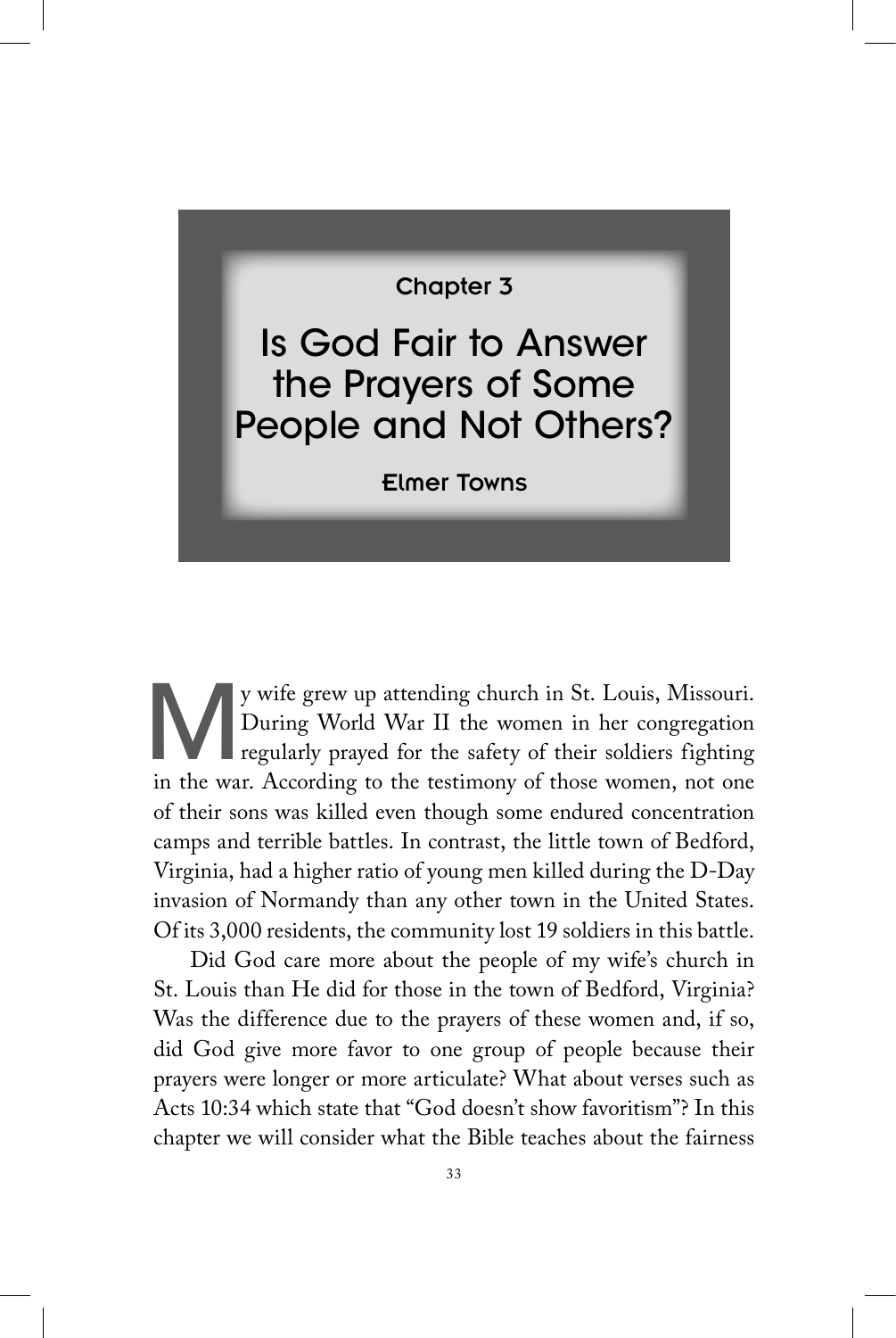of God in answering prayer. We will first assess several imbalanced views on the topic followed by several Prayer Principles in hopes of demonstrating that God's response is always perfect, even if it appears unfair from our human perspective.

### **Counterpoint**

When considering the fairness of God in prayer, two extreme positions should be considered. On the one extreme are those who believe that God is indiscriminate in answering prayers. All prayers, from all people, from all religions are equal. On the other extreme are those who believe that God does favor the prayers of one person over another. Regarding those who believe God is indiscriminate in answering prayers, they would argue that, if there is a God, then all people pray to the same God. Consequently, those who pray in the name of any deity, Allah for example, have just as much right to have their prayers answered as Christians. According to this view, if people live conscientiously according to the standards of their religion, just as Christians live according to the standards of the Bible, then God should answer their prayers.

Important for this position is the level of sincerity and dedication amongst those who pray. Devout Muslims, for example, zealously pray three times a day on a mat, facing Mecca. Tibetan monks live in isolation taking vows of poverty and simplicity. Individuals from other religions commonly pray and meditate for hours each day. In many ways, such dedication often exceeds that of the average Christian. From a human perspective, then, it seems that comparable dedication in prayer, regardless of religion, should have some correlation to God's answering of a person's prayer.

On the other end of the spectrum are those who maintain that God does favor the prayers of one person over another. One would expect the person who lives a more holy life to pray more powerful prayers than those who do not. The Christian who "walks in faith" should expect to live in God's favor, free from sickness and blessed in health and financial prosperity.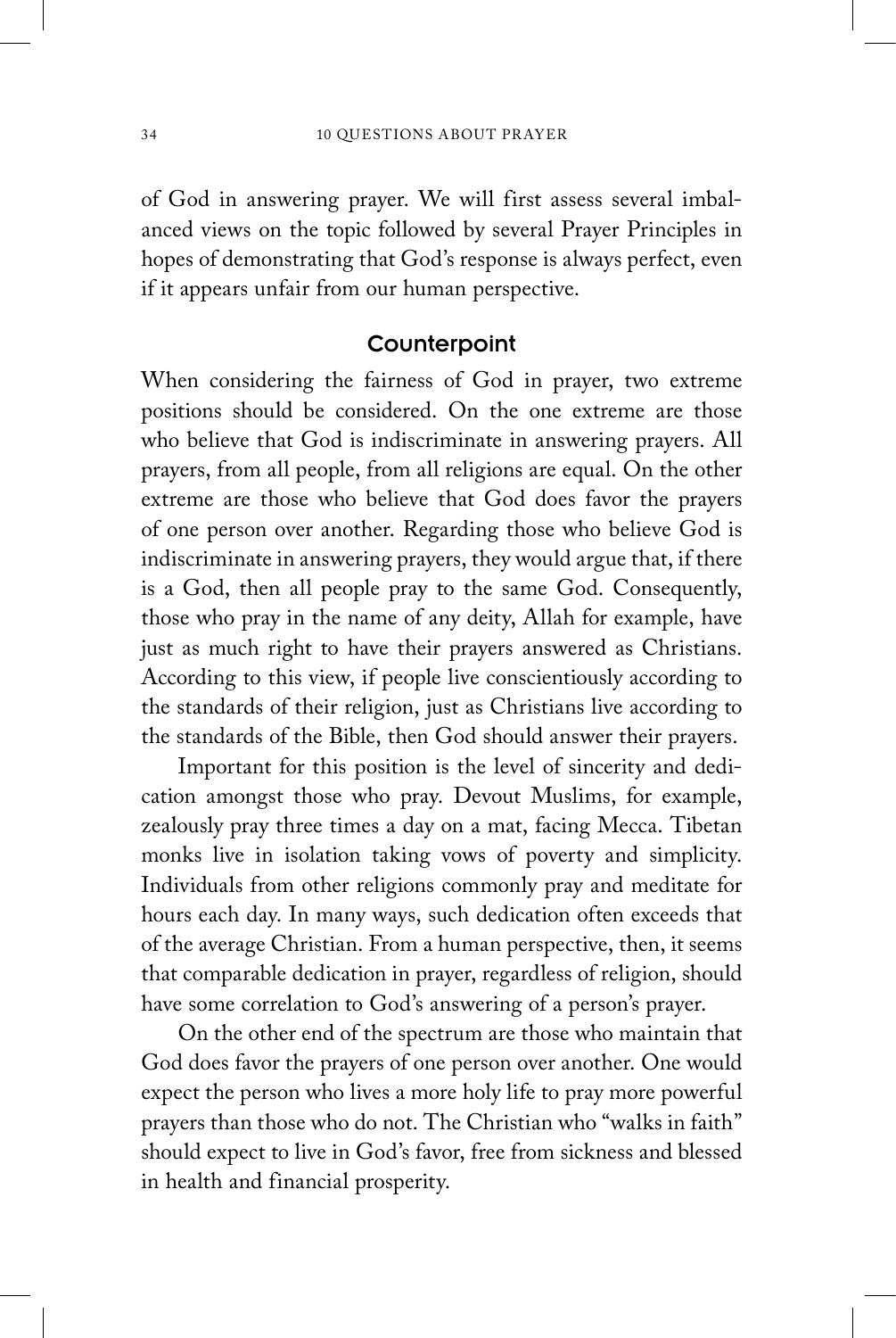This is often the message, whether intended or not, among many "celebrity" preachers in today's culture. The idea that those who pray more earnestly, give more generously, or perform some specific spiritual duty are more likely to have their prayers answered fits the cultural appetite of our time. In a world where we are taught that we can make our own way and that the results depend on our efforts, it's easy to give in to the temptation that our efforts make our prayers "more worthy" to be answered. Yet as we will see, God does not show favoritism, nor can our human efforts make us any more deserving of God's response. The Bible is clear that all have sinned and fall short of God's glory (Rom 3:23) and that there is no action we can take that makes us right with God apart from the grace of Jesus Christ (Eph 2:8–9).

### Point

Biblically speaking, anyone who comes to God through faith in Jesus Christ can receive answers to his or her prayers. Prayer is communicating with God. Those who are God's children can talk with Him through prayer. How does God communicate with us? He primarily speaks to us through the Scriptures. Yet God has also revealed Himself through nature (Ps 19:1; Rom 1:18–20) as well as other means throughout the Bible, such as dreams or angelic appearances. It is important to understanding how God relates to people if one is to better understand how God answers prayers. In what follows are several Prayer Principles defending the position that God's response is always perfect, even if it appears unfair from our human perspective.

### Prayer Principle: Prayer is based on a relationship with God through Jesus Christ.

The gospel is the basis of God's relationship with every person and, therefore, the gospel is fundamental to prayer. When Adam and Eve broke their relationship with the Lord through sin, they became separated from Him in a way only God Himself could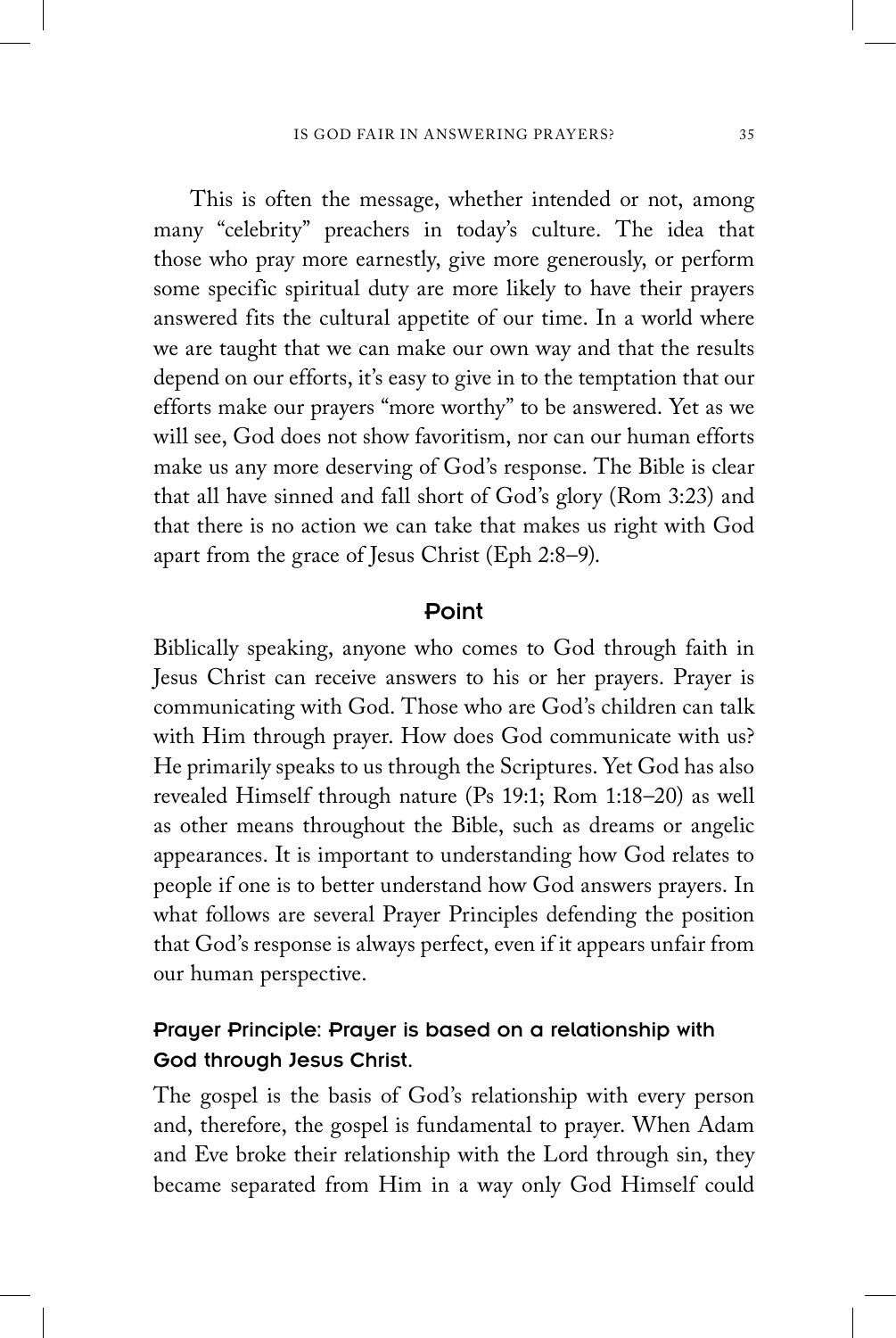restore. At the proper time, Jesus Christ came to earth to die in the place of sinners and suffer in place of our punishment. John 3:16 makes clear that those who accept the forgiveness Jesus offers will have eternal life: "For God loved the world in this way: He gave His One and Only Son, so that everyone who believes in Him will not perish but have eternal life."

The Bible describes the process of receiving Jesus Christ as being born again. John 1:12–13 states, "But to all who did receive Him, He gave them the right to be children of God, to those who believe in His name, who were born, not of blood, or of the will of the flesh, or of the will of man, but of God." Jesus further states in John 3:7, "You must be born again." The word "must" points to the uniqueness of His offer. Therefore, Jesus excludes coming to the Father by any other god or method of salvation. One of the unique aspects of the Christian faith is that we can address God as "Father." The New Testament uniquely emphasizes the role of God as Father. In the Lord's Prayer, Jesus told His followers to pray, "Our Father" (Matt 6:9). He is not far off. He can be approached as an intimate Father.

Jesus personally called God "Father." In John 14:6 we find Jesus teaching, "I am the way, the truth, and the life. No one comes to the Father except through Me." We are encouraged to come before God with our needs much as a child to his or her caring Father. The term used by Jesus to refer to God in Mark 14:36 was *Abba*, a word comparable to the more affectionate English term "daddy."

When we pray, we are like the child of a king who walks into the presence of his father. The guards will not stop the boy because he is the king's child. He has immediate access to the king because they are family. When we pray to our Father in heaven, we acknowledge that we belong to His family and enjoy direct access to the King of kings and Lord of lords. This sense of intimacy provides a oneness unique to the relationship between God and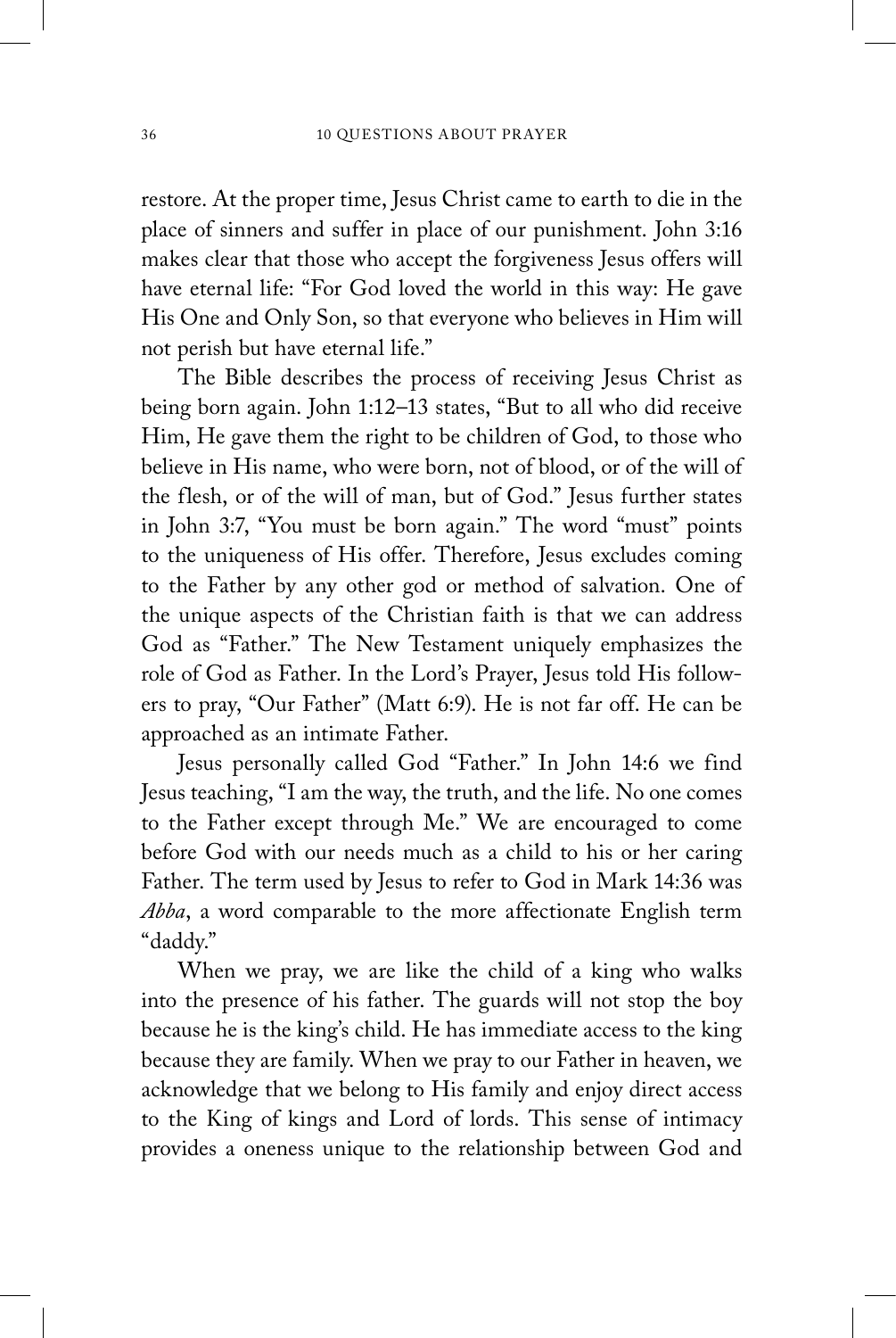His children and sets the context for how we are to understand his answers to our prayers.

# Prayer Principle: God's purposes in prayer are based upon divine perspective.

When we think God is not fair, it is often because we view our circumstances with only a limited human perspective. Focusing only on what we can see has many disadvantages. For example, our human perspective is often inaccurate even when we think it is right. God says, "My thoughts are not your thoughts, and your ways are not My ways" (Isa 55:8). For unbelievers, there is also a spiritual blindness that limits the ability to understand God's ways: "The god of this age has blinded the minds of the unbelievers so they cannot see the light of the gospel of the glory of Christ" (2 Cor 4:4).

God did not hide Himself from those He created. God searched for Adam and Eve in the garden, a symbolic picture of God's pursuit of people throughout the ages. Jesus also illustrated this truth through the story of a shepherd who lost one of his 100 sheep. The shepherd left the ninety-nine to search for the one lost sheep. "When he has found it, he joyfully puts it on his shoulders . . . calls his friends and neighbors together, saying to them, 'Rejoice with me, because I have found my lost sheep!'" (Luke 16:5–6). God's view of us is one that sees us as imperfect, yet created in His image and deeply loved. His response to our prayers is one way He pursues us and communicates with us in ways that are perfect from His perspective. If it appears that God answers one person's prayers and overlooks yours, it may be the result of looking at the situation from a human perspective rather than a divine perspective. He knows what we need and when we need it. Instead, He call us to pray without ceasing (1 Thess 5:17), desires ongoing community with us, and responds with the best answer according to His perfect will.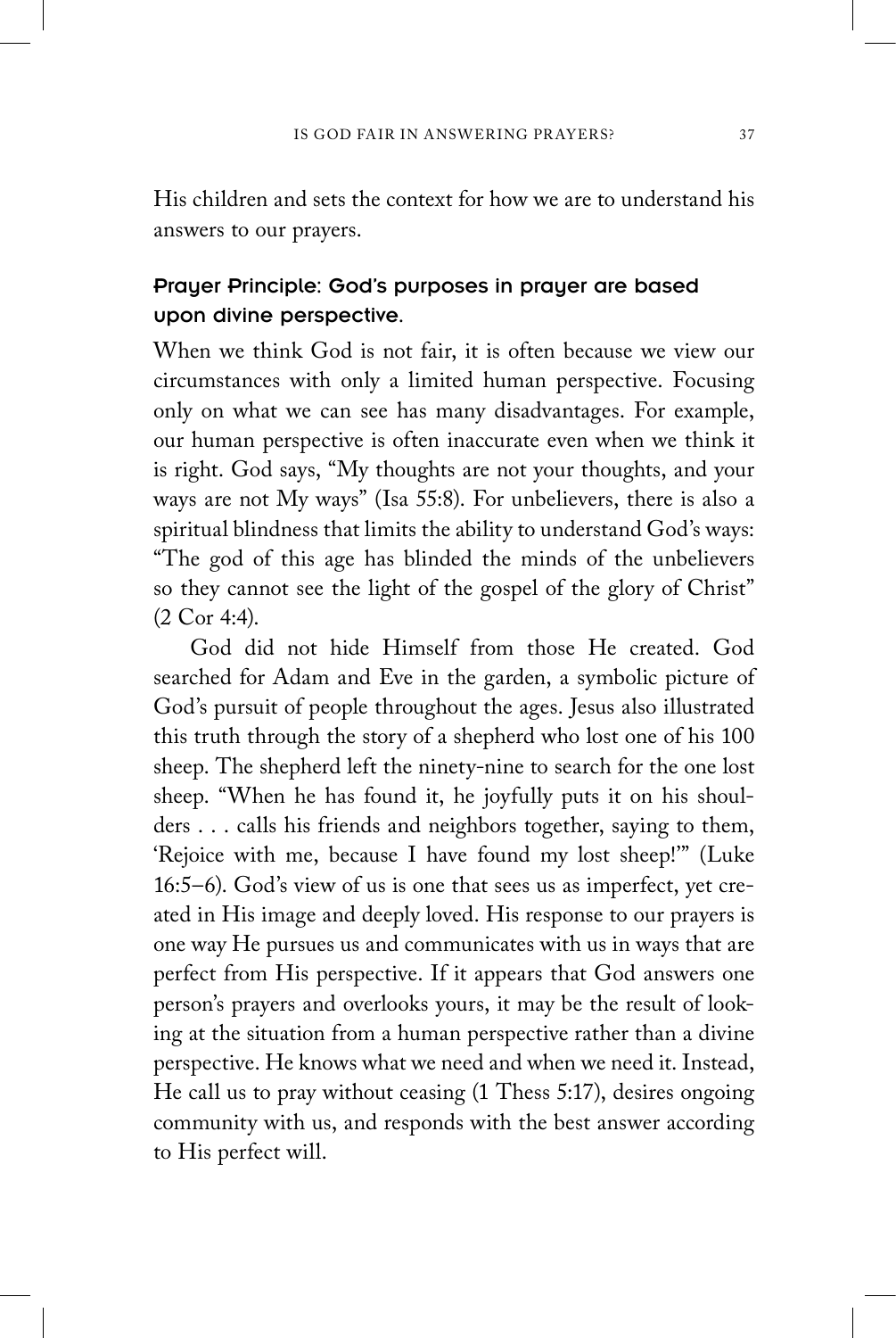# Prayer Principle: God's answers to prayer are not detached from human emotion.

Humans were created in God's image (Gen 1:27). Therefore, the pattern and purpose of our lives comes from God. When you look into a mirror each morning to comb your hair, you see an image of yourself. When God looks at us, He sees an image of Himself, however imperfect. We too can look at God to discover many ways in which we are created in His image. For example, God is a Being. More specifically, the triune God is one Divine Being who exists in three Persons. This includes intellect, emotions, and choice. Humans have the mental capacity to think and reason, reflecting the same characteristics of our heavenly Father. Yet God knows all things actual and possible. He knows them at all times, without effort. We, on the other hand, are limited. We can increase in knowledge, but we can never know all things. We reflect God's image in terms of intellect, but His intellect stands infinitely superior to ours.

Our human emotional nature is reflected in our desires for a wide range of activities such as love, happiness, joy, peace, and our aversion for other activities such anger, distress, and sadness. These emotions likewise reflect the image of our Creator. The Bible teaches not only that God is love (1 John 4:7), but also teaches that He hates (Prov 6:16). Yet unlike humans, who often love or despise for the wrong reasons, such divine emotions find perfect expression insofar as they come from a perfect Being.

We also have the power to choose, or the power of the will. We make choices based on our knowledge (intellect) and feelings (emotions). Our conscience tells us there is a God and that we should know Him (Rom 2:14–15). A reflection of our religious instinct was observed by Augustine who said, "You have made us for yourself, and our hearts are restless until they find their rest in you."1 Sixteen centuries later, Blaise Pascal would echo, "There is a God shaped vacuum in the heart of every man which cannot be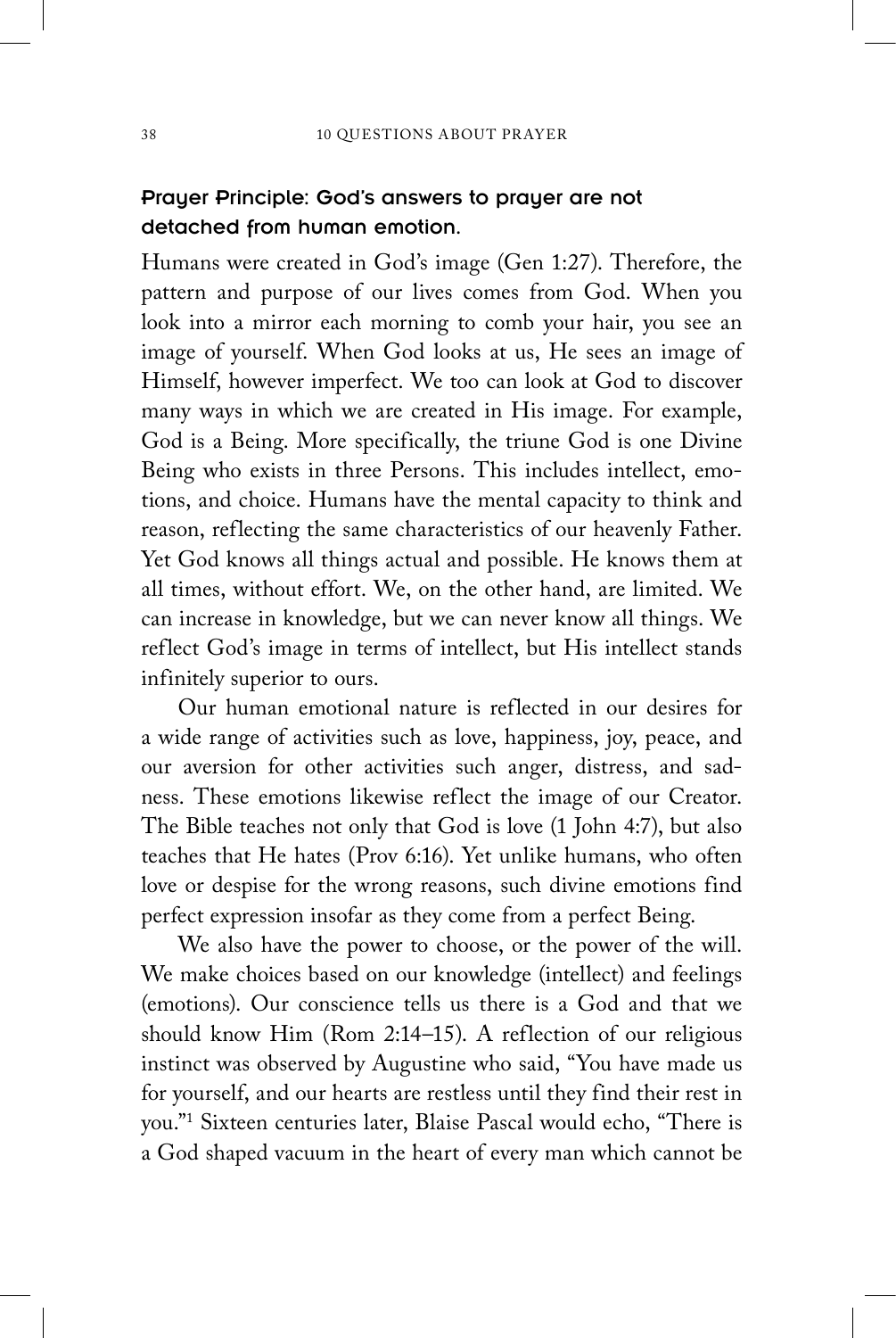filled by any created thing, but only by God, the Creator, made known through Jesus."2

When we pray, our intellect, emotions, and choices are all involved in ways that allow us to express our thoughts and feelings to God in prayer. At times, God answers our requests and we rejoice. At other times, He answers differently or seemingly not at all, which can leave us feeling discouraged and frustrated. However, the One who made us in His image also knows how to best answer our requests. The One who gave us the ability to reason and feel emotions also perfectly understands how we feel and what we need in every moment to grow in our relationship with Him.

# Prayer Principle: God is intimately aware of our needs and meets them through prayer.

One phrase in the Lord's Prayer offers profound insight regarding how God answers our needs through prayer. It is found in the phrase, "Give us this day our daily bread" (Matt 6:11). In reflecting upon these words, we can discover five aspects to this Prayer Principle which will empower our prayers for God to respond to our needs.

First, we each have daily needs. While most Americans have sufficient food each day, we all have daily needs. God did not create us as self-sufficient people. We require clean air to breathe, food to eat, and water to drink. Our bodies require shelter for protection and clothing for warmth. In addition, we also require other people to provide the important social interactions that encourage us each day. These needs are met as we look beyond ourselves for help, working and connecting with others. Yet when we do, we realize we are imperfect in our attempts and stand in need of God's supernatural intervention to supply our needs.

Second, God is the One who supplies our needs. People need basic necessities such and food and water to meet their daily physical needs. We often take such things for granted, yet the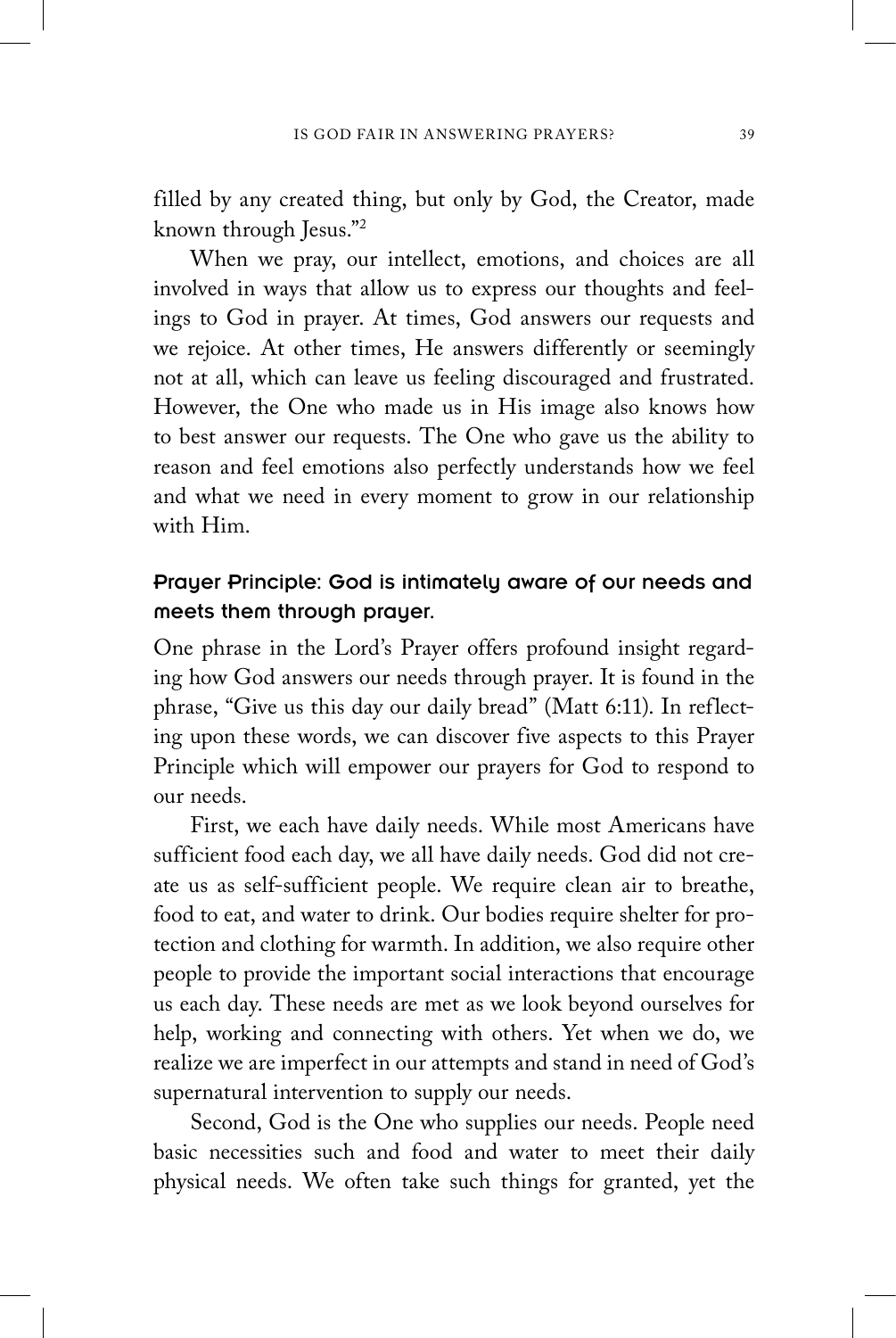Bible teaches that such common activities have a higher purpose. Paul taught, "Therefore, whether you eat or drink, or whatever you do, do everything for God's glory" (1 Cor 10:31). Even our eating and drinking serves to honor Him. He provides food and water. For this reason, prayer before meals can serve as a time of encouragement and gratitude. As we thank the Lord for what He has provided, we give Him honor and recognize Him as the giver of all things.

Third, we must ask God to supply our needs. We often view prayer like a vending machine—we insert our money, press a button, and expect the exact item we have request at that precise moment. By using "daily bread" in the Lord's Prayer, God reveals that our needs are not supplied in this same manner. We do not speak a prayer and automatically receive each day's needs. Some suggest Christians can "name it and claim it," meaning that if we desire something all we must do is pray about it in faith and expect God to give us what we request. But our prayer to God must fit His will. We can "name and claim" a winning lottery number, but God will likely not honor such a prayer. Our prayers are not the persuasive words of a lawyer before a jury, pleading for what best helps our personal interests. We do not manipulate God for our every wish. Prayer is more than what you ask, more than what you do, more than what you say. Prayer is your way of living.3

Fourth, God supplies our needs one day at a time. The prayer, "Give us this day our daily bread" affirms the truth of God's daily provision. Just as we eat each day, we also rely on God to provide for all of our other needs on a daily and even moment-by-moment basis. Many of us live with much stress about our plans for tomorrow, the upcoming meeting at work, or an upcoming trip. Yet the phrase is often true that most of the problems we worry about never happen. Jesus offers a much better perspective for daily living. By emphasizing "this day," we ask the Lord to help us meet our needs one day at a time. Of course, there is a difference between worrying about tomorrow and planning for tomorrow. Proverbs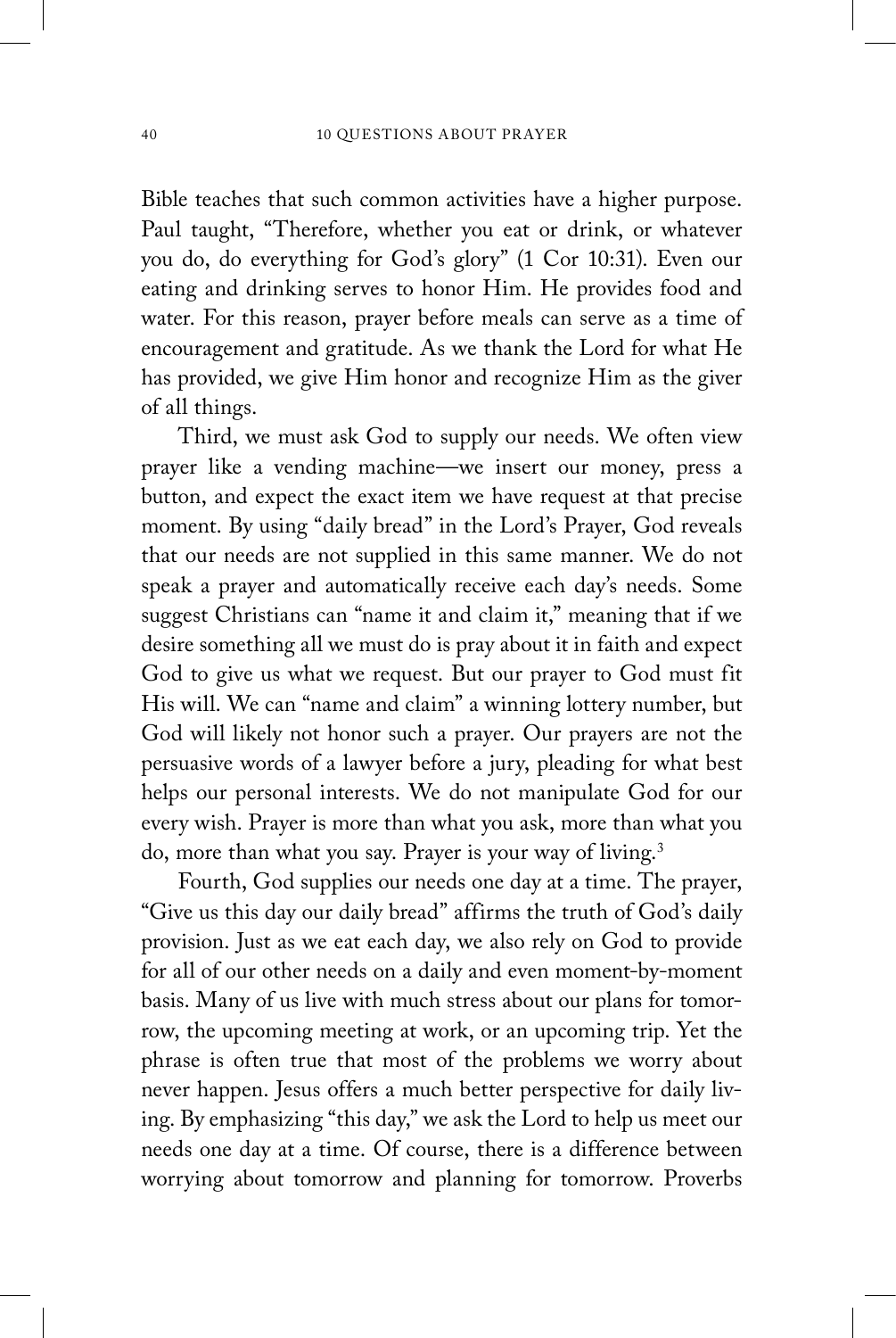30:24–25 calls ants "exceedingly wise" because they plan ahead. We can plan for tomorrow, but we are not to worry about tomorrow. God meets our needs each day as we rely on Him in prayer.

Fifth, we do not have to pray for everything, but we have to pray about everything. The Lord's Prayer does not teach us to pray, "Give us today's bread, money for the bills, a good check up at the dentist, an oil change for the car, and a victory at tonight's game." It only commands us to pray for "daily bread." Why? "Bread" represents our essential needs. We come to God concerning our needs, but we need not list every single detail of our day. Since our Father knows what we need before we even ask (Matt 6:8), we need not worry if we forget to mention a particular prayer request. We are not required to pray for our every wish like a child who is creating a Christmas list and wants to make sure Santa has every detail. We are to ask God for our necessities, but not necessarily our luxuries. The book of Proverbs offers an insightful principle in this area: "Give me neither poverty nor wealth; feed me with the food I need" (Prov 30:8).

### Prayer Principle: God's fairness must be considered in light of certain conditions for answered prayer.

If the previous prayer principle highlights the biblical truth that God desires to provide the basic needs of all his children through prayer, this prayer principle holds out certain conditions for answered prayer.4 First, you must believe that God is able. We should agree that God does hear and can answer any prayer. "Is anything too hard for the Lord?" (Gen 18:14). When we know the Word of God and believe that its promises are true, we should believe that God could do anything He promised. Beyond our biblical confidence, we also have the experience of past answers to prayer which should increase our confidence in Him.

Second, you must believe that God will hear. A step beyond believing that God can hear is affirming that He *will* hear. Isaiah 59:1–2 declares, "Indeed, the Lorp's hand is not too short to save,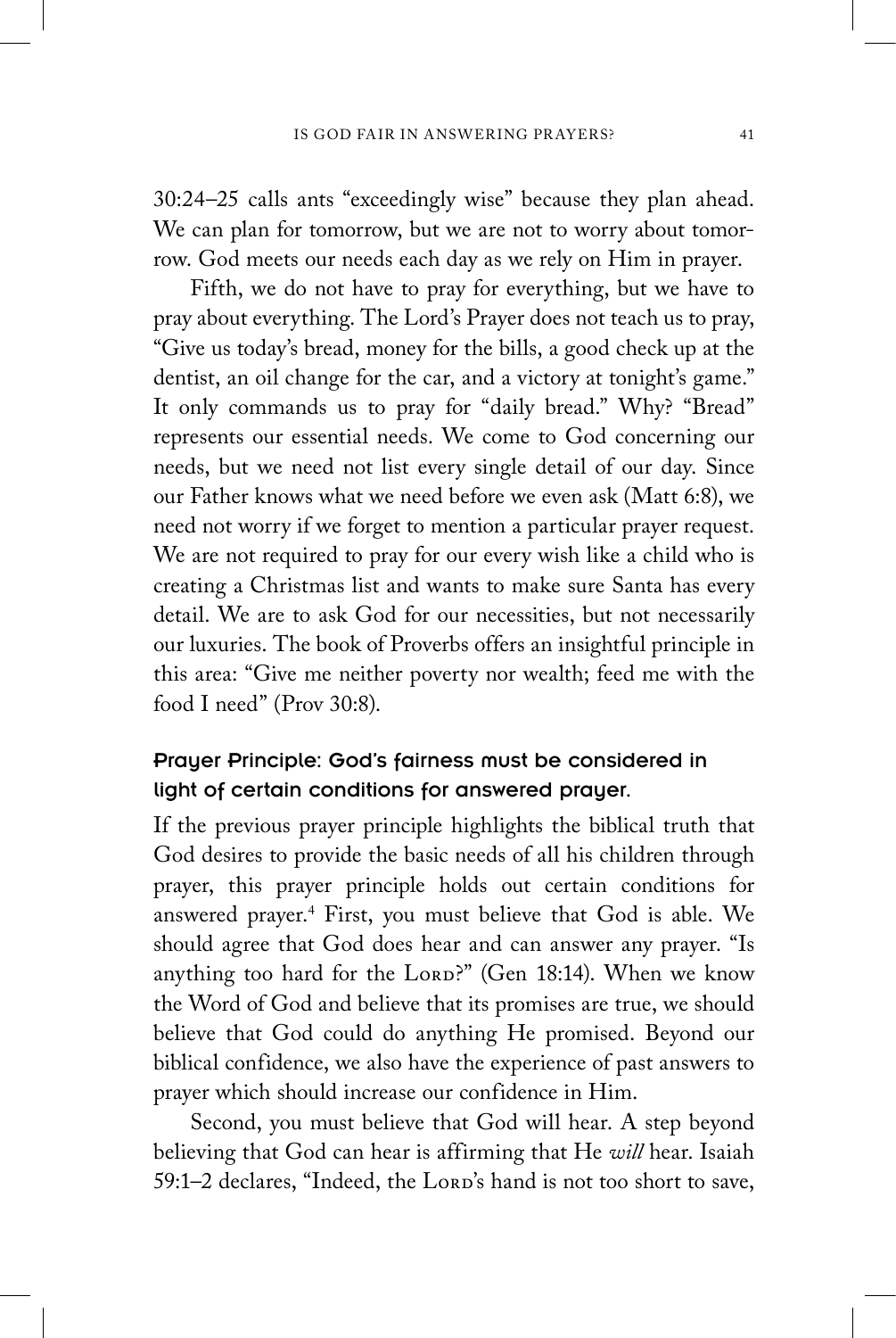and His ear is not too deaf to hear. But your iniquities have built barriers between you and your God, and your sins have made Him hide His face from you so that He does not listen."

Third, you must believe that God will answer. When we agree that God can heal and that He will hear, we are to agree that He will answer. As 1 Chronicles 5:20 observes, "He granted their request because they trusted in Him." We do not pray in doubt; we pray in faith.

Fourth, you must be yielded to God's will. When we are yielded to God, we are agreeing to His conditions. At this point the believer and the unbeliever have two different questions: The unbeliever's question is, *Can* God . . . ? The Christian's question is, *Will* God . . . ? We pray for His will and surrender to it as is humble servants.

Fifth, you must pray with urgency. Our prayers should also include a sense of urgency. When we desperately need an answer from God we pray with fervency. As Psalm 27:7–8 shares, "Lord, hear my voice when I call; be gracious to me and answer me. My heart says this about You, 'You are to seek My face.' Lord, I will seek Your face."

Sixth, you must believe there is no other source. God answers prayer when we realize that there is no other alternative, that our back is to the wall, and that there is nowhere to turn but to God. This was the attitude of the apostle Peter when he asked, "Lord, to whom shall we go?" (John 6:68). He was saying that he could turn to no one but God alone. This is where weeping, begging, and fasting can serve as an additional basis for our prayers.

Seventh, you must come to God with honesty and openness. We must be honest with ourselves before God. In fact, it is when we are also honest with other believers together in prayer that our prayers are answered.

Eighth, you should leverage the many different kinds of biblical prayer. As in all areas of life, we are to closely examine the Word of God to see all the various ways that people have prayed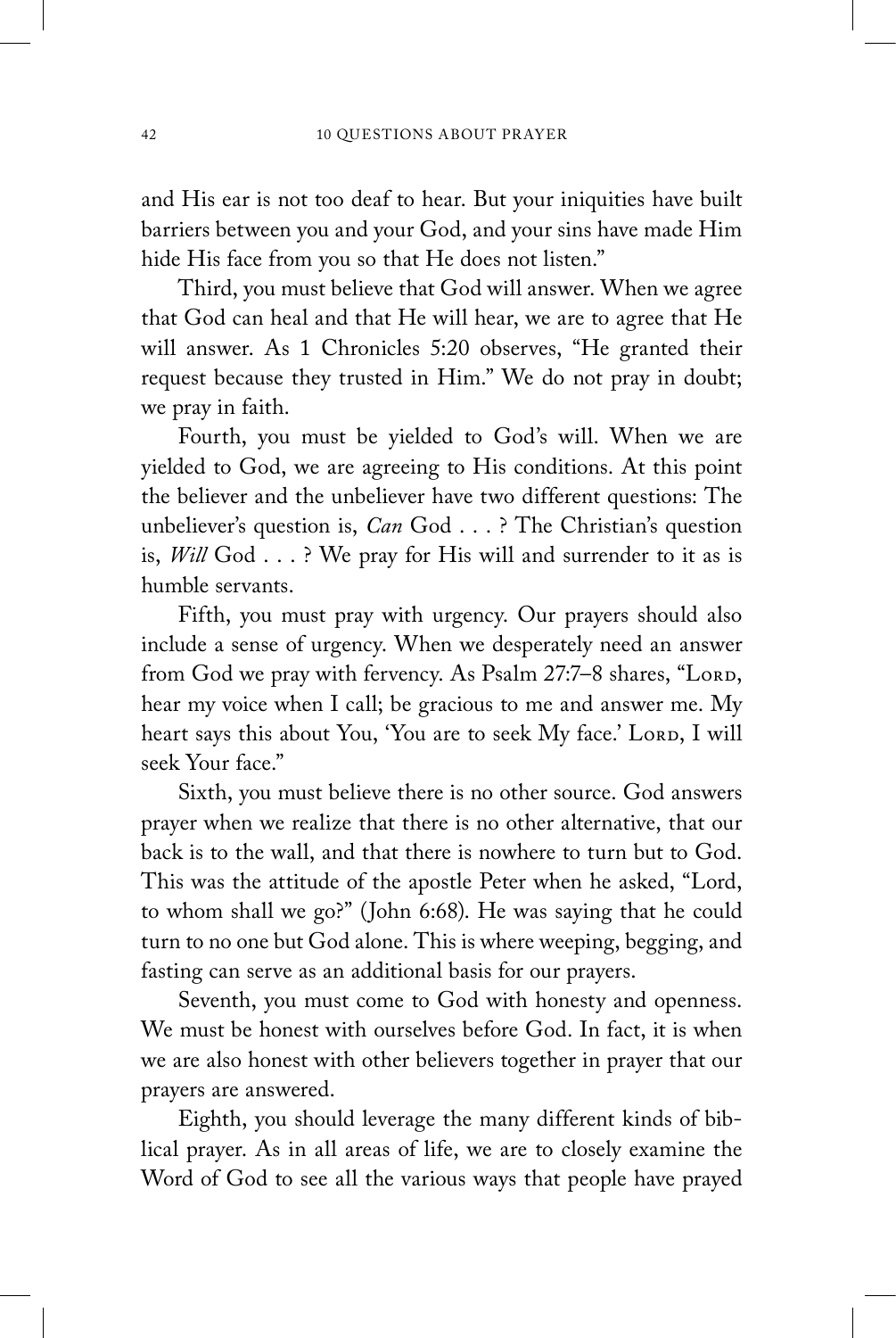in the Bible. We are called to prayer in a variety of ways. First Timothy 2:1 notes, "First of all, then, I urge that petitions, prayers, intercessions, and thanksgivings be made for everyone."

Ninth, you should pray with total commitment. We must totally commit our lives to God and expect that He will answer our prayer. If we tell a friend, "I'll meet you for dinner . . . if it doesn't rain," it is not a sincere or dedicated commitment. Sometimes our prayers are not sincere, because we hold back like. Remember God's promise: "You will seek Me and find Me when you search for Me with all your heart" (Jer 29:13).

### Conclusion

Critics may claim, on the one hand, that God is indiscriminate in answering prayers or, on the other hand, that God favors the prayers of one person over another. Yet both extremes make one fatal mistake in overlooking the fact that prayer was God's idea. Consequently, God makes the rules about prayer. He knows what we need and when we need it? His desire is to work through our lives for His glory. When we come to Him by faith, we begin a relationship with Him that is ongoing, vibrant, and eternal. We can have abundant life (John 10:10) that includes our prayers to the Lord and how He answers according to His will to help us grow in Him and serve others.

While it is perhaps legitimate to ask if God is fair in answering prayers, the question ultimately remains one-sided for it fails to see God's bigger purposes in using prayer for the benefit of others. With this in mind, we conclude with several observations regarding how our intercessions can result in significant, eternal impact in the lives of others. Scripture offers eight specific ways our prayers help others.5 First, your prayer can save a person's life. The Bible illustrates this powerful aspect of prayer in the book of Acts. "Herod stretched out his hand to vex certain of the church, and he killed James . . . proceeded further to take Peter also . . . but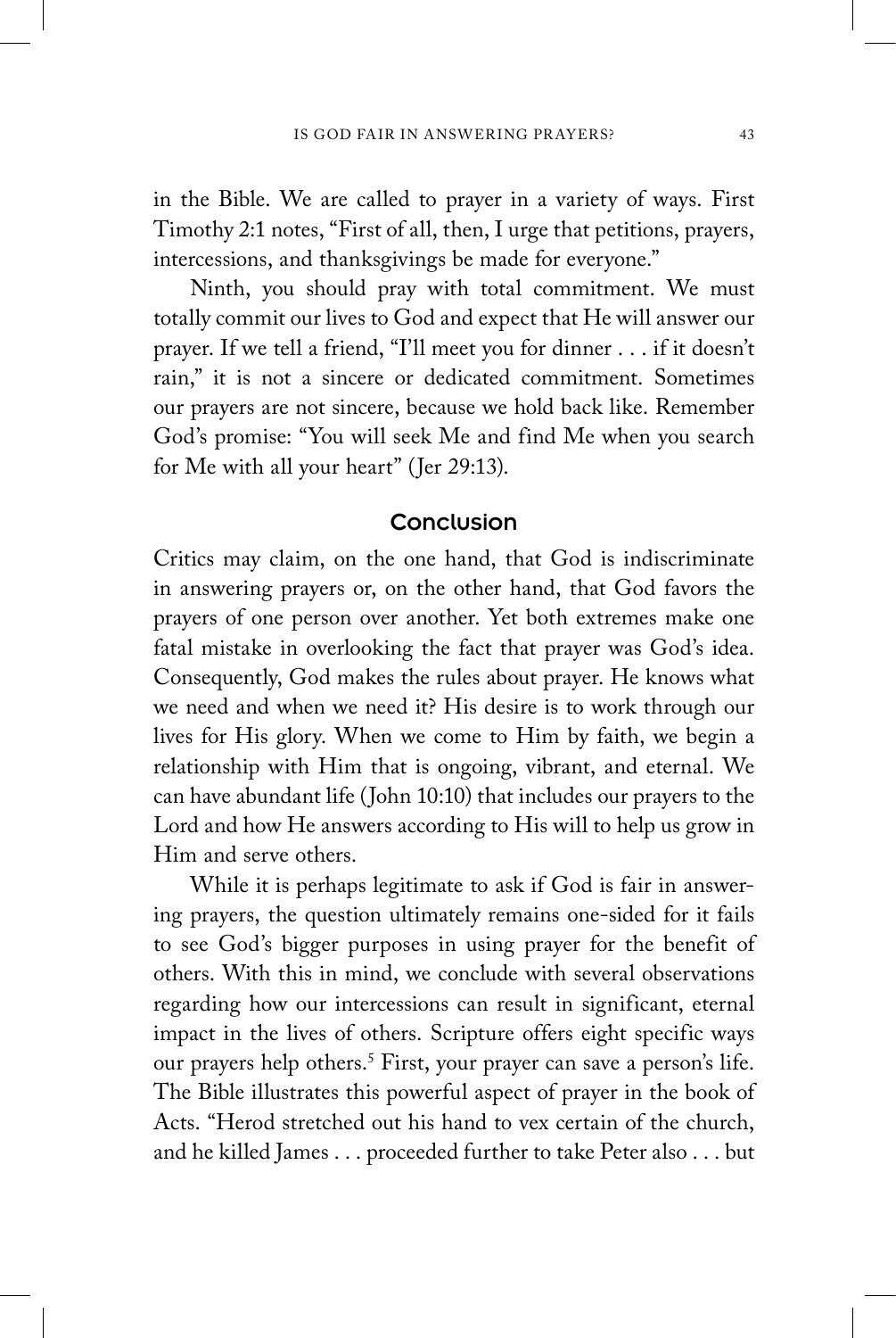prayer was made without ceasing unto God for him" (Acts 12:1, 2, 5). "The Lord had brought him out of the prison" (Acts 12:17).

Second, your prayer can move God to help someone. "Pray for one another, that ye may be healed" (Jas 5:16).

Third, your prayer can help protect others from temptation. "Simon, behold, Satan has desired to have you, that he may sift you as wheat, but I have prayed for thee, that thy faith fail not" (Luke 22:31–32).

Fourth, your prayer can help church leaders be successful in ministry. "Strive together with me in your prayers to God for me, that I may be delivered from them that do not believe in Judaea, and that my service which I have for Jerusalem may be accepted of the saints" (Rom 15:13).

Fifth, your prayer can help people understand spiritual issues. Paul prayed for the Ephesians, "Making mention of you in your prayers, that God . . . may give you a spirit of revelation and wisdom . . . the eyes of your understanding being enlightened, that ye may know . . ." (Eph 1:16–18).

Sixth, your prayer can contribute to spiritual growth of others. "I bow my knee to the Father . . . that he would grant you . . . to be strengthened with might . . . that Christ my dwell in your hearts . . . that ye might be filled with the fullness of God" (Eph 3:14–18).

Seventh, your prayer can influence the outcome of specific events. "Praying also for us, that God would open a door of utterance to speak the mystery of Christ" (Col 4:3).

Eighth, your prayer can contribute to a peaceful society. "I urge . . . that request, prayers, intercession and thanksgiving be made for everyone for kings and those in authority, that we may live peaceful and quiet lives, in all godliness and holiness" (1 Tim 2:1–2 NIV).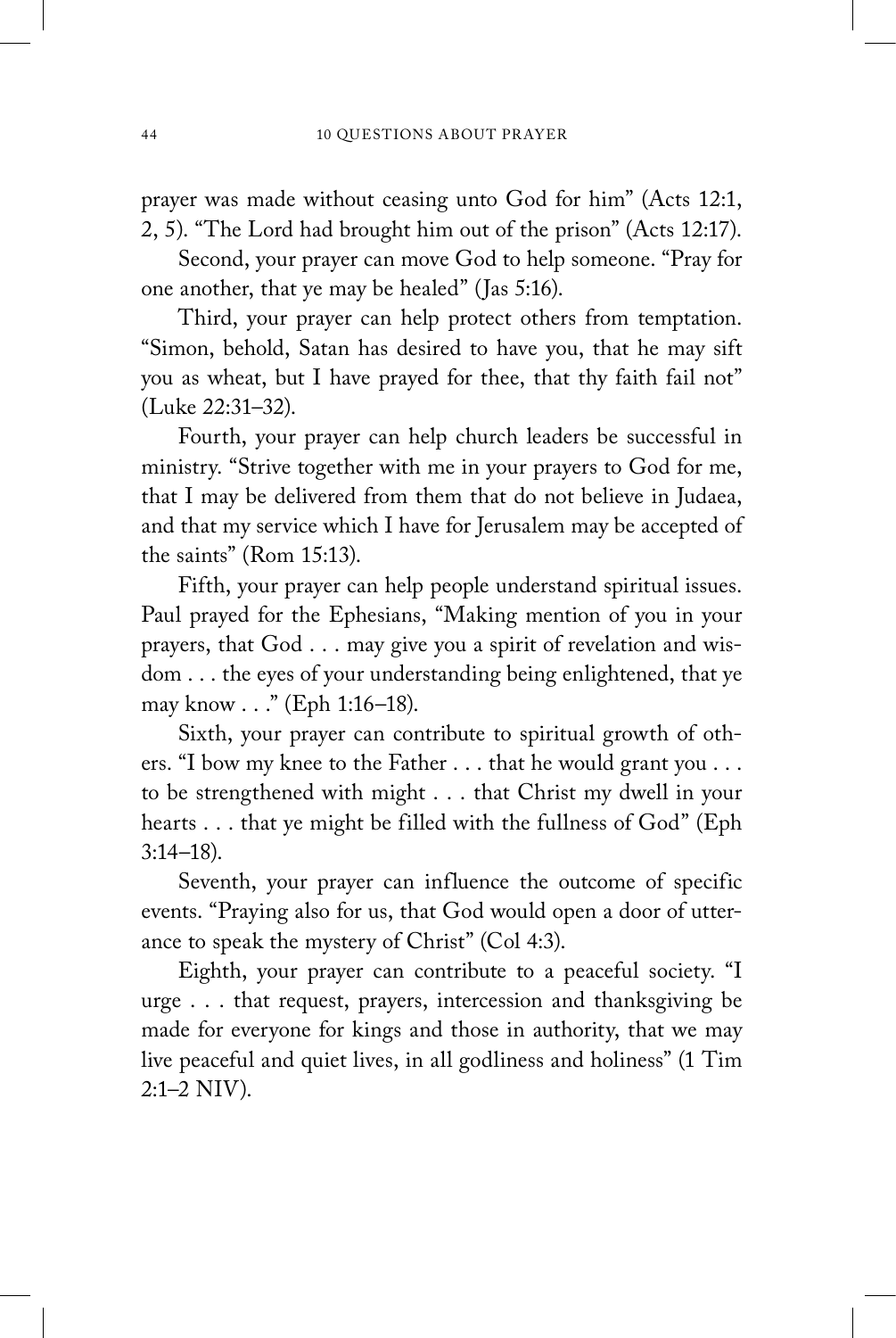#### **Endnotes**

1. "The Precedent-Setting Revelations of Augustine's Restless Heart," Herbert Jacobsen, *Christian History Magazine*, Issue 15, accessed November 20, 2012 at http://www.christianhistorymagazine.org /index.php/past-pages/15augustine/.

2. "Blaise Pascal Quotes," *Goodreads*, accessed on November 20, 2012 at http://www.goodreads.com/quotes/10567-there-is-a-god-shaped -vacuum-in-th-heart-of.

3. See Elmer Towns, *Praying the Lord's Prayer for Spiritual Breakthrough* (Ventura, CA: Regal Books, 1997).

4. Adapted from Elmer Towns, *Prayer Partners* (Ventura, CA: Regal Books, 2002), 10–13. Available online at http://digital commons.liberty.edu/cgi/viewcontent.cgi?article=1034&context= towns\_books.

5. Elmer Towns, "Prayer Partners, Lesson 4," Sermon Central, accessed September 2000 at http://www.sermoncentral.com/sermons /lesson-4-prayer-partners-interceding-for-others-elmer-towns-sermon -on-prayer-how-to-47528.asp.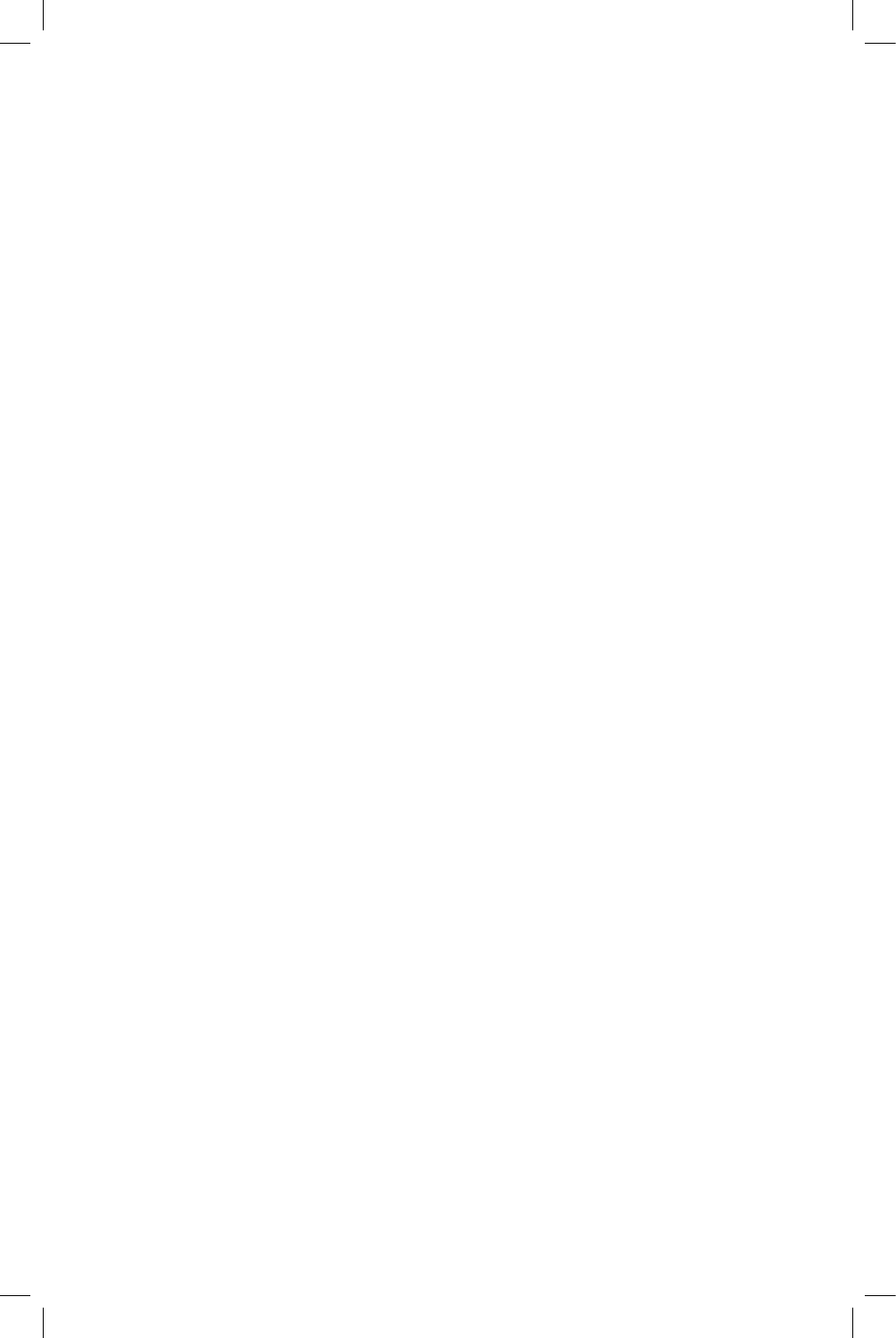

I n chapter one we addressed the issue of God's miraculous intervention in the laws of nature. In that chapter we responded more directly to perspectives outside of Christianity—atheist, agnostic, and deistic. In this chapter we will more narrowly address the question of whether God still supernaturally heals in response to the prayers of believers. In what follows, we will focus on various perspectives internal to Christianity.

Some believers, for example, argue that God is not the God of disease and that every faithful Christian can live whole and without sickness. They maintain that people with special gifts of healing can remove sickness, disease, or even disability through the laying on of hands or a simple prayer. Yet some so-called "faith healers," with their often outlandish claims, have caused many to doubt whether there are any genuine divine healings today. Others believers maintain divine healing does not occur in our world today. Such a view reflects a more modernist outlook that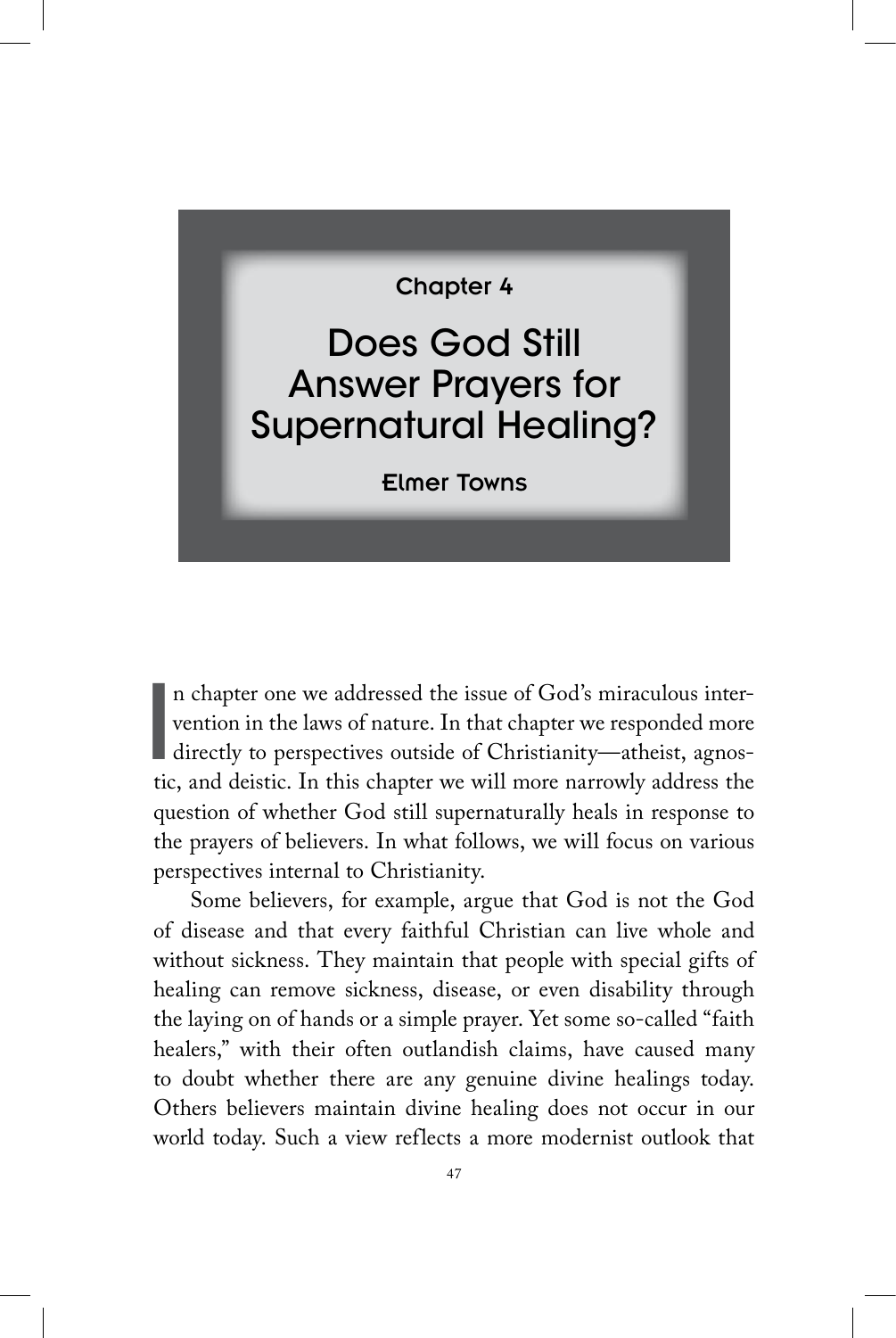God does not operate in today's world in the same way as in Bible times. Those who hold this view might appeal to the reality that many Christians have prayed for divine healing yet have seen their prayers remain unanswered. Instead, they would argue that God has provided medical professionals to respond to such needs, and believers should not expect miracles such as divine healing. In this chapter, we will seek to provide a reasoned biblical perspective regarding prayers for supernatural healing in today's world. First, we will take a closer look at the two views mentioned above that God always heals when we have enough faith and that God does not supernaturally heal people today. Second, we will walk through the Scriptures that reveal that God has both supernaturally healed people in the past and has the ability to do so today. In so doing, we will offer several Prayer Principles to govern the believer's approach to prayer as it relates to supernatural healing.

### Counterpoint

As we will see below, the Bible portrays a God who, at times, supernaturally heals but not always. On the one hand are those who oppose the "not always" of this biblical view. They would argue that those with sufficient faith can trust God to always remove sickness from their lives. For example, the popular television minister Joseph Prince states, "God's [will] is for you to walk in abundant health and life. He does *not* want your body and life sapped, incapacitated or debilitated by pain, sickness and disease, and He will *never* withhold healing from you."1 He then cites several passages that refer to Jesus suffering on our behalf as evidence that Jesus does not desire His children to endure sickness or pain. Many who hold this view have a distinctive doctrine of demons. They typically blame sickness and disease on demons or the Devil, and suggest that a stronger faith would overpower these evil spirits and result in instant healing.

While some Christians argue that God will *always* heal those who are faithful, there are also those who reject any supernatural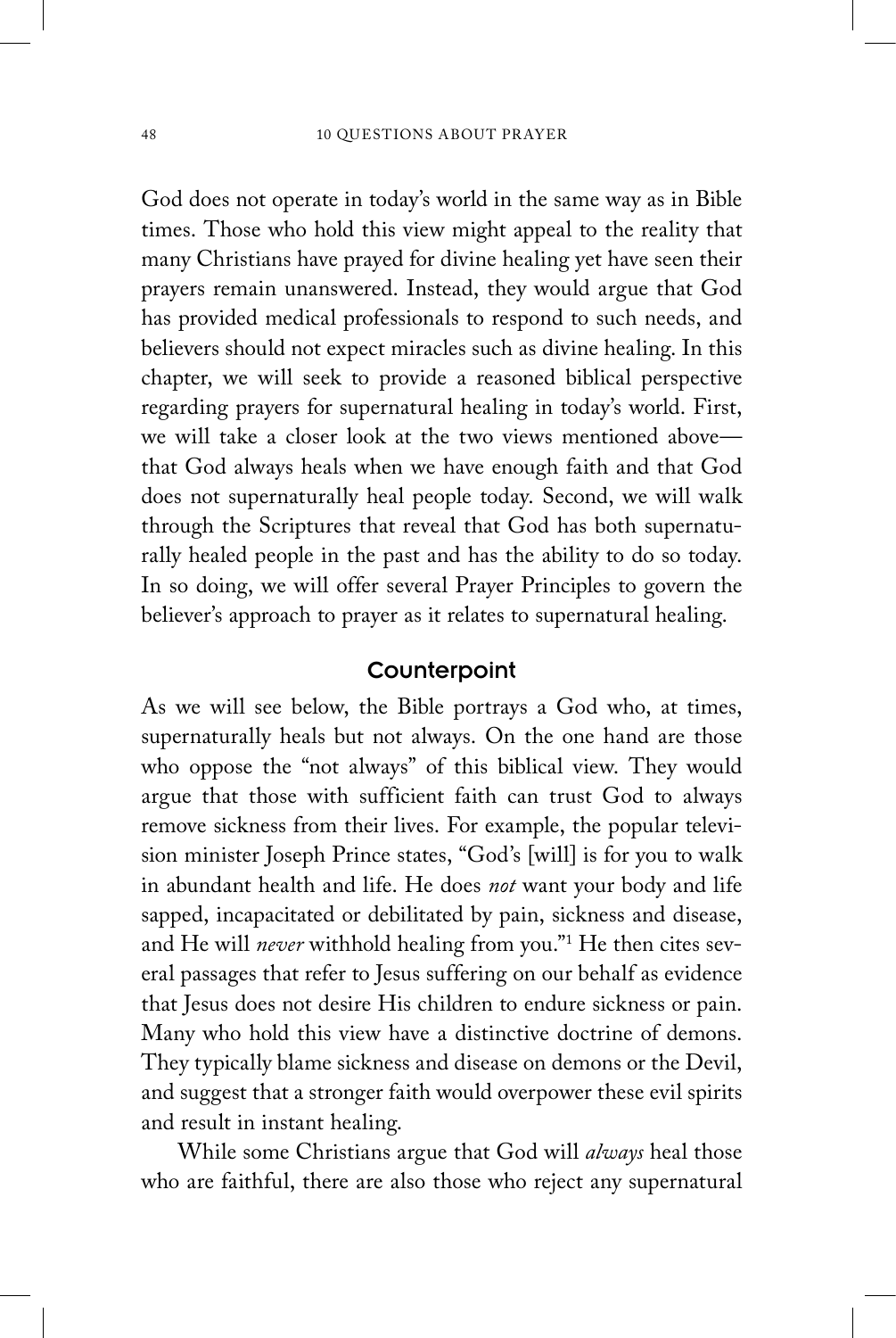healing by God in our world. Those in this category could also include both atheists and agnostics who stand opposed to the supernatural, but it is perhaps just as common among Christians who interpret the Bible to teach that God does not supernaturally heal today as he did in the Bible. While the atheist or agnostic must prove there is nothing supernatural in order to disprove miracles, the Christian who rejects modern-day miraculous healings falls within a different category. He or she would accept God's ability to work supernaturally, yet deny that He does so in our world *in the same way*.

Most of those who hold to this particular view have taken a strong stand against charismatic views interpreting the Bible to teach that there are no individuals today with the gifts of miracles or healing such as is presented in 1 Corinthians 12. However, the problem with this conclusion is that it assumes that if there are no people with these gifts then there are no supernatural healings or miracles. Yet God can work in a variety of ways, whether through one person, the prayers of many, or some other method that serves as part of His divine plan.

Both of these views reflect a measure of biblical truth yet remain imbalanced. If God can and does supernaturally heal people, as one extreme maintains, yet God does not heal everyone who trusts in Him by faith, as the other extreme suggests, then how is the believer to hold these two truths in tension, and what is role of prayer in supernatural healing?

### Point

The Bible is clear that God is the Creator of all things (Gen 1:1). Therefore, He can heal if He chooses to do so. In addition, Jesus and others in the Bible have divinely healed people in the past. The New Testament even spoke of people who had the gift of healing (1 Cor 12:9). Whether people with such gifts continue to exist today is a matter of dispute among many Bible interpreters, but the concern in this chapter is whether God supernaturally heals *at*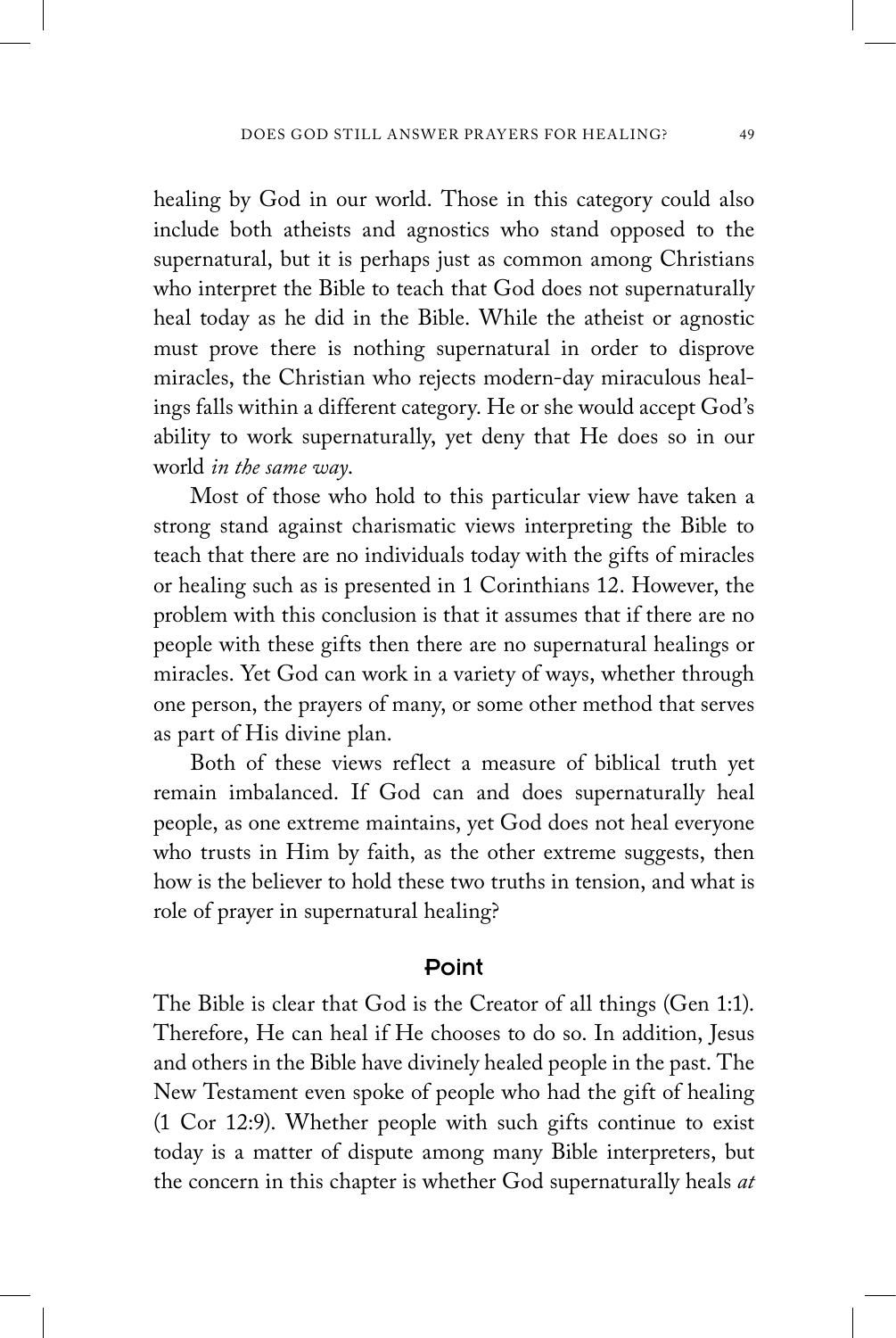*all* in today's world. In what follows, we will offer several prayer principles to help the believer gain a balanced, biblical perspective on the role of prayer in supernatural healing.

# Prayer Principle: God does not heal every person who prays, yet physical suffering can serve to accomplish God's will.

It is not God's will to heal everyone who is sick. When Timothy had stomach problems, Paul did not heal him or offer to heal him (1 Tim 5:23). Paul asked God to remove the thorn in his flesh, but God did not (2 Cor 12:7–10). Trophimus, another one of Paul's friends, was left sick in Miletus (2 Tim 4:20). There are some people God chooses to use as a testimony of healing. For other people, God chooses to use them as a testimony through their sufferings. Romans 8:23 teaches, "We ourselves who have the Spirit as the firstfruits—we also groan within ourselves, eagerly waiting for adoption, the redemption of our bodies."

The passages generally used by Prince and others who present the view that "God is not the God of disease" are ones that speak of God's redemptive work on the cross to forgive our sins. These verses are not speaking of physical well being, but rather the salvation of our soul. Jesus "was pierced because of our transgressions, crushed because of our iniquities" (Isa 53:5), but it was to provide ultimately for our salvation, not necessarily our physical healing. Jesus certainly cares about our physical health, but such verses do not "prove" He will never allow us to have sicknesses, disease, or disability as part of His divine plan. In misapplying Scripture related to Christ's sufferings on our behalf on the cross, Prince and others communicate not only an imbalance view of divine healing but also an inaccurate understanding of Christ's work on the cross. On the contrary, as in the Bible many godly people still suffer despite their great faith.

An excellent example of someone whose physical suffering has served to accomplish God's will is the life of Joni Eareckson Tada.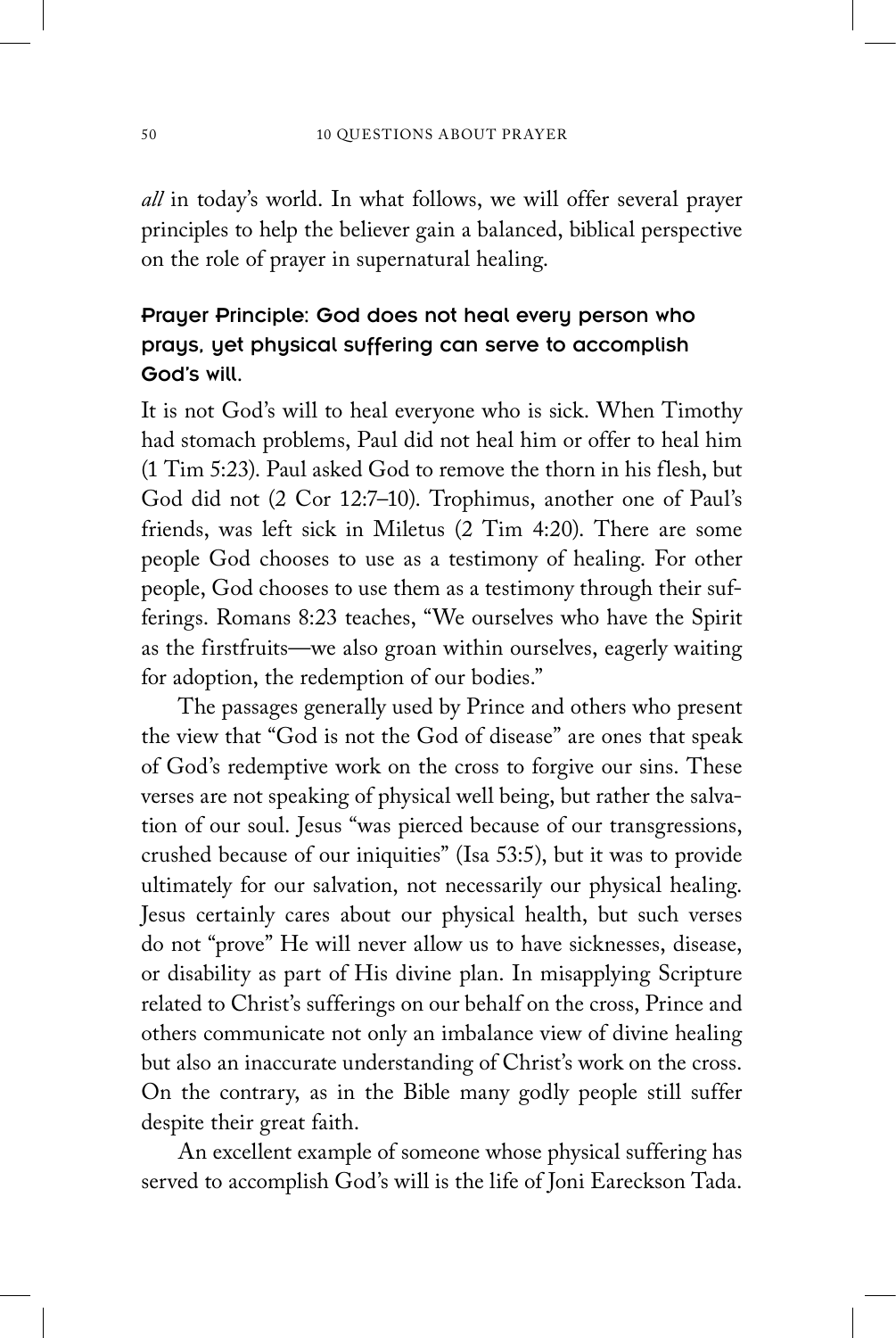Limited to a wheelchair since high school, she has founded the ministry "Joni and Friends" serving those affected by disability. She says,

In a way I wish I could take to heaven my old, tattered Everest and Jennings wheelchair. I would point to the empty seat and say, "Lord, for decades I was paralyzed in this chair. But it showed me how paralyzed You must have felt to be nailed to Your Cross. My limitations taught me something about the limitations You endured when You laid aside your robes of state and put on the indignity of human flesh." At that point, with my strong and glorified body, I might sit in it, rub the armrests with my hands, look up at Jesus, and add, "The weaker I felt in this chair, the harder I leaned on You. And the harder I leaned, the more I discovered how strong You are. Thank you, Jesus, for learning obedience in your suffering. . . . You gave me grace to learn obedience in mine."2

God could have healed Joni from her disability, yet her disability has served as part of God's divine plan to change the lives of countless individuals who have been inspired by her story and outreach.

Another powerful example is the life of Randy Alcorn, a best-selling Christian author and speaker well known for his writings about heaven. As an adult, he was diagnosed with diabetes. Reflecting upon his initial diagnosis he notes, "When I became insulin-dependent, I wondered who wanted me ill, Satan or God. The obvious answer? Satan. But I'm also convinced, as was Paul, that the ultimate answer is God. Paul, under the inspiration of the Holy Spirit, saw God's sovereignty, grace, and humbling purpose of his disease (see 2 Cor 12:7–10). I have clearly and repeatedly seen the same in my own life."3 Rather than viewing his situation as one in which he lacked faith, Randy discovered that God was at work *through* his illness to transform his life and the lives of others.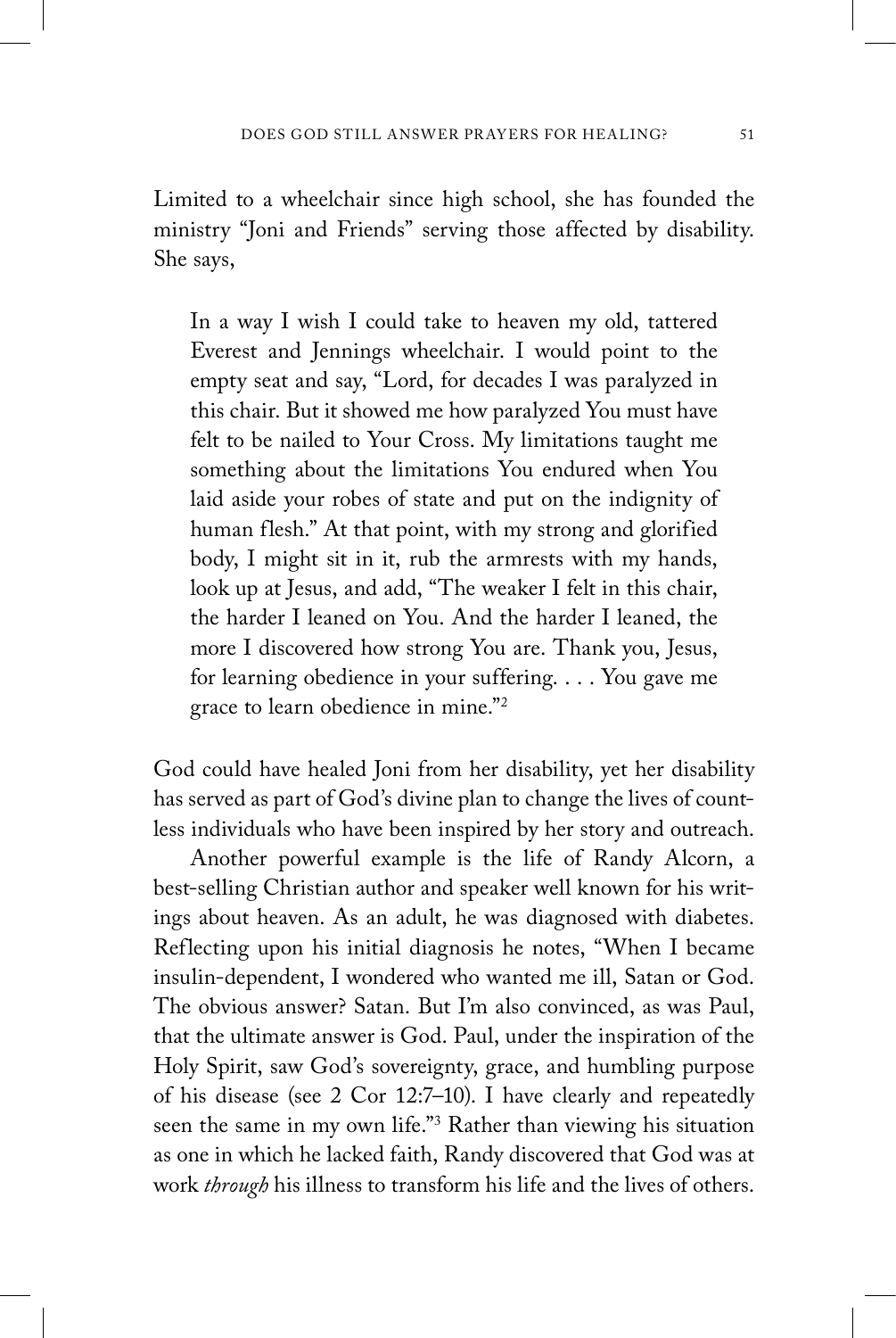These few examples illustrate how some of the most virtuous Christians have face extreme sickness or disease. While we do not fully understand why these things take place, we can take comfort in the fact that God can and does use such illnesses and diseases to glorify His name. Sometimes God chooses to rescue us from our sufferings; at other times He chooses to rescue us through our sufferings.

# Prayer Principle: Satan's influence is under God's sovereignty, and no disease or sickness can attack our bodies without God's permission.

Can sickness be caused by a demon or Satan? There are some occasions in the Bible when a demon was cast out and the person was restored to health as a result. For example, one young boy who could not speak or hear was healed when Jesus cast a spirit from him (Mark 9:24–27). However, there is no indication that all sickness is caused by the Devil or evil spirits. There may be some cases in which demons are to blame, but most sicknesses have a human explanation such as germs, disease, or other explainable factors. God controls everything, and no disease or sickness can attack our bodies apart from God's permission.

## Prayer Principle: God's Word reveals that healing is often part of His plan.

The same apostle Paul who wrote to Timothy regarding his stomach problems also wrote about another Christian man named Epaphroditus whom God healed: "But I considered it necessary to send you Epaphroditus—my brother, coworker, and fellow soldier, as well as your messenger and minister to my need—since he has been longing for all of you and was distressed because you heard that he was sick. Indeed, he was so sick that he nearly died. However, God had mercy on him, and not only on him but also on me, so that I would not have one grief on top of another" (Phil 2:25–27). In this passage, Paul specifically mentioned that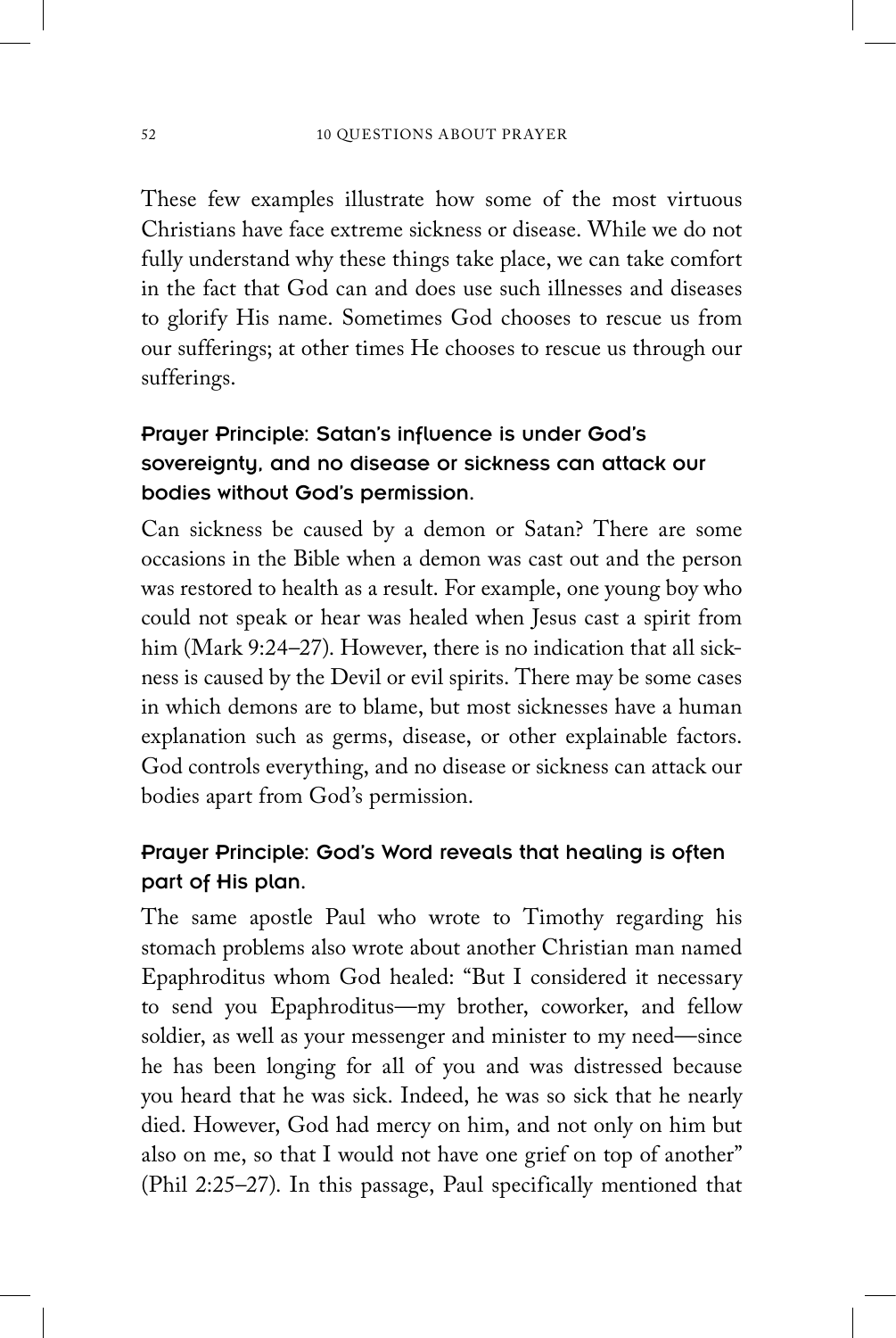Epaphroditus was healed due to "God's mercy." God intervened and provided healing, yet this healing was not something that would occur to every person in the Bible who encountered an illness.

While I do not believe that anyone has the gift of healing, I do believe that God heals in answer to prayer, and I have seen great healings in answer to prayer. On April 25, 1985, over five thousand students at Liberty University fasted all day. All students committed themselves to pray for one hour for the healing Vernon Brewer, the dean of students at the university, who had cancer. God healed Vernon. Each year on April 25, I call Vernon to praise God with him because God still heals. He needed both chemotherapy and radiation treatment for stomach cancer, plus an operation during which the doctors removed a five-pound cancerous tumor. But everyone knows what happened and agrees it was not medical technology or anything the doctors did; it was a miracle of God!4

# Prayer Principle: Healing is God's plan for all believers even if it does not happen on this side of heaven.

Even when God does heal, that healing is only temporary. A person who is healed by God in this life does not receive a perfect, new body. We will not receive glorified bodies until sometime after this life when we are with the Lord. All physical healing in this life is therefore temporary. Those God heals will later become sick again or at the very least continue to age until death. The Bible does speak of the redemption of our bodies (Rom 8:23), yet it will only be in the future with the Lord that we find ourselves in perfect health. Consider the following quote:

Sickness is certainly the result of the fall of man into sin, but God is very much in control, and He does indeed determine how far evil can go (just as He did with Satan and Job's trials—Satan was not allowed to exceed those boundaries). He tells us He is all-powerful over fifty times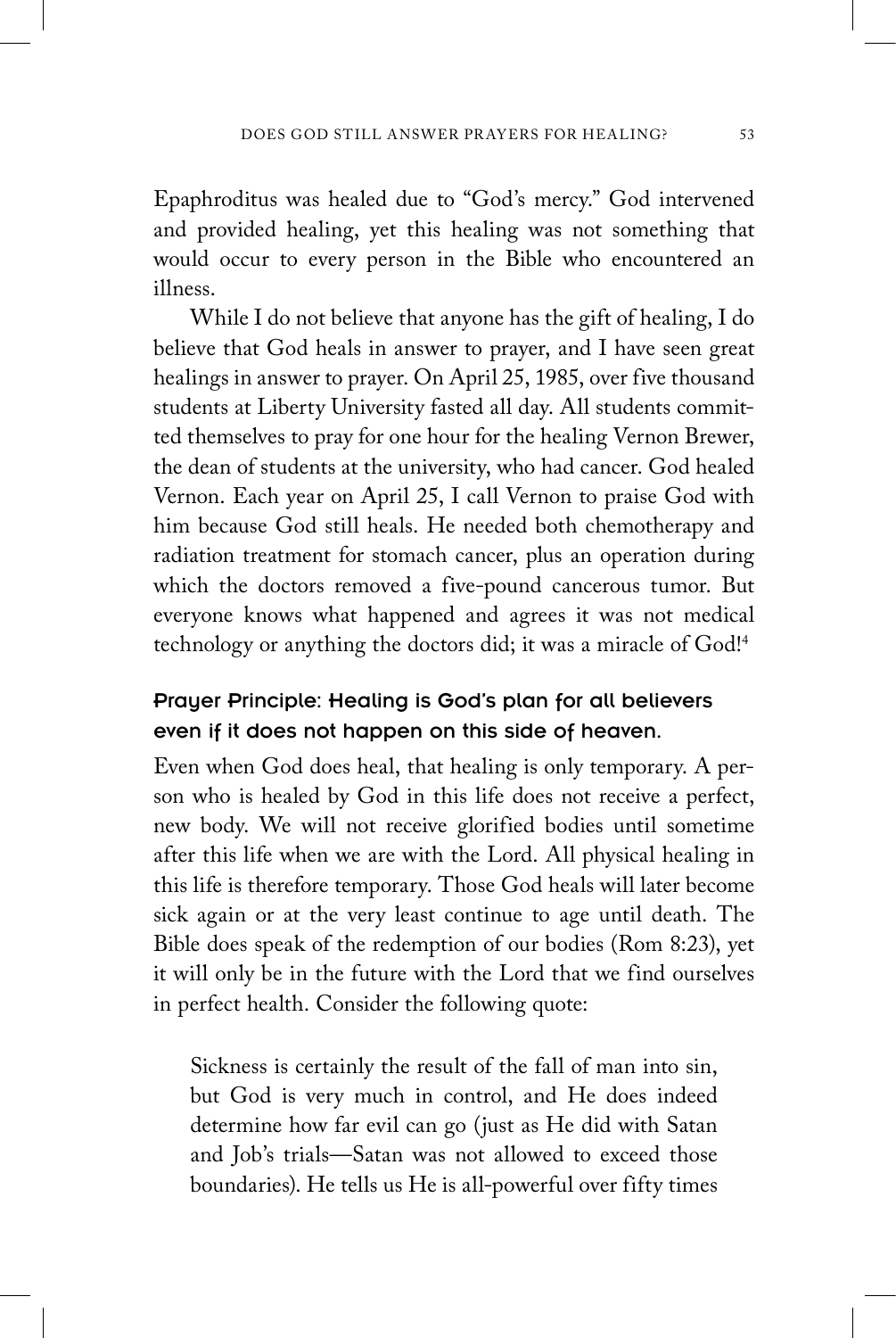in the Bible, and it is amazing to see how His sovereignty unites with the choices we make (both bad and good) to work out His perfect plan (Rom 8:28).<sup>5</sup>

This eternal perspective helps the believer better understand those instances when God chooses not to heal. We can rest assured that there is a purpose. Romans 8:28 speaks of God working "all things" for the good of those who love Him. Certainly, sickness and disease fall within this sweeping category of "all things." Mark Yarbrough notes, "As with the Cross, our darkest hour may be God's finest moment. It may be there that he does his greatest work—albeit unseen to us. Thus instead of letting circumstances consume us, we are to be consumed with God. To that end, we pray without ceasing, trust in his sovereignty, and find comfort in his hope."6

## Prayer Principle: There are conditions for healing that can bring about divine intervention.

James 5:13–16 is a key biblical text offering important parameters within which a believer can expect supernatural healing:

Is anyone among you suffering? He should pray. . . . Is anyone among you sick? He should call for the elders of the church and they should pray over him after anointing him with olive oil in the name of the Lord. The prayer of faith will save the sick person, and the Lord will raise him up; and if he has committed sins, he will be forgiven. Therefore confess your sins to one another and pray for one another, so that you be healed. (Jas 5:13–16)

There are eight key conditions in these verses which should inform our biblical view of how to pray for healing. It is important, however, to keep a few qualifications in mind. First, this text more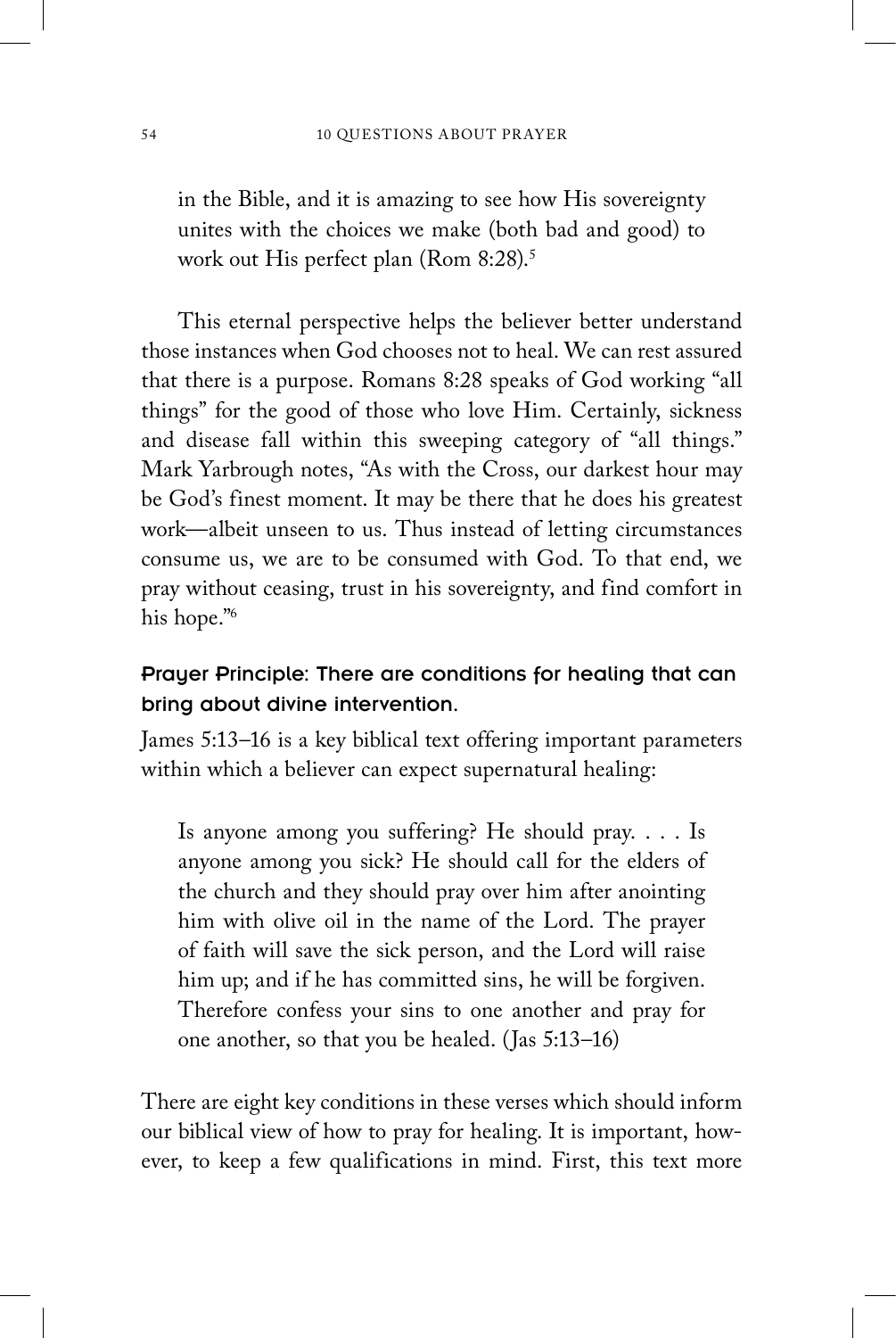narrowly addresses sickness and cannot necessarily be applied universally to all situations. Second, prayers for healing should not be conducted apart from medical treatment. If you or the person you are praying for has a serious illness, consult your doctor. *Prayer is not to be used to replace medical treatment but to ask for God's healing in addition to available medical treatment.* With this in mind, we turn to our eight conditions according to James.

First, consider the role of God's judgment in the sickness. This section on healing is introduced by the notion of judgment in James 5:12: "So that you won't fall under judgment." In some cases, a sickness *could* be a judgment of God. When spiritual leaders speak with a sick person, as difficult as it may be, it is important to consider that God might be doing something through the infirmity as a means of bringing the individual to a place of repentance and restoration.

Second, the sick person must initiate the process. Notice what James said, "Is anyone among you suffering? He should pray" (Jas 5:13). Then he says, "The prayer of faith will save the sick" (Jas 5:15). Healing begins within the faith of the person who is sick. When you pray for someone who is sick, I would encourage you to use Scripture to build them up in their faith. The faith of the sick person is an important part of the healing process.

Third, the elders (spiritual leaders) of the church must be involved. Why does the Bible instruct us to call for the elders of the church? These are the ones who have spiritual leadership over the flock (Heb 13:7; 1 Tim 5:17). The text assumes a relationship between the sick person and his or her spiritual leaders. It is important for the church leadership to know the spiritual condition of the sick person's life, or any other condition that might prohibit their prayers from being answered. This allows the church leadership to deal with the spiritual problem while medical professionals assist with the physical illness.

Fourth, the elders are called to use oil in praying for the sick. James explicitly refers to, "anointing him with olive oil" (Jas 5:14).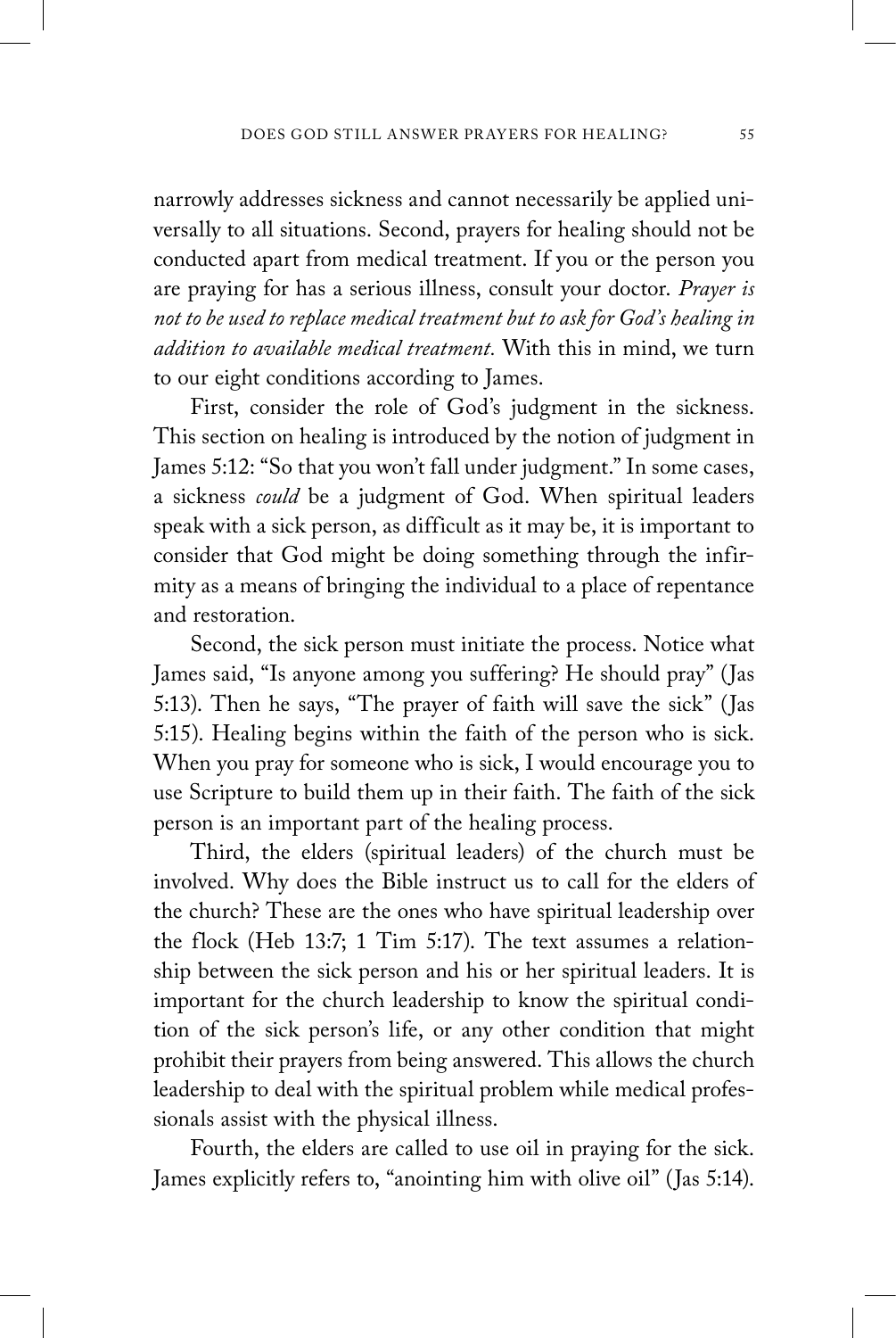The translation "olive oil" is used only in the HCSB version and a few other translations while most other versions only use the word "oil." Consequently, some have mistakenly translated the word "oil" as a metaphor, meaning the application of the work and person of the Holy Spirit to heal. In light of this spiritual interpretation, the actual use of oil becomes unnecessary. The Protestant Reformer John Calvin suggested that the "oil" was medicinal and that one of the church leaders was probably a medical doctor who used oil to cleanse the wound of impurities to facilitate healing. While the word "oil" could refer to any type of oil and God could heal without the use of oil, anointing the sick with oil serves as a symbolic act of faithful obedience to God.

Fifth, pray for the sick person audibly. While it is effective to pray silently, James seems to indicate that such prayers for the sick were out loud. When the elders arrive and "pray over him" (Jas 5:14), they do so audibly. There is something about an audible prayer that captures the attention of God and draws in other petitioners. Jesus taught, "Again, I assure you: If two of you on earth agree about any matter that you pray for, it will be done for you by My Father in heaven" (Matt 18:19). Agreeing together usually includes audible communication. This suggests that the elders of the church agree together, as well as with the sick person, for healing.

Sixth, examine any possible connection between sickness and sin in the life of the individual and confess any known sin. Notice how James connects these two issues together: "The prayer of faith will save the sick, and the Lord will raise him up. If he has committed sins he will be forgiven" (Jas 5:15). This passage seems to suggest that the sickness of the individual *could be* connected to sin in the person's life (though not always). In another place Paul suggests the same thing. In 1 Cor 11:29–30, for example, Paul teaches that those who had sinned in the process of taking Communion were sick, and some had even died.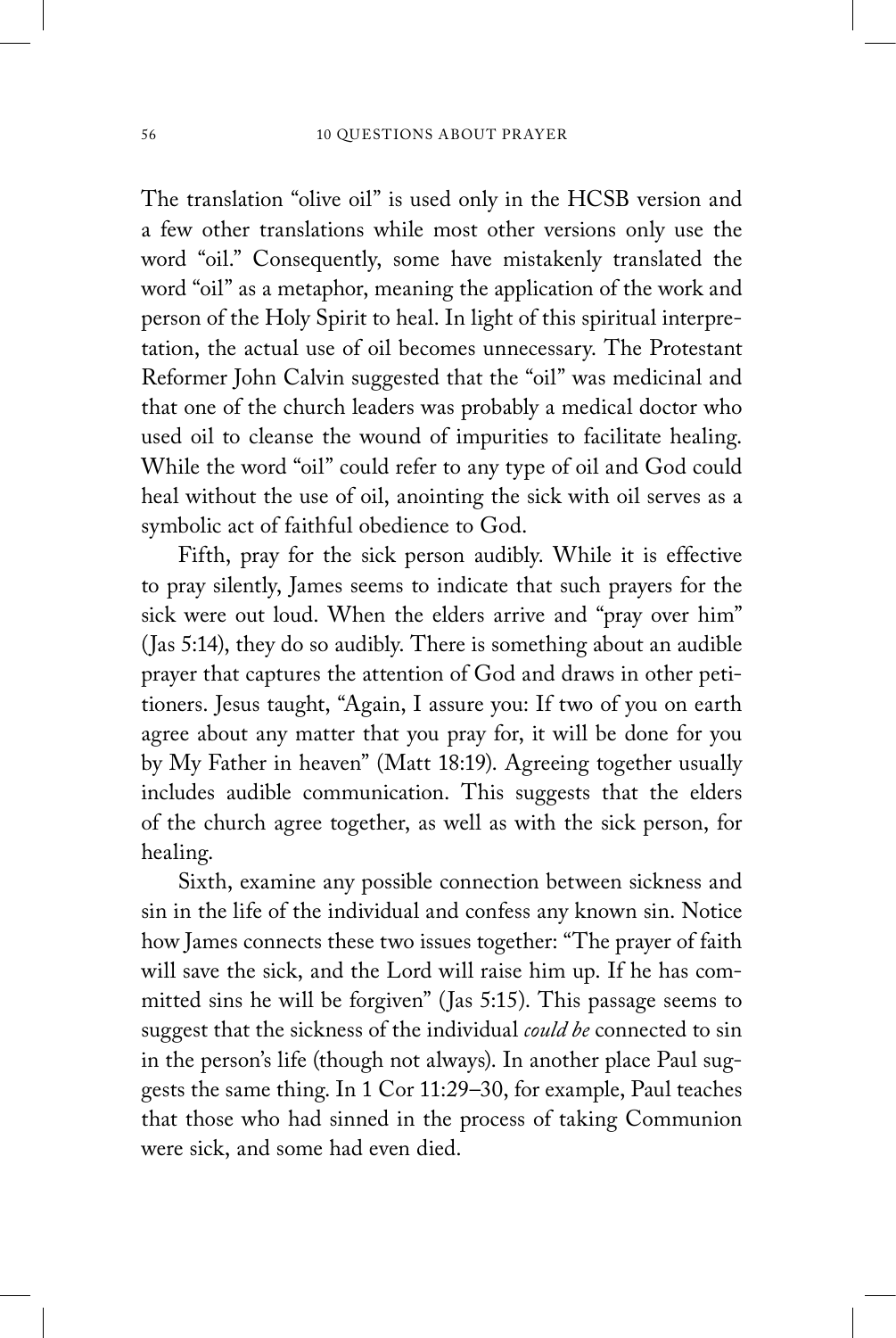The sick person must also confess his or her sins. James makes it clear that a condition for healing includes confession of sins, "Confess your sins to one another and pray for one another that you may be healed" (Jas 5:16). This is another reason why the person's local church leadership should be a part of the process. If there is sin involved that is influencing the person's sickness, the spiritual leaders of the church can be involved when the sick person confesses sin and pray with them regarding spiritual needs.

Seventh, pray specifically for healing. Only one time in the Bible do we find the phrase, "The prayer of faith" (Jas 5:15). Many other times Christians are exhorted to have faith or exercise faith. But here it is specifically said, "The prayer of faith will save the sick person" (Jas 5:15). When we pray specifically, we stretch our faith to believe God for healing. However, when we pray vaguely such as, "Lord, bless the sick," or "Lord, do what they need," we fail to apply God's principles in this passage to pray specifically for healing. It is when we ask for specific healing that we can see God's answer when it takes place in response to our prayers.

Eighth, reestablish spiritual relationship with God. The Greek word for prayer in this passage is *proseuchomai*. It comes from the word *pros* that means "toward," and *euchomai* that implies "the face." Praying is a "face-to-face" relationship with God. In the same way, our goal is to help every person, especially those struggling with sickness, to draw close to the Lord and seek Him for strength.

### **Conclusion**

The Bible encourages believers to pray for healing, and God's Word offers many examples of divine healing. Sometimes healing comes through medical means while at other times in ways that can only be described as miraculous. Yet God may also choose not to heal. Though many so-called "faith healers" have misrepresented the teachings of Scripture, God certainly has the power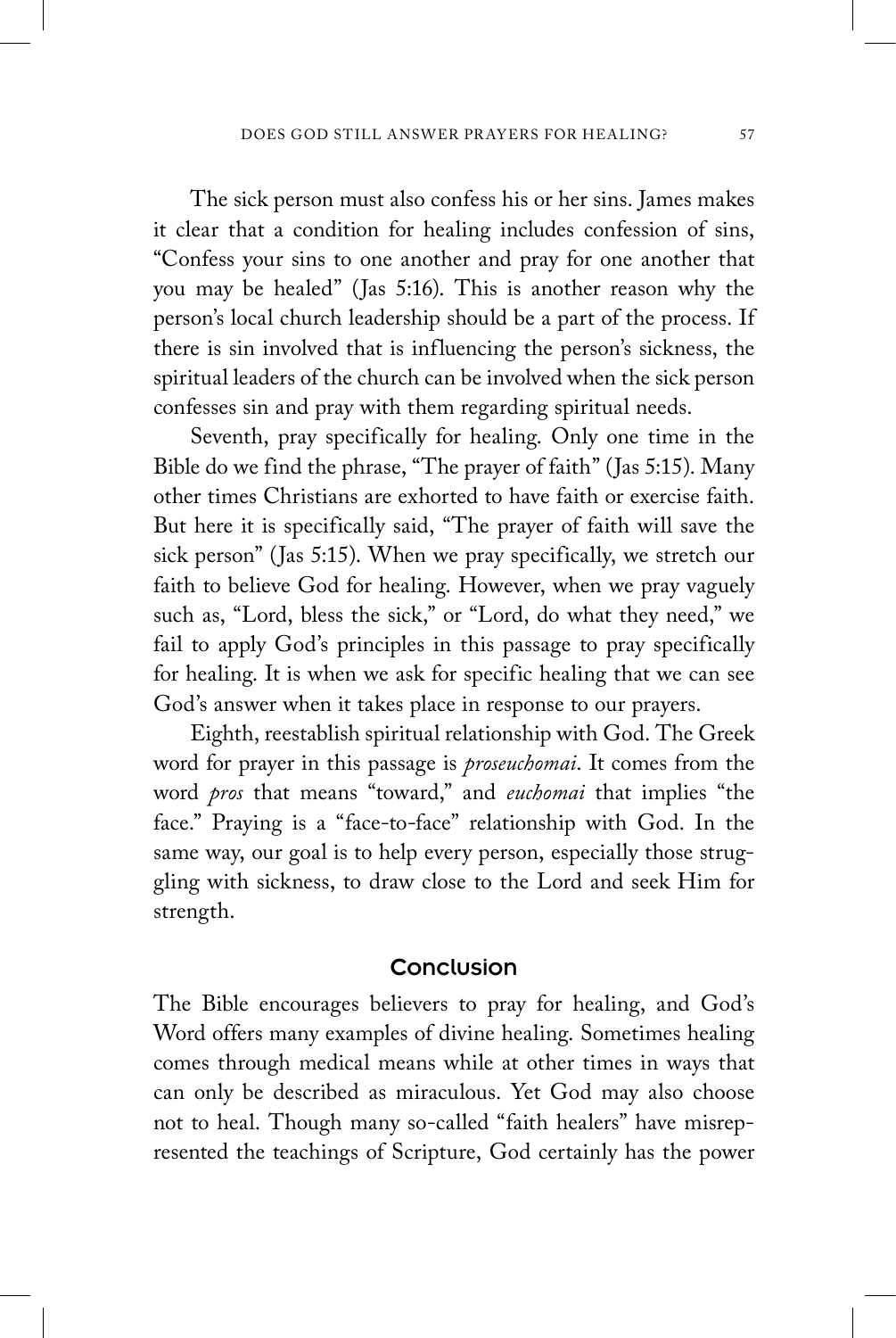to heal in any way He chooses and there are many cases of God healing in miraculous ways throughout history and in the present.

Yet we must also realize that God's will may not include immediate, supernatural healing. In some cases He chooses to heal over time, while at other times sickness or disease even leads to death. Such circumstances still serve God's purposes in a manner we do not fully understand. Even Jesus did not heal every sick person during His earthly ministry. Examples of enduring sickness among faithful Christians can be found both in Scripture and in the present. As Joni Eareckson Tada writes,

God can, and sometimes does, heal people in miraculous ways today, but the Bible does *not* teach that He will always heal those who come to Him in faith. His sovereignty reserves the right to heal or not to heal as He sees fit. For the person with the disability who does not experience healing, God will grant the strength to endure hardship. He will grant spiritual wisdom. Finally, He will reward those who are faithful, those who trust Him through affliction.7

A balanced biblical perspective is one that prays for God to heal, praises Him when He does, regardless of how the healing takes place, and acknowledges that God uses even suffering, disease, and disability for His glory.

Navigating this theological tension between God's ability to heal and his choice to withhold healing is difficult. The first step is to submit ourselves to God, asking for His will to be done as well as asking for wisdom regarding how to pray for the person in need. When we sense God is encouraging us to pray for healing in our own life or for someone else, we are to intercede in bold faith for His answer. Regardless of whether God ultimately heals as we expect, we can know that He hears our prayers and responds to our faith according to His perfect will.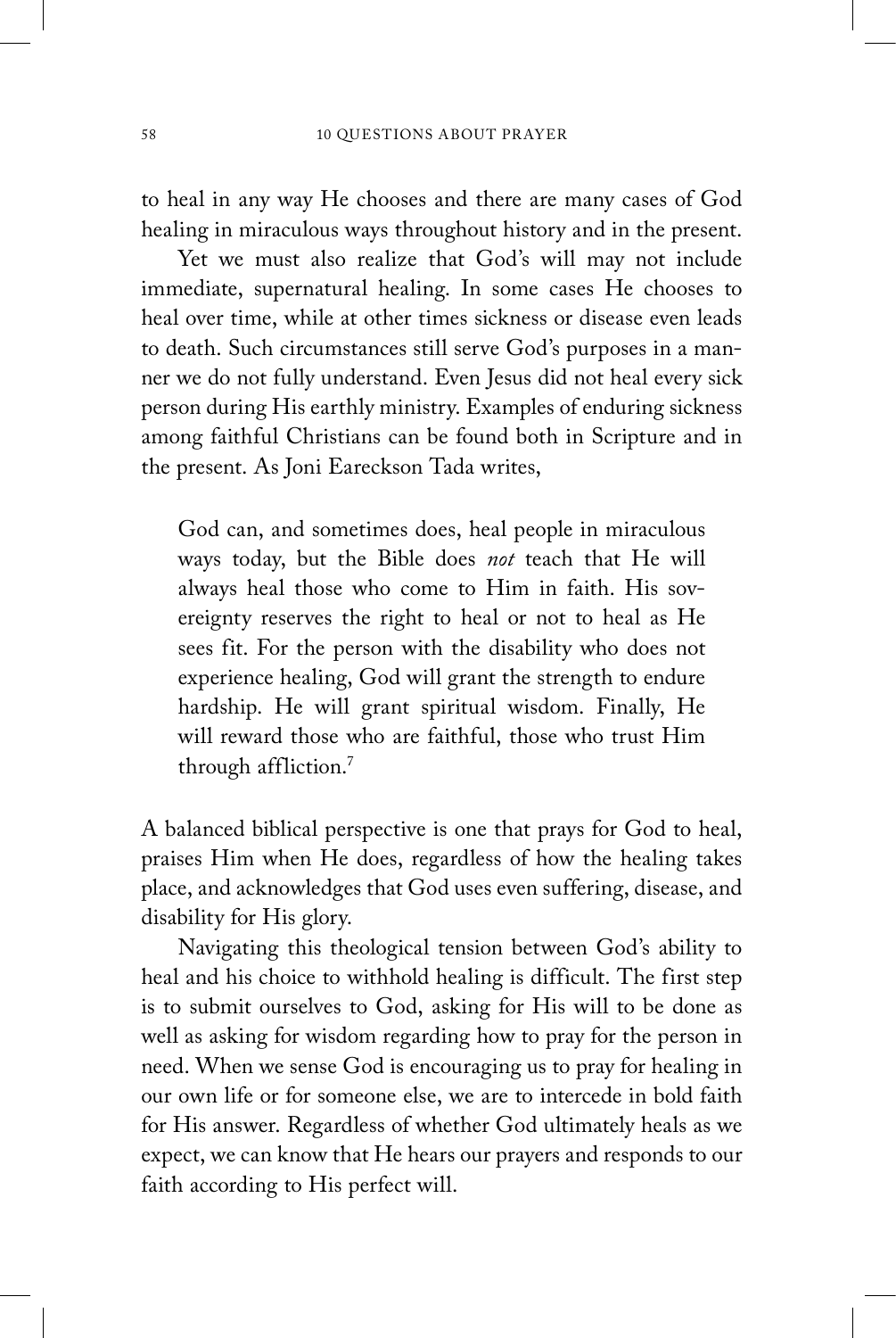#### **Endnotes**

1. Joseph Prince, "Health and Healing Confessions," JosephPrince. org, accessed September 16, 2013 at http://www.josephprince.org /Resources\_Confess\_The\_Word\_Health\_And\_Healing.html. Emphasis added.

2. Joni Eareckson Tada, accessed October 10, 2008 at http://daily christianquote.com/dcqtada.html.

3. Randy Alcorn, "Is Healing Dependent Upon Me Having Enough Faith?" EPM Ministries, accessed August 1, 2012 at http://www. epm.org/resources/2012/Aug/1/healing-dependent-upon-me-having -enough-faith/.

4. Elmer Towns, *Bible Answers for Almost All Your Questions* (Nashville, TN: Thomas Nelson, 2003), 221.

5. "Is It Sometimes God's Will for Believers to Be Sick?" Got Questions Ministries, accessed September 16, 2013 at http://www.got questions.org/sickness-will-God.html.

6. Mark M. Yarbrough, "When God Doesn't Heal," *Christianity Today*, September 2004, vol. 48, no. 9, accessed September 16, 2013 at http://www.christianitytoday.com/ct/2004/september/30.80.html.

7. Joni Eareckson Tada and Jack S. Oppenhuizen, "A Biblical Perspective on Healing," The Lausanne Movement, accessed July 7, 2012 at http://conversation.lausanne.org/en/resources/detail/12358 #article\_page\_4.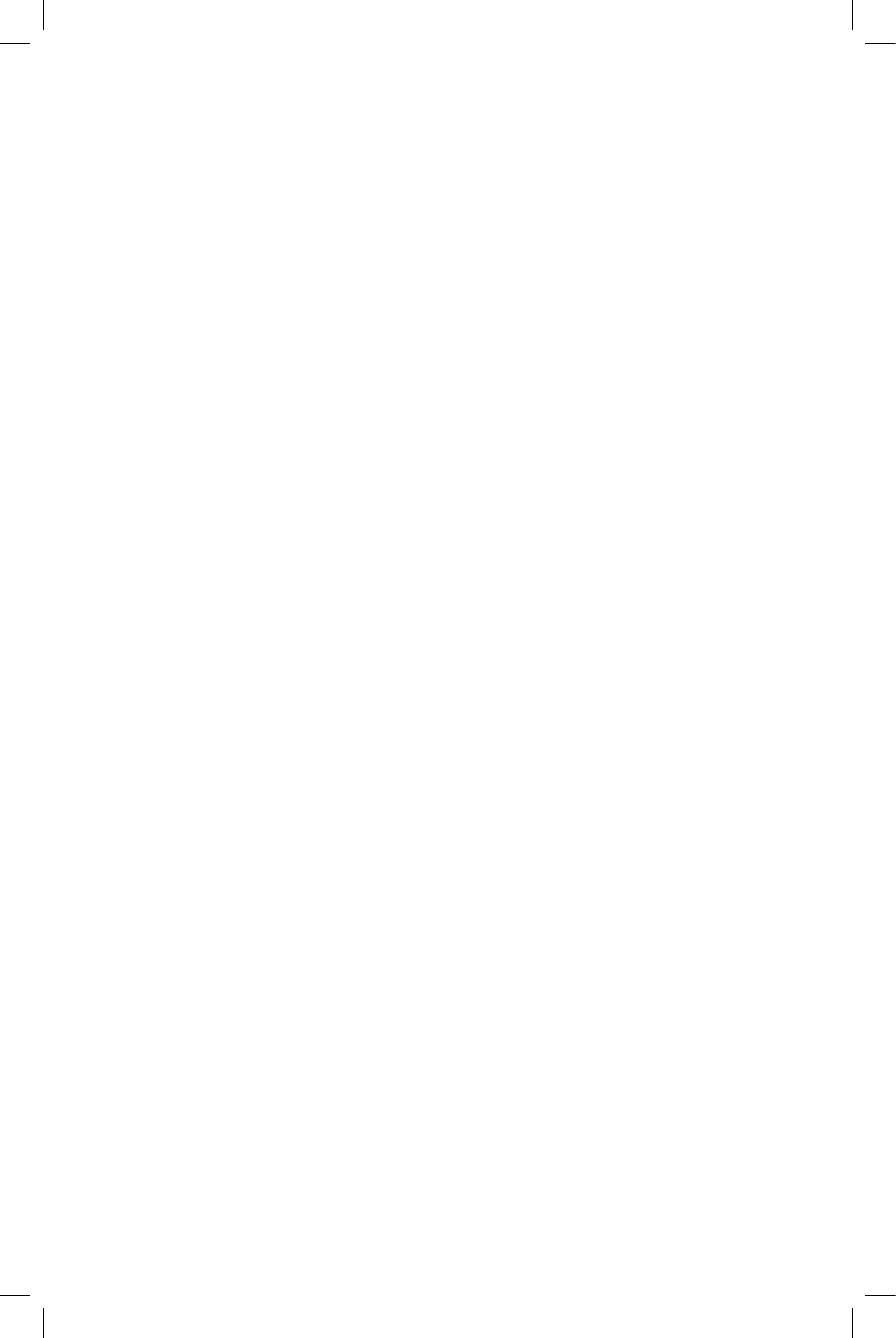

Anyone who has seen the classic movie *A Christmas Story*<br>knows the plot of a small boy in a northern town con-<br>tinually begging for an official Red Ryder Carbine-Action<br>True Hundred Shat Banga Madal Air Bifle (BB Cun) and knows the plot of a small boy in a northern town continually begging for an official Red Ryder Carbine-Action Two Hundred-Shot Range Model Air Rifle (BB Gun) and this thing in the stock which tells time. Throughout the film, Ralphie begs for the Red Ryder BB Gun. He writes letters, sneaks advertisements into his parents' magazines, and carefully crafts his petition to Santa Claus. In the end, Ralphie does get his BB gun, feeling his efforts were worth the sacrifice.<sup>1</sup>

Similar to Ralphie's pursuit of his perfect Christmas gift, we should constantly bring our requests before our heavenly Father. Does it matter if we ask God one time for our request, or is it better to ask again and again, as Ralphie did, to help improve our odds for success? The Bible does reflect the value of persistent prayer. In 2 Cor 12:8, for example, Paul prayed three times for God to remove his "thorn in the flesh." He states, "I pleaded with the Lord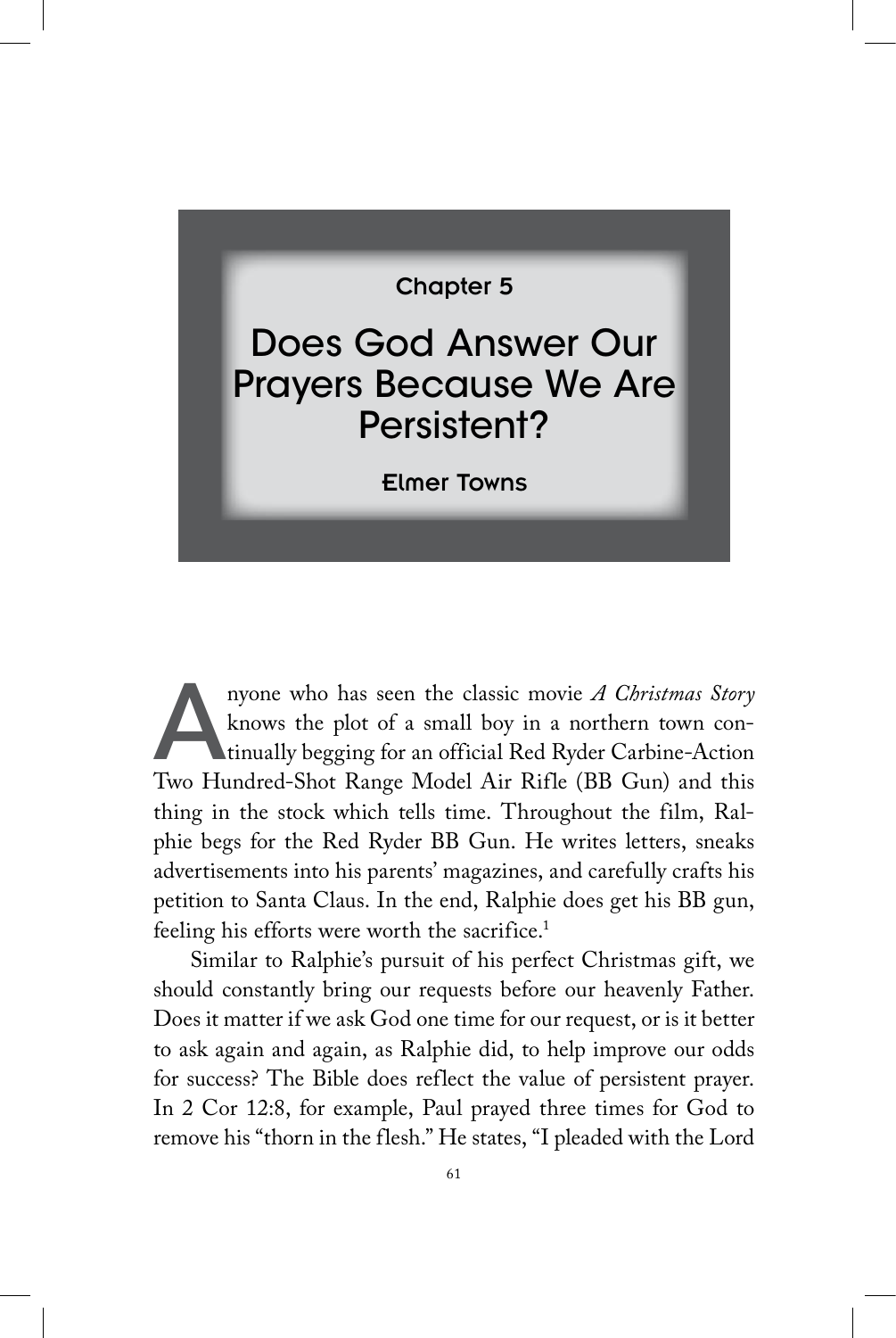three times to take it away from me." Yet the Scripture also teaches that the heavenly Father knows what we need before we even ask? Matthew 6:8 reads: "Your Father knows the things you need before you ask Him."

There is an ongoing tension between those who think prayer is simply talking to God and those who treat prayer as intense negotiations with God to get what one asks. The tension often reflects a biblical and theological imbalance. In this chapter we will consider both perspectives seeking the most accurate biblical understanding regarding this important aspect of prayer. First, we will address the view that God's answer to prayer is due, primarily, to our repetitive requests. Second, we will consider the pitfalls of overemphasizing this perspective and offer several Prayer Principles which reflect a more balanced biblical view of prayer which recognizes the importance of a believer praying before God in an ongoing manner yet as part of overall governing prayer relationship with Him.

### **Counterpoint**

Does God answer our prayers simply due to our persistence? While on the surface few would deny that persistence in prayer is important, the problem with this view concerns the degree to which persistence becomes begging, inevitably taking on the character of negotiation with God. Yet the notion of begging carries with it several unfavorable connotations. For example, it suggests the use of emotions, manipulation, or insistence as a means to receive something, or the idea of an inferior pleading to a superior for a benefit, as cancellation of punishment. Such a perspective seems to view the act of prayer from a purely human perspective. It is easy to allow personal experience to inform our view of God. In business, for example, negotiations are often made back and forth between two parties to obtain the best financial deal. In a legal settlement, negotiations take place among lawyers to best provide for their clients.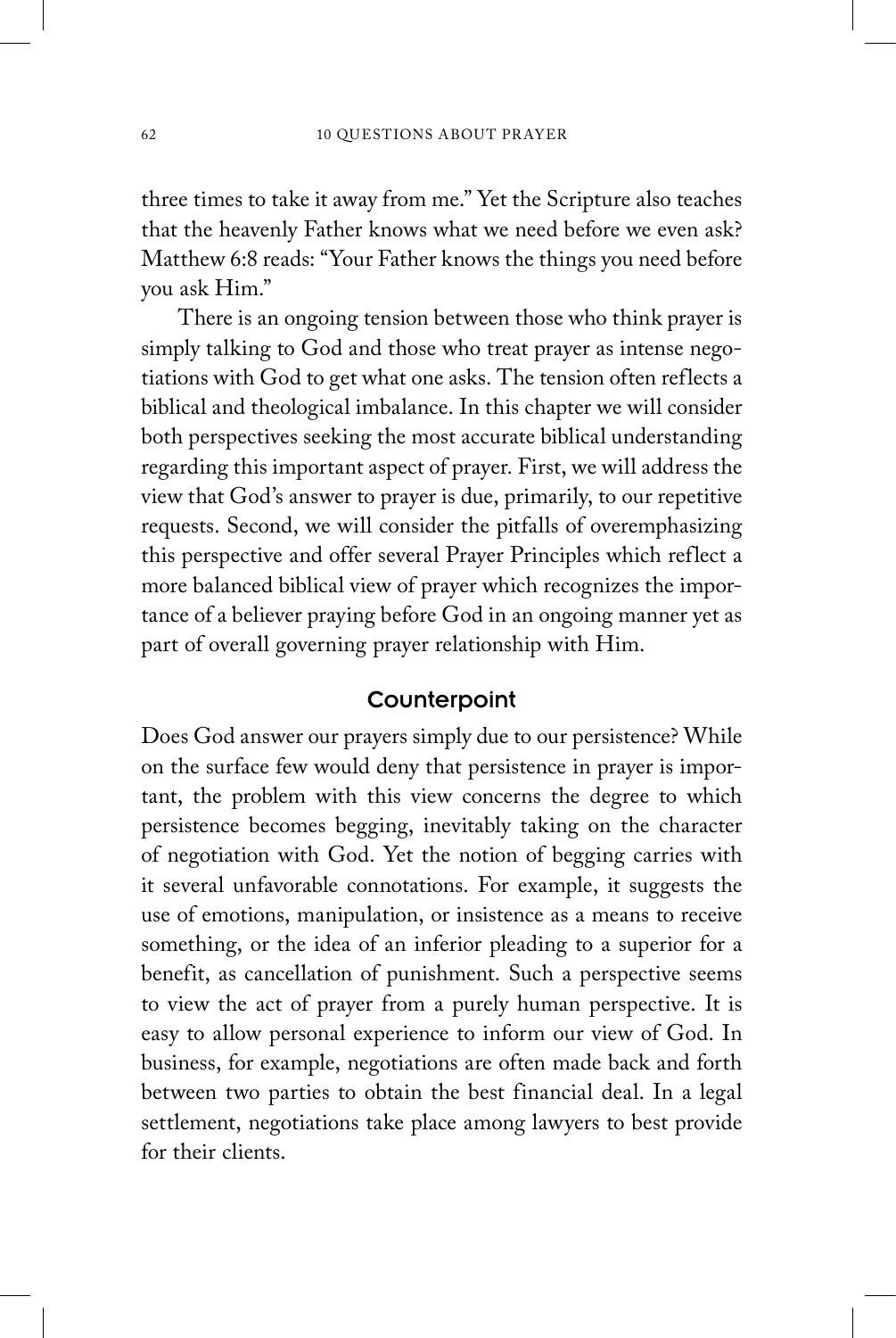Of course, in some circumstances begging is legitimate, such as a person in need of food or housing. In so far as believers understand their desperate need for God for even the most basic necessities, this legitimate sense is an appropriate analogy. Yet more often, begging is illegitimate, such as the relentless child imploring his parents for candy at the checkout counter of a department store. It is this illegitimate sense that is often applied to Christian prayer. If God says no the first time, keep trying. Additional attempts might include different tactics, increased emotion, or a variety of other options in the attempt to convince or persuade God that He should answer as the person has requested.

Yet those who view God in this manner neglect to realize that as a perfect Father, He answers perfectly *according to His will*. He might answer yes right away if the request is His will, but would never answer yes if the request were not. However, many times an answer from God comes at a time or in a way that is different than we originally anticipated. When this occurs, we need not conclude that God answered because we were persistent, but rather that He answered our prayers according to His plan, in His way, and at His time.

### Point

In contrast to the view of God that includes pleading with Him until He responds, a healthier biblical perspective views our persistent requests as part an ongoing relationship, sustained by prayer, which submits our desires to the will of our heavenly Father. Below are several Prayer Principles that reflect a more balanced biblical view of prayer.

## Prayer Principle: Persistence in prayer is based on our relationship with God.

Jesus taught that persistence was one of the key characteristics of prayer. The Bible suggests that Jesus prayed for long periods of time. The reference in Luke 11:1, for example, suggests continuous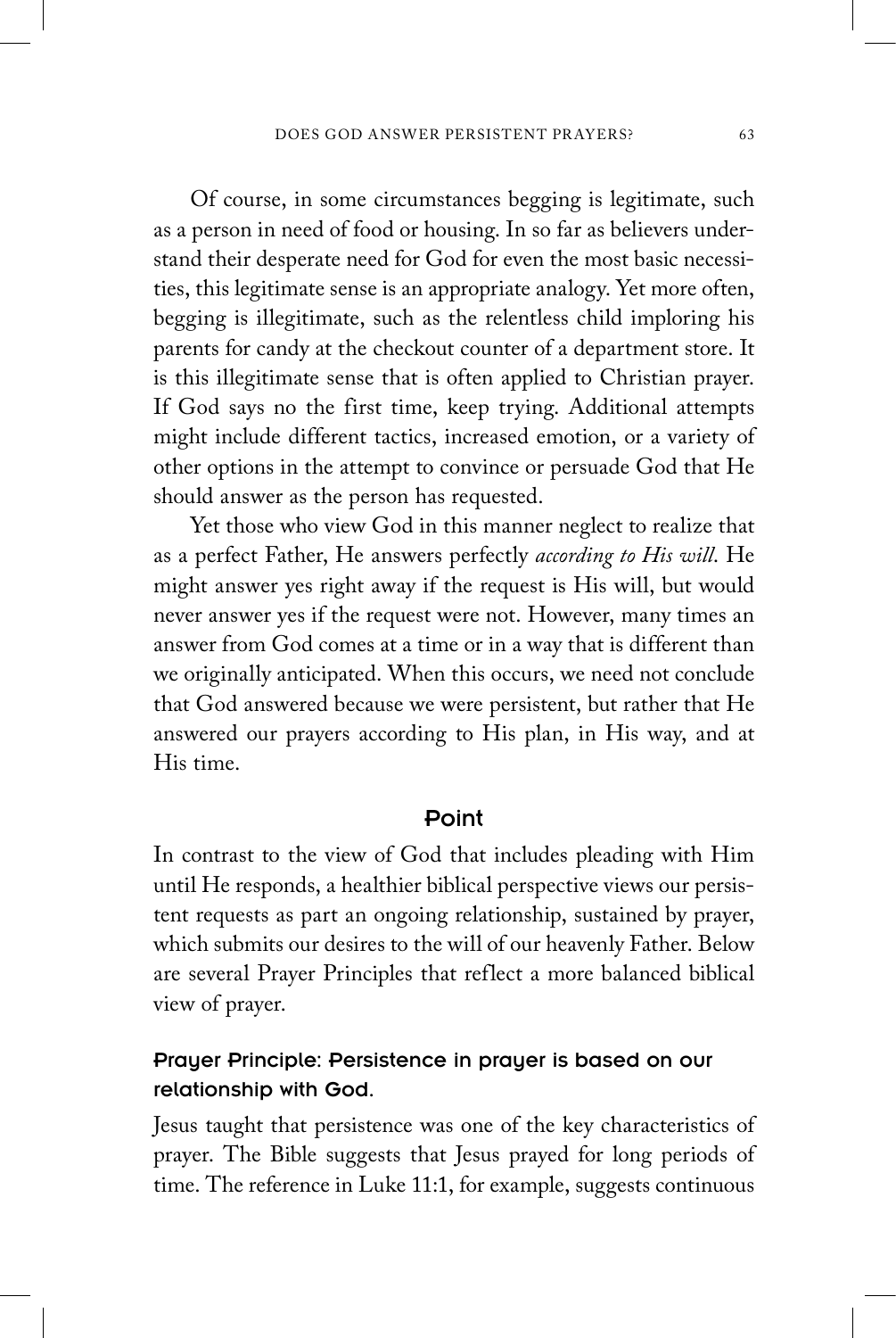action ("He was praying . . ."). His disciples believed His spiritual power came from Jesus' time with the Father, so they asked, "Lord, teach us to pray" (Luke 11:1). Jesus offered a two-part answer. First, He reminded them to pray what is referred to as the Lord's Prayer.

Second, Jesus told them a story of a man who had unexpected guests arrive late at night. The man did not have any food to feed his visitors. Americans rarely understand the Middle Eastern cultural passion for hospitality, so it is easy to miss the extreme embarrassment of the situation. In desperation, the man ran to a neighbor's home, knocked on the door, and asked him to wake up. "Hey, I need three loaves of bread to feed my special guests." "Go away," the voice behind the locked door replied. "I'm in bed and my family is asleep." Yet the neighbor persisted, "I really need to borrow some food!" "Go away," the irritated voice from inside continued. Jesus' application of the story is significant. He states, "Even though he will not get up and give him anything because he is his friend, yet because of his persistence, he will get up and give him as much as he needs" (Luke 11:8).

Did this needy man keep knocking because this was the only house in the village? Probably not. There were likely many other houses in the town and some of his neighbors might have still been awake. This man was persistent at the home of his friend because *he knew the heart of his friend*. There was a relationship characterized by mutual trust which allowed him to knock persistently expecting a response. Jesus used this story as an example of how we can come to God with the expectation that He desires to help those who persistently ask Him for their needs. E. M. Bounds states, "Persistence . . . is a condition of prayer. We are to press the matter, not with vain repetitions, but with urgent repetitions. We repeat, not to count the times, but to gain the prayer. We cannot quit praying because heart and soul are in it. We pray 'with all perseverance.' We hang to our prayer because by them we live. We press our please because we must have them or die."2 Expect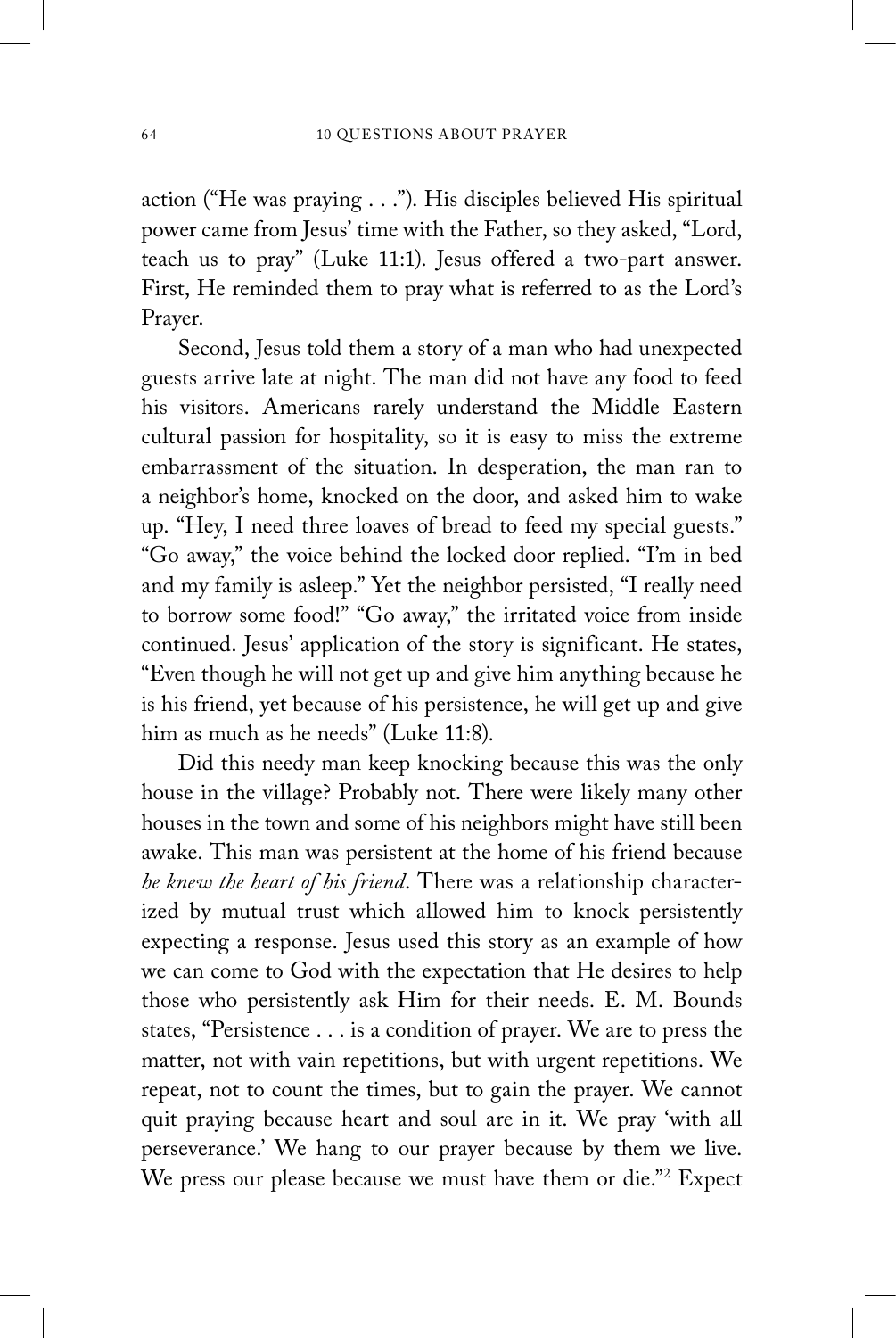God to respond in a way that is consistent with your relationship to Him.

Prayer is based on our relationship to the Father. We are His children because we are born again into His family (John 1:12–13; 3:1–8). Therefore, we begin our prayers as Jesus instructs us, "Our Father in heaven . . ." (Matt 6:9). Just as an earthly father has an obligation to provide for the needs of the child he brings into the world, so we can trust our heavenly Father to hear when we bring our needs to Him. We can trust our Father to take care of us. Matthew 6:31–32 states, "So don't worry, saying, 'What will we eat?' or 'What will we drink?' or 'What will we wear?' For the idolaters eagerly seek all these things, and your heavenly Father knows that you need them." If we fail to bring our needs to our heavenly Father, we doubt His care for us and doubt weakens our relationship with God.

Several other biblical passages reflect an important link between persistent prayer and a relationship with God. In John 15:3, 5, for example, Jesus told His disciples that fruitfulness depends on the Christian who will "abide in Me." It is the relationship between the vine and branches, sustained through prayer, which is necessary to produce fruit. When we remain attached to the Lord, God will truly care for and protect us. Given this important link between prayer and relationship, we must sustain our connection to God through persistent prayer.

In yet another passage, a woman from Canaan came to Christ and said, "Have mercy on me . . . my daughter is severely demonpossessed" (Matt 15:22). Jesus did not respond to her request immediately, but after her persistence her request was granted. Our Lord's attitude was intended to test her faith. Jesus rewarded her with the miraculous healing of her daughter. We can observe that our prayers may often not be answered immediately simply because God is testing our faith. God may desire that we persist in our requests for some needs before He responds.<sup>3</sup>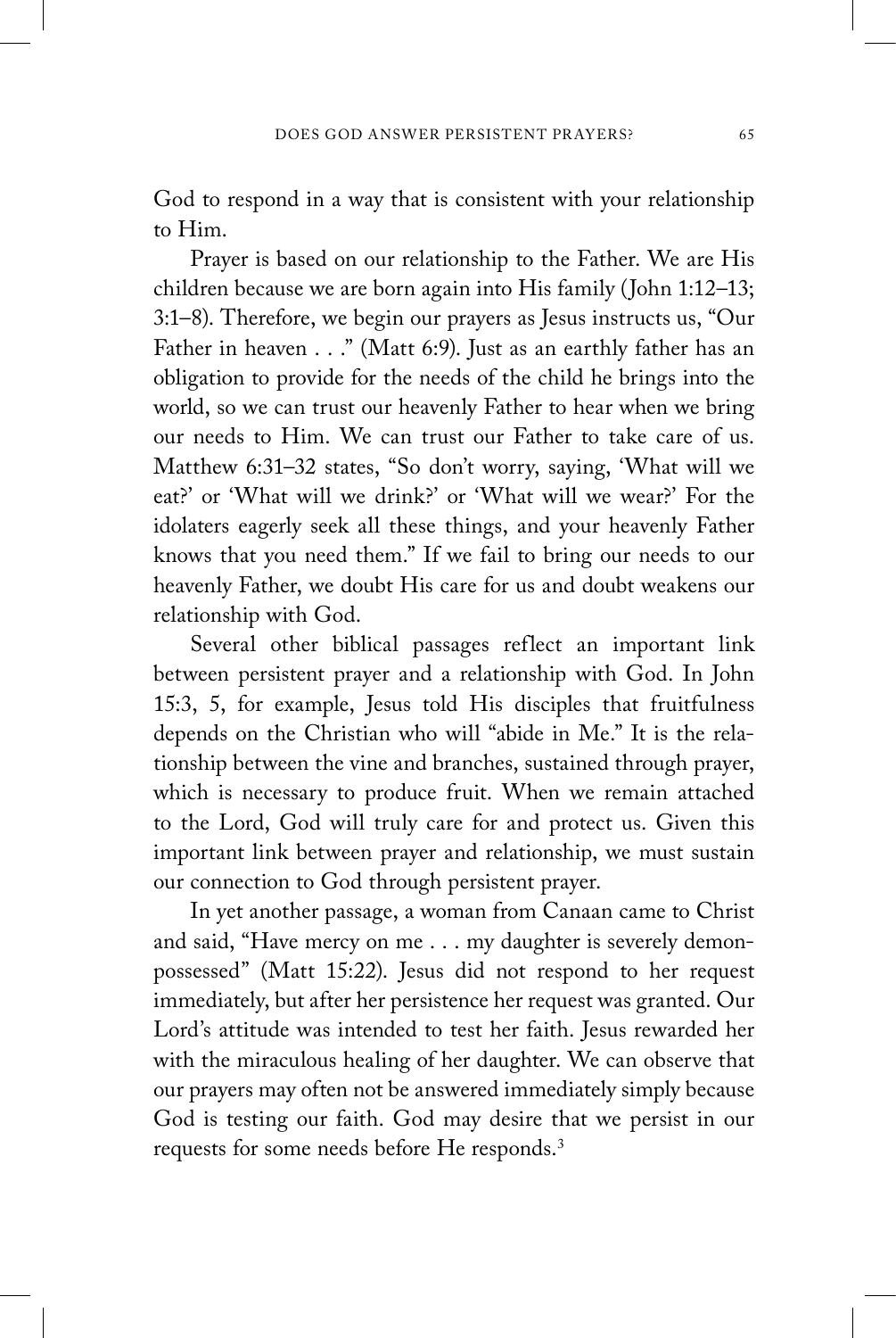#### Prayer Principle: Persistence leads to dependence.

Trust is one of the most basic elements characterizing the relationship between Christians and God. We must put all our trust—our dependence—on our heavenly Father. Proverbs 3:5–6 states, "Trust in the Lorp with all your heart, and do not rely on your own understanding; think about Him in all your ways, and He will guide you on the right paths." When Jesus told His followers, "Whatever you ask in My name, I will do it so that the Father may be glorified in the Son" (John 14:13), He was modeling for us an elementary form of dependence on Him. As the believer continues to ask, our dependence is deepened and enriched.

Most of us desire independence. The unsaved heart is especially rebellious against the moral rules of God. We want to "live and let live" without intervention from others. But God has a different requirement. Jesus said, "If anyone wants to come with Me, he must deny himself, take up his cross daily, and follow Me" (Luke 9:23).Therefore, continually following Christ in humble dependency is the essence of Christianity. Continued prayer is one exercise where we show our trust in Him. When we keep on asking for the things that we need, we are deepening that dependence on God.

What is dependence on God and why is it important? In Matt 5:25–34, Jesus taught a parable which provides six principles about dependence.4 First, God teaches us to depend on Him by revealing His power to supply our food and clothing. Verse 26 shares, "Look at the birds of the sky: They don't sow or reap or gather into barns, yet your heavenly Father feeds them." Second, the God who cares for birds cares even more for us. The phrase, "Aren't you worth more than they?" clearly explains God's feelings for us. He loves us and considers us of great value in His sight. As a result, we are to trust in Him. Third, worry needlessly wastes energy. Verse 27 reads, "Can any of you add a single cubit to his height by worrying?" Worry does not add value to our relationship with God; it takes away from it. Fourth, worry ignores the reality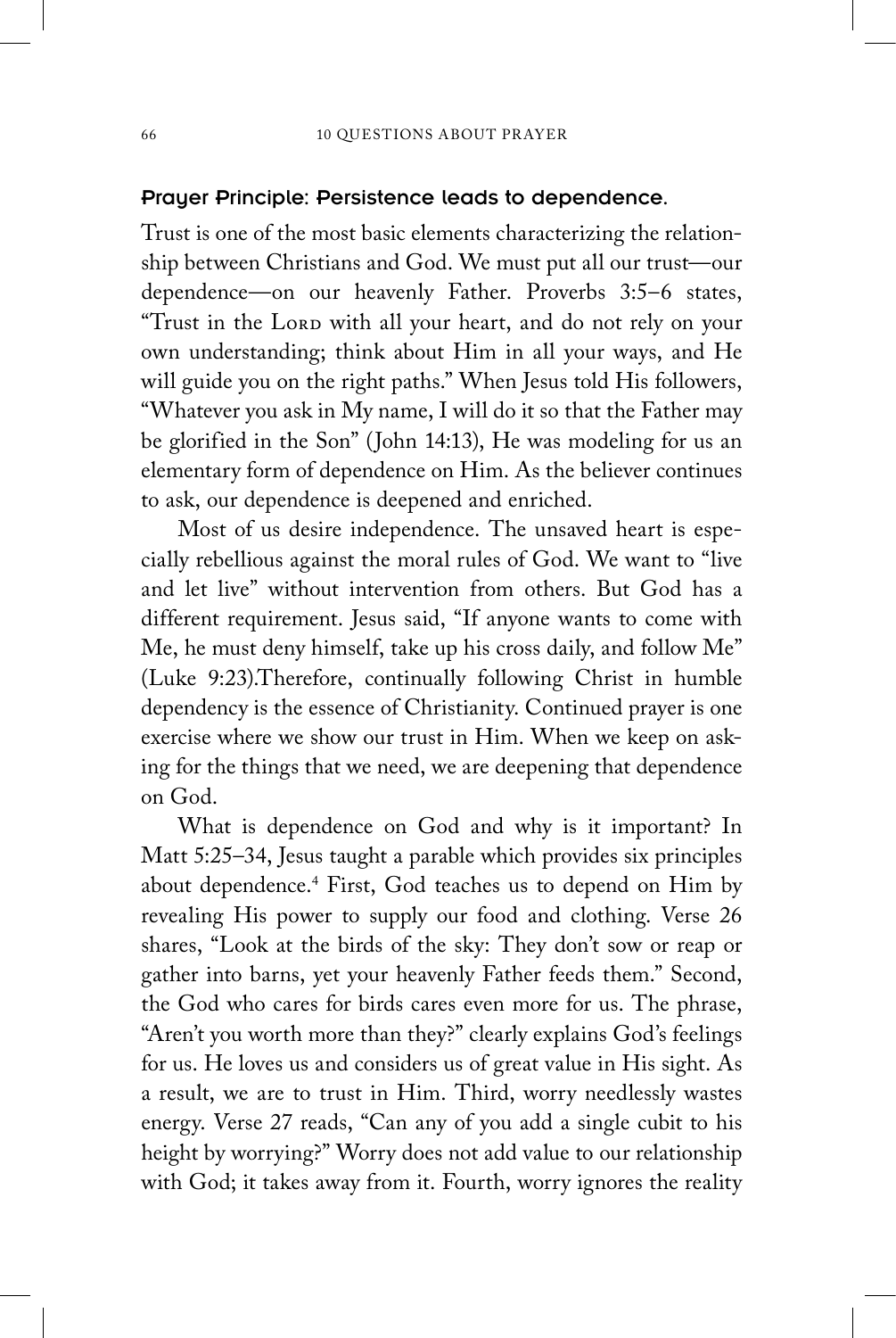God's faithfulness in our lives. Verse 30 instructs, "If that's how God clothes the grass of the field, which is here today and thrown into the furnace tomorrow, won't He do much more for you—you of little faith?" Here, Jesus presents worry in contrast with faith. Increased dependence upon God leads to less worry.

Fifth, Jesus clearly teaches that we are God's children and part of His family. As Jesus does throughout the Sermon on the Mount, He refers to God as our heavenly Father: "Your heavenly Father knows that you need them" (v. 32). God's care for us is exhibited through a father-child relationship that stood as a strong relational bond and urges us to trust in Him. Finally, worry about tomorrow causes us to miss out on God's purposes for us today. Verses 33–34 share, "But seek first the kingdom of God and His righteousness, and all these things will be provided for you. Therefore don't worry about tomorrow, because tomorrow will worry about itself. Each day has enough trouble of its own." Jesus did not belittle the problems we face, but placed them in perspective. When God is our Father, we need not worry about tomorrow because He is in full control. We can confidently depend on Him. All six of these principles help us better understand God's desire for our dependence upon Him.

### Prayer Principle: Persistence in prayer grows our love for God and draws us into His plan.

The first two Prayer Principles are incomplete without this one. The Father enjoys it when His children ask things from Him as a reflection of their love. Even in the movie *A Christmas Story*, Ralphie's father enjoyed his son's pursuit for the Red Ryder BB Gun. Most of all, Ralphie's father enjoyed the excitement on Ralphie's face when he opened his present and found his muchanticipated gift. In the same way, God takes great pleasure in answering our prayers. He is not the begrudging God who reluctantly gives in to the requests of his children only after they have groveled and begged. God wants us to ask Him for our needs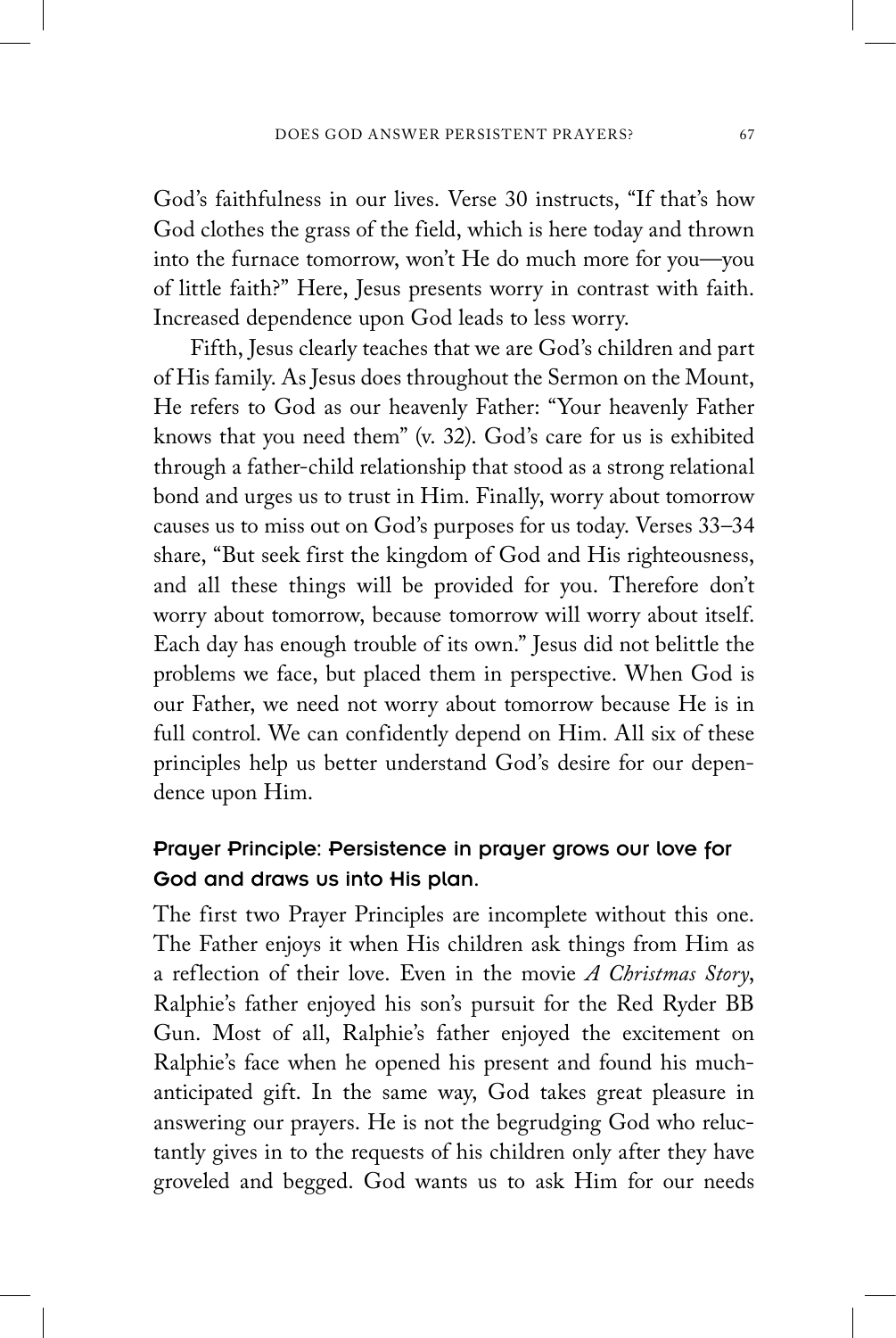because He likes to be asked. If you are a father or mother, you probably enjoy it when your child asks for something rather than demanding it. Parents who love their children desire to provide for their needs. Likewise, our Lord appreciates when we ask for our needs as well as in providing for those needs through His strength.

Our love for God, and His pleasure to respond, grows in an atmosphere of asking and receiving. We do not continually pray for something because we want to wear down God's resistance. Instead, we remain in His presence because we love Him. When God gives us the privilege of asking Him for our needs, He invites us into partnership with Him as He fulfills his plan. God has a plan for each of us, and He wants us to fulfill that plan. That plan involves our dependence on Him, but it also involves serving Him in loving obedience. When we study God's Word, help the poor, or serve in our local church, we enter into partnership with God. To be successful in anything we do we must persistently pray for God's blessing upon our endeavor. We must pray for God's work in the hearts of those we are serving. We must pray for God's anointing on the things that we do for Him. Continual prayer enriches our service for Him.

# Prayer Principle: We are called to persist in prayer even when God is silent because it allows God to work in the life of the one who prays.

Those who view prayer simply as begging miss out on the bigger picture of the role of persistent prayer in the life of the one who prays. God wants his children to keep on asking even though He does not answer immediately because He wants to change the one who prays. God calls us to, "Keep asking and it will be given to you. Keep searching, and you will find. Keep knocking, and the door will be opened to you" (Luke 11:9). In such cases where God prolongs his answer, our persistence in prayer is not about getting God to do something He does not want to do, but about working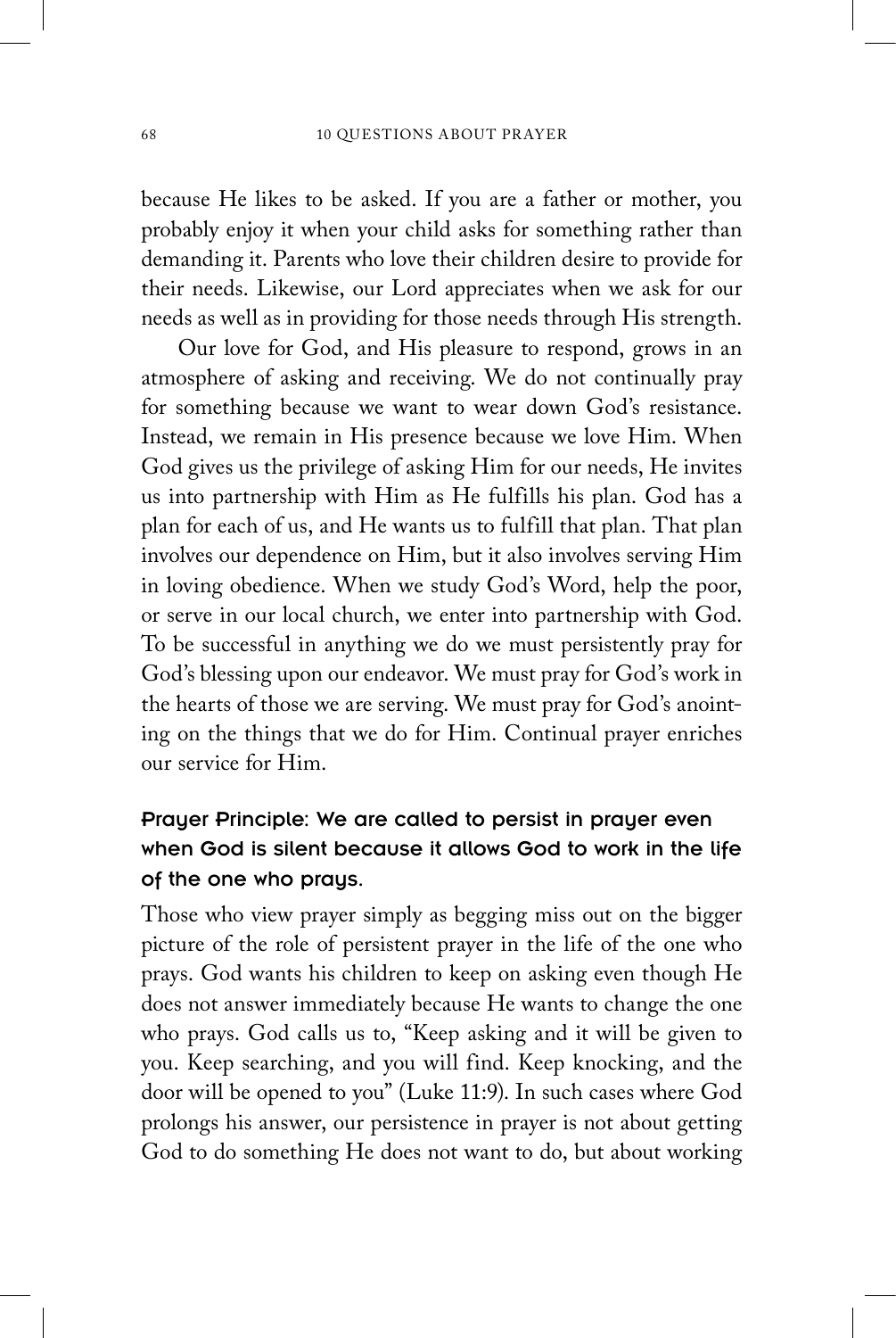in the life of the one who prays. Scripture offers several ways we are changed through persistent prayer.

First, we grow closer to God by spending time in His presence. You have probably heard the saying "prayer changes things." This is true, but prayer also changes us. God often doesn't immediately answer because we need to grow closer to Him. The Father wants us to spend time with Him. He says, "Seek my face" (Ps 27:8). When we see a command to seek God, He's not suggesting we "beg" for answers. Instead, it's for our benefit—to grow deeper in our walk with Him (Pss 9:10; 14:2; 63:1). The Father in heaven desires our worship: "The Father seeks worship" (John 4:23). If He does not answer our prayers as quickly as we would like, we stay in His presence until we find His response.

Second, when we do not receive an instant answer to prayer we are forced to deal with potential sin in our lives. David prayed, "Search me O God" (Ps 139:23). It is in God's presence that we face God's searchlight and He reveals our sin. God often shows us our hidden sins during these times and we pray, "Cleanse me from any hidden faults" (Ps 19:12).

Third, during times of waiting for the Lord's response to our prayer, we learn what we have not been doing as a Christian. Sometimes God lets us continue to ask Him for our requests because He wants us to learn certain lessons before He answers. In my own personal life I have prayed for things that I was too immature to have. God has us wait in His presence so we can learn that which we do not know. He may wait for us to study His Word (2 Tim 2:15), meditate on His Word (Josh 1:8), fast (Matt 6:16), give financially (1 Cor 16:1–2), share our faith with an unbeliever (2 Cor 5:11), serve someone in need (Luke 9:23), or walk through an open door (1 Cor 16:9).

Fourth, persistent prayer in the face of God's silence helps shape our prayers around the will of God. God will not answer a prayer that is against His will or His ways. Even the apostle Paul did not get every prayer request answered the way he desired. He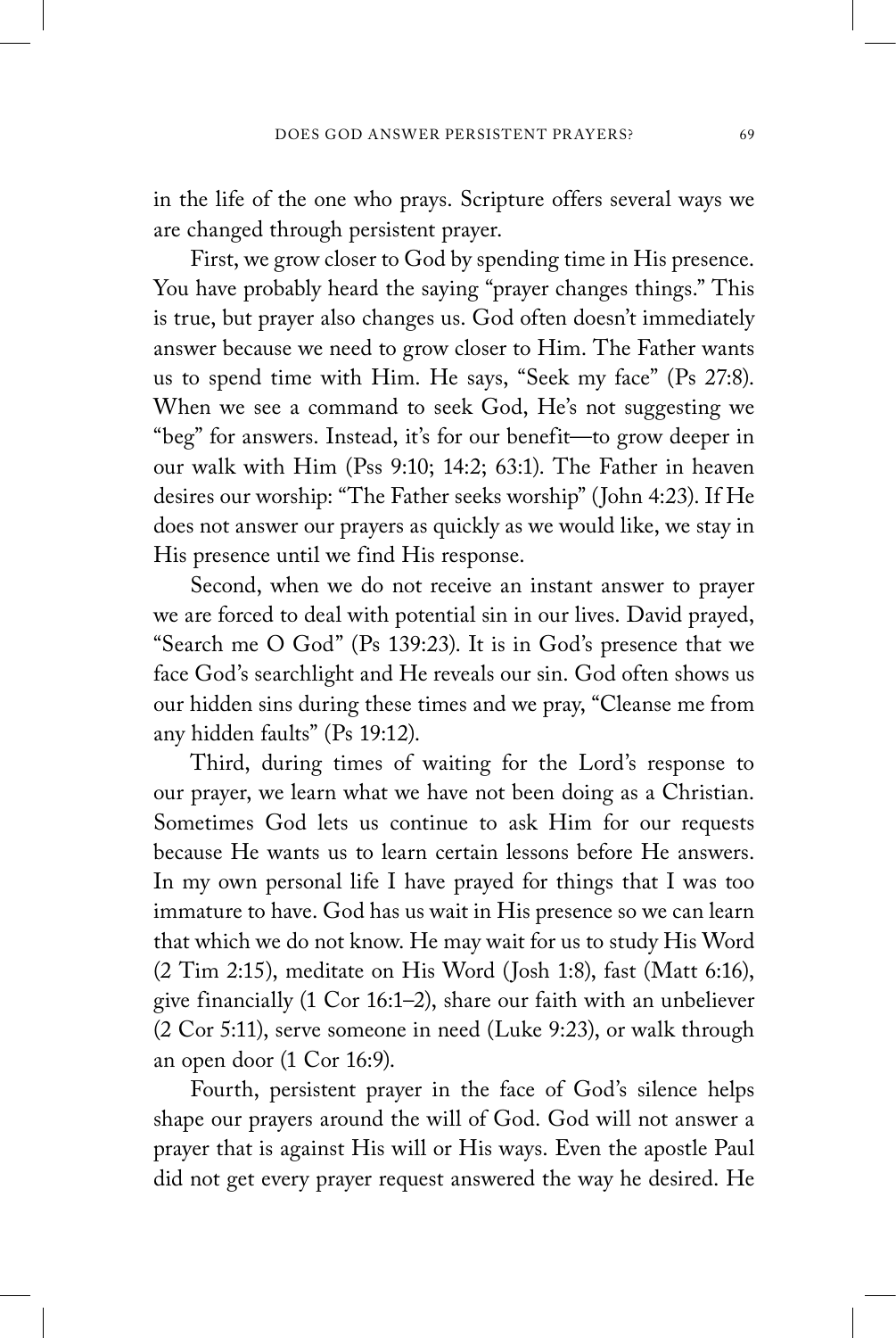prayed, "Brothers, my heart's desire and prayer to God concerning them is for their salvation!" (Rom 10:1). Despite his prayers, many Jewish people rejected Jesus as the Messiah. Paul also prayed three times for God to remove an unknown thorn from his flesh (2 Cor 12:7–9), but God did not do it.

Fifth, when God prolongs his answer to our prayers we cultivate patience to trust God's timing. We are impatient people. Our favorite word is "now" and we want God to answer our prayers immediately. Yet God might have us wait because He knows the thing we want will take time to deliver. God wants us to trust Him from the first time we pray for something until we get an answer, which sometimes means a long wait. During the wait, we must continue praying.

The Scriptures clearly illustrate this principle of patiently waiting on God's timing. In Daniel 10, for example, we are told that the prophet prayed for 21 days, but the answer was blocked by an evil spirit during this time: "From the first day that you . . . humble yourself before your God, your prayers were heard . . . But the prince of the kingdom of Persia opposed me for 21 days" (Dan 10:12–13). Sometimes our spiritual enemies work to block our prayers from being answered. When this happens, we do not stop praying but continue until God's answer is provided.

Another example is Elijah's persistent prayers for rain. James 5:17–18 states, "Elijah was a man with a nature like ours; yet he prayed earnestly that it would not rain. . . . Then he prayed again, and the sky gave rain." But look carefully how God answered. Elijah "bowed down to the ground and put his face between his knees" (1 Kgs 18:42). He sent his servant to see if rain was coming and, "There was nothing" (1 Kgs 18:42). Elijah kept praying until the answer came: "On the seventh time, he [the servant] reported, 'There's a cloud as small as a man's head coming from the sea'" (1 Kgs 18:44). God answered Elijah's prayer through the development of a natural weather pattern: "The sky grew dark with clouds and wind, and there was a downpour" (1 Kgs 18:45).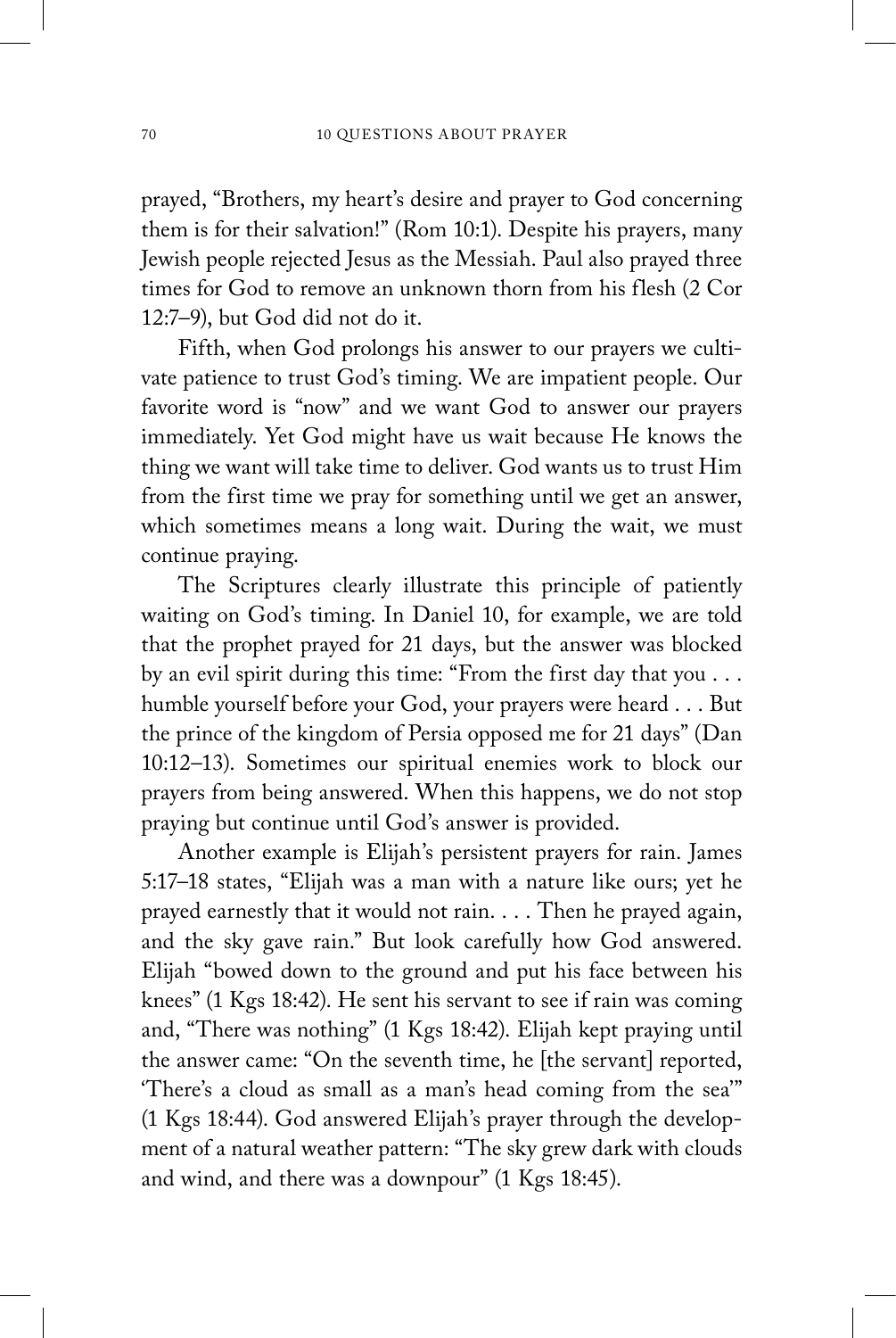God may not immediately save a loved one for whom you are praying. It may take time for someone to witness to them, or it may take time for them to lose those things keeping them from God. God is often at work in our lives even when we do not see results or understand what He is doing. This does not means we should stop! It should encourage us to continue praying.

### **Conclusion**

To some people, it seems that prayer is simply pleading or begging for answers from God. When God does not answer, the response is to continue pleading until God gives in. As we have seen, the problem with this perspective is that it views God from a human perspective rather than as our perfect heavenly Father. God is not too busy for us, nor does He wait until we cry louder or more frequently. In fact, everything God does for us if for our good. As best-selling author Philip Yancey illustrates,

I remember my first visit to Old Faithful in Yellowstone National park. Rings of Japanese and German tourists surrounded the geyser, their video cameras trained like weapons on the famous hole in the ground. A large digital clock stood beside the spot, predicting twenty-four minutes before the eruption.

My wife and I passed the countdown in the dining room of Old Faithful Inn overlooking the geyser. When the digital clock reached one minute, we, along with every other diner, left our seats and rushed to the windows to see the big, wet event.

I noticed immediately, as if on signal, a crew of busboys and waiters descended on the tables to refill water glasses and clear away dirty dishes. When the geyser went off, we tourists oohed and aahed and clicked our cameras; a few spontaneously applauded. But, glancing back over my shoulder, I saw that not a single waiter or busboy—not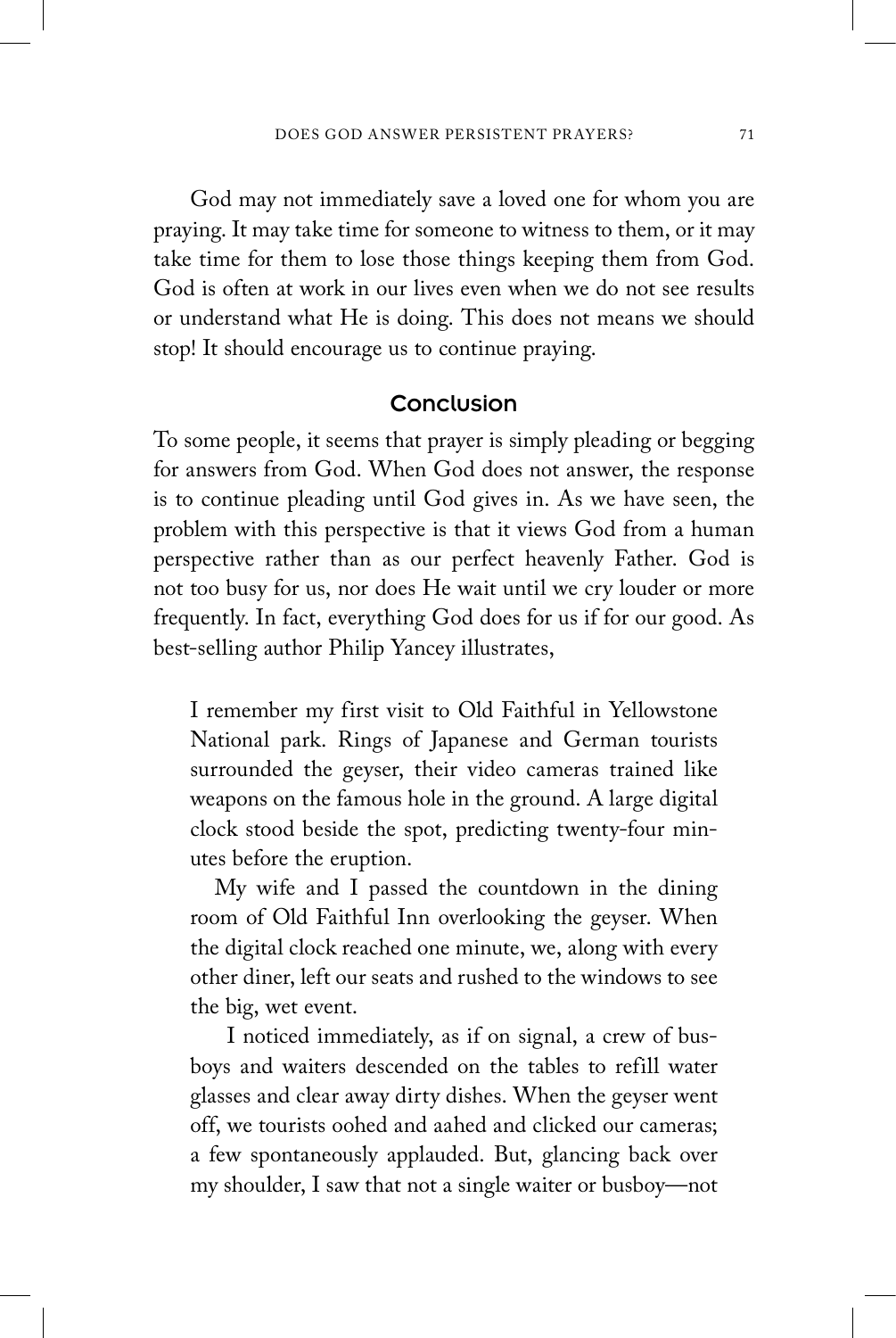even those who had finished their chores—looked out the huge windows. Old Faithful, grown entirely too familiar, had lost its power to impress them.<sup>5</sup>

We often miss this aspect of God's faithfulness when we pray. We focus on the "how-to" rather than our heavenly Father. Instead, prayer is a relationship between God and His children. Through prayer we worship God and enjoy fellowship with Him. We bring our needs to the Lord and ask Him to meet them according to His will. Investing time in God's presence is not "work" to help prove God should answer us; time in God's presence is something we enjoy and anticipate, looking forward to the day when we enjoy perfect eternity with Him in heaven.

If God says no or does not answer when we wish, it does not mean He loves us less or has not heard our prayer. Instead, we discover that God's plans are often different than ours, yet are perfect and infinitely better than our desires. George Muëller, a nineteenth-century Christian leader, is known by Christian historians as a man of great faith and prayer. Part of his success in prayer was his intense and repetitive intercession to God based on his faith that God would eventually answer if he continued in prayer. Muëller began early in his ministry praying for five friends to come to faith in Christ. One man became a Christian after several months of prayer. Two of the other men trusted Christ following ten years of intercession. A fourth man came to know the Lord after twenty-five years of intercession. Right up until his death, Mueller did not give up praying for the fifth man. At Muëller's funeral, fifty-two years after he began praying for his five unsaved friends, the last of the five men was saved. While we seek to bring every need before our God, we trust Him to respond as He knows best, trusting in Him as our Father who expresses His responses to us out of His perfect nature and love.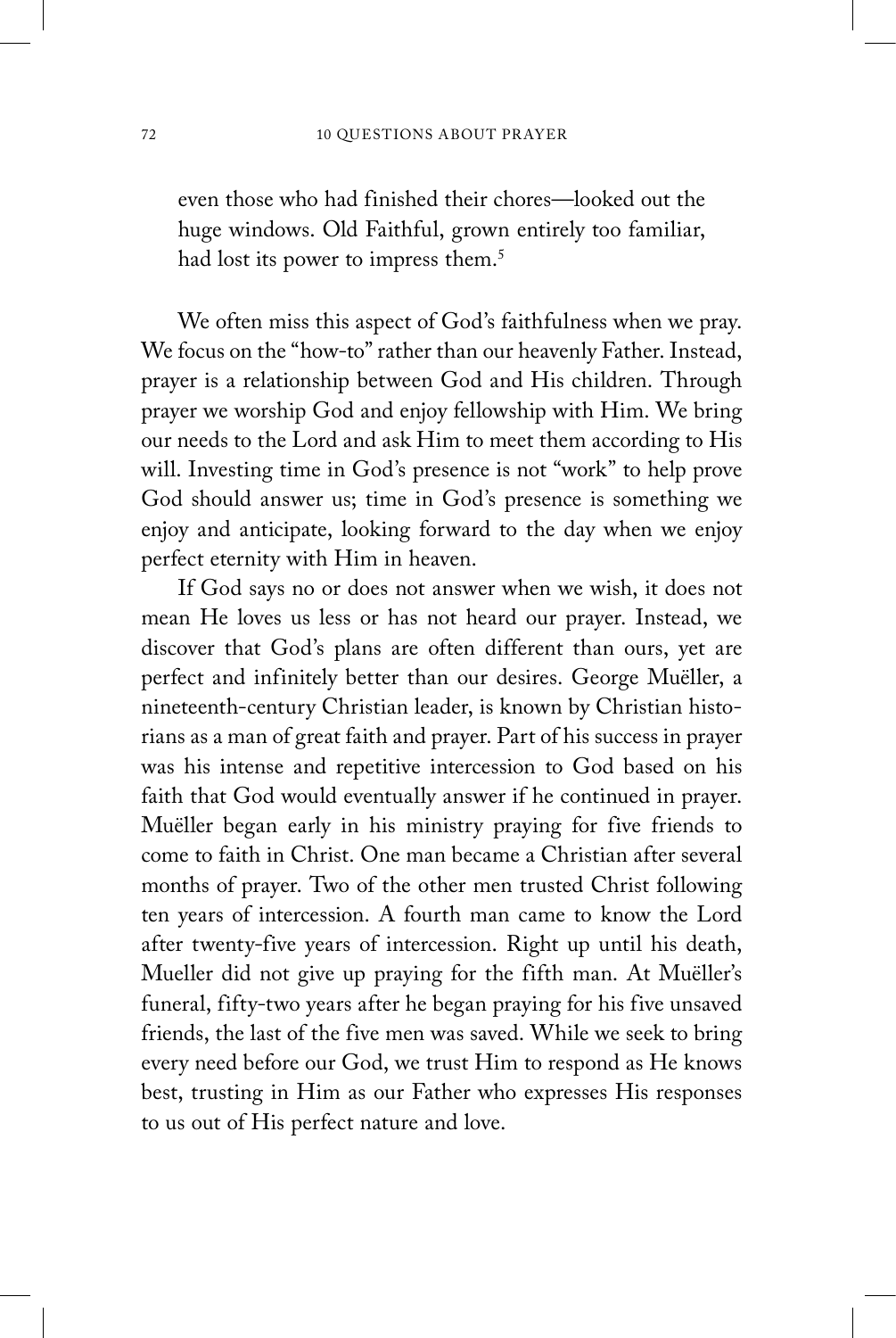#### **Endnotes**

1. *A Christmas Story*, directed by Bob Clark (Metro Golden Mayer, 1983), DVD (MGM Home Entertainment, 1997).

2. E. M. Bounds, *Purpose in Prayer*, Christian Classics Ethereal Library, accessed September 16, 2013 at http://www.ccel.org/ccel /bounds/purpose.VI.html.

3. Elmer Towns, *Bible Answers for Almost All Your Questions* (Nashville, TN: Thomas Nelson, 2003), 219.

4. Kenneth Boa, "Dependence on God," Bible.org, accessed September 16, 2013 at http://bible.org/seriespage/dependence-god.

5. Philip Yancey, "What Surprised Jesus," *Christianity Today*, September 12, 1994, 88.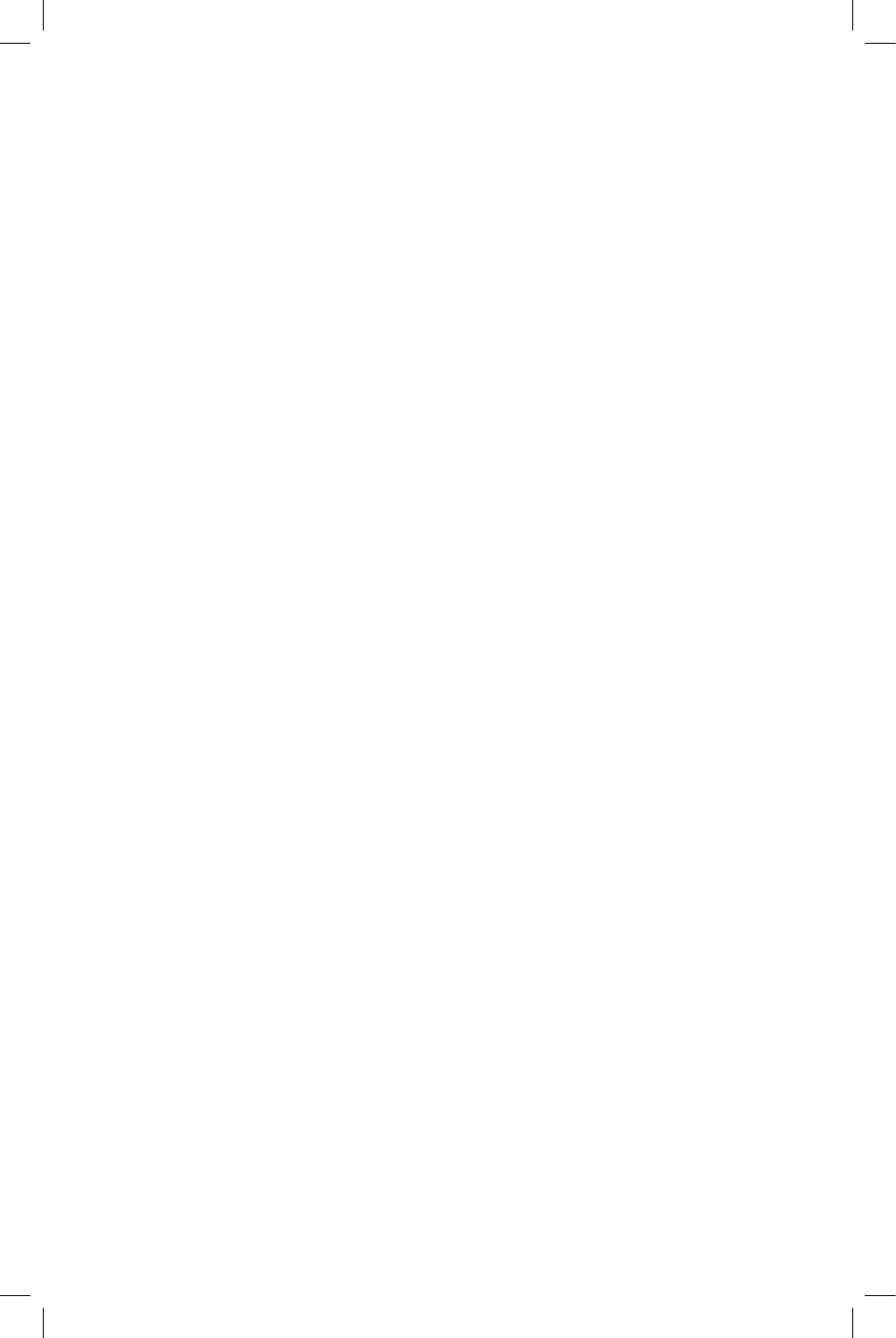

ave you ever dropped your quarters into a vending machine<br>slot and had the unfortunate experience of watching<br>your potato chips tumble from the little spiral rack only<br>to because under hattunes the class and the shelf. You slot and had the unfortunate experience of watching your potato chips tumble from the little spiral rack only to become wedged between the glass and the shelf? Your first response was probably frustration, then a few choice words followed by some light tapping on the glass. If that did not resolve the situation, you might begin to rock the machine back and forth a time or two hoping to dislodge that bag of salty goodness from its lofty perch. You may have even attempted to buy another bag of chips hoping that the weight of the second might fall on the first and dislodge the offending snack. If all exertion yielded nothing, you probably walked away grumbling under your breath about being cheated by the stupid vending machine.

Many people view God and prayer like their interaction with the errant vending machine. They insert their quarter (prayer) into the slot on the vending machine and push the button, expecting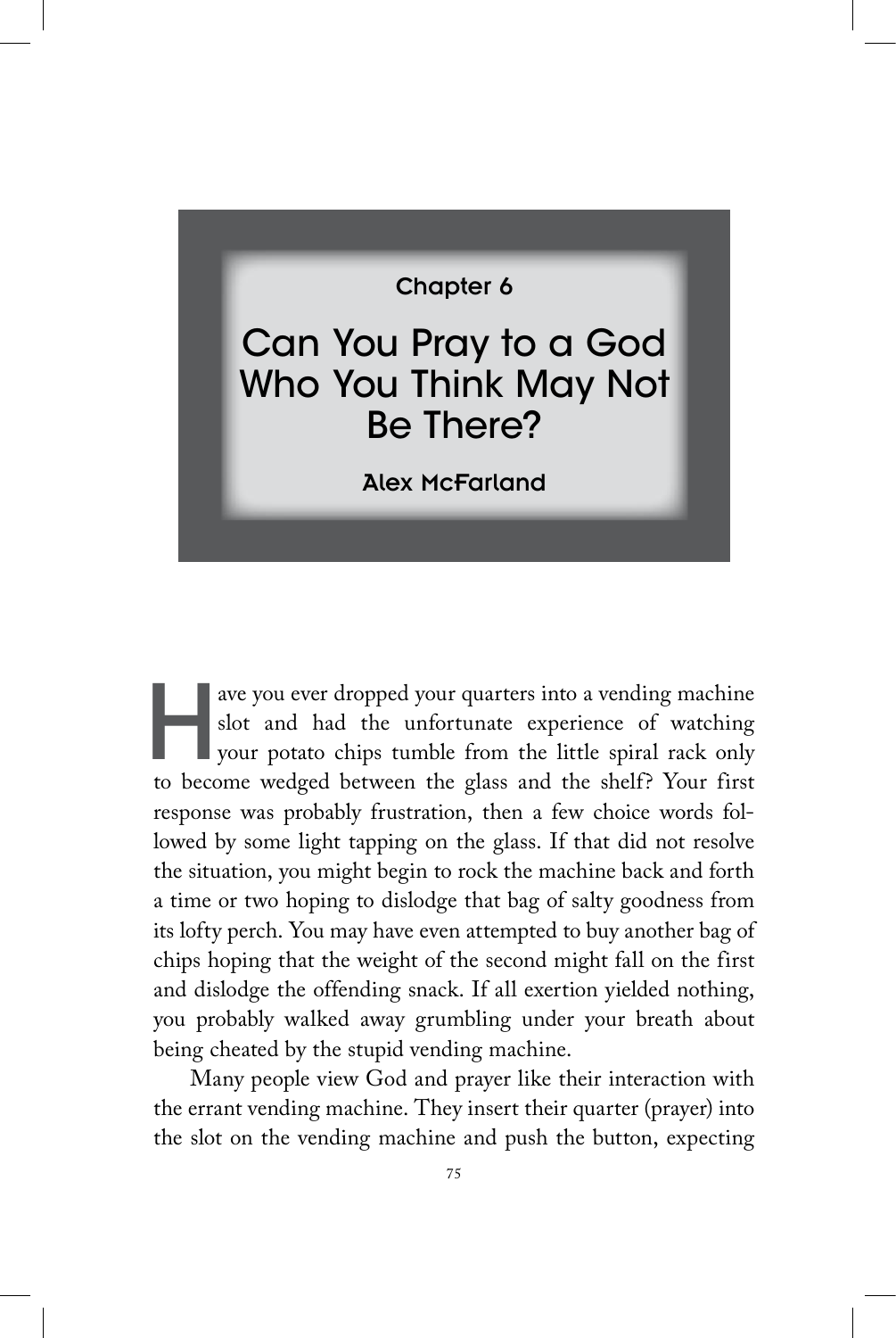their product. When they do not get their selection (their desired answer to the prayer) frustration ensues followed by anger, then beating and banging on the ceiling of Heaven. Eventually, disappointment sets in and they walk away complaining that somehow God is unfair for not giving them what they wanted and feel they deserved. Some might conclude from this experience that since their prayers went unanswered, God does not exist—which is about as illogical as saying that the vending machine does not exist because it did not deliver the potato chips. In this chapter we will assess the argument of those who question the existence of God based upon unanswered prayer. Next, we will counter their argument with several Prayer Principles regarding God's purposes in prayer and the staggering evidence for the efficacy of prayer. We will conclude with several observations regarding God's nature as it relates to prayer.

### Counterpoint

Skeptics of Christianity often make the claim that if God does not answer every prayer then He must not exist. When a believer points out that God does answer every prayer, just not necessarily with the desired answer, the skeptic will mockingly retort with a few scripture verses taken out of context to try to disprove God's existence.

As proof of their position, skeptics point to various clinical studies conducted in medical facilities on the effects of intercessory prayer. Their purpose in quoting these studies is to provide empirical, measurable evidence that prayer does not work and therefore God does not exist. Indeed some studies conducted in years past have shown that intercessory pray had little or no effect on the patients that were prayed for. (We'll discuss the validity of these studies later in the chapter.) But does that necessarily mean that we can conclude that God is non-existent?

If you dig deep enough into the life of a skeptic you will probably find a wound of some kind that they have blamed on God. They may have earnestly prayed about a particular situation—perhaps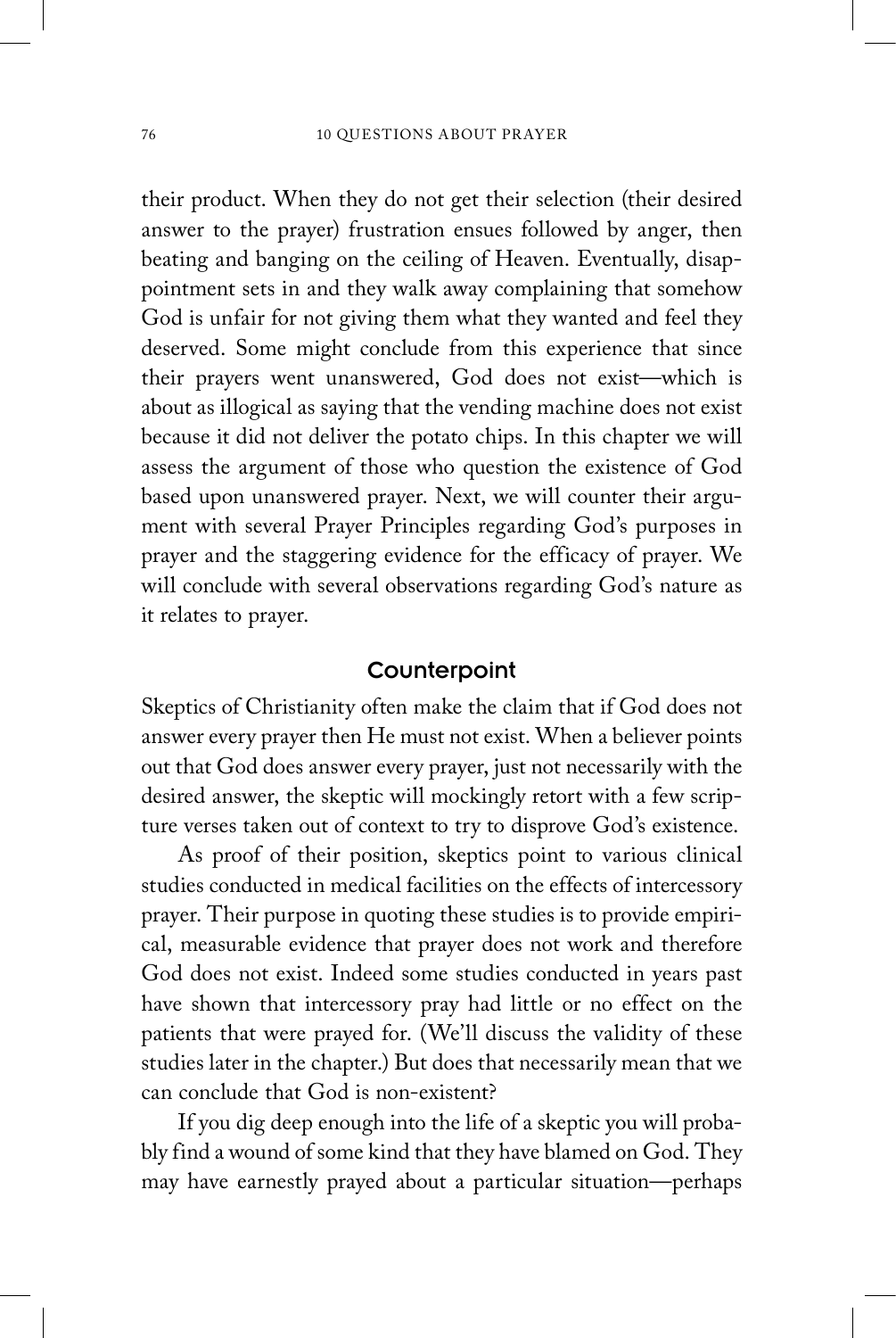for the healing of a loved one—but did not receive the desired answer to their prayer. Instead of becoming better, their relative became worse or even died. Their hurt and anger over God's failure to answer their prayer lead them to abandon their faith in God or conclude that God is merely a distant observer who either doesn't care about their personal life or is powerless to intervene.

### Point

God's existence is not dependent upon the actions that He does or does not take. He is not the cosmic vending machine that skeptics, and even some Christians, have made Him out to be. A skeptic often approaches the subject of prayer with the presupposition that God does not exist which leads them to conclude that prayer is little more than pointless superstition. If you were to produce a verifiable instance of answered prayer, they would most certainly dismiss it, attributing the result to coincidence or wishful thinking rather than supernatural intervention.

Prayer is not magic either. There is no secret combination of words to ensure an affirmative response from God. There is no mystical number of repetitions of a prayer that will bring about a change in God's answer when He chooses to say "no" or "not yet." Those who view prayer as nothing more than a tool to obtain instant gratification understand neither prayer nor the God from whom they expect an answer.

There are many sincere seekers who at some point become disheartened when God doesn't answer "yes" to their prayers. A child may not understand why a parent says "no" or "not yet" and may respond with a petulant, "You don't love me!" Only maturity, experience and a good deal of hindsight can reveal the wisdom in the answer from the parent. But some have a much more difficult time accepting that God does say "no" or "not yet" to our prayers for reasons that are not immediately clear to us. There is a profound lack of patience to see what else He might have in mind through His answer. Below are several Prayer Principles describing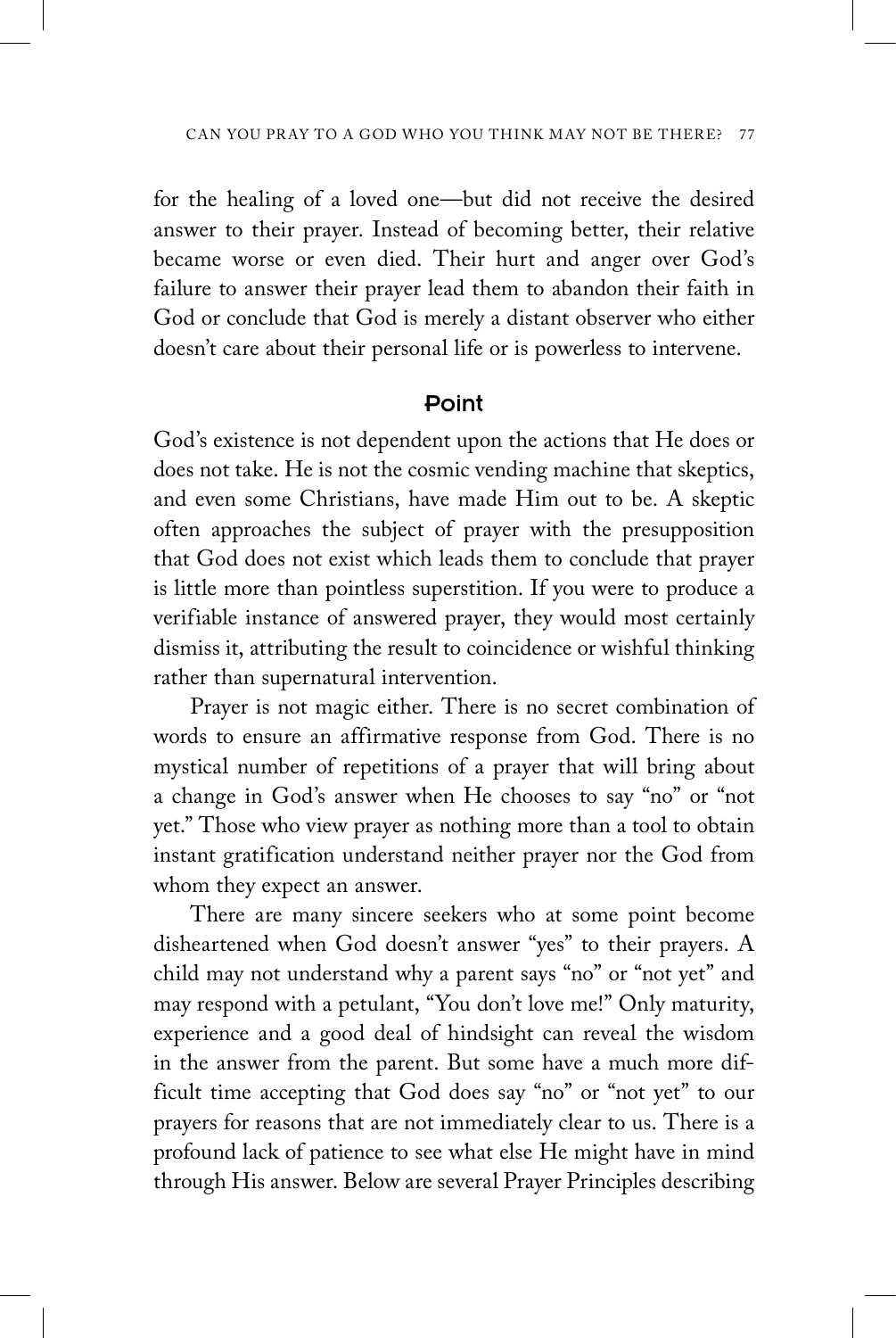how the purpose and efficacy of prayer continues to manifest the existence of God.

## Prayer Principle: Prayer is primarily about maturing our faith.

If unbelievers and Christians see prayer exclusively as a means by which they obtain stuff, then they have clearly missed the whole point of the practice. Prayer is first and foremost a relational practice in which God's children communicate with their Heavenly Father in a personal way. Christians understand prayer to be two way communication; we speak to our Father and listen for His still small voice. The primary focus of Christian prayer is to mature in our relationship with God.

It is clear from Scripture that prayer was intended to be an intimate practice. Jesus said in Matt 6:6 (HCSB), "But when you pray, go into your private room, shut your door, and pray to your Father who is in secret. And your Father who sees in secret will reward you." Some have wrongly interpreted this verse as a prohibition against public prayer but that is not the meaning of the verse. Jesus is teaching us that the practice of prayer is not to gain favor with men—like the hypocrites of His day would have done but to commune with God. When we meet with God in secret, we are able to shut out the distractions of the world and focus our attention completely on Him. When we make prayer more about getting to know God rather than getting answers to prayer, God has promised that He will reward us openly (Matt 6:4).

The relational nature of prayer is difficult for the skeptic to understand. As a husband, I am under no obligation to buy another woman a diamond necklace simply because she asks me. If I did, I am sure my wife would have something to say about it! A father is under no obligation to buy a toy for any child other than his own. The skeptic is asking, even demanding, a complete stranger to dole out goodies to the kiddies by saying that God has to answer every prayer just because He exists and is a benevolent God.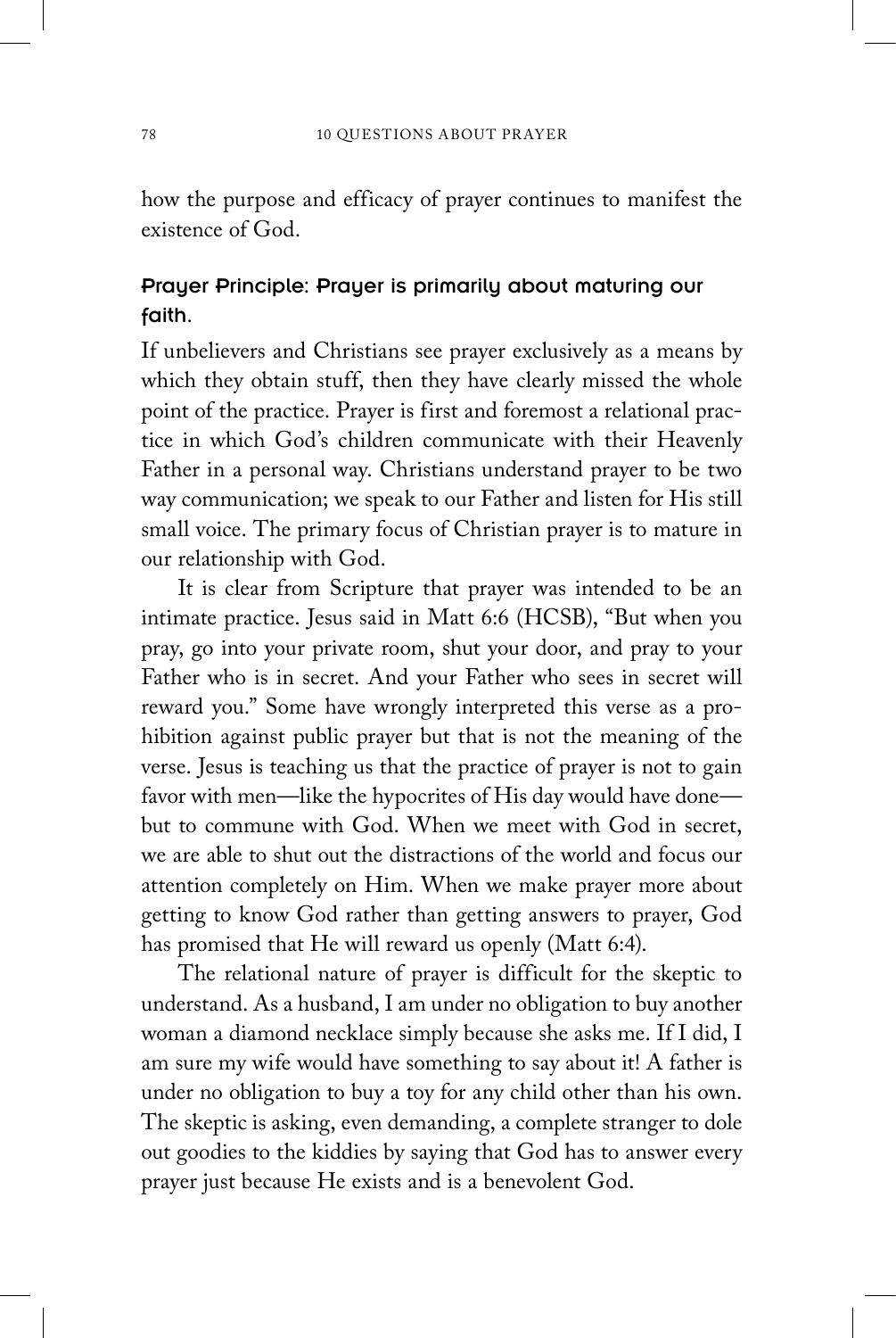# Prayer Principle: God is not obligated to answer the prayers of unbelievers.

God is under no obligation to answer the prayers of those who do not have a personal relationship with Him through Jesus Christ. Scripture says that "anyone who turns his ear away from hearing the law—even his prayer is detestable" (Prov 28:9 HCSB). The apostle Peter wrote, "For the eyes of the Lord are on the righteous, and his ears are open to their prayer. But the face of the Lord is against those who do evil" (1 Pet 3:12 ESV).

This does not mean that God never answers their prayers. Indeed, there are biblical instances where God answered the prayers of unbelievers—especially those connected with repentance. The Ninevites (unbelievers) repented at the preaching of Jonah and God spared their city (Jonah 3:5–10). In Acts chapter 10, there was a Roman Centurion named Cornelius who was noted as a devout man who feared God, gave to charity and prayed daily. God sent him a vision to call for Simon Peter who came to the house of the soldier where Peter shared the gospel with Cornelius and baptized him. As a general rule, however, He does not answer the prayers of those who have not placed their faith in Him through His Son Jesus Christ.

In Acts chapter 19, we read about an incident where some itinerant Jewish exorcists were going around attempting to cast out demons by invoking the name of Jesus Christ over demon possessed people. They had undoubtedly seen how God used Paul to heal the sick and cast out evil spirits (see Acts 19:11–12). The Bible says:

Then some of the itinerant Jewish exorcists attempted to pronounce the name of the Lord Jesus over those who had evil spirits, saying, "I command you by the Jesus that Paul preaches!" Seven sons of Sceva, a Jewish chief priest, were doing this. The evil spirit answered them, "I know Jesus, and I recognize Paul—but who are you?" Then the man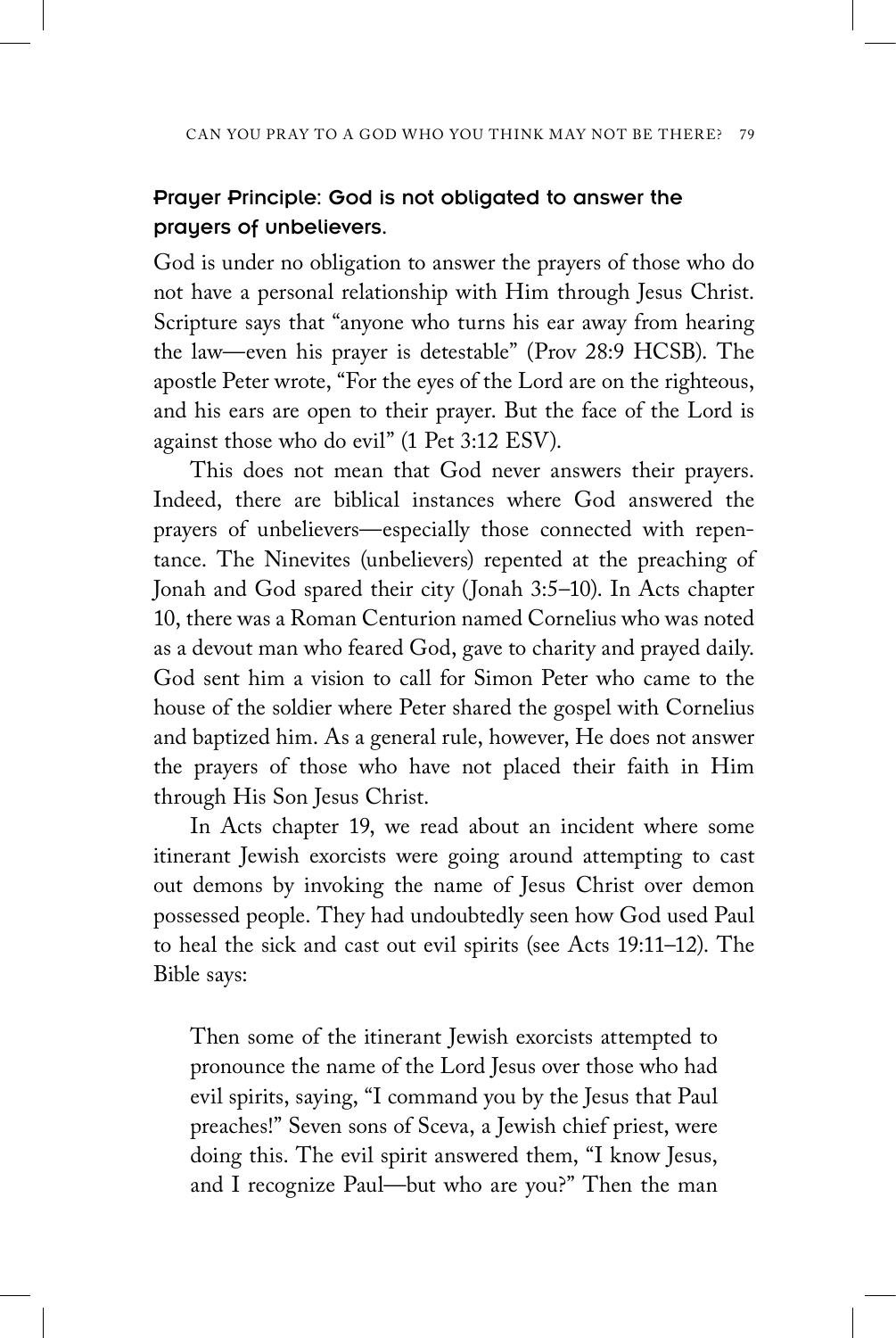who had the evil spirit leaped on them, overpowered them all, and prevailed against them, so that they ran out of that house naked and wounded. (Acts 19:13–16 HCSB)

These men suffered the consequences of their presumptuous prayer. The demon essentially told these men, "I don't have to take any orders from you because you are not one of God's children." Unlike Paul, the seven sons of Sceva were absolutely no threat to the kingdom of darkness. Since they lacked a personal relationship with God, these men did not even appear on Hell's radar screen.

# Prayer Principle: God answers prayer according to His will and not ours.

Yet what do we say in the case of a godly saint who does have an intimate relationship with God and prays to be healed from cancer but does not receive healing? Did God fail because he did not heal? What if God's purposes are better served by not healing that saint? What if the suffering of this child of God works to draw her and her family closer to their Heavenly Father? What if the grace and patience displayed by this sickly saint leads to a family member embracing the gospel? The Bible says:

We have also received an inheritance in Him, predestined according to the purpose of the One *who works out everything in agreement with the decision of His will*, so that we who had already put our hope in the Messiah might bring praise to His glory. (Eph 1:11–12 HCSB, emphasis mine)

God answers every prayer according to His will and not our own. Ultimately, God is glorified in the life of a believer even if He says "no" or "wait."

The believer, who has intimate knowledge of God's heart, understands that God sees the beginning and the end of all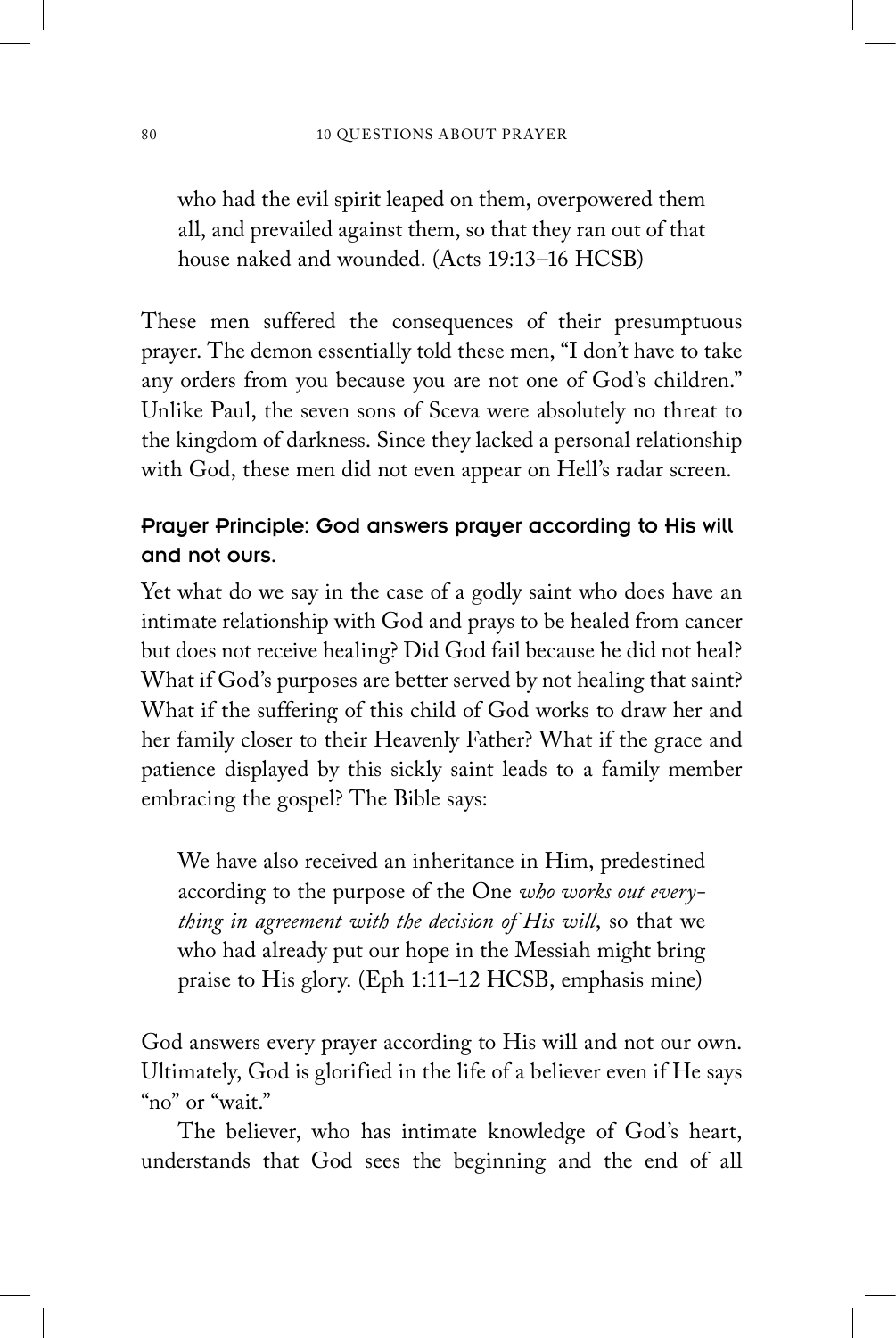situations and always acts in a way that accomplishes His purpose. Regardless of the answer received, the believer learns to trust God through the experience of prayer even if the answer to that prayer is different then what they expected or hoped for.

This means that God may answer our prayers according to our desires, or that He may change our desires to be in line with His will. We may pray repeatedly for a certain outcome but through our openness and desire to know Him through Scripture, we may discover that our desires are simply that, ours, not His. His will then becomes clear and our desires change to match His will thereby changing our prayer.

The Apostle Paul is the perfect example of this. In 2 Corinthians 12, Paul speaks of a heavenly vision that was given to him from God wherein he was caught up into the third heaven and saw and heard many things that were inexpressible and hard for him to speak about. After the experience, Paul says that he was given a "thorn in the flesh" in order to keep him from becoming conceited as a result of having received such a glorious vision from God. Scripture does not explicitly identify the nature of this "thorn," but most assume it was a painful medical problem. Whatever the condition, it drove Paul to intense prayer:

Concerning this, I pleaded with the Lord three times to take it away from me. But He said to me, "My grace is sufficient for you, for power is perfected in weakness." Therefore, I will most gladly boast all the more about my weaknesses, so that Christ's power may reside in me. (2 Cor 12:8–9 HCSB)

We know from scripture that Paul repeatedly received answers to his prayers. Yet in this instance Paul did not receive healing. Instead, he received deeper insight from God in the matter as the Lord assured him that "His grace was sufficient" for the situation.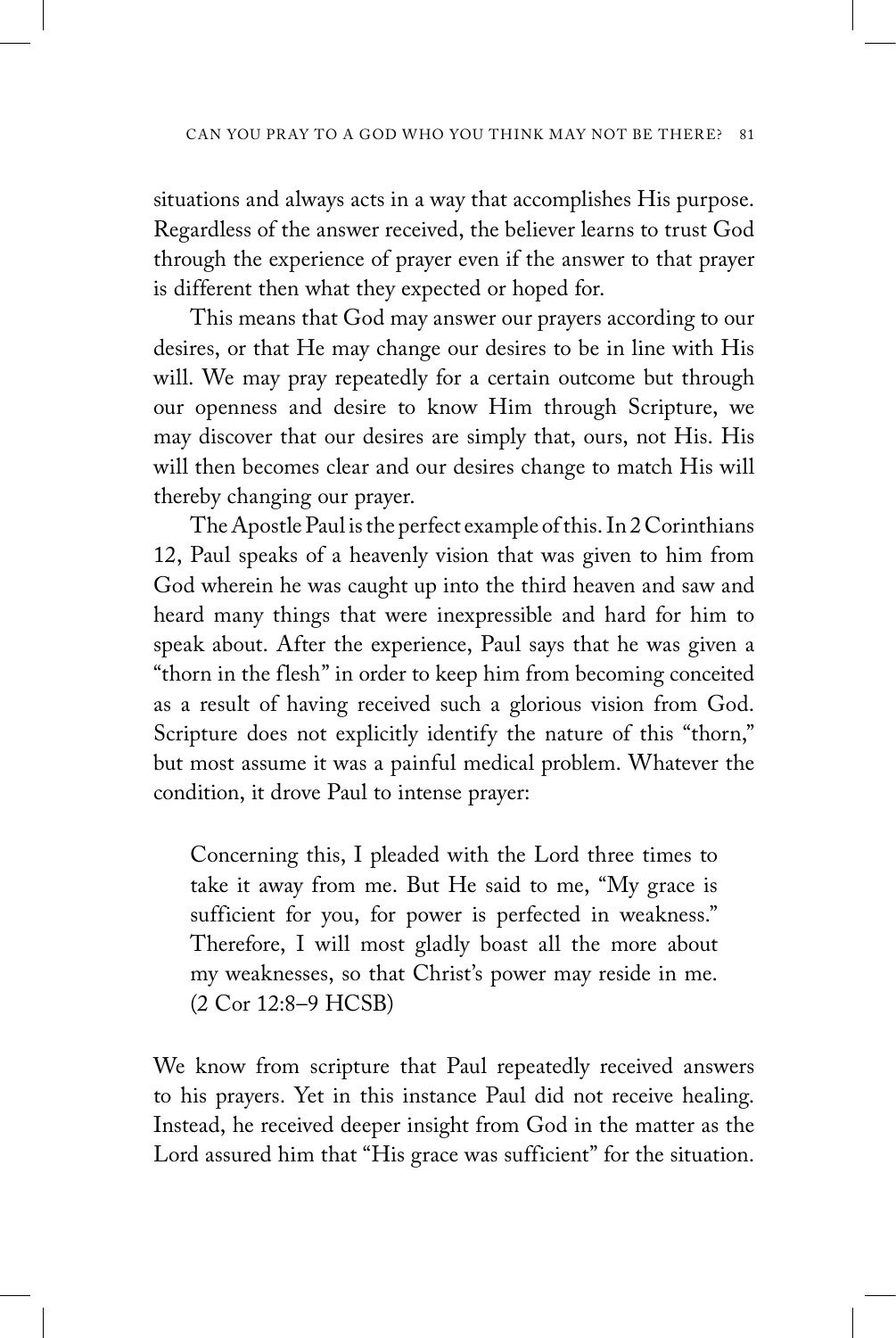Paul did not abandon his faith when the answer was "no." Instead he grew spiritually closer to God because of the "no." Indeed, a believer can learn much about God when his request is denied if he is willing to ask God and listen. James reminds us that whenever we go through various trials, "the testing of your faith produces endurance," and if we lack wisdom about our trials, we should "ask God, who gives to all generously and without criticizing, and it will be given to him" (Jas 1:3, 5 HCSB).

The skeptic might see this answer as a Christian cop out; an excuse for God not acting. They will point an accusing finger and say, "See, Jesus said, 'Anything you ask the Father in My name, He will give you' [John 14:14 HCSB] but Jesus did not do it!" (I will address this issue more in chapter 7.) They are unable to fully understanding because they do not know God intimately. In addition, they overlook what the entirety of Scripture teaches regarding prayer as opposed to isolated texts taken out of context.

In considering the skeptic who appeals to "statistical proof" from research studies on prayer, one might question, since prayer is primarily tied to intimacy with God and maturing our faith, can the efficacy of Christian prayer be completely and accurately measured in a research study? What results are we looking for to prove the effectiveness of prayer through these prayer studies? Is complete healing the only criteria acceptable to skeptics? Is it even possible to design a study that takes into account all of the variables involved? Below are just a few of these variables. First, how do we know that people in a control group are not receiving prayer from other relatives and friends? What if one of the preconditions of the study is that the intercessor must have a close relationship with the Lord since Jesus said "If you remain in Me and My words remain in you, ask whatever you want and it will be done for you" (John 15:7)? How can one verify the vitality of the intercessors relationship with God? Is there some quantitative score placed on a person's prayer life?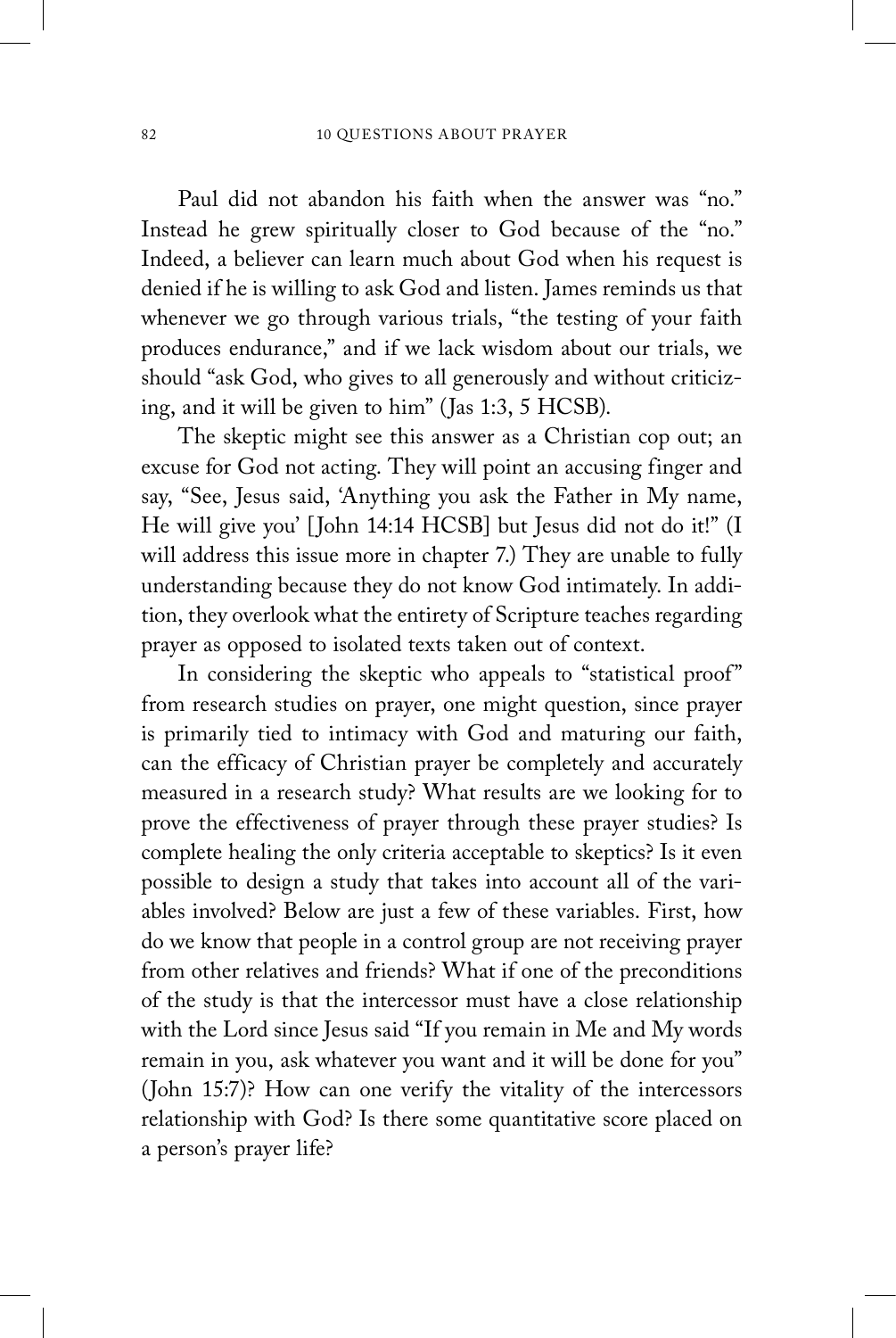Second, what kind of time frame is sufficient to put on such a study? Is praying for 14 days enough to produce quantifiable results? How about 28? How about 6 months? Will follow up be conducted after the patient's discharge to determine if healing occurred later? God does not necessarily operate on our time frame; neither can our Sovereign God be manipulated into bending His will to ours.

Third, consider the fact that sometimes people who seek healing have to confess and repent of their sins prior to receiving their healing. Can a research study account for this variable? One example found in the Bible is the story of the four men who brought their paralytic friend to Jesus to be healed. After they failed to enter the house where Jesus was teaching because of the crowds, they improvised and took him up on the roof, peeled back the layers of thatch, and lowered him down into the presence of Jesus. What happened next came as a big shock to the crowd. Mark wrote: "Seeing their faith, Jesus told the paralytic, 'Son, your sins are forgiven'" (Mark 2:5 HCSB).

Jesus went beyond the man's obvious symptoms to the root cause of his ailment—which in this case appears to be his sin. When the people in the crowd began to question whether Jesus had the authority to forgive sins, Jesus said, "But so you may know that the Son of Man has authority on earth to forgive sins, I tell you: get up, pick up your mat, and go home" (Mark 2:10–11 HCSB). Scripture says that he immediately arose, took his bed and walked out in plain sight of everyone. Forgiveness of his sin was one of the limiting factors that prevented his healing prior to this encounter with Jesus.

## Prayer Principle: Millions of answered prayers can't be a fluke.

Of course, God's answers to prayer are not limited to the realm of physical healing. Those who are skeptical of prayer have to contend with the eyewitness testimony of the millions of saints throughout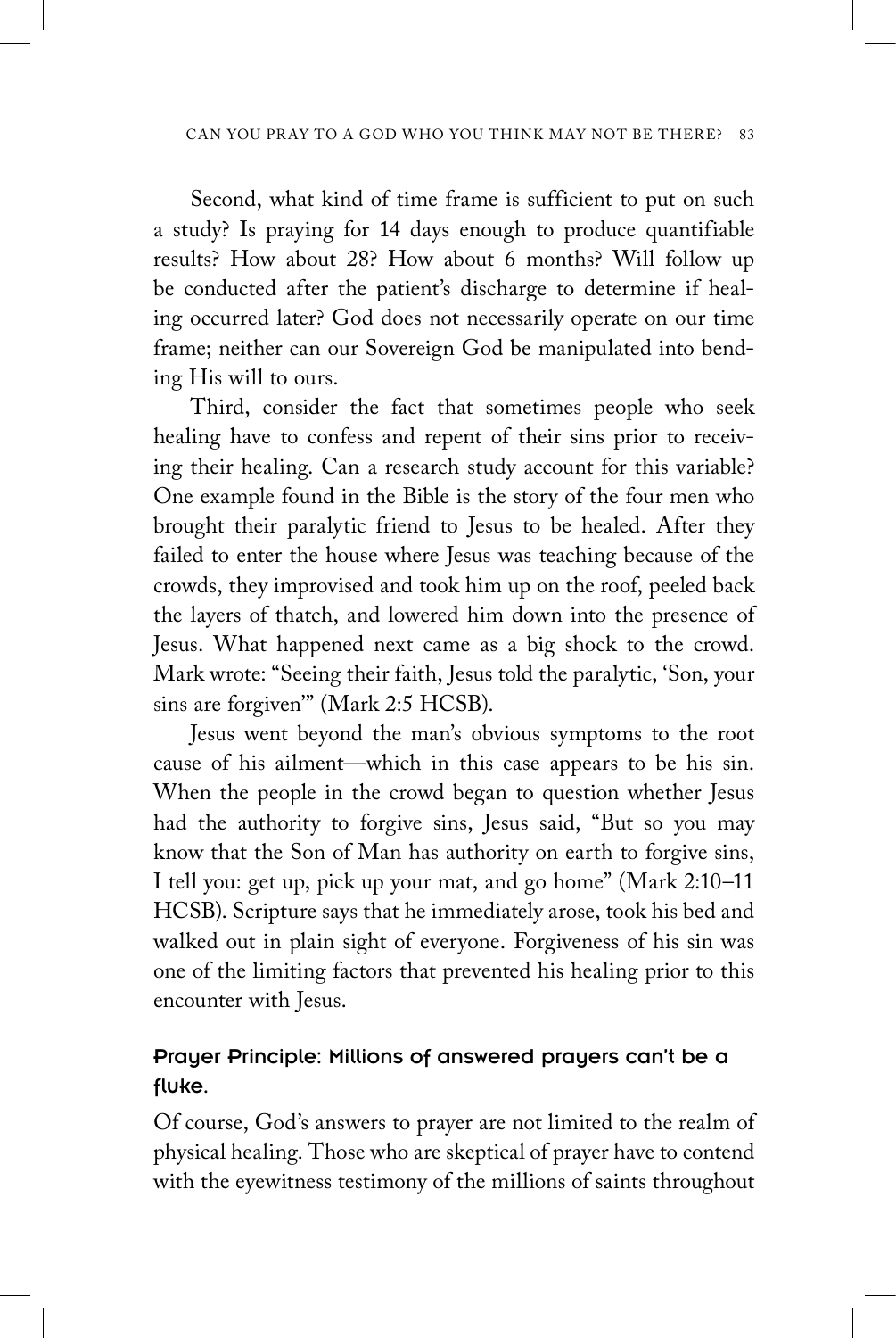the church age who have prayed to God for guidance, provision, the salvation of loved ones, and deliverance from sin among other things, and have received answers to their prayers.

George Müller was known as a man of great faith who received numerous answers to prayer throughout his many years of ministry. Müller was led by God to start several orphanages in Bristol completely by faith without going into debt or appealing to donors for funding. He simply prayed for God's provision and expected God to answer. His diaries document around 50,000 answers to prayer, 30,000 of which were received within 24 hours of the request being made.1

On one occasion, Müller had the orphans sit down at the table for breakfast in front of empty plates and bowls in spite of the fact that there was nothing to eat. Müller prayed and thanked God for the food that they were about to receive. When he finished praying, the baker knocked on the door. He had spent most of the night in sleeplessness burdened that the orphans might not have enough to eat so he had come to give the orphans enough fresh bread to meet their need. Immediately afterwards, the milkman knocked on the door and gave the children a supply of fresh milk. It seems that his cart had broken down in front of the orphanage and he did not want the milk to go to waste.

Later in his ministry, God opened the door for Müller to travel extensively and preach on prayer. He traveled around 200,000 miles completely on faith as he had done for many years running the orphanages of Bristol. On one voyage, Müller was on board the ship the "Sardinian" bound for North America. Müller needed to be in Quebec for a preaching engagement the following Saturday afternoon. The ship ran into a dense fogbank just off the coast of Newfoundland that slowed their progress dramatically. Müller went to the captain to inform him of his need to be in Quebec on time. The captain responded that it would be impossible given the foggy conditions. Müller suggested that they go to the chart room to pray, but the captain, an unbeliever, thought Müller was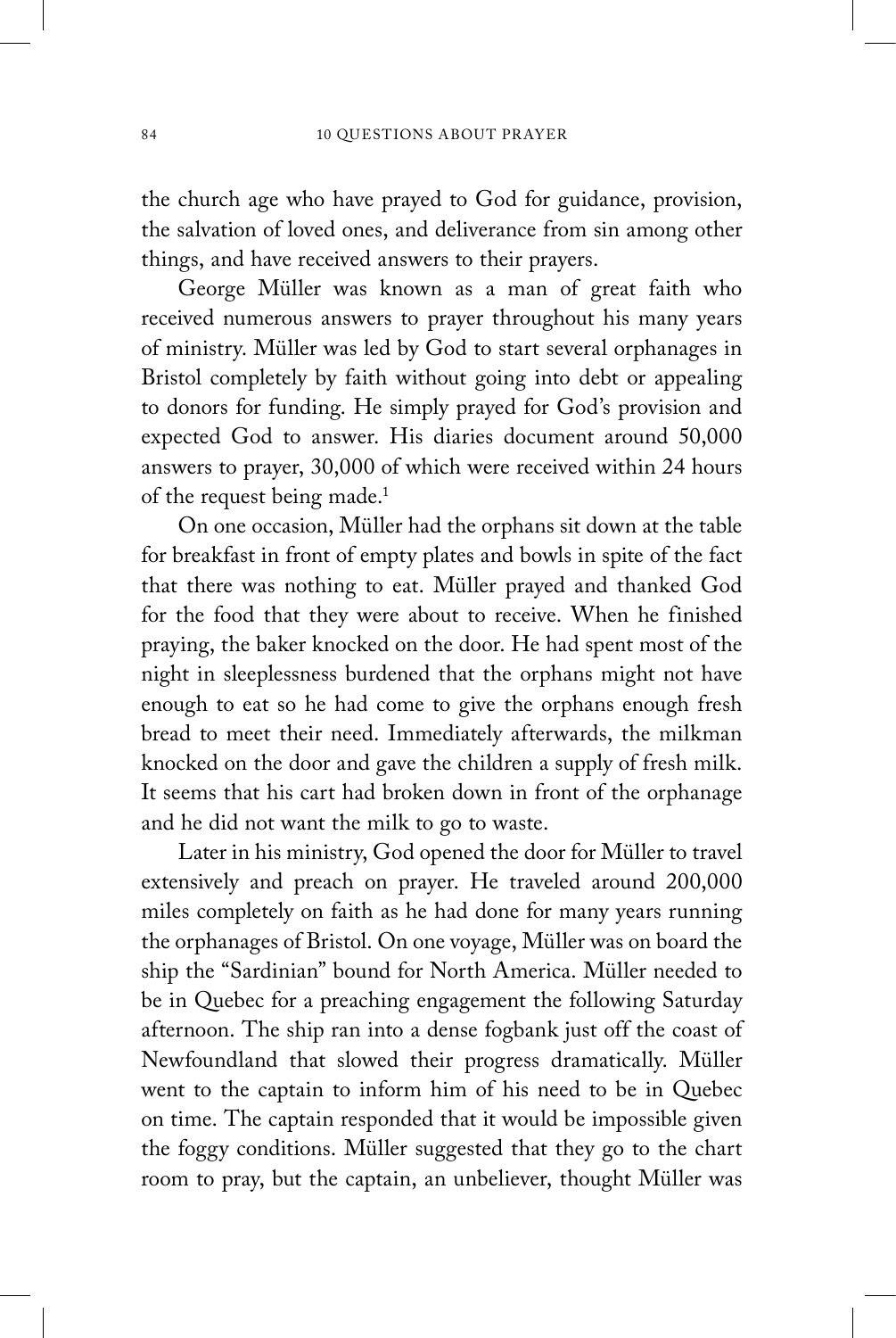out of his mind. When the captain tried to point out the density of the fog to Müller, he responded by saying, "My eye is not on the density of the fog, but on the living God, who controls every circumstance of my life." Müller proceeded to take the matter to God in prayer. When he finished praying, Müller invited the captain to open the door where he found that the fog had indeed lifted.<sup>2</sup>

I have personally witnessed God answer prayer. Recently, I was invited to preach a series of revival meetings at a church. The pastor was deeply concerned for his unbelieving sister who had lived a sinful lifestyle for most of her life. The pastor got word that she was on her deathbed so he left for Texas to be with her on the day I arrived to lead the services. Meanwhile, the church began praying for her salvation during the 5 days of revival. I even encouraged people to fast as they prayed. We received word that in a moment of consciousness, she called for her brother and said, "I need to talk to Don, He can help me get right with God." She prayed to receive Christ and within a few days, lapsed back into a coma and passed away. Needless to say there was major rejoicing for the answer to prayer in that church. I truly believe our intense intercession for this woman played a role in her conversion.

A friend of mine who is an evangelist and pastor often shares the story of an answered prayer from his first international mission trip in 1999. He and a team from his church were staying in a hotel in Brasov, Romania, while leading a vacation Bible school outreach with one of the local Baptist churches. One of the youth had met a young lady in the hotel lobby and struck up a conversation with her. She was interested in him as more than a friend, but he was concerned for her salvation and wanted to share the gospel with her. After their conversation ended, she went up to her room for the evening and he walked outside in search of my evangelist friend. This youth told my friend of his desire to witness to this young lady again. He requested prayer that God would give him another opportunity to talk with this girl so they immediately prayed. After the prayer, the youth walked back into the hotel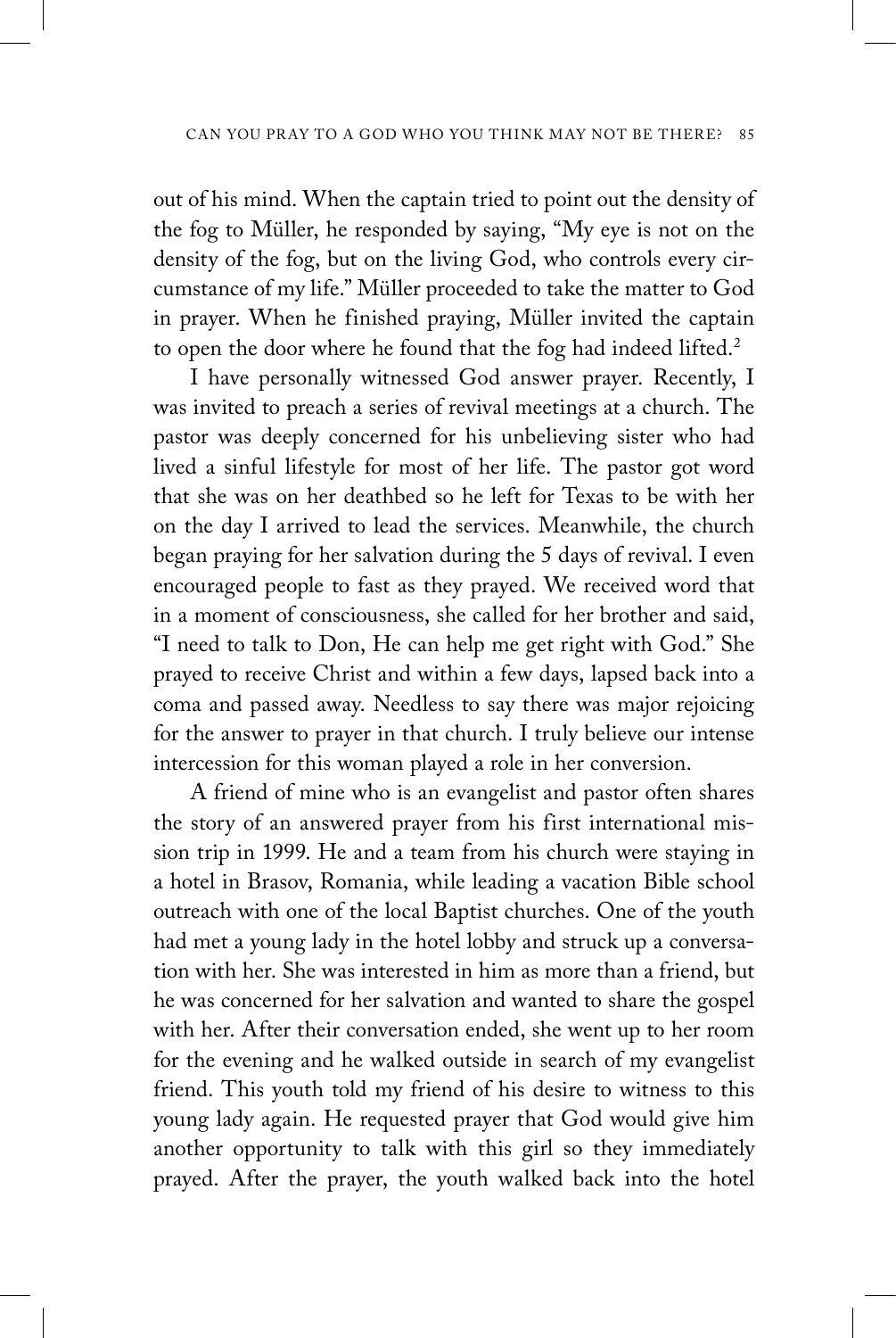lobby where he found the girl standing alone waiting. When he saw her, he asked, "I thought you were going to go upstairs to your room for the night?" She replied, "I was, but something told me that I needed to go back downstairs, so I did." He got his opportunity to share the gospel with her again.

### Conclusion

In this chapter we have argued that God's purposes in prayer as well as the staggering evidence for the efficacy of prayer point to the existence of a benevolent God. The answers to prayers of millions of saints both past and the present are too numerous and wonderful to dismiss as coincidence or wishful thinking. Christians know that God answers prayer, and even if the answer to their prayer is "no," "wait," or "I have something better in mind," that answer will always work to serve His purposes of strengthening a believer's relationship with God. Prayer is a vital part of maturing a believer's faith. It is a family privilege, an intimate dialogue between a loving Father and His adopted children which leads them to grow deeper in their love for the One who rescued them from the consequences of their sin and made them to be joint heirs with His Son Jesus Christ. Without that vital connection to God, prayer will seem to be a pointless act. When one lacks biblical understanding of the purpose of prayer, it will seem like nothing more to a person than pushing a button on a vending machine in search of instant gratification.

### **Endnotes**

1. "The Work of Müller's," accessed 9/16/13, http://www.mullers .org/heritage/theworkofmullers.htm.

2. "The Bristol Miracle," accessed date, http://www.mullers.org /component/docman/doc\_download/2-the-bristol-miracle.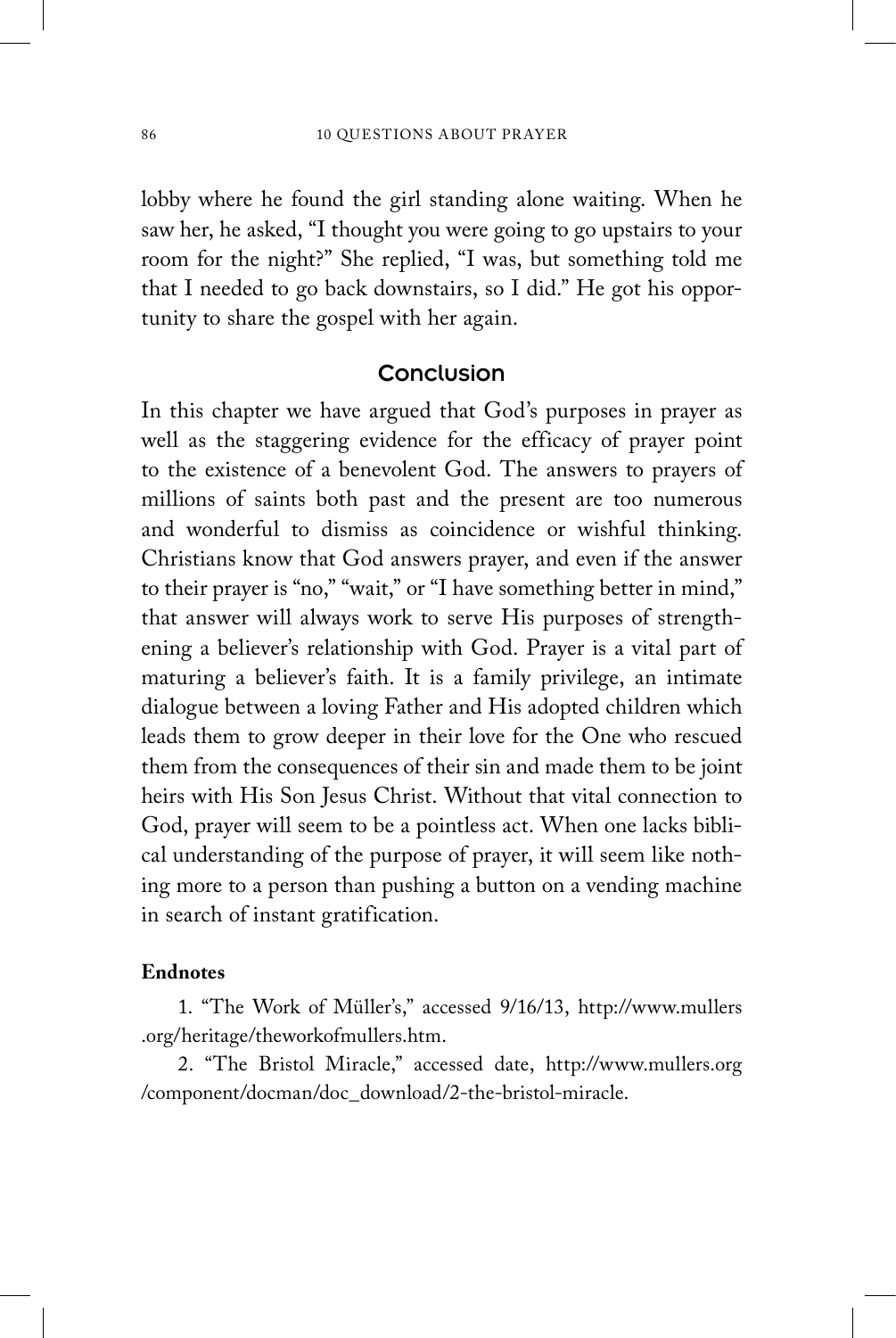

I f God can do anything, then can we as believers do anything that God can do through prayer? The Bible seems to indicate that the prayers of believers who ask in faith will not go unanswered. On the one hand are those who doubt such a claim; noting that there has never been a healing of an amputee or an actual mountain moved. Are there limits to what we can pray for and still be biblical? On the other hand are those who believe that the efficacy of prayer extends to health, wealth, and prosperity, but is subject to the faith of the believer. Can a believer, for example, pray for a better parking spot when shopping at the local mall, or for apple pie at their favorite restaurant instead of coconut cream? In addition, does the answer to prayer depend on the amount of faith you have? In this chapter we will critique this latter view, commonly referred to as the "prosperity" gospel, offering several prayer principles that reflect a more balanced, biblical view of the nature and purpose of prayer.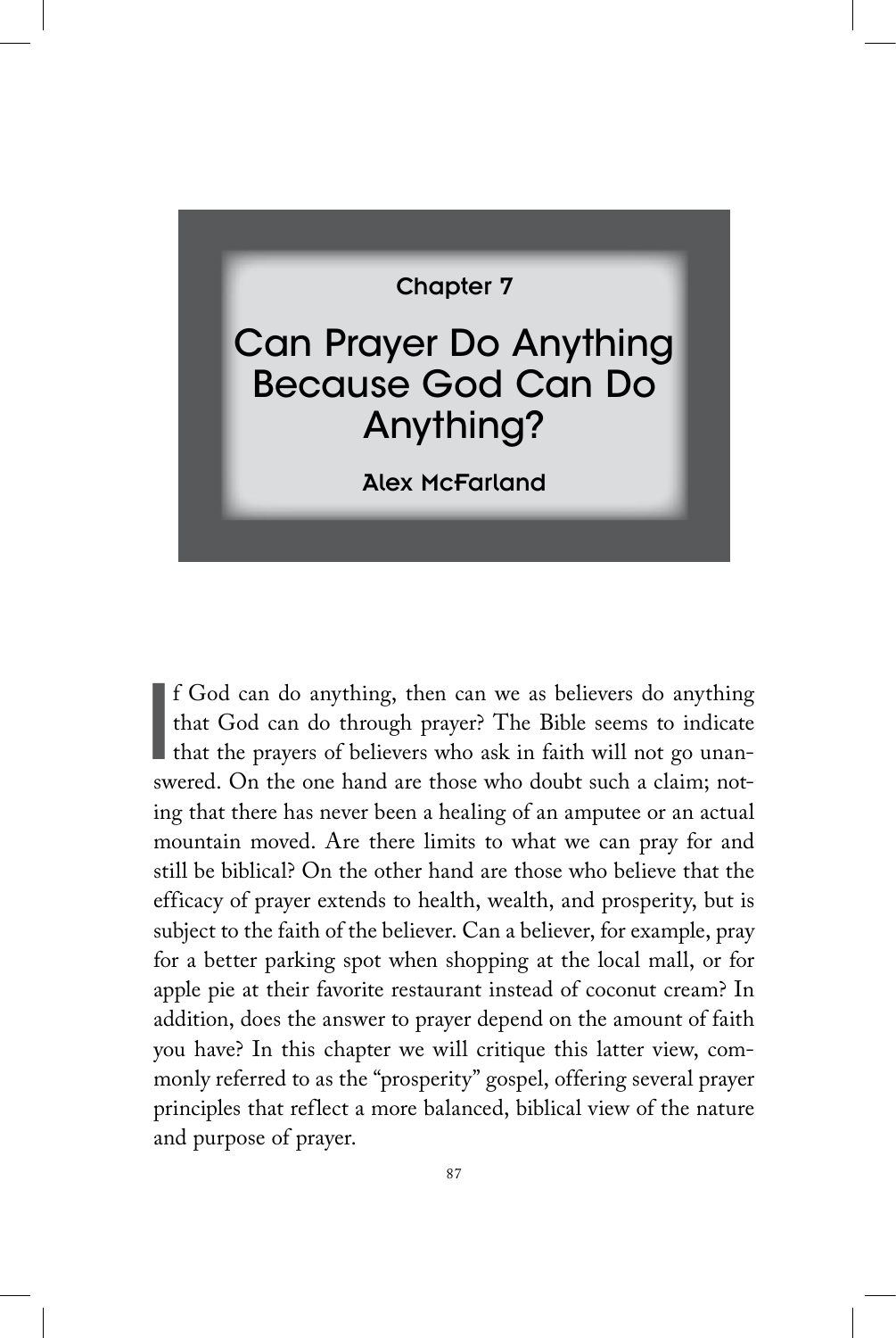### Counterpoint

Every Sunday morning in America, millions of Christians tune their television sets to watch their favorite television preacher while they prepare to attend their local church. Many find comfort in the teachings of well known and respected Bible teachers such as Charles Stanley or David Jeremiah. Others tune in to watch local church services led by lesser known, but still faithful men of God. Some tune in to watch a different kind of preacher—one who teaches his followers that God does not want them to be poor, but to prosper; not to be sick, but to be healthy. They teach and preach that if a believer has enough faith, God will bless them with more than enough money to pay their bills, buy nice things and drive the best cars. Through faith, any believer can live the "American Dream" and prosper.

These TV preachers certainly stand as a shining example of the theology they expound. They wear the finest clothing, drive luxury cars and fly off in their personal jet whenever they have a speaking engagement. When they are not traveling or preaching, they retire to a multi-million dollar gated estate where they enjoy the "blessings" of God. All of these blessings are attributed to their positive confession of faith and to the goodness of God who is just waiting on the threshold of heaven for believers to ask so they might receive.

The "prosperity" gospel, as some have called it, has found a willing audience of viewers and listeners. In 2006, *Time* magazine ran an article titled, "Does God Want You to Be Rich?" For the article, *Time* surveyed 770 professing Christians and discovered that 61 percent of those being polled agreed with the statement, "God wants people to be financially prosperous," while only 26 percent disagreed.1 Sales for books written by these ministers have been phenomenal. One of the leading proponents of prosperity theology is Pastor Joel Osteen. Two of his most successful books, *Your Best Life Now: 7 Steps to Living at Your Full Potential* and *Become a Better You: 7 Keys to Improving Your Life Every Day*,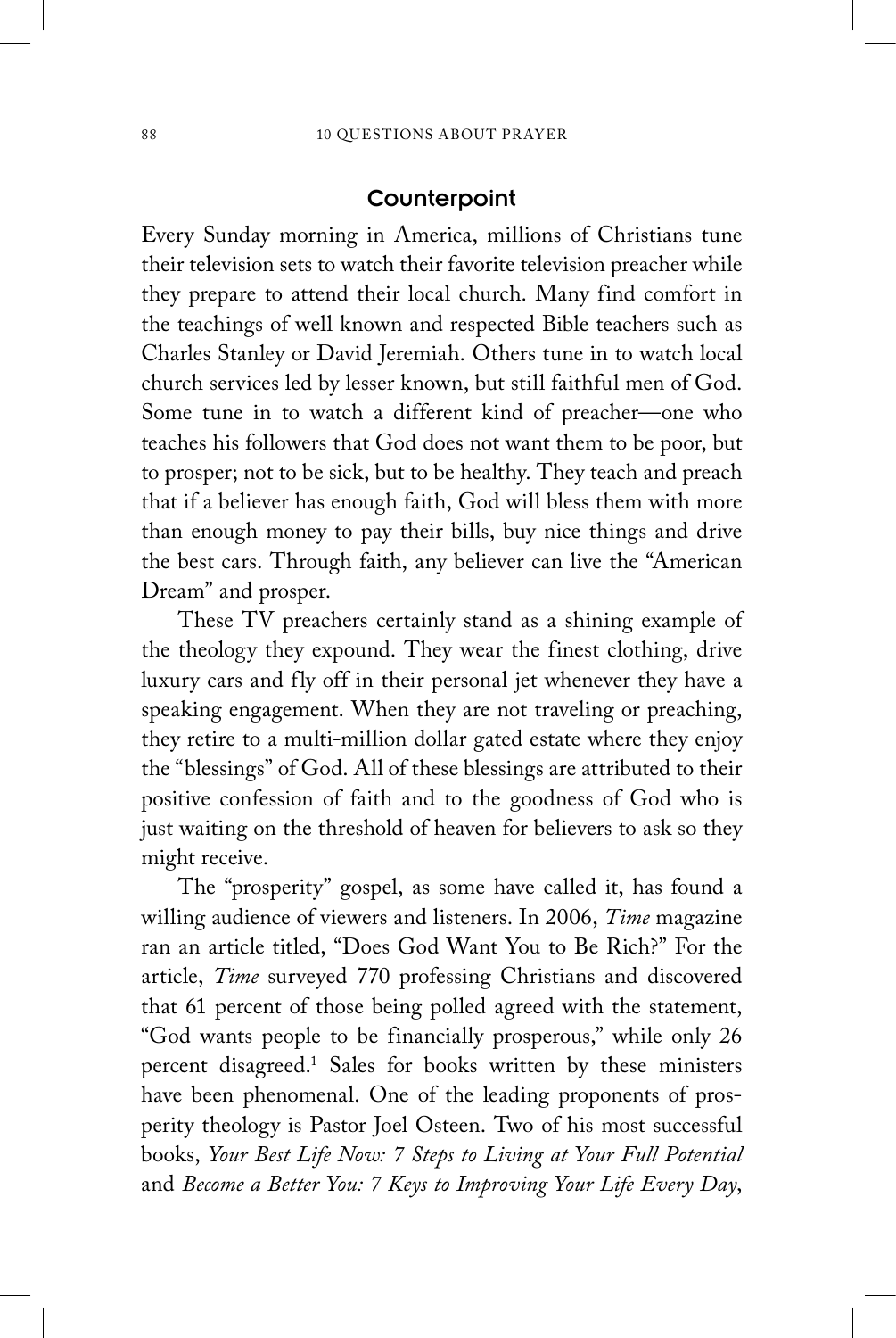topped out the *New York Times* best-seller list, selling millions of copies.

### Point

If the teachings of the "prosperity" gospel are valid, are believers missing out on God's blessing simply because they do not have enough faith to ask for bigger and better stuff? Can we "name and claim" our way to getting out of debt and enjoying a life free from sickness and suffering? Or do we have reason to be skeptical? We believe such a view misunderstands prayer on the most fundamental levels. In countering this view, we offer several prayer principles outlining a biblical perspective on the nature and purpose of prayer.

# Prayer Principle: Simply adding "in Jesus' name" does not guarantee a "yes."

In John 15:7, Jesus says, "If you abide in me, and my words abide in you, you shall ask what you will, and it shall be done unto you." In verse 16 of the same chapter, the Lord says, "Whatsoever you shall ask of the Father in my name, He may give it to you." Jesus repeats a similar promise in John 16:23–24. What are we to make of this claim? Based on these passages from John 15 and 16, we essentially have "carte blanche" in our prayer life. That is, we may confidently ask the Lord for just about anything, provided that our requests are in accord with His Word, His purposes, and that our petitions are for His glory. The qualification, "in my name," which Jesus adds in John 15:16 is presented within the context of a longer sermon that deals with God's great plans for history and humanity.

Everything that Jesus ever said or did was about establishing the kingdom of God in the hearts of men. In the context of those verses, Jesus was preparing his disciples for the time after the resurrection when he was going to use them to establish his church upon which the gates of hell would not prevail (Matt 16:18). He told them they would do greater works than He did because He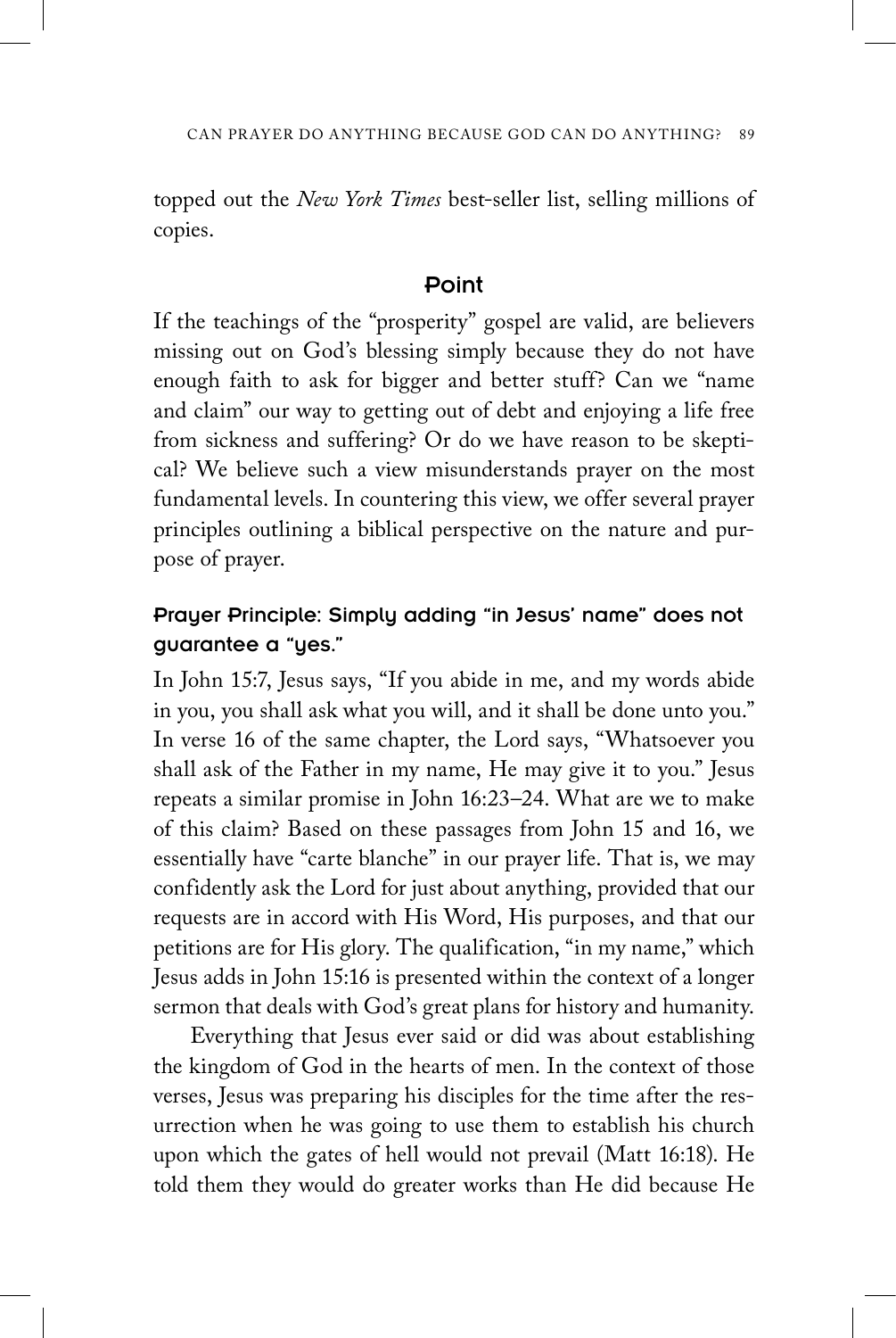was going to the Father. When Jesus told His disciples that "whatsoever you shall ask of the Father in My name, He may give it to you" (John 15:16), He wasn't giving them a magic formula as a means of using God to get healthy, wealthy, and wise. He was giving them His promise that if they asked Him for anything in His name *that might advance the kingdom of God*, He would provide what they needed.

Jesus is not saying, "If you pray for a new car and end the request with, 'In my name,' that He would promise to grant it" (although He may). What the promises in John 15 and 16 are claiming is that if our prayers are for God's glory, beneficial for Christ's Great Commission, and are motivated by a desire to see His Kingdom advanced then, yes, we can pray "big" prayers and expect significant results.

Proponents of the prosperity gospel may counter with the argument that providing that new car, better job or bigger house for them does advance the kingdom of God because "who would be attracted to a God who does not take care of His children?" Yet this assumes that people only attracted to God because they are searching for a heavenly "sugar daddy." If this does happens to be the case, then one might question their love for God. God is more concerned about the prosperity of our soul than the prosperity of our bank accounts. If that were His priority would He not have had the same prosperity for His Only Son? Scripture tells us that while Jesus was engaged in His public ministry, He did not even have a place to lay His head—He was homeless (Matt 8:20).

James reminds us that the answer to our prayers is often denied because we pray with the wrong motives in mind. In Jas 4:3 (HCSB) we read, "You ask and don't receive because you ask with wrong motives, so that you may spend it on your evil desires." If your prayers are motivated by selfishness, then, you should not expect God to say yes even if you present your request to Him with the proper tag line. However, God eagerly waits to hear from us whenever we ask for things that will advance the gospel message.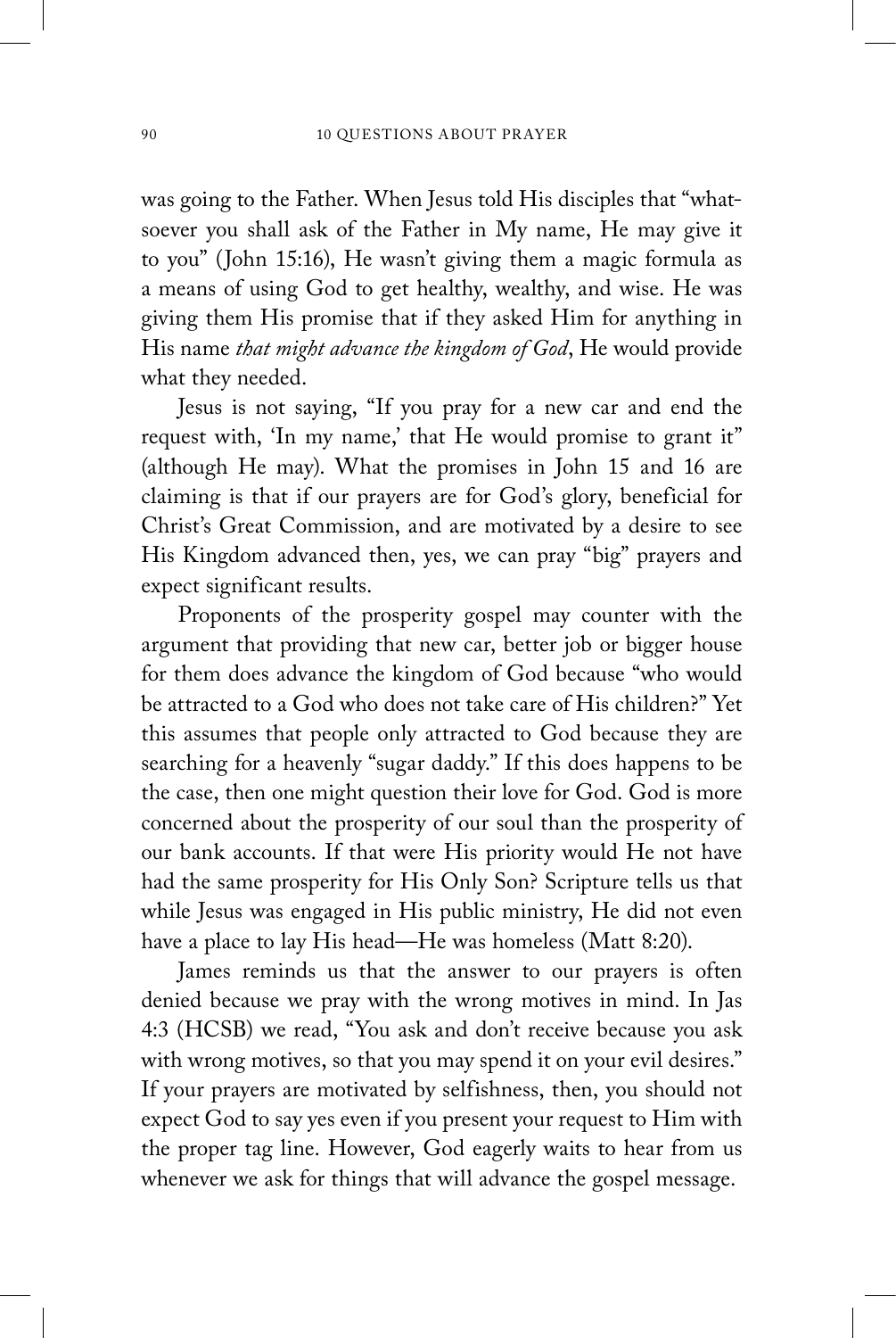## Prayer principle: Your "amount of faith" has nothing to do with the answers to certain prayers.

Some ministers on TV assure their followers that God will do almost anything for them if only they "have enough faith." Is this really true? Are there some things that are beyond our control, regardless of how much faith we have (or think we have)? The answer is *yes*. God already revealed His will and plan for certain things, and we may have absolute confidence that these things will be accomplished regardless of our prayers. His will must prevail.

This truth helps address the question of why God does not heal amputees by miraculously allowing lost limbs to regrow. We could offer other examples. For example, a person might have a facial scar from an accident, but the visible scar will remain even if the person accepts Christ. An alcoholic might become a Christian, and though his sins are now forgiven, he may still contract cirrhosis of the liver. Similarly, a veteran who lost a leg in war may become the most devout Christ-follower ever, yet the missing limb will not grow back. No amount of faith and no amount of prayer, however earnest, could change these things. Why?

A recent scientific article addressed this question. The author, writing from an evolutionary perspective, wondered why some animals, such as starfish and salamanders, are able to regrow limbs, while humans cannot. The author speculated, "Does God Hate Amputees?" A couple of things are worth noting. First, human arms, hands, fingers, legs, feet, and toes are considerably more complex than the severed tail of a lizard or tentacle of a starfish. The complexity of a human appendage does not mean that God could not restore it (after all, He made them in the first place), but the difference in classification is worth noting.<sup>2</sup>

Second, and more important, animals may have a body and a certain level of consciousness, but humans have a body and a soul that will live forever. God's primary work in the life of a believer, which He accomplishes to a large degree through prayer, is to redeem and sanctify the soul. God does not regrow severed limbs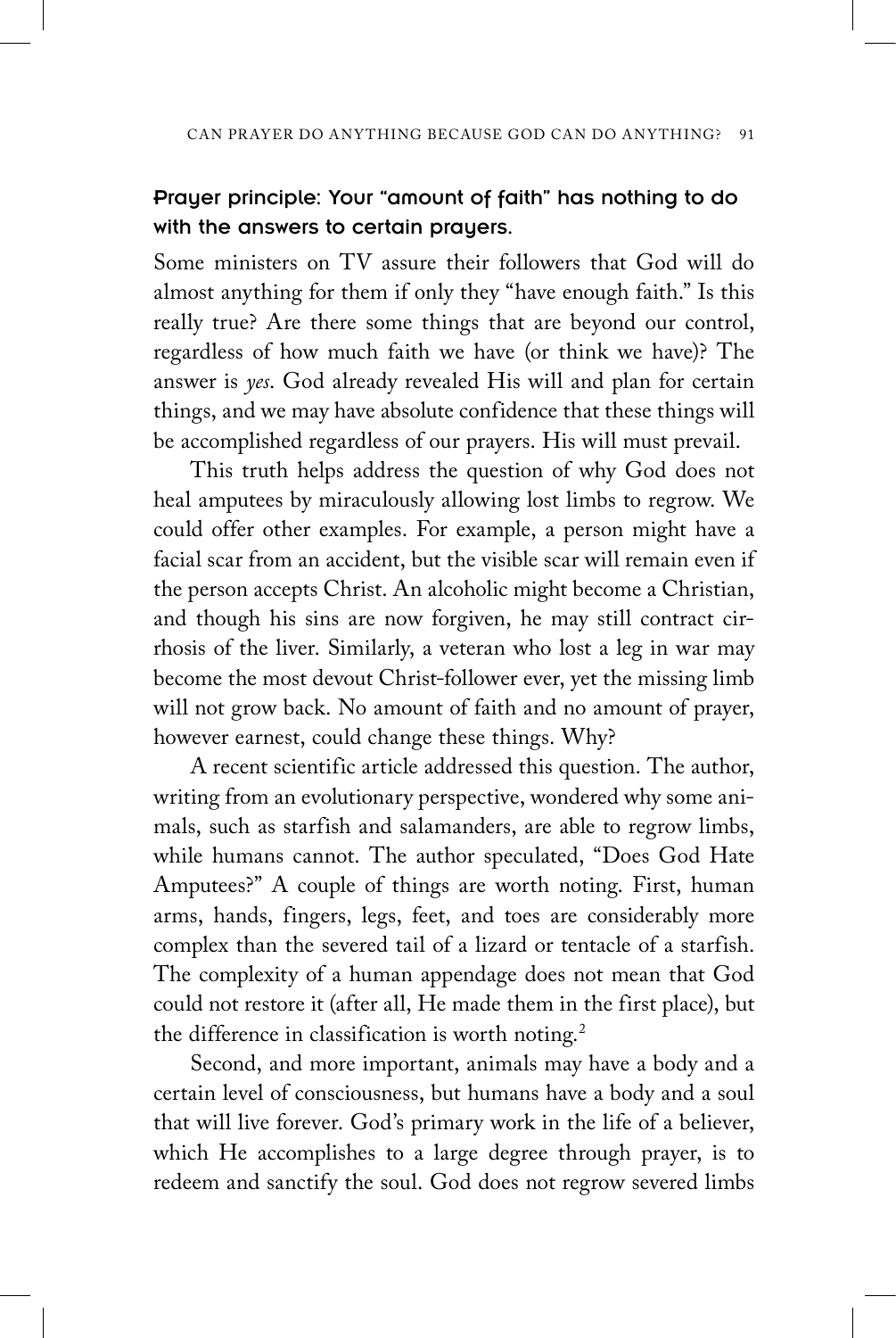here on earth because a restored body is promised to all believers in the future. In the present, however, the primary mission of God is spiritual restoration. His focus for each of us, then, is the redemption of the soul and sanctification of the heart. Consequently, sincere prayers oriented towards this spiritual mission of God are answered in the affirmative, and usually with very visible results.

We must also keep in mind that God has promised to heal every physical malady ever faced by any Christian when He gives each believer a new body in heaven (Rom 8:11, 23–25; 1 Cor 15:53–55; 2 Cor 5:1–8). Regarding the question of why God does not heal the amputee, the issue is really one of *timing*. God will restore the bodies of all amputees (born again amputees, at least) in heaven. He has promised to do so. He has already made a way in which the amputee can get a new limb: Become a Christian and enjoy a whole body once in heaven.

What are we to do then with the words of Jesus who told his disciples, "If you have faith the size of a mustard seed, you will tell this mountain, 'Move from here to there,' and it will move. Nothing will be impossible for you" (Matt 17:20)? First of all, as we look at the context of these verses, we see that His disciples had attempted unsuccessfully to cast a demon out of a young boy. They came to Jesus privately afterwards to ask why they had failed. Keep in mind that they had been given the same authority that their Master had to cast out demons and heal the sick. Jesus cast out the demon and healed the boy but afterward He rebuked his disciples for their *unbelief*. The problem was not that they did not have enough faith but that they did not have any faith at all in the matter. If your town was facing a serious drought, and someone called a prayer meeting to pray for rain, would it not make sense to bring your raincoat with you to the prayer meeting?

Did Jesus mean that a believer could literally move a mountain with the tiniest speck of faith? No. It should be obvious to anyone that Jesus was speaking figuratively here. Jesus commonly used figurative language when he spoke to people just as we do today. If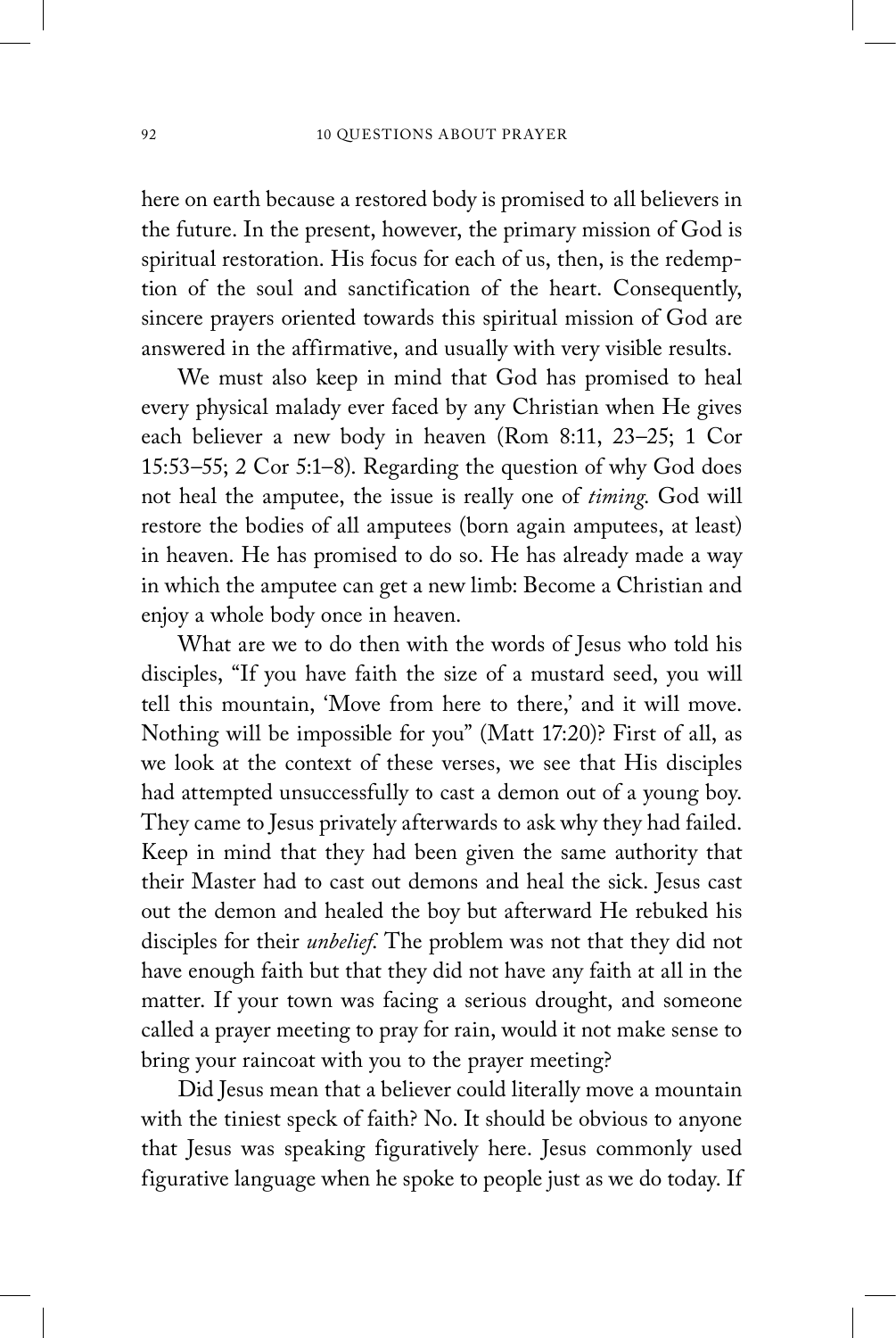I were to say to you, "It is raining cats and dogs outside," would you go outside and expect to see actual cats and dogs falling from the sky? Jesus was saying that even the most mountainous problems must be prayed for in faith if we expect to see God answer.

# Prayer principle: While you can, indeed, "pray about anything," remember that prayer was not given so that God could become our "cosmic concierge."

Could you pray for a better parking spot? Sure. But why not get some exercise, and leave the "good" parking spaces to bless someone else? Could we pray that our favorite restaurant has apple pie instead of coconut cream pie? Yes. But why not choose to eat at a restaurant that you know already serves apple pie? Do we really need to pray about something that is already within our own power to accomplish or obtain? One might ask "Does not God care about every detail of our lives?" Sure He does. Do you think that when you stand before Him in heaven, He is going to say, "I wish you would have spent more time asking me for better parking spots and apple pie?" Before praying about the "trivial" things in your day (that tend to focus on "me" and "mine"), make sure you have *first* spent ample time in praying about how we can become more Christ-like. Pray for God to protect Christians in Muslim countries facing persecution and martyrdom for the faith, and that God will purge us of carnality so that we may be more like Jesus.

Someone might object, claiming they can talk to their heavenly Father about *anything*. I agree. We can pray to God about everything, even parking spots. Yet we ought to give equal time, if not more time, to prayers oriented towards the mission of God. God is not our "cosmic concierge." Many hotels employ concierges, whose job it is to get you anything you ask, and quickly, too. I have been helped by concierges on many occasions. They can call you a cab. They can help you find your lost cell phone. They will tell you where the best pizza is in town, and will lend you an umbrella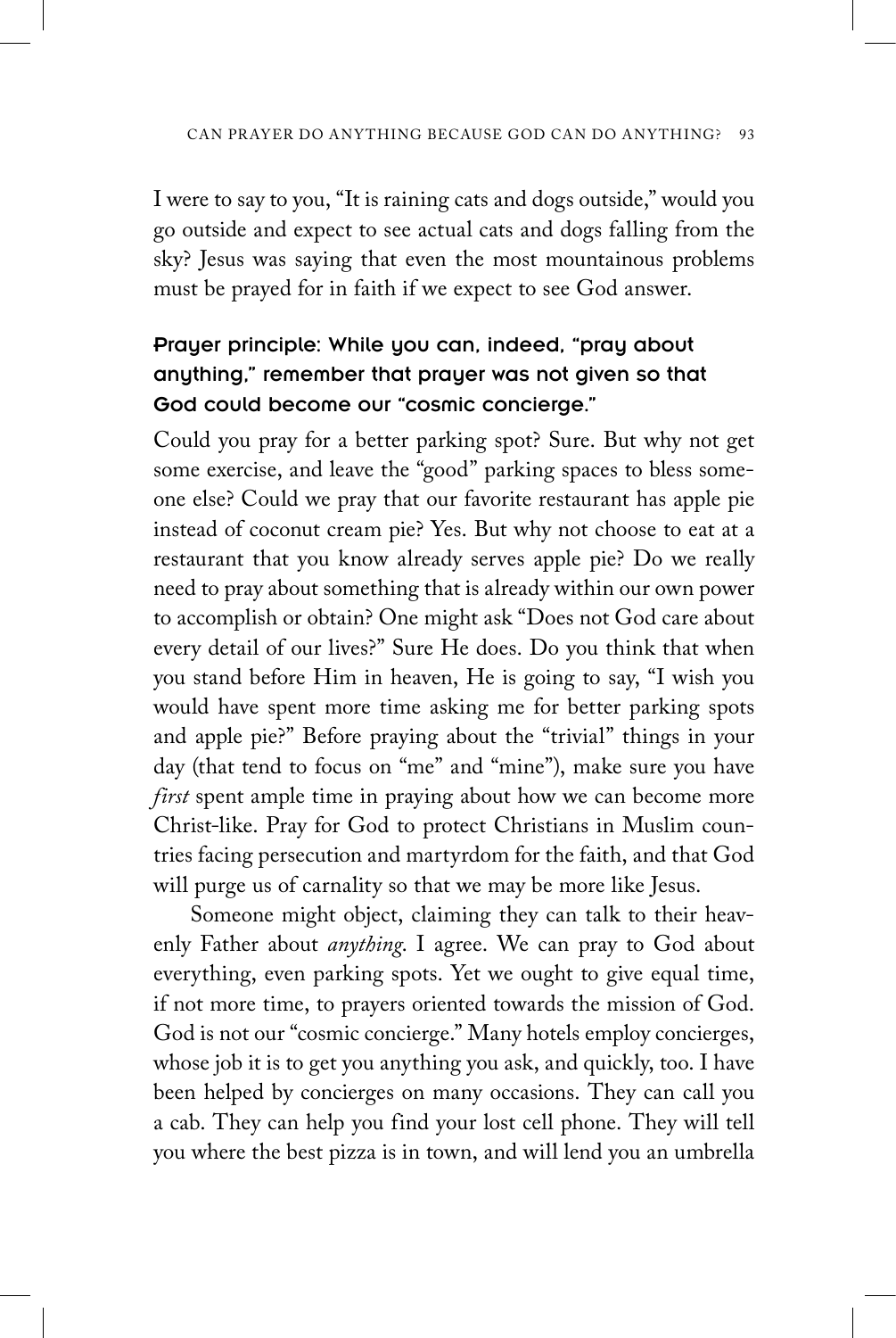to use as you walk there. Concierges are fine folks, but God is not one of them.

What we pray about speaks volumes about our spiritual maturity. As we mature in Christ, there will be less and less of "me" and more and more of "Him" in your prayers. D. L Moody once wrote: "Prayer does not mean that I am to bring God down to my thoughts and my purposes, and bend His government according to my foolish, silly, and sometimes sinful notions. Prayer means that I am to be raised up . . . into union and design with Him; that I am to enter into His counsel and carry out His purpose fully."3 The spiritually mature believer will pray with a mindset that puts God's plan to usher in the kingdom first and with the ultimate goal of personal sanctification in mind so that they might become better used of God rather than becoming a better user of God.

## Prayer Principle: The results of prayer are always a reflection of God's wisdom, power, and goodness.

One of the biggest mistakes that people make when praying is to assume that they know what is best for them. We do not possess perfect knowledge of the situation we are praying about, but God does. As stated in an earlier in chapter, God sees the beginning from the end and the end from the beginning. He knows how a particular situation will turn out and He knows what might come about if He granted the petition of a believer.

Luke 11:9–13 states, "So I say to you, keep asking, and it will be given to you. Keep searching, and you will find. Keep knocking, and the door will be opened to you. For everyone who asks receives, and the one who searches finds, and to the one who knocks, the door will be opened. What father among you, if his son asks for a fish, will give him a snake instead of a fish? Or if he asks for an egg, will give him a scorpion? If you then, who are evil, know how to give good gifts to your children, how much more will the heavenly Father give the Holy Spirit to those who ask Him?"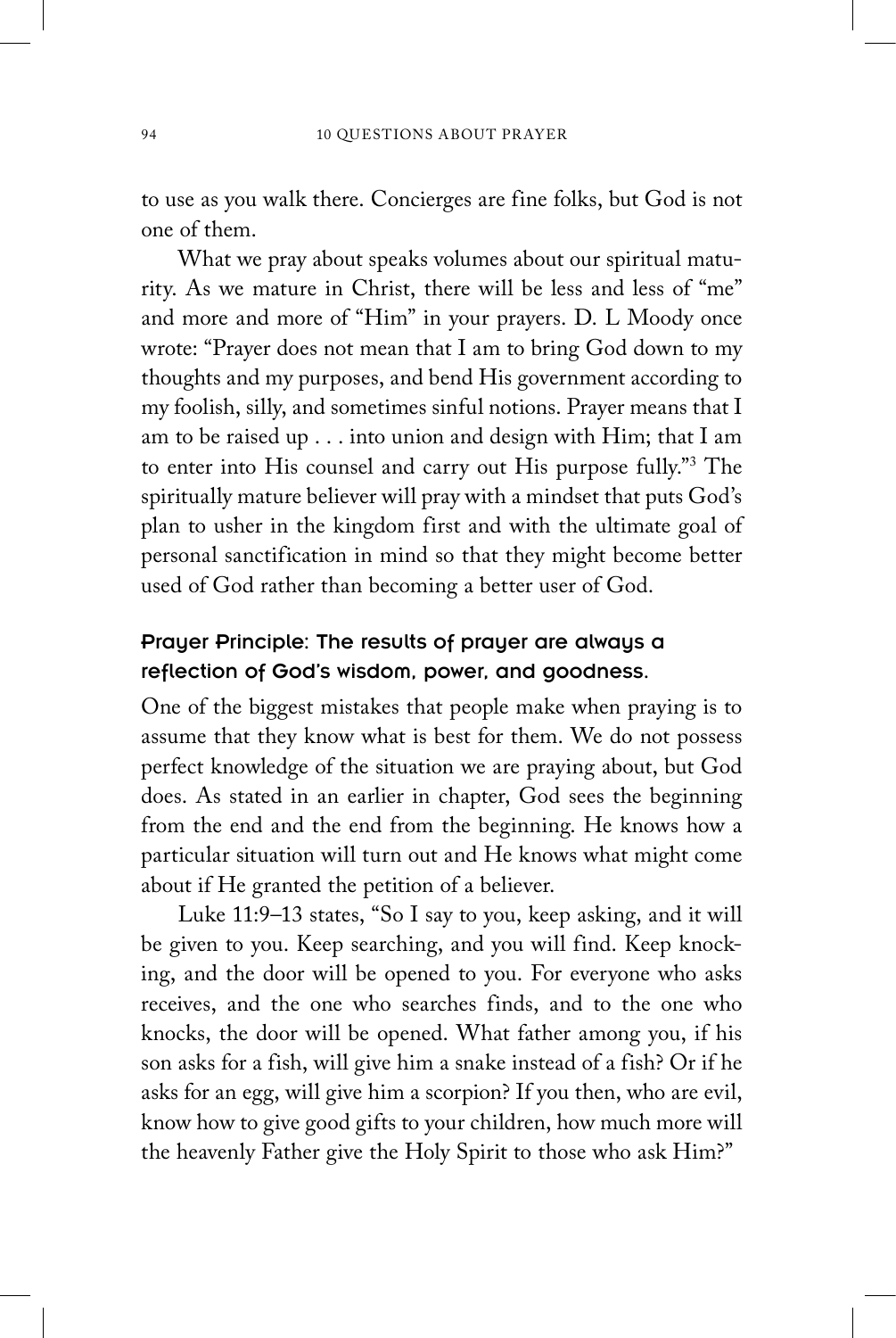Taken out of context, it would seem that Jesus is signing a blank check for believers to draw on Heaven's bank account. That is not the case for several reasons. First, the gift that is being referred to here is the Holy Spirit. God answered that prayer for the disciples on the day of Pentecost and He continues to give this gift to every believer since the day of Pentecost. If someone claims to be a believer but does not have the Holy Spirit dwelling in him, then he does not know God (Rom 8:9).

Second, Jesus compares His Father to a good earthly father who gives careful, paternal consideration to the things that he gives to his children. He understands that the desires of his children must be weighed against all possible outcomes and consequences. So if granting the desires of our heart will actually lead our heart astray from following Him, would it be wiser for Him to give us what we want or what He knows is best? If answering "no" to our prayer leads us through troubled times, yet those troubled times help us trust in Him more, would it be wiser for Him to give us what we want or what he knows is best? What if he simply has a better answer in mind? What we consider good may not be His very best for us. Would it be wiser to give us what we want or what he knows is best?

The 2003 comedy *Bruce Almighty* presents an interesting illustration. Jim Carey portrays a disgruntled TV reporter named Bruce. He can't seem to catch a break in life and rages against God. So God grants Bruce divine powers and challenges him to do a better job. Bruce begins to hear the prayers of people in his head. Eventually, he decides to have the prayers delivered to his email. After typing furiously for a few minutes in reply to the requests, millions more show up in his email inbox. In frustration, he decides to simply answer "yes" to everything—which later results in mass chaos and disappointment.4

Unlike Bruce, God certainly has the power to answer even our most difficult prayers. Yet we must understand that He also always exercises His power responsibly and informed by His omniscience.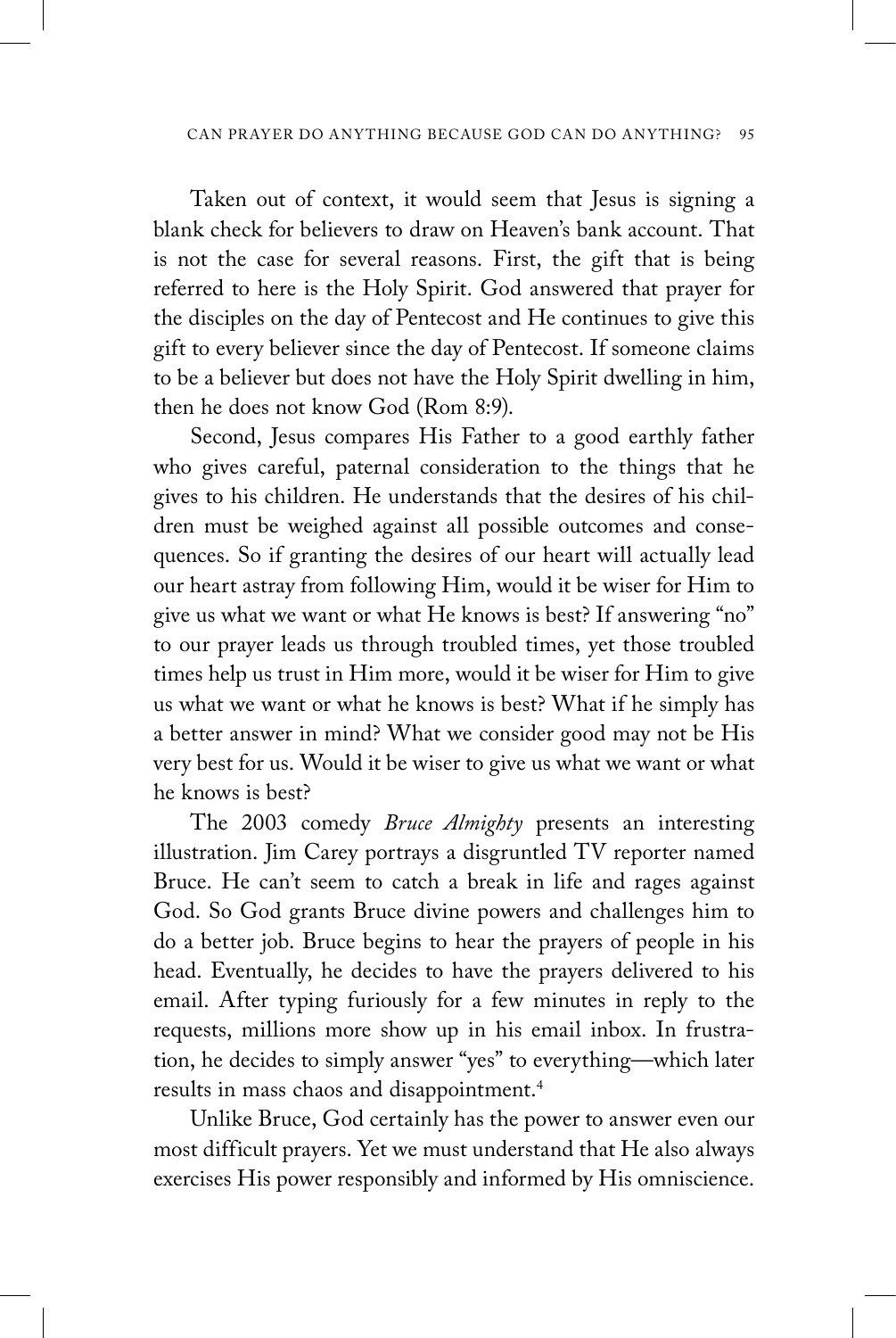In light of His wisdom and knowledge of all things, answering "yes" to many of our prayers may be the most unloving thing He could do.

Should a concerned Father want to alleviate the suffering of His children and make them more comfortable? Would any parent who had the power to intervene and heal the broken heart of his offspring want to do so without delay? Not if denying their request accomplished a deeper purpose. Joni Eareckson Tada, who became a paraplegic as a result of a diving accident at age 17, says God "[permits] what He hates, to accomplish something He loves."5 In other words, sometimes God uses the fires of affliction to purge his children of impurities just as a refiner uses heat to remove the dross from silver. If He did not allow the heat of the fire to be raised, the result would be inferior, polluted, weakened silver, unworthy and incapable of being of service for the Kingdom.

Paul wrote, "So we do not lose heart. Though our outer self is wasting away, our inner self is being renewed day by day. For this light momentary affliction is preparing for us an eternal weight of glory beyond all comparison, as we look not to the things that are seen but to the things that are unseen. For the things that are seen are transient, but the things that are unseen are eternal" (2 Cor 4:16–18 HCSB). Materialism says that suffering happens and there is nothing that a person can do about it. You have to endure it. By contrast, Christianity says that suffering serves to build a stronger relationship with our Heavenly Father.

For every trial and tribulation that a believer faces, God, out of His goodness, always supplies His children with His comforting presence. To the nation of Israel God promised, "When you pass through the waters, I will be with you; and through the rivers, they shall not overwhelm you; when you walk through fire you shall not be burned, and the flame shall not consume you" (Isa 43:2 ESV). Notice, He did not say "*if* you pass through the waters" but "*when* you pass through the waters." Everyone will face difficult times. He did not promise to supply a boat to smoothly cross over, nor did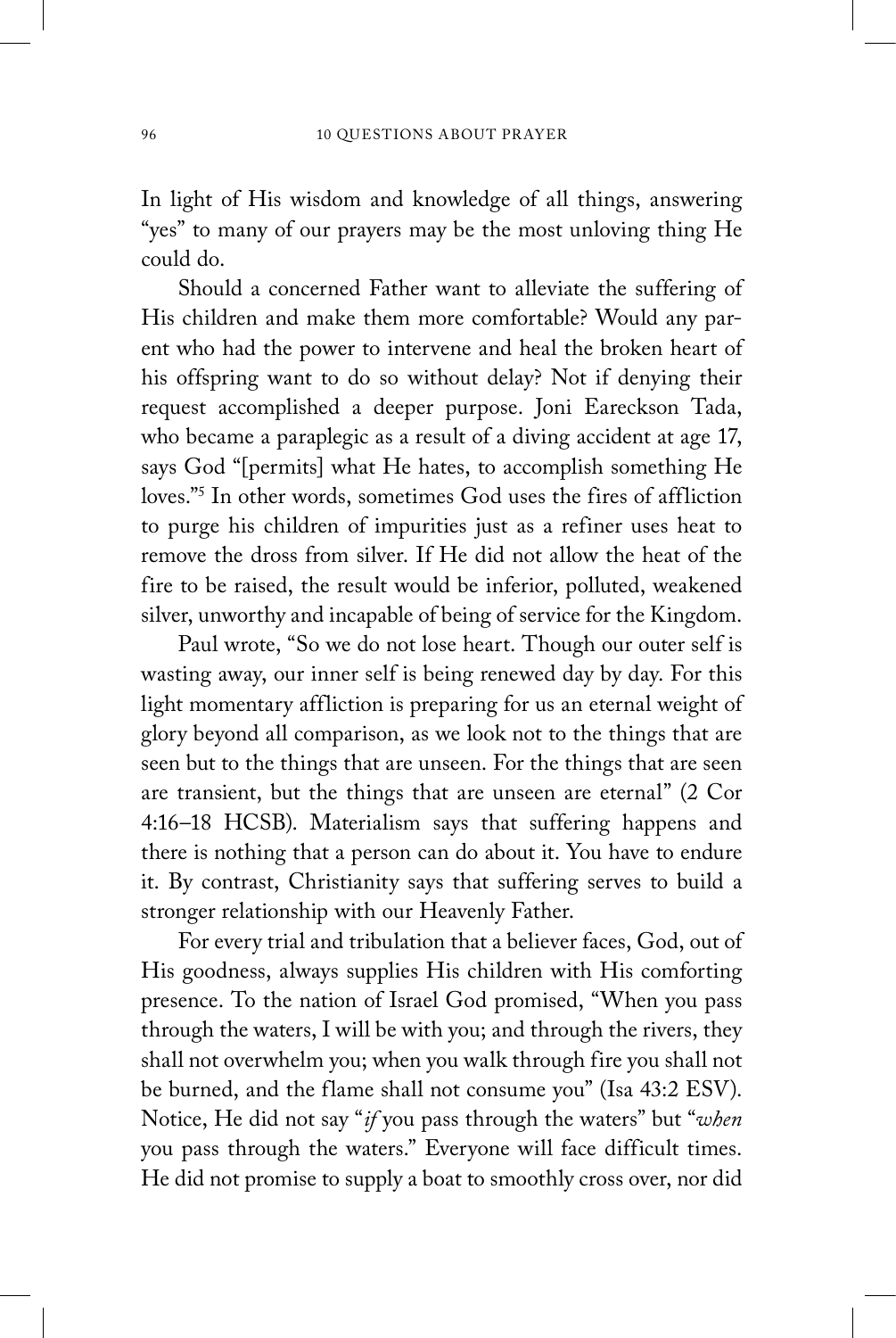He promise to extinguish the flames. He promised the best thing He could: to meet them there and BE WITH them.

We know that Jesus prayed three times in the garden of Gethsemane that if there was any way possible—any way that our sins might be paid for other than the cross—that God might take away the cup that He was about to drink (Matt 26:36–44). The Father had answered every other petition that His Son had ever made, but this one, He could not. The path to the Cross had already been laid out even before the foundation of the world. In Luke's account of this event, he records something that the other Synoptic writers did not record. "And there appeared to Him an angel from heaven, strengthening Him" (Luke 22:43 ESV). In His humanity, Jesus was distressed over the ordeal that He knew He would be facing over the next several hours. He needed strength for the task and God provided that through the presence of this ministering angel. When the Son faced His moment of suffering, the Father met him there with strength equal to the task that lay before Him. God has promised the same for His adopted sons and daughters too.

### Conclusion

Prayer can do anything that God can do provided that the thing we ask for is in accordance with His will and ultimate purpose for our life. While we as believers are free to pray about anything, we ought to spend our precious time with God praying about the things that have eternal significance rather than our worldly desires. When we spend our time and energy praying for Kingdom matters, not only will it have an impact in deepening our personal relationship with God, but it will result in the spread of the gospel message and the up-building of the Kingdom. Below is a chart summarizing the function and purpose of prayer noting what prayer *is* and *is not*.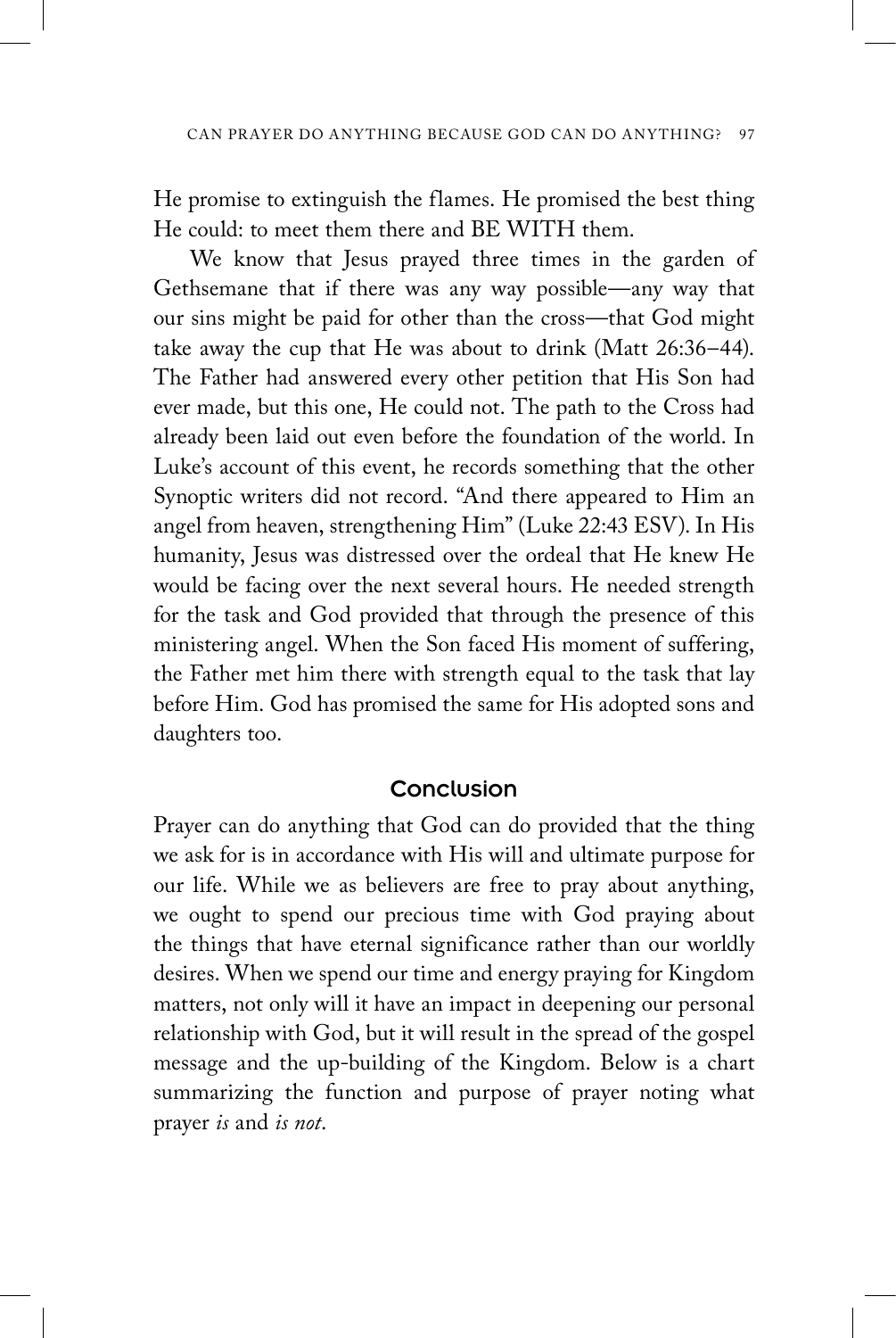| What Is Prayer?                                          |                                                                                  |
|----------------------------------------------------------|----------------------------------------------------------------------------------|
| Prayer IS:                                               | Prayer IS NOT:                                                                   |
| Dependent on God's wisdom                                | Contingent on our wishes                                                         |
| Primarily beneficial through bring-                      | Primarily about getting things from                                              |
| ing us closer to God                                     | God                                                                              |
| God helping us better understand                         | Us helping God to be informed                                                    |
| His person, power and providence                         | about our needs, wants or situation                                              |
| About people and history being                           | About God acting (or changing His                                                |
| shaped in light of divine purposes                       | plans) in light of human situations                                              |
| A relationship that fosters greater<br>intimacy with God | A mere channel of communication<br>necessary because of our dependency<br>on God |
| A lifelong journey, an ever-deep-                        | Sporadic pleas, issued as-needed,                                                |
| ening conversation that serves to                        | with uncertainty as to how (or                                                   |
| heighten our trust in God                                | whether) God will respond                                                        |

God's chief desire is to prosper our souls rather than our bank accounts. However, if He does choose to prosper our bank accounts, we know that it is not for our comfort but to be used for the furtherance of the Kingdom.

#### **Endnotes**

1. David Van Biema and Jeff Chu, "Does God Want You to Be Rich?" *Time* (September 18, 2006), 56.

2. Judith Lipton and David Barash, "Does God Hate Amputees?", accessed November 25, 2013, http://www.psychologytoday.com/blog /pura-vida/201210/does-god-hate-amputees.

3. Dwight L. Moody, *Prevailing Prayer: What Hinders It?* (Chicago: Fleming H Revell, 1884), 102.

4. *Bruce Almighty*, directed by Tom Shadyac (Spyglass Entertainment, 2008), DVD (Universal Studios Home Entertainment, 2009).

5. Joni Eareckson Tada, *The God I Love: A Lifetime of Walking with Jesus* (Grand Rapids: Zondervan, 2003), 357.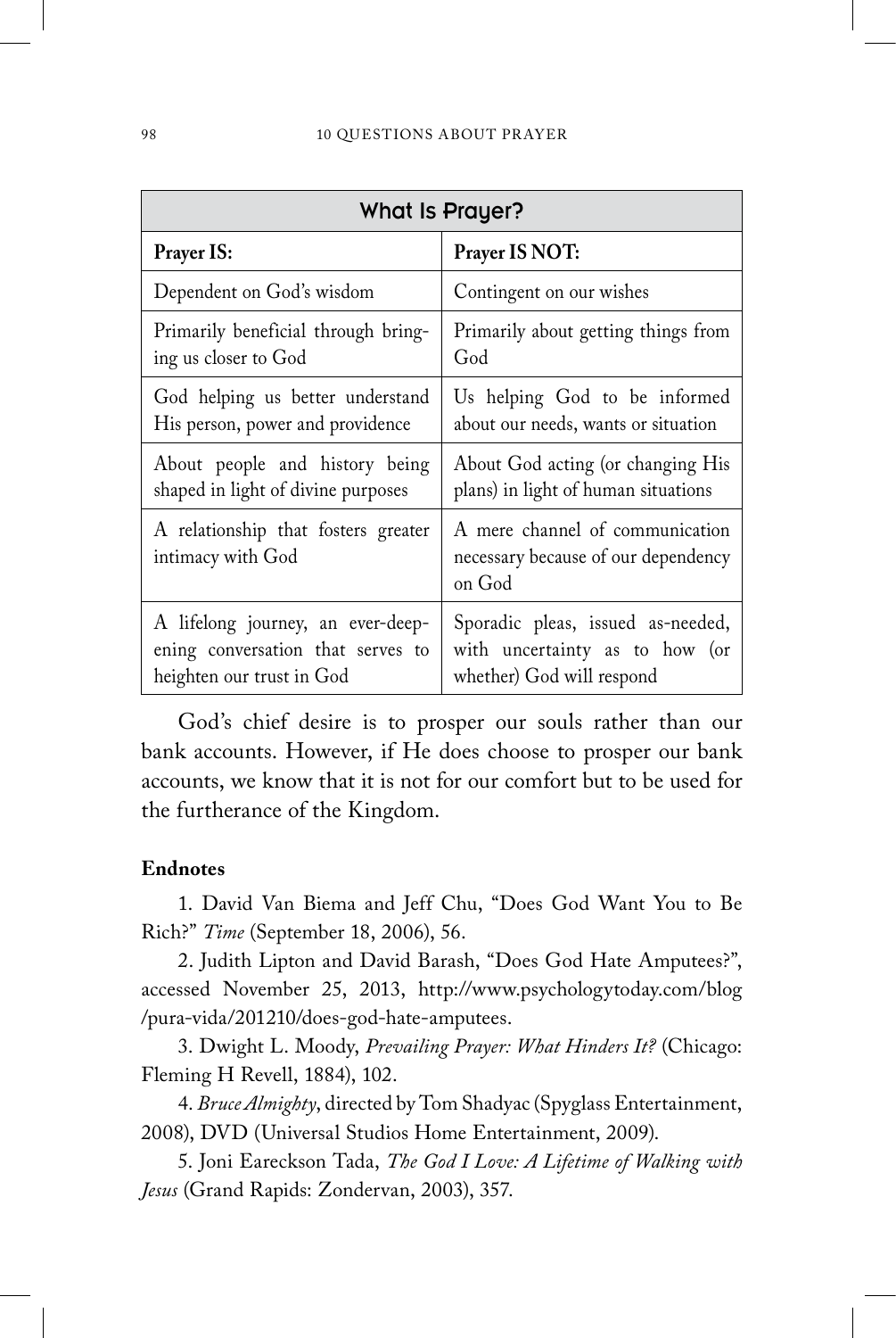

Spending a rare Saturday off at a high-school soccer game<br>is not exactly my favorite thing to do. Not long ago I did<br>give up part of my weekend to attend a playoff game at the<br>means of a class family fixed. What made this is not exactly my favorite thing to do. Not long ago I did give up part of my weekend to attend a playoff game at the request of a close family friend. What made this game particularly interesting was that the opposing teams were both state champs in their divisions. Both teams had enjoyed state-wide coverage in the local newspapers, and both teams featured starters who had been offered soccer scholarships at major universities once their high school careers were over. Though I would not consider myself an avid soccer fan, as hundreds of fans eagerly poured into the stands to watch the game, the excitement became contagious.

Both teams happen to be from Christian high schools. Moments before the match began, both teams grouped together for prayer at their respective ends of the field. The prayer huddles broke up, the teams high-fived each other, and the players assembled in the middle of the field to begin. About this time I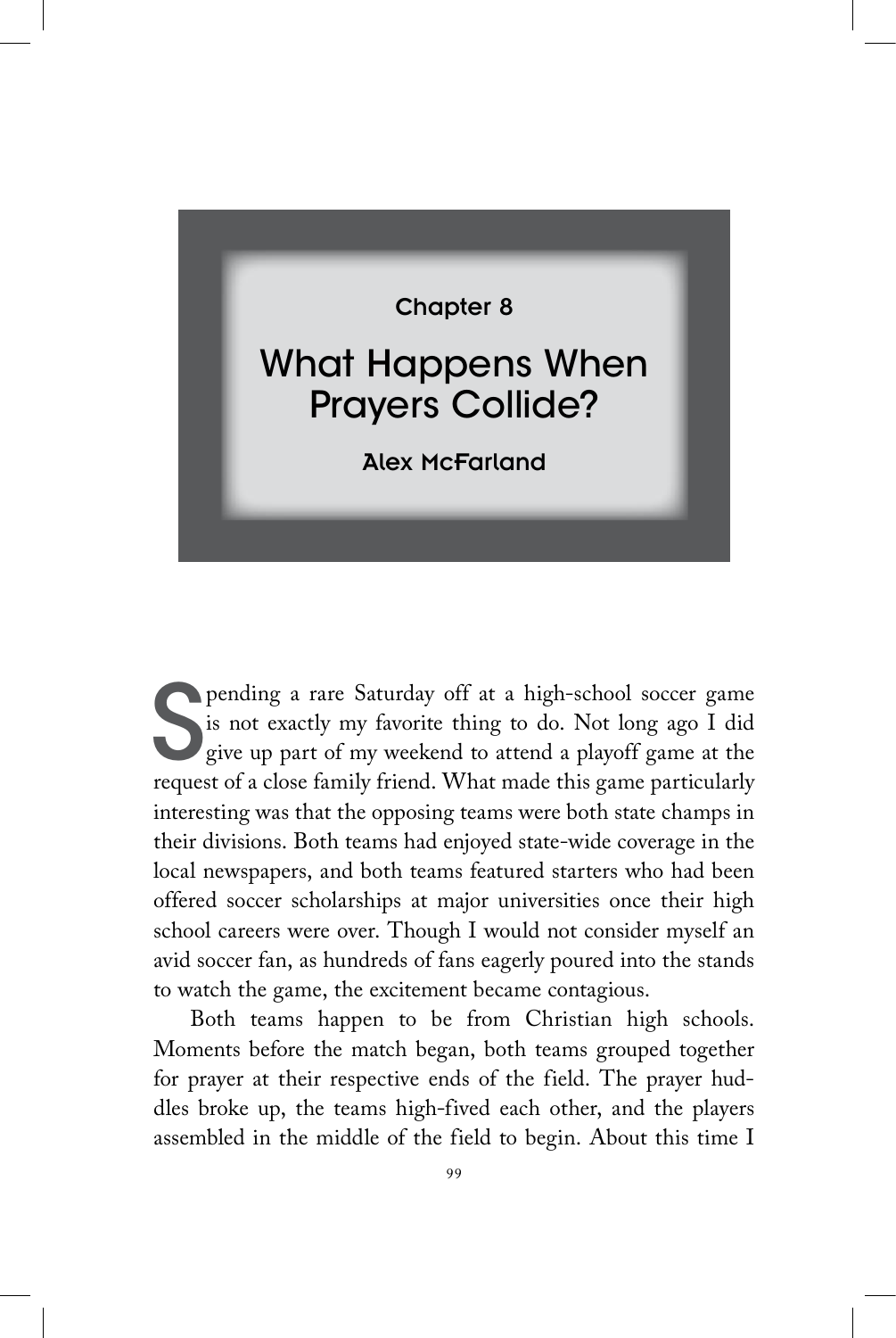heard someone remark, "Somebody's prayers are not going to get answered today!"

Assuming that both teams prayed similar prayers—for a safe game, good sportsmanship, and for a victorious outcome—clearly, both teams could not win. The game did go into multiple overtimes, and during the tense final moments as the score was tied, I watched many in the stands praying (probably parents, thinking about potential scholarship money that hung in the balance!). The game was eventually settled in a "shoot out" (a new soccer term I learned that day).

I suppose that every one's prayers *were* answered that day, it is just that some of those intercessions received a "no." Driving home I thought about the mutually exclusive requests rising up to heaven that day: "How often does God get prayer requests that conflict?" I wondered. Instantly, thoughts of opposing prayer requests and multiple possible answers and outcomes to a given prayer began to accumulate in my mind. I prayed a prayer of thanks to God that He, and not me, was responsible for figuring out the appropriate answers!

### Counterpoint

What happens when two equally godly people are praying for opposite things? Is God conflicted on what to do when a farmer prays for rain to quench his fields while an avid soccer player in the same town prays for good weather so his soccer tournament will be held? Furthermore, can prayer counteract the free will of people, or things about which we pray? What might God do when prayers collide? One possible way to resolve these problems is to appeal exclusively to God's sovereignty at the expense of human free will. In such cases, human agency in prayer is diminished. Another response would be to moderate God's role by lessening his power, foreknowledge, or interest. In this case, God's sovereignty is diminished. Both extremes, we will see, are biblically imbalanced.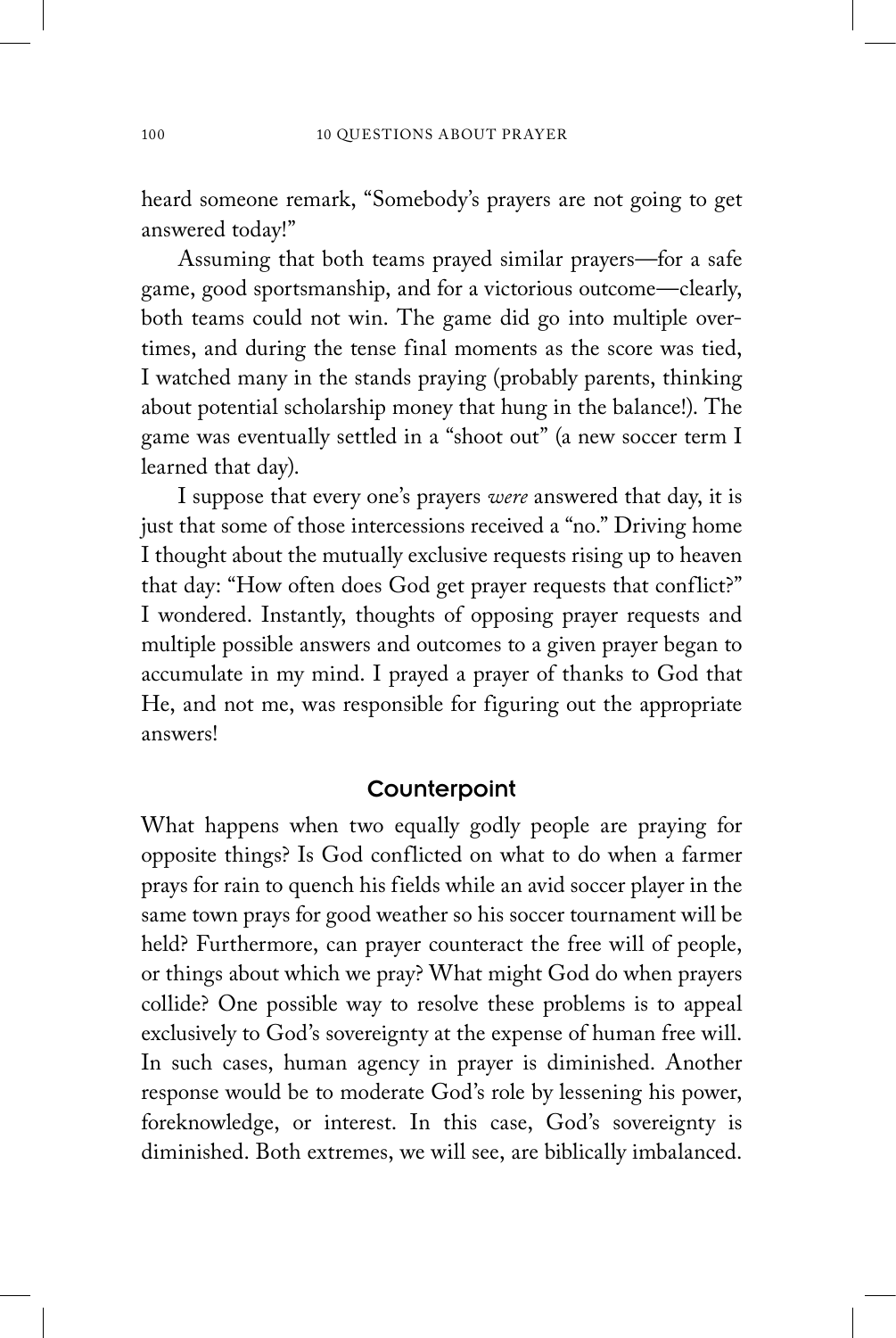#### Point

Like many of the questions we have already addressed, the tension inherent in the question of this chapter—what happens when prayers collide?—resides in the issue of a divine versus human perspective. Thus far we have posed the question from a purely human perspective. Yet the tension that exists becomes more manageable, though perhaps not completely resolved, once we view the circumstances from God's perspective (to the degree we are able). With this in mind, it could rightly be said that God's nature defines, at least to a degree, how He will respond to our prayers. This does not mean that God is limited in any way. But in light of God's nature as defined by Scripture, there are, logically, some parameters that define how our prayers will be handled. If our conclusions are shaped by these truths, we may have a reasonable degree of confidence in them. In what follows are several Prayer Principles which seek to orient the reader to God's perspective on seemingly conflicting prayers.

## Prayer Principle: God's answer to prayer is governed by His holiness and omniscience as He moves human history to its intended goal.

Most would agree that God's holiness and omniscience are key divine attributes (characteristics that are essential because of Who He is). Because God is holy, He would not answer a prayer in a way that causes sin or promotes evil. Likewise, because God has all knowledge (i.e., omniscience), He could not mistakenly answer a prayer in a way that the repercussions later take Him by surprise. God has insights and knowledge beyond what we could possibly know (to say the least). David declared, "You know when I sit down and when I stand up; You understand my thoughts from far away. You observe my travels and my rest; You are aware of all my ways. Before a word is on my tongue, You know all about it,  $\text{LORD}$ " (Ps 139:2–4 HCSB). There is nothing that we can say, think or do that He does not already know. Jesus said that God knows the things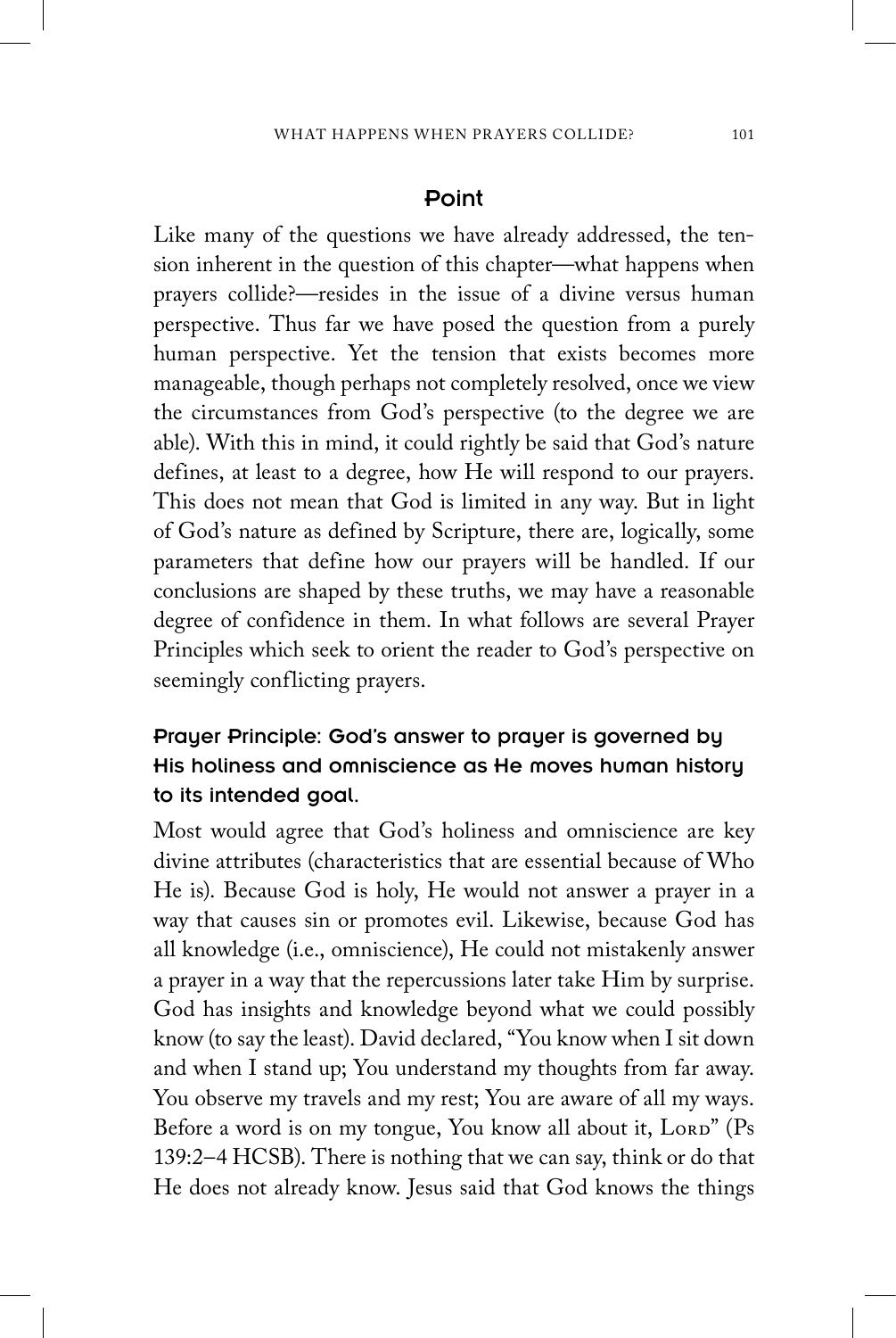we need before we even ask (Matt 6:8). God knows all about every possible circumstance, and He can foresee every possible repercussion of every possible turn a situation might take. Consequently, His holiness and omniscience govern the way he answers prayer.

Furthermore, God's has an over-arching plan for history that will come to pass. It stands to reason, then, that He would not implement an answer contrary to His prescribed course. Therefore, an answer to a prayer that we may, at the moment, find unsatisfactory might actually have prompted tears of joy had we only known all that God knows about "the big picture."

## Prayer Principle: Whether in response to our prayer or by His free choice, God acts sovereignly, providentially, and redemptively.

Having established some of the more fundamental aspects of God's nature—holiness and omniscience—and the reality of his overarching plan for history, it is important to consider more narrowly how God acts as a reflection of his nature and plan. First, God's priorities do not conflict (though people's priorities often may). God's most pressing priority is fulfilling His plan of redemption. Therefore the assumption would be that any prayer that led to the salvation of lost people or the sanctification of a saint would be the prayer that He would answer first.

Second, God's Words do not conflict (though our understandings of them may). Things that we pray for that might be in contradiction to God's Word will only be answered in light of God's Word. Suppose a woman leaves her husband simply because she is no longer happy with their relationship and moves in with another man who *is* making her happy. If she prayed and asked God to bless her new relationship, would He do so in light of the fact that she is living in adultery and does not have a scripturally valid reason for divorce? The woman feels that God wants her to be happy, but God is more concerned for her holiness.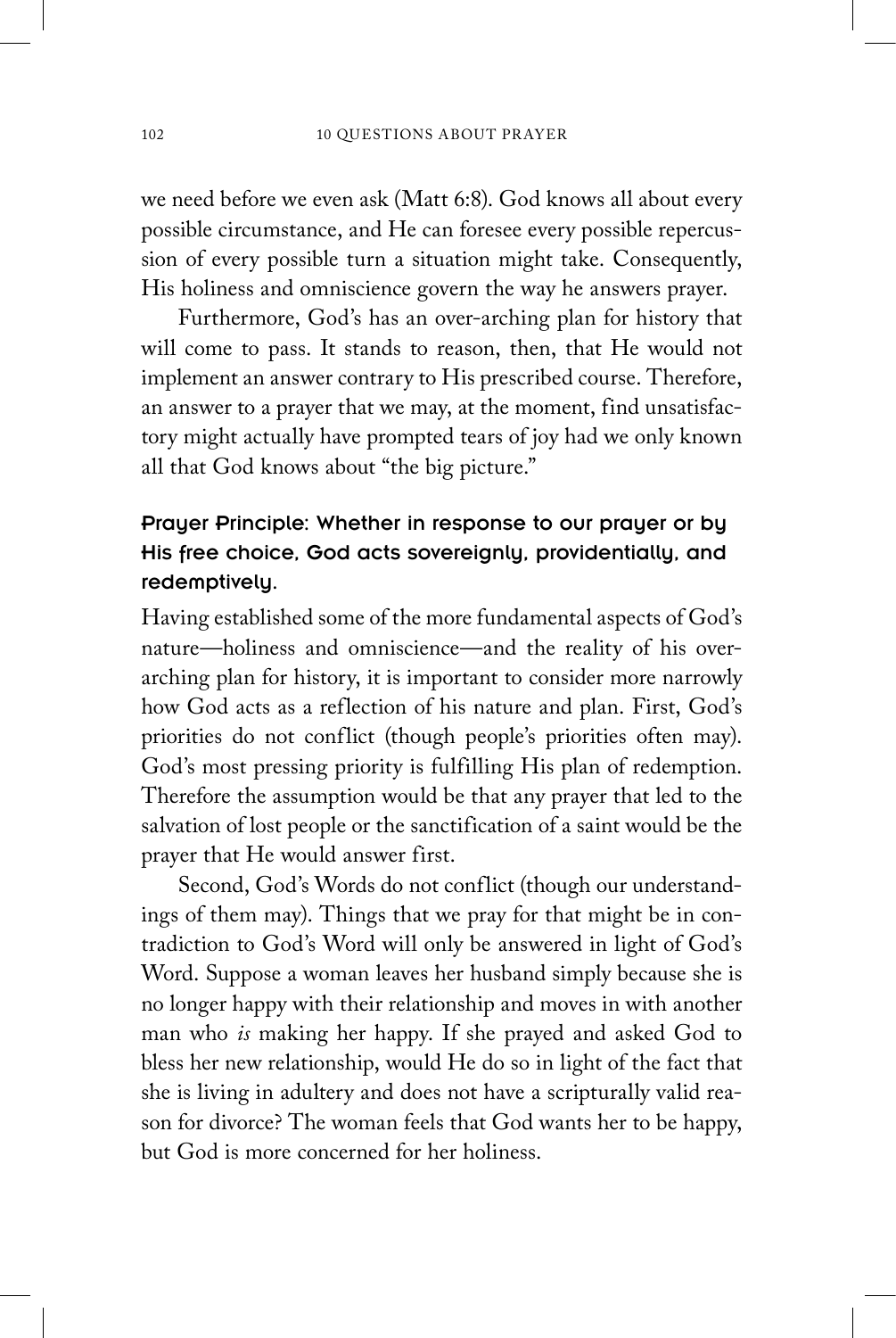Third, God's answering of our prayers is guaranteed to be perfect (though our asking is not). The Bible says that we don't really know what we ought to be praying for (Rom 8:26). The Holy Spirit, therefore, makes intercession for us (prays on our behalf). God knows what we need even before we ask (Matt 6:8), but oftentimes, we humans simply do not know what we ought to be praying for.

### Prayer Principle: In cases where prayers seem to collide, God will answer in a way that is logically meaningful.

In light of this last principle, we can assume that God will answer prayer in a way that is logically meaningful. Because I interact with many professed atheists, let me say a word about what I mean by "logically meaningful" prayers. Periodically (several times per month) I get e-mails from a wiseacre who asks if God would answer a prayer for, "a one-ended stick." Or will God make, ". . . two identical twins, yet each one taller than the other." Such sarcastic attempts to "put God to the test" say more about the heart of the questioner than about the power of God. God is under no obligation to perform parlor tricks, nor to break the laws of logic to placate a skeptic.

While some prayer requests are intentionally formulated illogically, some might *unintentionally* bring an illogical request to God. One lady asked me, "Why will God not reveal to us what He was doing before eternity?" She had prayed for insight about this, and I began to explain that since eternity, by definition, means "forever," even God could not have been doing something, *before* forever. My point is that we may be confident God's answers will always be logically meaningful.

Our concern here, however, relates to prayers that would require *mutually exclusive* answers. With seven billion people plus walking the planet on any given day, I suppose this is possible. Yet because there are so many minute details relevant to each of our lives (and therefore, intricately entwined in the way we relate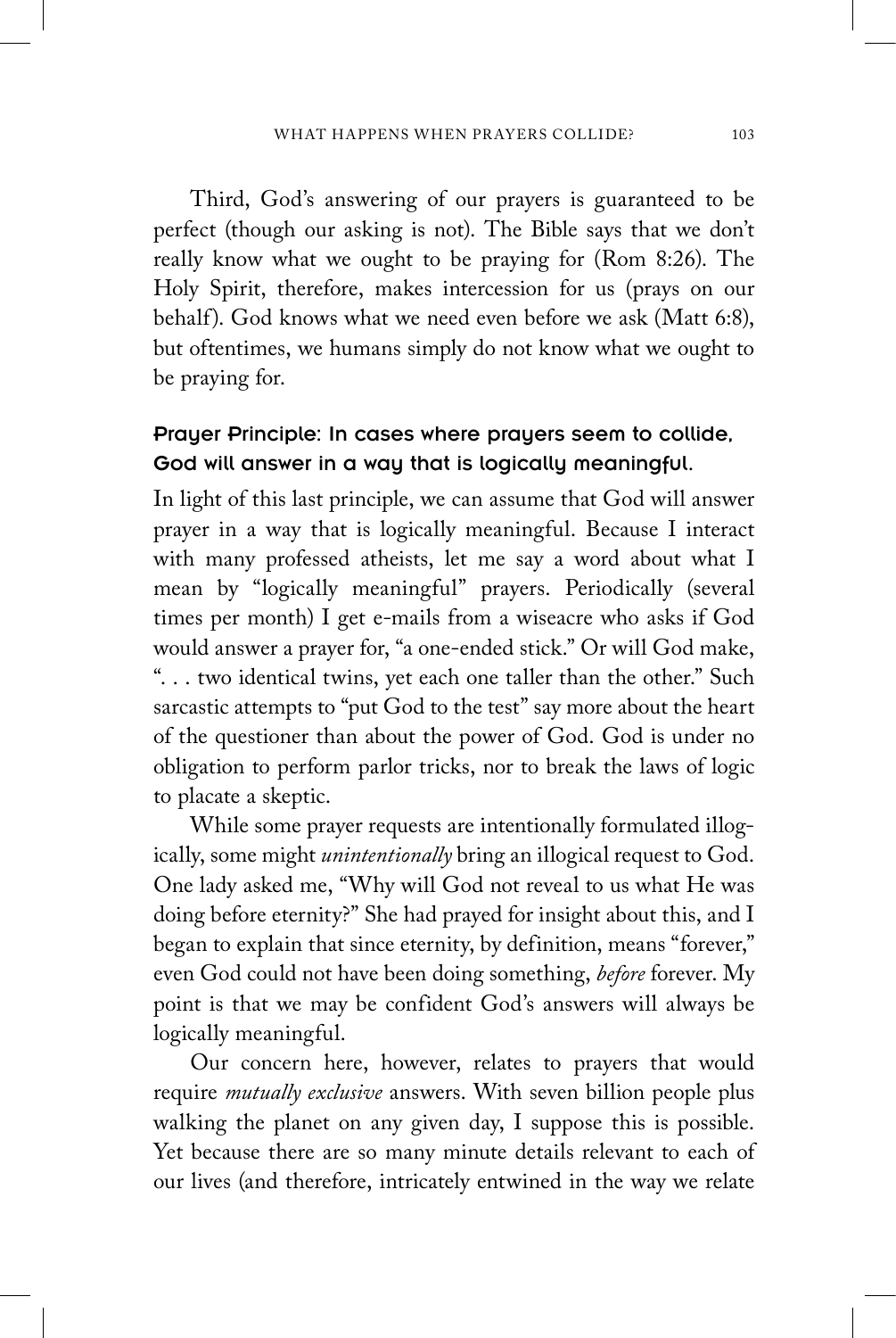to God), I do think that this "contradictory prayer" conundrum happens more rarely than you might think. Let us assume that one person somewhere is asking God a very specific request, and at the same time another person is asking God for the exact opposite thing. Two simple examples just for illustration purposes might be: prayers for a rainstorm to occur on a certain day in South Bend, Indiana, or not, or two teen boys, each praying for the same girl to say yes to their respective prom invitations. There are several logically meaningful ways the prayer answerer—God—might field multiple requests that necessitate differing answers.

First, God could ignore any or all of the conflicting prayer requests. Remember that God is under no compunction to answer any prayers at all. Assuming that an actual dilemma of contradictory prayers is presented, God could resolve this by not answering at all. He could exercise "providential prerogative" and this would not compromise His nature or His Word.

Second, God could say "no" to both parties, and do something completely different. The girl jilts both of the boys who invited her to the prom and instead, attends the prom with a third boy whom *she* asked. Or she does not go at all. In essence, God is saying no to both boys' requests and He would not be unjust to do so.

Third, God could say yes to both parties without committing a logical contradiction. Let's say that an avid soccer player prays that no precipitation causes the tournament game to be canceled, while a local farmer urgently asks for rain that will save his corn crop. God could send rain to the farmer's fields while keeping it sunny in the uptown area where the game is taking place.

Fourth, God could give each party something different from what they had asked for (yet better). Consider a job seeker who is fervently praying for a job with Company A. However, his wife secretly prays that he gets a job with company B because she does not like the thought of having to move to the city where company A is located. What if God answers by providing a job with company C that offers better benefits and a larger salary without the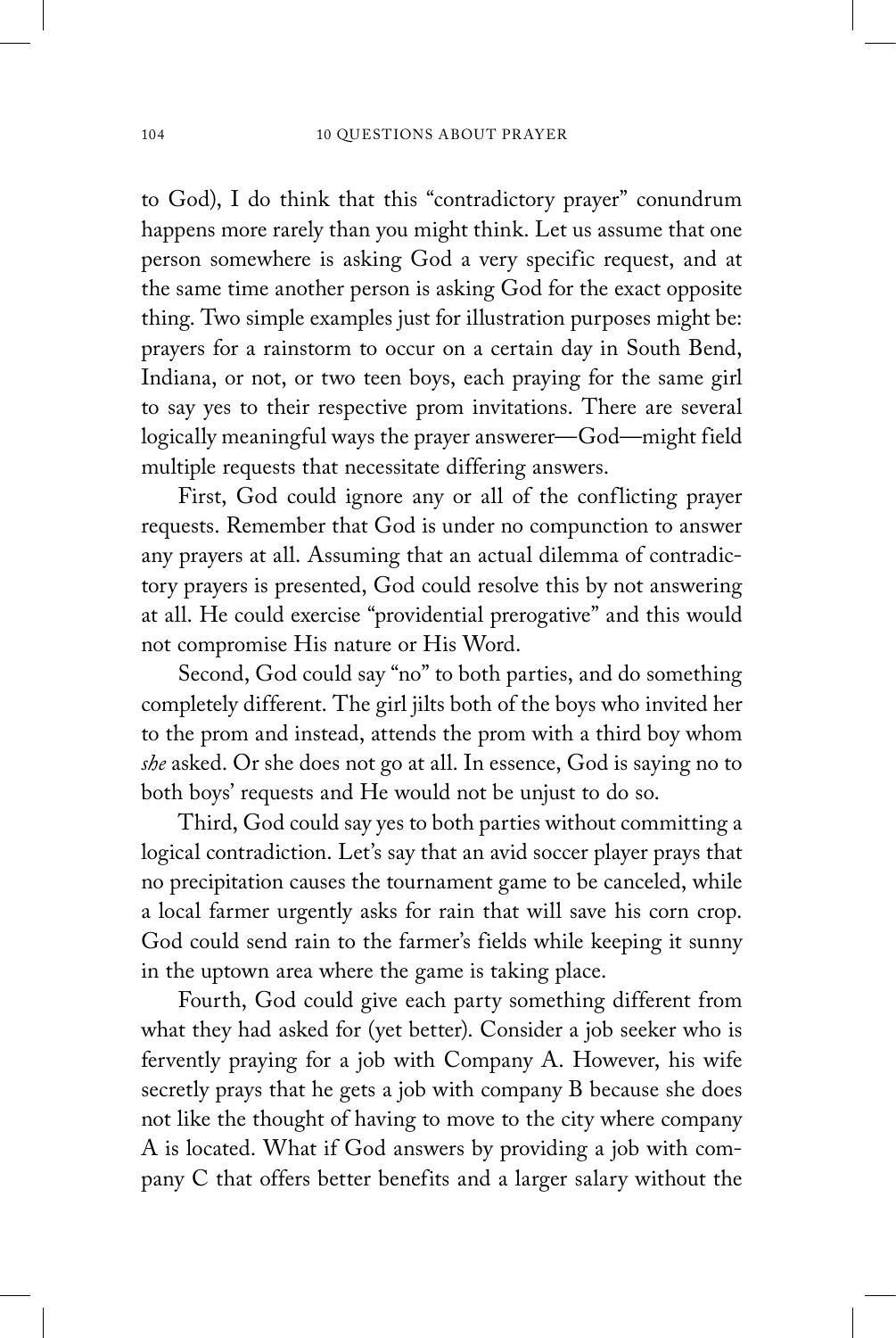need for relocation? They both received their primary request—a new job—but with better perks.

### Prayer Principle: God does not necessarily have to change a person's free will in order to answer our prayers in the areas where another's free will is involved.

Free will has been a contentious issue in Christian circles, but it seems to me that God has created us with the ability to choose our own actions—even if those actions lead to dreadful consequences for us or others. C. S. Lewis writes,

Some people think they can imagine a creature which was free but had no possibility of going wrong; I cannot. If a thing is free to be good, it is also free to be bad. And free will is what has made evil possible. Why, then, did God give them free will? Because free will, though it makes evil possible, is also the only thing that makes possible any love or goodness or joy worth having.1

Another question to consider, then, is "Could our prayers override the free will of another person?" We often pray about things that will, it seems, only be answered if God overrides the free will of another person. What if you, as a believer, were traveling to another country that was closed to the gospel? You arrive at the airport knowing that you are bringing Bibles in your suitcase to give away and that they could possibly be confiscated if they were discovered by customs agents. So you pray that the Lord might keep the agent from searching your luggage. Is that asking God to override the free will of the agent? What if a friend wanted to have an abortion and you fervently prayed that God might change her mind? Are you asking God to supersede her will? What if you were praying that God might move in the hardened heart of a loved one so that he might come to Christ? Are you asking God to change his or her free will?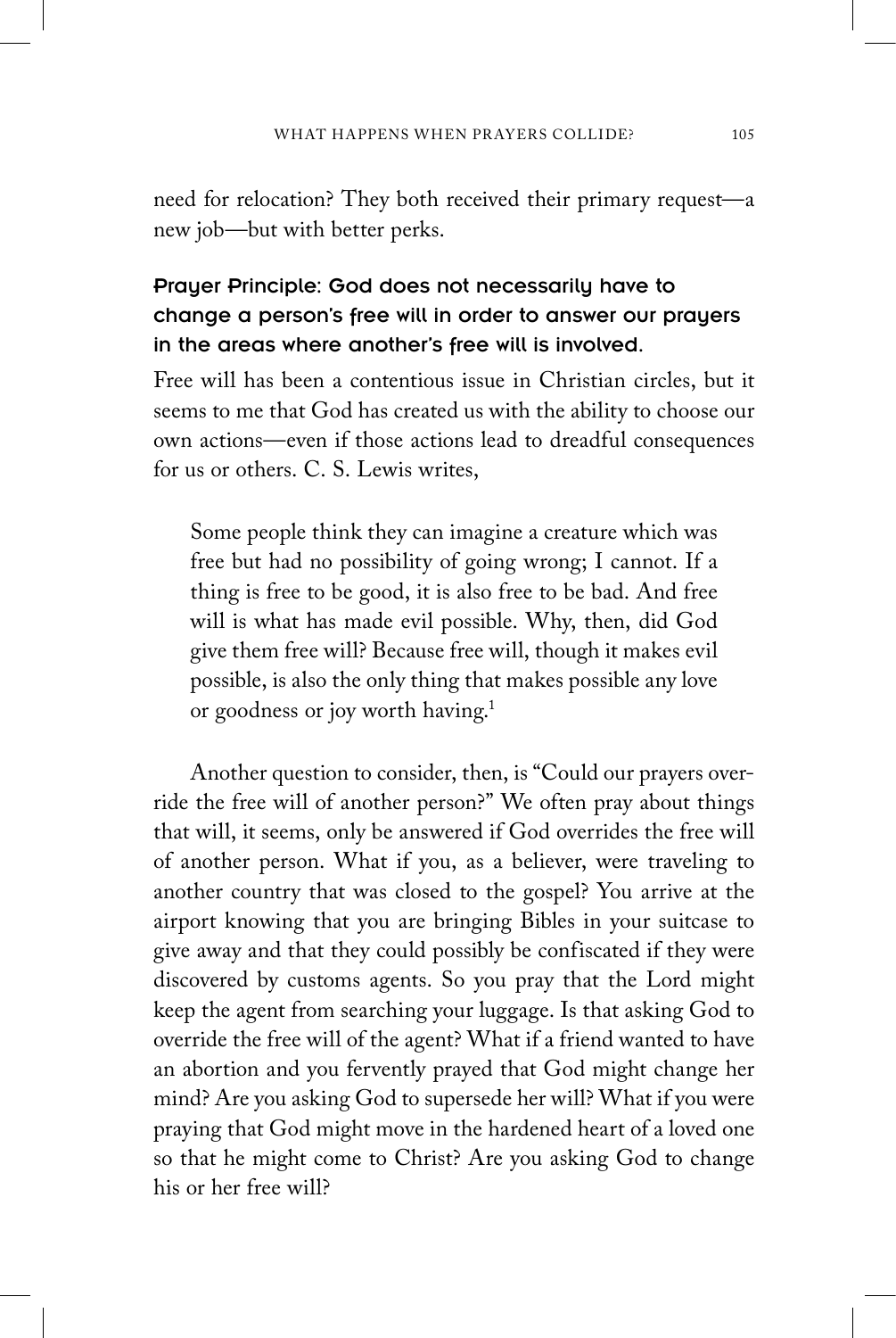God might answer these prayers in a way that does not interfere with anyone's free will. God could cause a distraction for the customs agent at just the right moment—say someone called him on his radio—and instead of searching your luggage, he simply waves you on through the checkpoint. God could answer the prayer for your friend who was considering the abortion by burdening a caring Christian to go to the abortion clinic sidewalk where she meets your friend and presents her with acceptable alternatives to abortion. The pregnant woman then chooses the alternative. What if your prayers for the salvation of that hard-hearted loved one moved God to send a trial into his life which finally brings him to his knees in repentance after realizing that God is his only answer?

So when we offer prayers that would seem to require God to override the free will of the person for whom we are praying, God could answer in a way that does not require Him to violate their own free will. He is powerful enough to orchestrate circumstances and events or prompt others to take actions that will accomplish the request of the intercessor and still leave the person free to choose their actions.

Let us also consider the possibility that God works in the heart of a person to change their mind about a particular issue. Is that the same as interfering in the person's free will? In the case of the customs agent—these agents are trained to look for people engaged in suspicious activities (it's called profiling). God could grant you favor with the customs agent so that he changes his mind about searching your luggage. God influenced the agent's thinking but he still made the choice to let you pass.

In the case of the woman seeking the abortion, what if, in a moment of doubt about her choice, she willfully sought out alternatives to the abortion because her friend prayed and God placed that doubt in her mind about the decision? She still had the free will to ignore her doubts and go through with the procedure, but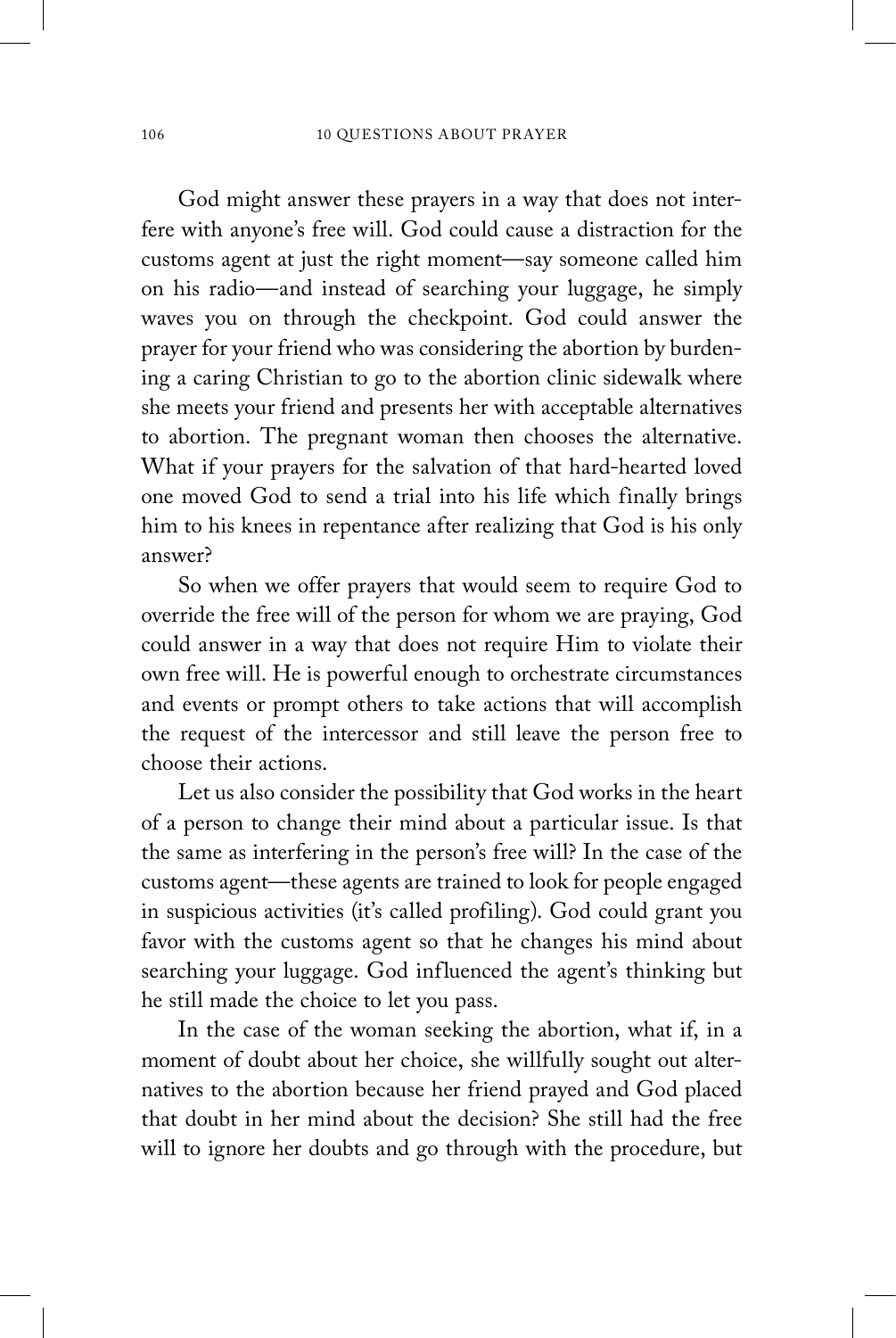faced with the new information—that there were alternatives—she chooses not to abort her child.

In the case of the unbelieving relative, what if God—after years of drawing this man to himself—simply moved in the heart of this man one more time, opening his spiritual eyes and ears, causing him to be more receptive to the gospel? In that moment of conviction, he could still say no, but instead says yes to Jesus. God responded to the prayer for his salvation by influencing his thinking regarding sin and salvation without changing the unbeliever's will.

Through our willingness to listen to His voice, God may influence our way of thinking about a particular situation or choice that we are inclined to make. This influence in no way interferes with our free will because we are still free to resist His influence. We might pray for God to work in someone's heart, to cause them to change, but ultimately, they don't have to change.

God may even resort to more drastic measures to change our way of thinking and make us willing to choose His way instead of our way. Consider the case of the prophet Jonah—God called him to go and preach to the Ninevites—a people that he and the Israelites hated (with good cause). They were very wicked people and according to some of their own writings were known to flay their enemies alive among other dreadful things. Jonah refused to heed God's call to go and preach repentance to the people in Nineveh and instead, he fled to Tarshish aboard a ship.

It was not exactly a pleasure cruise for Jonah or his unfortunate shipmates. Scripture says, "Then the Lorp hurled a violent wind on the sea, and such a violent storm arose on the sea that the ship threatened to break apart" (Jonah 1:4 HCSB). The men on that ship began to cry out to their gods for deliverance. The captain then discovered the wayward prophet sleeping in the lower part of the ship. He woke Jonah and told him to call out to his God for help. The men then cast lots to determine who it was that had sinned and brought this awful fate upon them. The lot fell on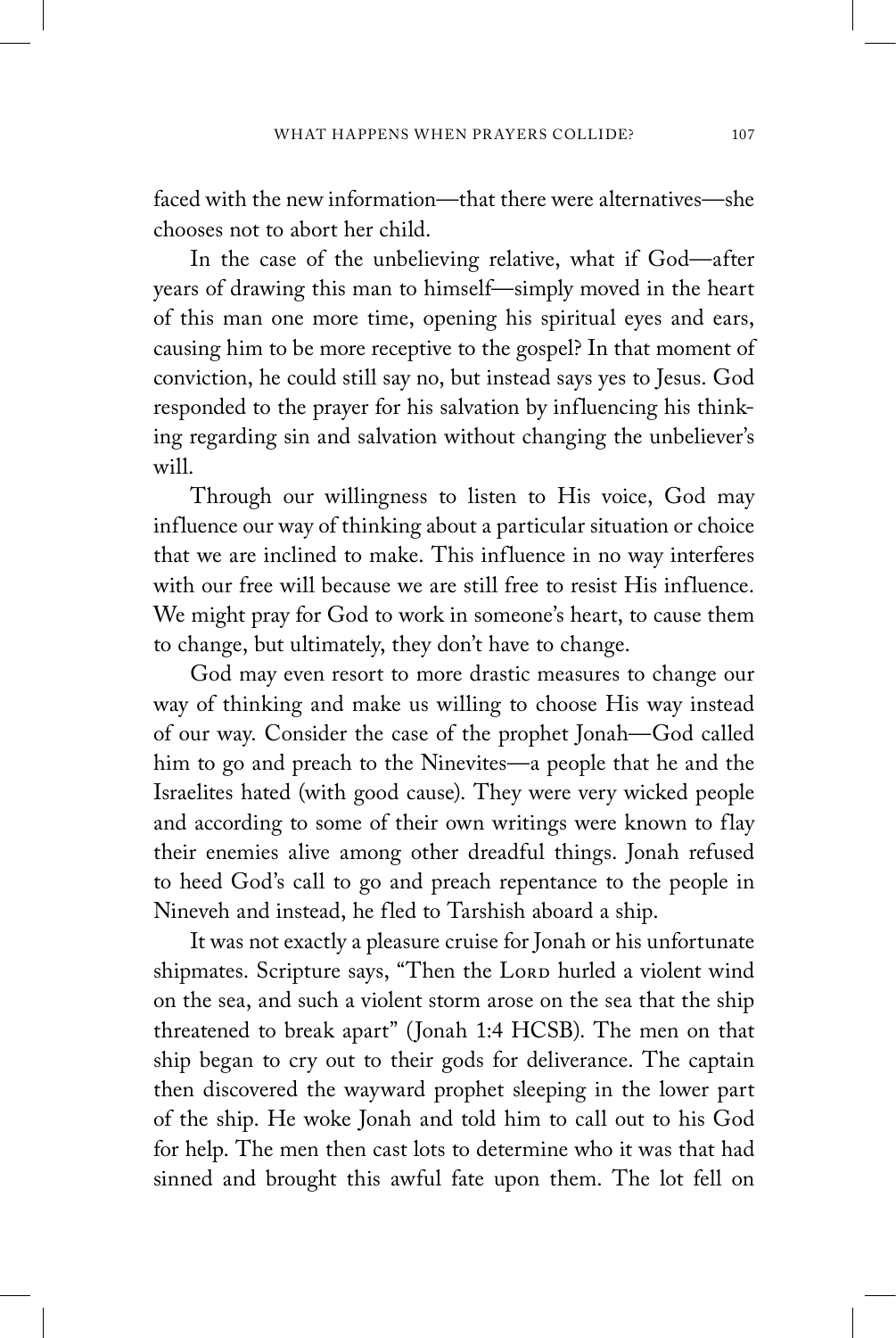Jonah and his secret was now going to be revealed. Jonah told the men that he was running away from God and for them to throw him overboard so that the storm would cease. Eventually, when they could see no other way, they threw Jonah overboard into the storm-tossed sea. The storm ceased and the men called on the God of Jonah.

Apparently, this demonstration of God's pursuing power was not going to be enough to grab Jonah's attention. The Bible says, "Now the Lorp had appointed a huge fish to swallow Jonah, and Jonah was in the fish three days and three nights" (Jonah 1:17 HCSB). From God's perspective, this fish was a divinely designed instrument of deliverance. From the belly of the whale, Jonah decided that running from God was not a wise option and he repented of his disobedience. God then commanded the fish to vomit Jonah out onto the shore. He called to Jonah a second time and Jonah obeyed.

Could Jonah have made a different choice? Absolutely! If Jonah had chosen differently, God could have raised up another prophet to send to Nineveh to preach His message. Ultimately, God's plans will be fulfilled in this world whether we choose to be a part of them or not. By His grace, God invites us to join His work and we get to decide if we are going to participate.

Ultimately, God *could* interfere with the free will of those He created—if He decided to. This would seem logical since He created their minds, their personalities, their emotions and their intellect. However, He chooses not to interfere because to do so, He would have to revoke our freedom to choose. When we freely choose to obey Him, to surrender to Him and to follow His will, He delights in that choice. However, we must be free to choose the opposite in order to be genuine in our decisions. He does not coerce us to love Him for a coerced love would not be a genuine love. God does not necessarily have to change a person's free will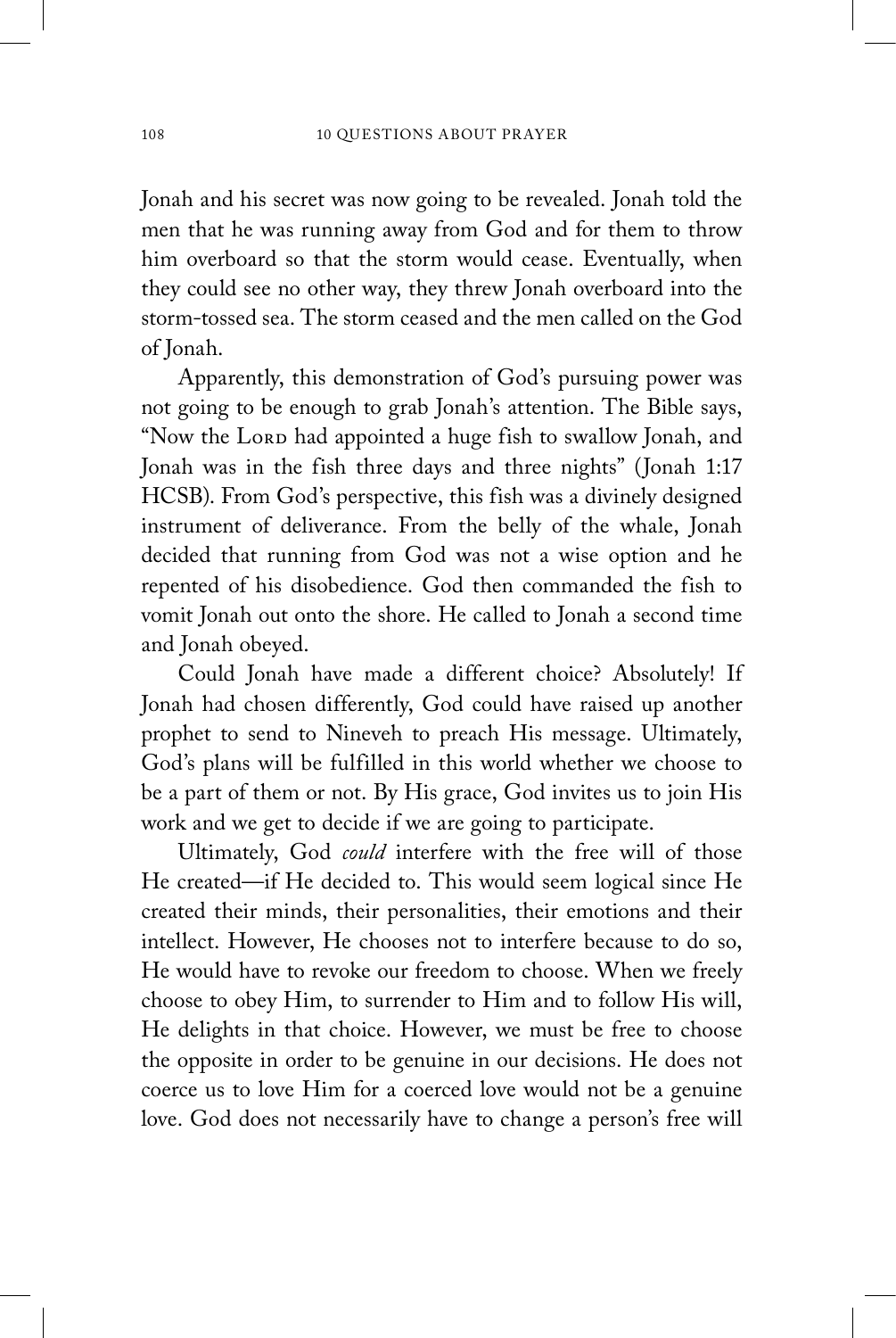in order to answer our prayers in the areas where other's free will is involved.

### Conclusion

Back in the early '90s, country music artist Garth Brooks recorded the chart-topping hit, "Unanswered Prayers." In the song, Brooks told about meeting an old high-school flame and introducing her to his wife. He remembered how he had prayed that this woman would become his wife. The song concludes with these lyrics:

And as she walked away, and I looked at my wife And then and there I thanked the good Lord for the gifts in my life. Sometimes I thank God for unanswered prayers Remember when you're talkin' to the Man upstairs That just because He may not answer, doesn't mean He don't care. Some of God's greatest gifts are unanswered prayers.<sup>2</sup>

This song reflects the clarity one often has looking back at the sovereign hand of God in circumstances we originally at hoped, and even earnestly prayed, would turn out differently. Yet things are a bit more complex on this side of the circumstance. What we have endeavored to do in this chapter is offer the reader a glimpse into God's perspective. We have shaped this perspective around God's attributes as defined by Scripture. We conclude with a brief summary of one of the more salient Prayer Principles in the chart below. Remembering that in his answers to prayer God acts sovereignly, providentially, and redemptively will help situate any circumstance within the "big picture."

God's answers to prayer are carried out in light of His: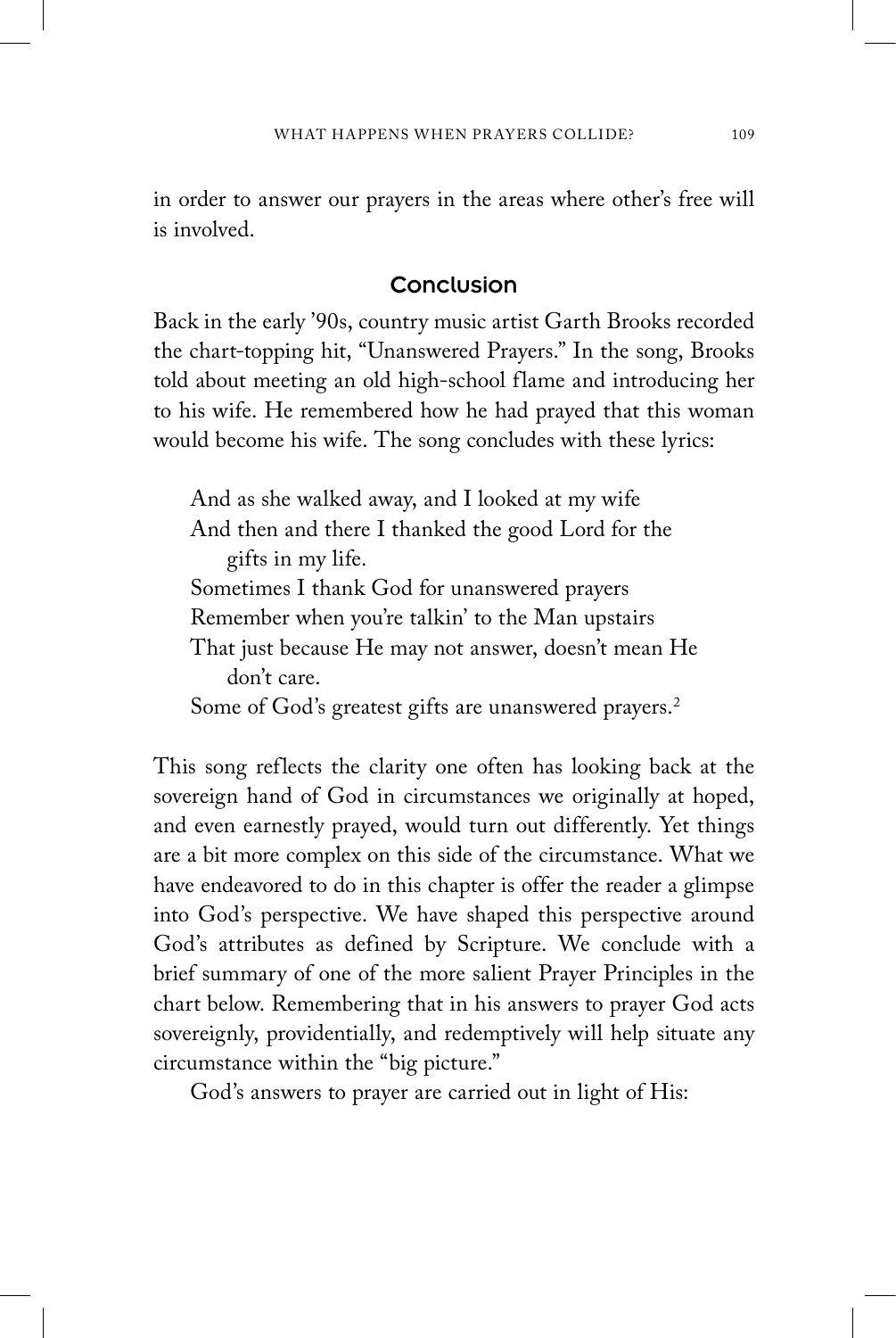| Sovereignty | <b>Freedom and Justice</b><br>No one forces God's hand; He will act righteously<br>and cannot be coerced.                                                                                                                                           |
|-------------|-----------------------------------------------------------------------------------------------------------------------------------------------------------------------------------------------------------------------------------------------------|
| Providence  | <b>Superintendence and Purpose</b><br>God rules and "over-rules"; He is neither arbitrary,<br>nor absent. The world therefore has direction and<br>meaning.                                                                                         |
| Redemption  | <b>Beneficence and Mercy</b><br>God acts restoratively in nature and redemptively<br>in people. His actions are full of grace, despite any<br>appearances to the contrary. He always has a morally<br>sufficient reason for what He does or allows. |

### **Endnotes**

1. C. S. Lewis, *Mere Christianity* (New York: Simon & Schuster, 1996), 52–53.

2. Patrick Alger, Garth Brooks, Larry B. Bastian, "Unanswered Prayers," Universal Music Publishing Group, 1990.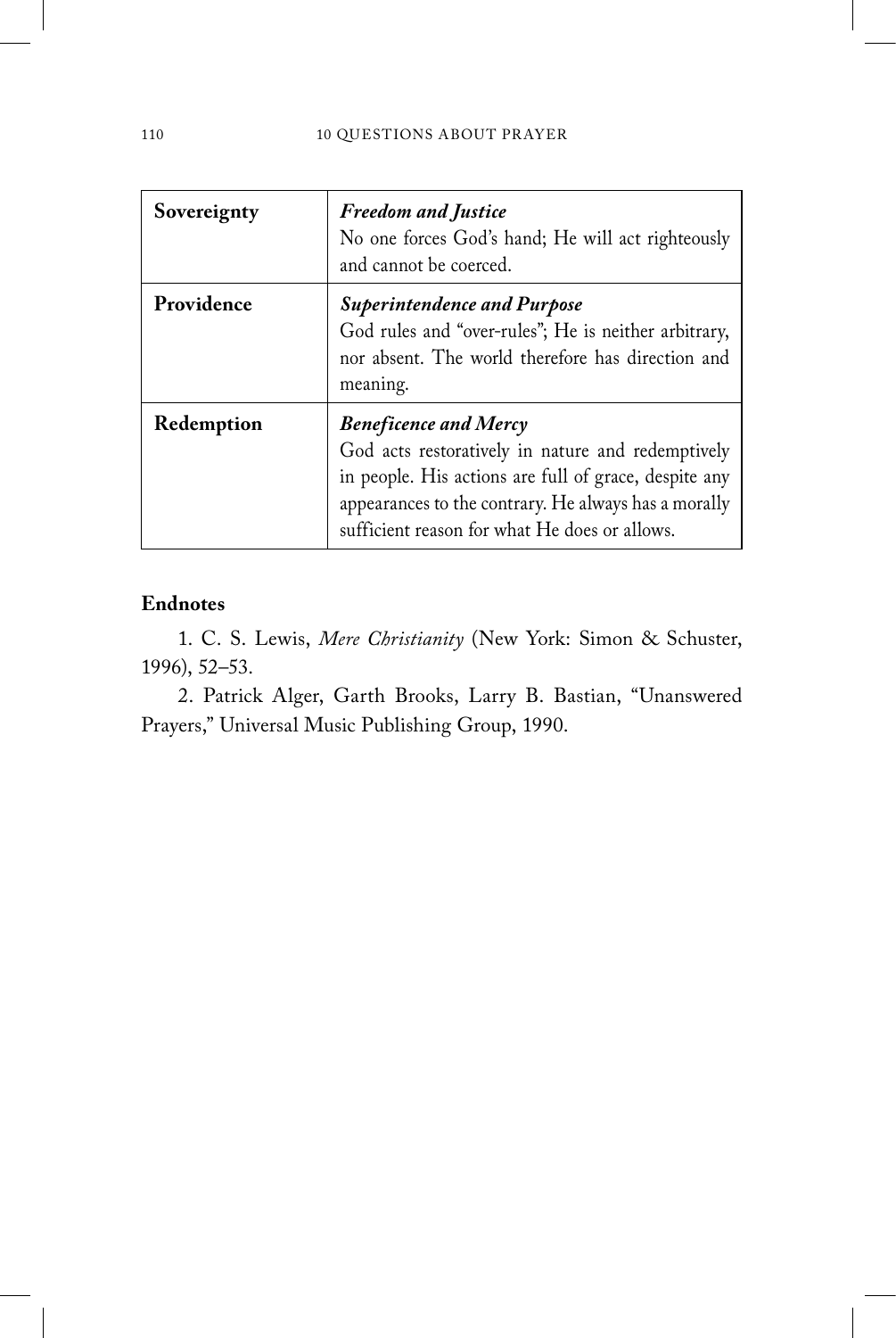

well-known Christian radio host was in the final moments<br>of a Monday afternoon broadcast in November 2012. As<br>always, a huge listening audience throughout Southern<br>California had tuned in to have the attenued commentated s of a Monday afternoon broadcast in November 2012. As always, a huge listening audience throughout Southern California had tuned in to hear the esteemed commentator's words. In this particular show, the host, reflecting his Christian beliefs, remarked that if he were to die on the highway while headed home that night, he would go to heaven and live with God forever.

He could not have known how prophetic his words would turn out to be. Three hours later KKLA's Frank Pastore would be lying in the freeway, severely injured and comatose. An out-of-control motorist had run into Pastore, who was riding home from the studio on his motorcycle. At the time of this writing, Pastore was still in a coma at the medical center to which he had been airlifted.

Pastore was a "man's man," a former pro baseball player, Harley-rider turned outspoken Christian leader. As a broadcaster, Pastore had developed into an insightful, articulate voice for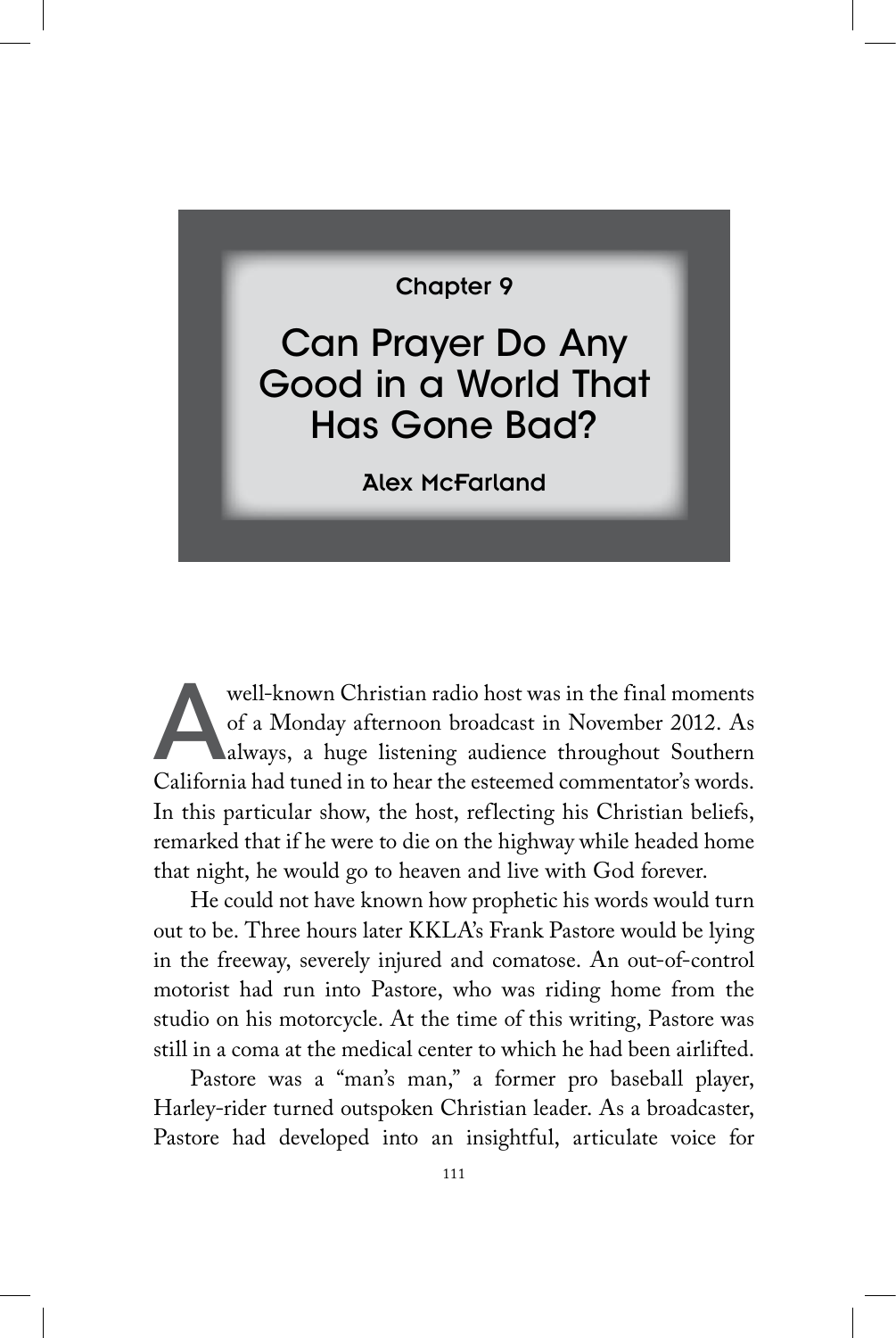Christianity, often standing up for biblical teachings whether it was popular or not. Believers and non-believers alike respected the content of his "Frank Pastore Show." In the aftermath of the wreck, many wondered, "How could God have let this happen? Why did God not protect such a choice Christian leader?"

In this chapter we will seek to establish the meaningfulness of prayer in the midst of suffering. First, we will briefly consider underlying assumptions that drive the view that human suffering necessarily implies that prayer is meaningless. Second, we will consider how suffering might actually serve the purposes of God and offer a few Prayer Principles that describe the role of prayer in the midst of suffering.

### Counterpoint

The questions have echoed through the hearts of people and through centuries of time: Why God, why? If God can really act in the world (perform miracles), why is there so much evil? Why did God not stop something like the Holocaust? If God could have stopped the terrorists from killing innocent bystanders, and if any of the victims had been prayed for by their loved ones, then why did God not stop the terrorists? Such tragedies have caused many to question whether God is *able* to act in the world, or whether He *desires* to act in the world. The former calls into question God's greatness, while the latter calls into question His goodness. If God is incapable or unwilling of acting, then the obvious implication is that prayer is meaningless.

### Point

Before we can address the role, and meaningfulness, of prayer in the midst of suffering it is important to reconcile the reality of suffering in a world controlled by God. Scripture does not seek to conceal the reality of suffering. On the contrary, it describes for the reader its origin, its divine purposes, and God's ultimate plan to remedy it. In what follows are several Prayer Principles describing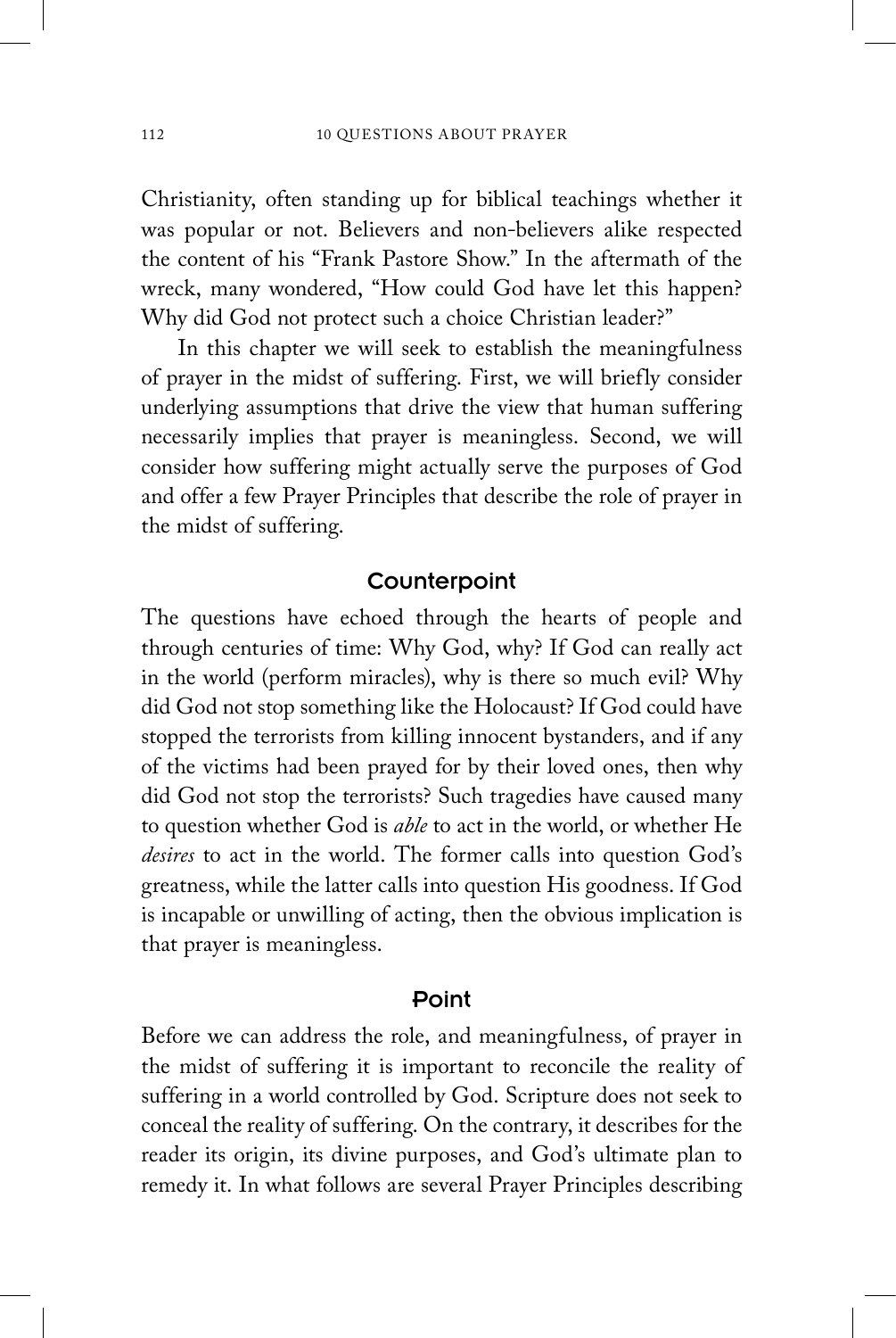this biblical trajectory and how prayer remains meaningful despite a world full of suffering.

## Prayer Principle: Evil and suffering have their origins in human free will, and God's delay in eliminating them is a reflection of His mercy and patience toward sinners.

When God created the world, He created it good. There was no disease or death. No pain or suffering. No natural disasters. But when Adam and Eve made the choice to disobey God at the very beginning in the Garden of Eden all of creation was affected. Romans 8:20–21 (HCSB) says, "For the creation was subjected to futility—not willingly, but because of Him who subjected it—in the hope that the creation itself will also be set free from the bondage of corruption into the glorious freedom of God's children." We live in a fallen world. Disease, death, pain, suffering and disasters are a part of this fallen world. To eliminate all pain and suffering in our world, God would have to wipe the slate clean and start all over again. Eventually, He will redeem creation and will restore the earth to its original state according to the promises in His Word.

God has given all humans free will. We are allowed to choose our own actions. He is not some Holy puppeteer controlling our every motion. We have that control over our lives. Because of this much of the suffering we experience in this life stems from the sinful actions of fallen people. God has given us a wonderful and awful gift in giving human beings free will. It is wonderful in the fact that we can make choices that result in good. It is awful in the fact that we may also choose to do evil—which has consequences. Regardless of the amount of good that we do, we are still capable of choosing evil because we are sinful beings. Because sin has consequences, when we choose evil, those consequences affect not only us but innocent bystanders as well.

This reality is no more evident than in the example of the thousands of innocent people who were killed by terrorists' actions on September 11, 2001. Could God have stopped those planes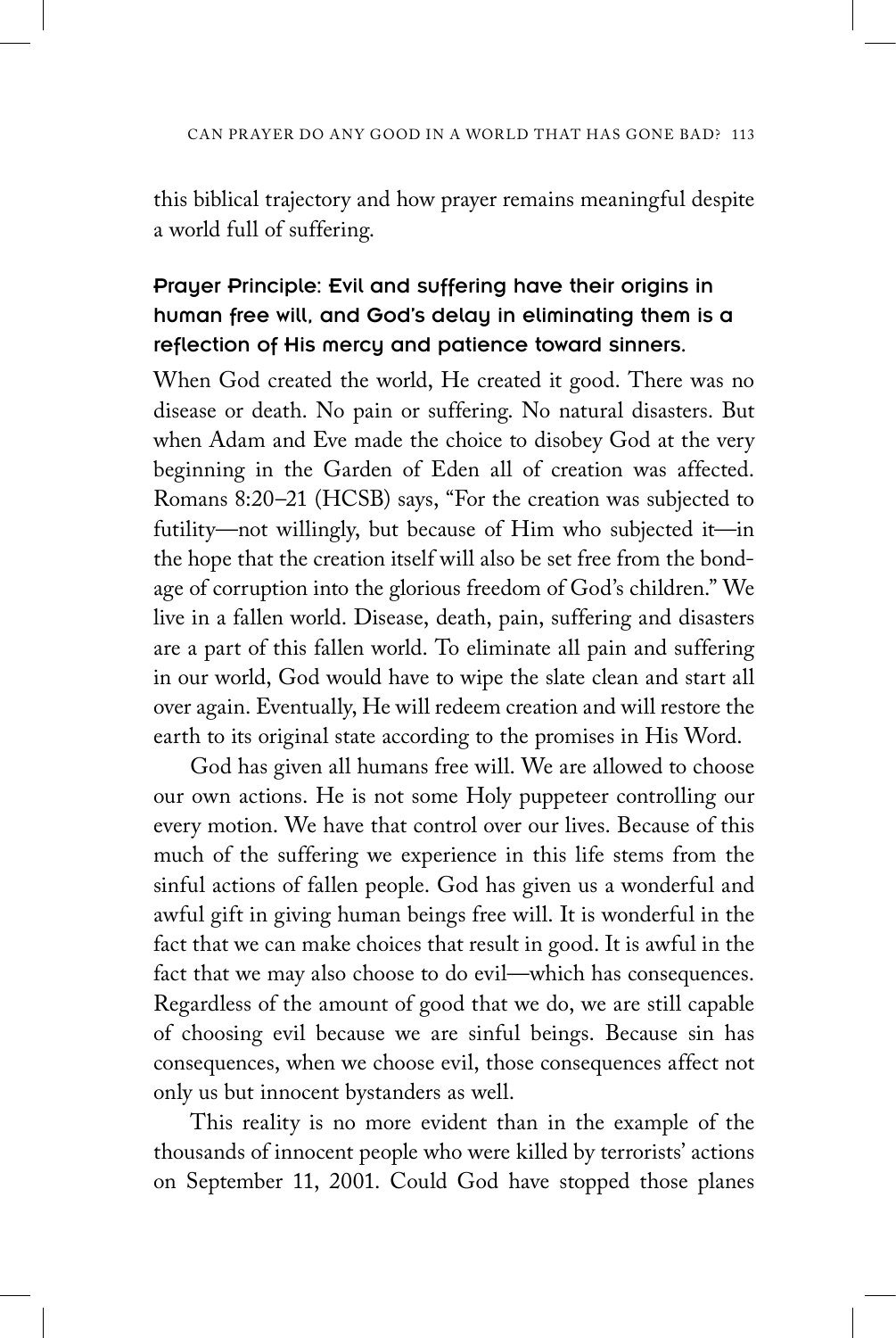from slamming into the World Trade Center and Pentagon and the field in Pennsylvania? Yes, but the terrorist's had the free will to make those choices. Innocent lives were lost and untold suffering was caused because of their choices.

If God were to wipe out all evil and injustice, He would have to wipe out everyone. So it is not a question of God's ability to end the injustices and evils—because He could—but it is a question of His mercy toward sinners that stays His hand. Peter reminds us, "The Lord does not delay His promise, as some understand delay, but is patient with you, not wanting any to perish but all to come to repentance" (2 Pet 3:9 HCSB). In other words, God's desire is to see people repent.

Before we hastily consider the matter closed, it is important to consider if we are asking the right question so that we might avoid jumping to the wrong conclusion. So the better question would be: Can God do something greater in the lives of people by allowing suffering to enter into their experience? In other words, *could God have a morally sufficient reason for allowing suffering*?

### Prayer Principle: The reality of pain and suffering in the present serves God's purposes in the lives of His children.

You may have asked yourself, "If God is in control, why is there so much pain and suffering? Could God—the all-powerful One perform a miracle and instantly wipe out the injustices and evils present in this world?" The simple answer is yes, He could, but He chooses not to for several reasons. Matthew 5:45 contains the famous phrase, "The rain falls on the just and the unjust." Even very godly people experience tragedies. Why is this, when many of them had fervently prayed for a different outcome? Why does pain remain in some lives, even after years of prayer for God's deliverance? Why have some of the most devout followers of Christ experienced "thorns in the flesh?"

First, let us define "thorn in the flesh." This is one of those biblical phrases that has become so common in English speech,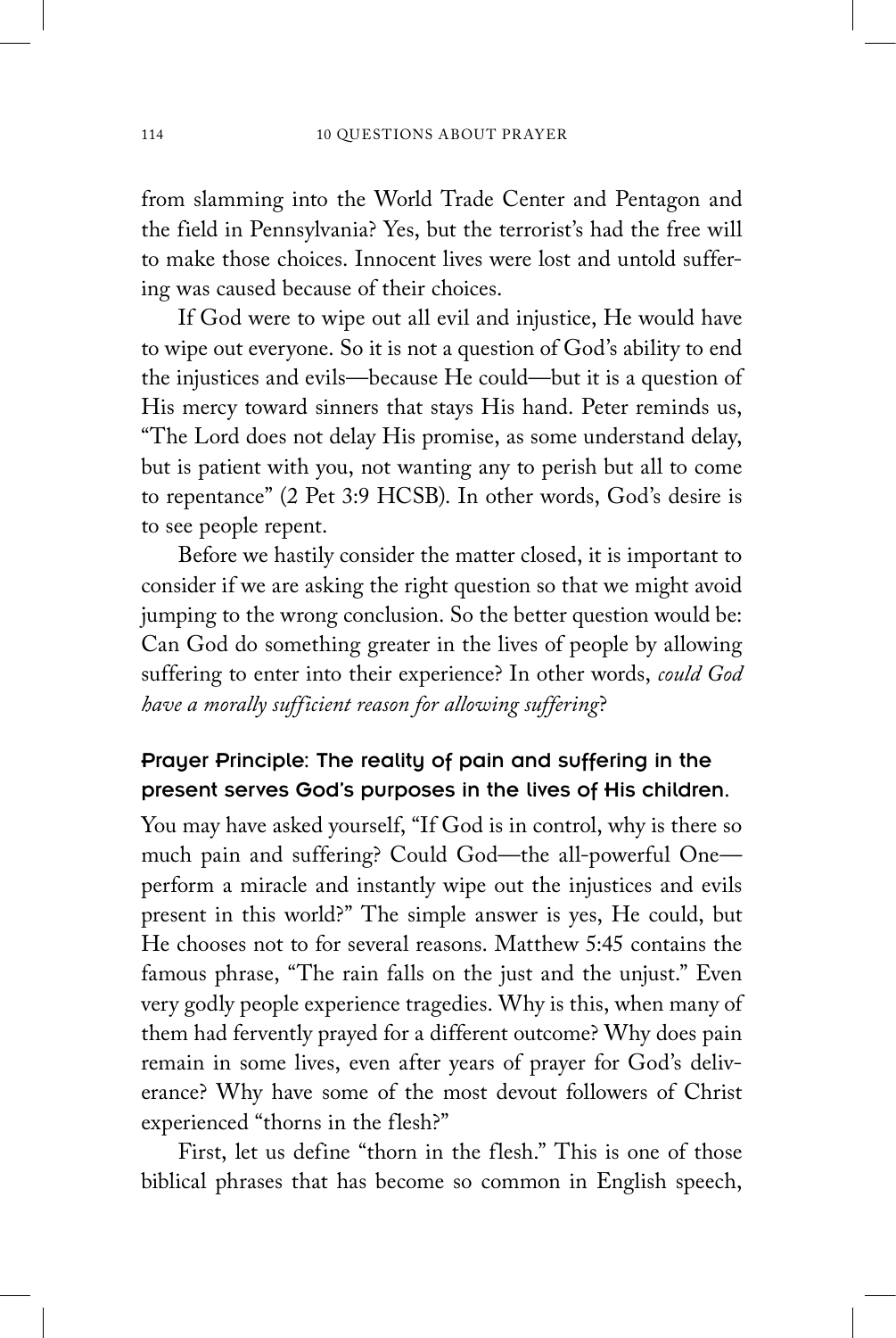that most would not know it was biblical at all. The phrase "thorn in the flesh" is an idiom (a common saying) which means "a constant nuisance." The image is of "a burr in the saddle." Think of a brier or thorn, between a horse and a saddle, constantly cutting the skin with every movement of the rider. Sounds painful.

Paul talked about the things in his life that were persistently painful. In the second letter to the Corinthians he wrote:

"Therefore, so that I would not exalt myself, a thorn in the flesh was given to me, a messenger of Satan to torment me so I would not exalt myself. Concerning this, I pleaded with the Lord three times to take it away from me. But He said to me, 'My grace is sufficient for you, for power is perfected in weakness.' Therefore, I will most gladly boast all the more about my weaknesses, so that Christ's power may reside in me. So I take pleasure in weaknesses, insults, catastrophes, persecutions, and in pressures, because of Christ. For when I am weak, then I am strong." (2 Cor 12:7b–10 HCSB)

Paul actually took joy in the fact that he had "thorns in the flesh." Why? Because the power and provision of the Lord was all the more clear in his life when persistent burdens forced him to lean fully on the Lord.

So the question becomes, could God have a good reason for allowing pain and trouble into our lives? In other words, might the "bad thing" that plagues our life be permitted because in time it will result in some "good things"? In what follows are six key reasons God allows pain and suffering to come into our lives.

First, God allows suffering to destroy sinful self-reliance; to purge us of self-sufficiency. The sinful nature of man compels him to live a life that is independent of God and even after conversion there are times when he tends to stubbornly do his own thing. This independent streak has gotten man into trouble on more than one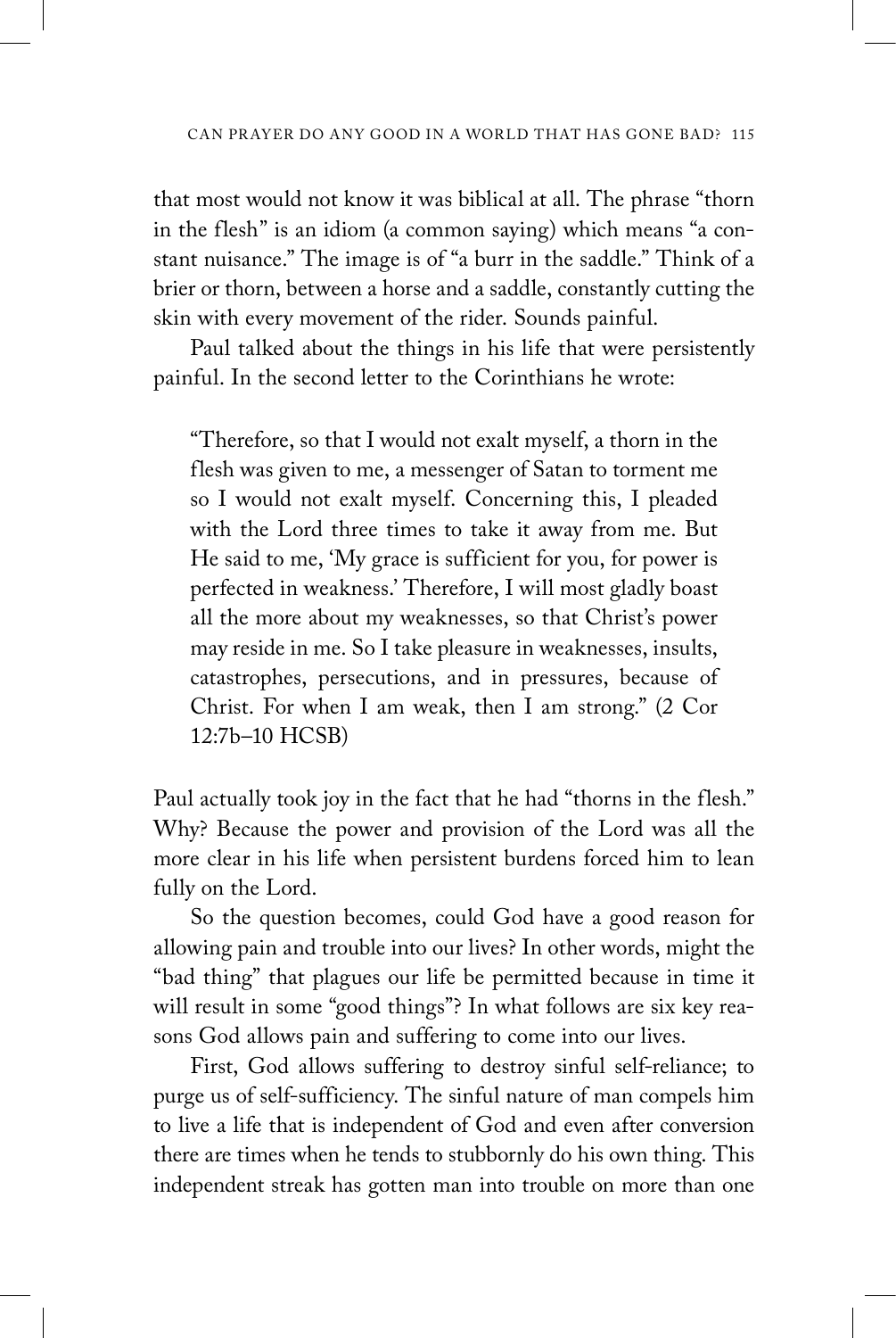occasion—in fact, it got him evicted from paradise. When things are going our way, we tend to drift away from God—to forget that He is the one who meets our every need. God warned Israel never to forget that He had provided the prosperity that they would experience when He brought them into the Promised Land. "You may say to yourself, 'My power and my own ability have gained this wealth for me,' but remember that the Lorp your God gives you the power to gain wealth, in order to confirm His covenant He swore to your fathers, as it is today" (Deut 8:17–18). Sometimes it takes the pain and suffering of our choices to make us realize that we are utterly dependent upon Him. C. S. Lewis wrote, "The creature's illusion of self-sufficiency must, for the creature's sake, be shattered."1

Second, God allows suffering to draw us back into His will. When we make choices that take us outside of God's revealed will for our lives, God gently nudges us to call us back to Him. He beckons and calls. Then, perhaps through some rather severe circumstances, we finally "get it" and we come back to Him. We need to fall on our knees before God. God will never over-ride our free will; God does not "force" Himself on us. A child may think that they are capable of crossing a busy street without help from their parents. Similarly, we may not think that we need God every step of the way down the crossing of life. God knows that we need Him! Pain can be a wake-up call that reminds us we need God. C. S. Lewis made reference to this in his book, *The Problem of Pain*. Lewis wrote: "God whispers to us in our pleasures, speaks in our conscience, but shouts in our pain." Lewis goes on to say, "Pain is God's megaphone to rouse a deaf world."2

Third, God allows suffering to build our character. Have you ever polished silverware? You are taking off the oxidized layer of dead material on the surface. The process reveals the pure metal underneath. If we allow God to have His way in our lives, pain can polish us, too. In Rom 5:3–5 (HCSB) we read, "And not only that, but we also rejoice in our afflictions, because we know that affliction produces endurance, endurance produces proven character,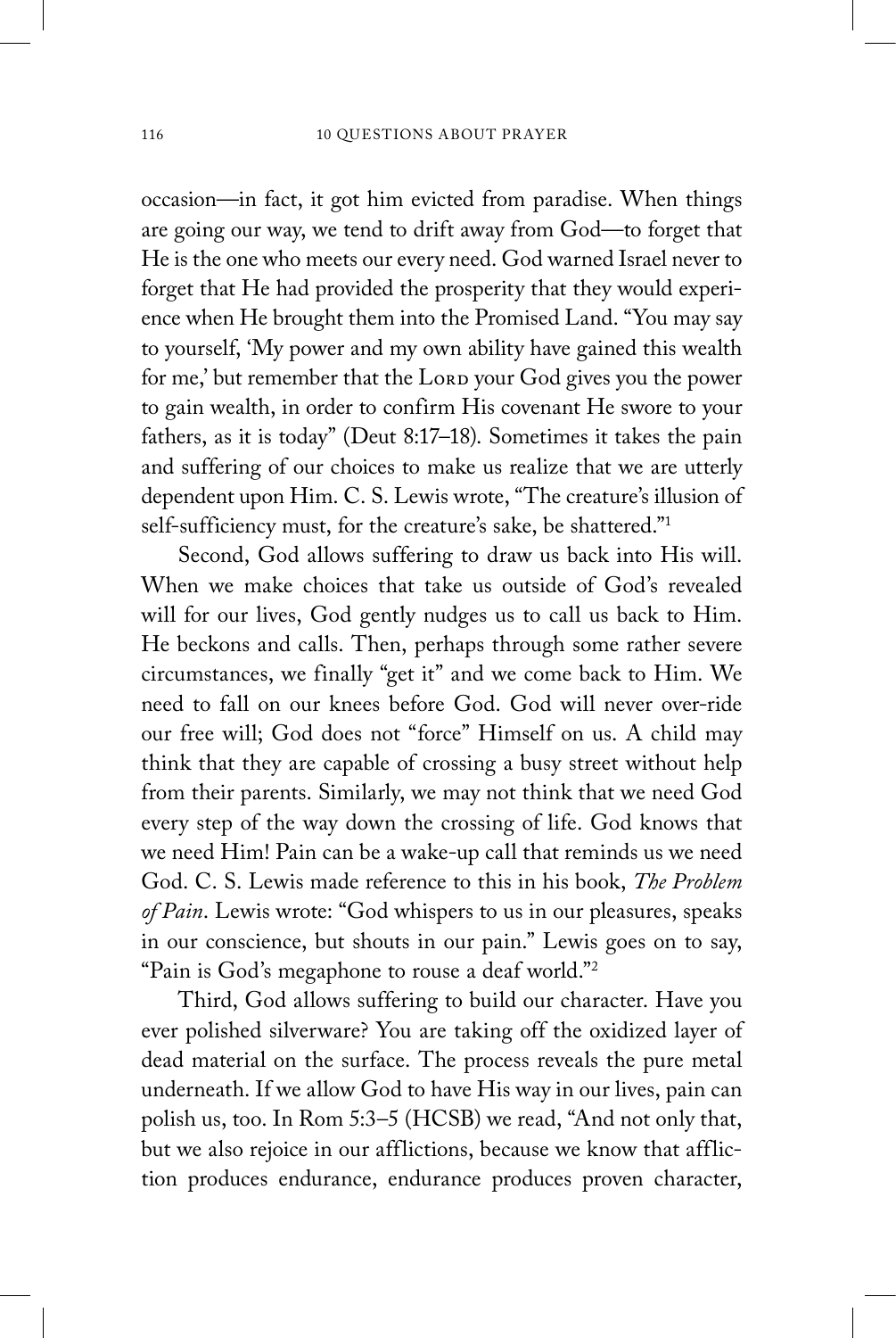and proven character produces hope. This hope will not disappoint us, because God's love has been poured out in our hearts through the Holy Spirit who was given to us." Suffering produces something . . . it changes us. Since the goal of the Christian life is to become more like Christ, we should see suffering as the polishing compound that God uses to help produce Christ-likeness in us.

Fourth, God allows suffering to teach us more about God. There are some things about God's faithfulness that you might not learn any other way. Job was a righteous man who feared God and shunned evil. His faith was put to the test after Satan questioned his integrity before God. Satan contended that Job only remained faithful to Jehovah because of God's protection and provision. God knew otherwise. So Satan was given permission by God to attack Job's wealth, family and health to prove Job's faithfulness (see Job 1–2). In spite of the horrendous suffering Job experienced, Scripture says, "Throughout all this Job did not sin in what he said." After a rather lengthy dialogue between Job and the friends who came to offer Job their counsel, God spoke to Job to remind him just how utterly insufficient Job was in light of the all-sufficiency of God. Job, after being admonished by God said, "I had heard rumors about You, but now my eyes have seen You. Therefore I take back my words and repent in dust and ashes" (Job 42:5–6 HCSB). Job had learned more about God through his anguish and pain than he ever did through his prosperity.

Fifth, God allows suffering to validate our discipleship. In Heb 12:6–11 we read, "'For the Lord disciplines the one he loves, and chastises every son whom he receives.' It is for discipline that you have to endure. God is treating you as sons. For what son is there whom his father does not discipline? If you are left without discipline, in which all have participated, then you are illegitimate children and not sons. Besides this, we have had earthly fathers who disciplined us and we respected them. Shall we not much more be subject to the Father of spirits and live? For they disciplined us for a short time as it seemed best to them, but he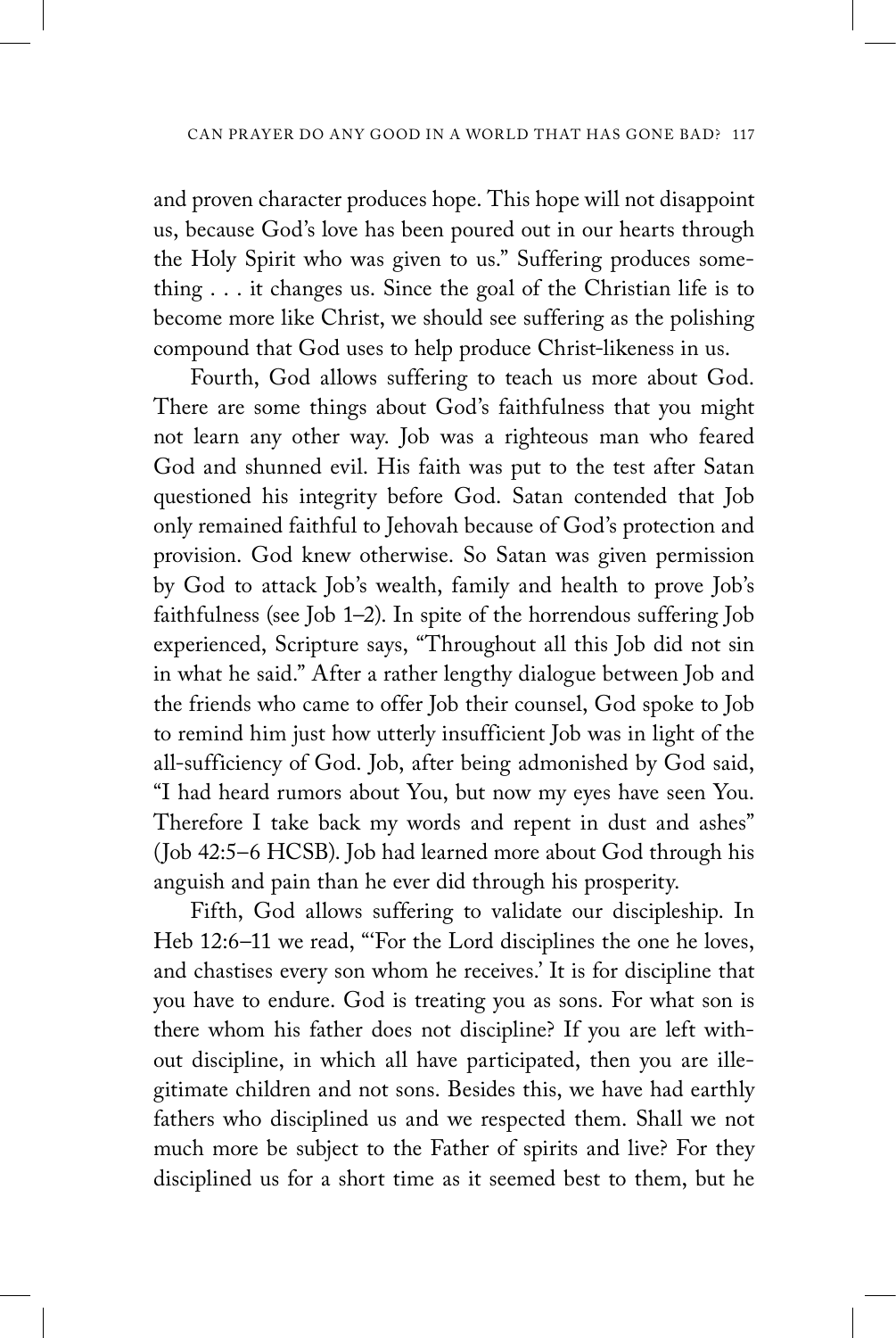disciplines us for our good, that we may share his holiness. For the moment all discipline seems painful rather than pleasant, but later it yields the peaceful fruit of righteousness to those who have been trained by it" (Heb 12:6–11 ESV). The writer here is speaking with some Christians, explaining that Christians suffer, and his own suffering proved that he was really one of God's own children. Parents discipline their children, not out of spite, but in their best interest. A child that is not disciplined by their parents is subject to bring disgrace on the parents. So we too, without discipline, could bring disgrace upon our Father.

Sixth, God allows suffering to provide opportunities for worship, service, and reward. I have a friend who achieved his dream of playing football for the Dallas Cowboys. Yet his NFL career was cut short by a life-threatening health issue. He nearly died, but several years of operations and therapy enabled him to survive. Today he speaks to groups about surviving a near-terminal illness, and his story gives hope to many people. Pain can pave the way for future opportunities for worship, service, and reward. Your thorn may be permitted in order to prepare you for some future ministry. Consider 2 Cor 1:3–4: "Praise the God and Father of our Lord Jesus Christ, the Father of mercies and the God of all comfort. He comforts us in all our affliction, so that we may be able to comfort those who are in any kind of affliction, through the comfort we ourselves receive from God." Comforting people who have experienced tragedy is much easier coming from those who have experienced the pain themselves. Sometimes, God allows pain and suffering in the world to create spiritual opportunity.

# Prayer Principle: Prayers are meaningful because in the midst of suffering and pain, God works to change the hearts of His children even if their circumstances do not change.

Some friends in ministry had a miscarriage back in January 2006. They went to the obstetrician for a routine sonogram only to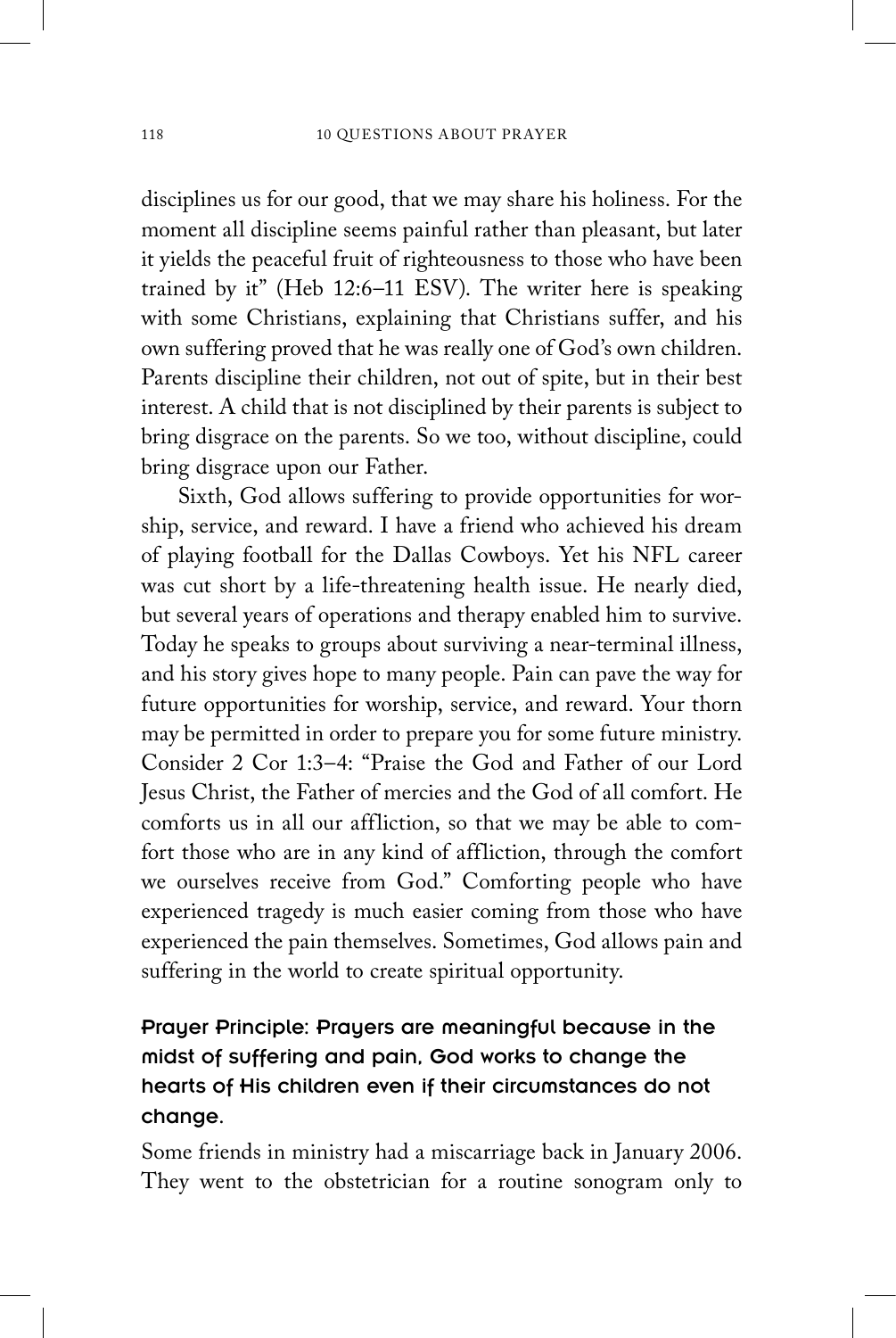discover that their child had died as a result of a neural tube defect. On top of that tragic event, on the day of the memorial service for their child, the husband's mother had a major heart attack that nearly took her home to heaven. She spent weeks in the hospital and rehabilitation but eventually made a limited recovery.

The rapid succession of events was disconcerting for them and in the days following. They plead with God to find meaning in the midst of their pain. Their prayers did not change their situation, but they eventually worked to change their own hearts. One thing they learned in the midst of their struggle was that while it is perfectly fine to ask God a question, it is never OK to question God. Eventually, through prayer they came to understand that God did not "take their child" but that the child's defect which led to the miscarriage was a result of living in a world plagued by the after effects of the fall and that eventually, God would use the situation in their ministry.

Several months later, they were ministering at the Dallas Life Foundation—a homeless shelter operated by First Baptist Church in Dallas, Texas. As my friend was preaching a message about Paul and Silas being imprisoned from Acts 16, he related the story of that trial to a chapel filled with men and women. After the message was over, several of the women in the shelter approached his wife and requested prayer. It seems that they too had been through a miscarriage and were having a hard time recovering from their tragedy. My friends' experience enabled them to comfort others who were dealing with the same pain. These women wanted to make sense of it all and found a kindred spirit who had been through what they had been through. Even in the midst of the disappointment and pain, my friends did not stop praying because through their prayers, they gained insight into God's purposes and the testing produced character. Without prayer, they would have lost hope.

Ravi Zacharias writes,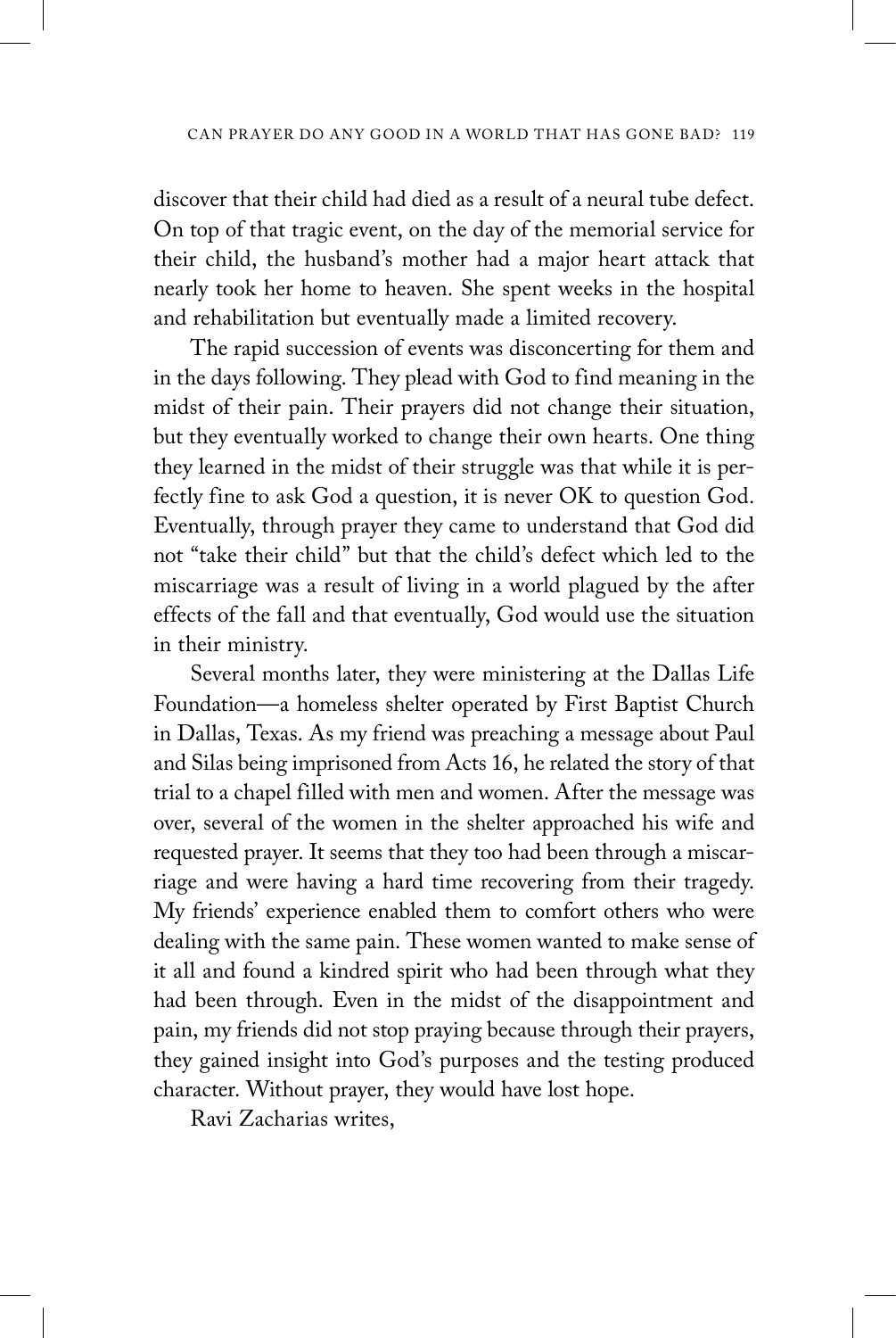Only so much about life can be understood by reason; so much falls far short of any reasonable explanation. Prayer then becomes the irrepressible cry of the heart at the times we most need it. For every person who feels that prayer has not 'worked' for them and has therefore abandoned God, there is someone else for whom prayer remains a vital part of her life, sustaining her even when her prayers have gone unanswered, because her belief and trust is not only in the power of prayer but in the character and wisdom of God.3

We may not fully understand the "why" of our pain and suffering in this life, but we continue to cry out to God who gives us comfort and wisdom and because our heart longs to find meaning. God is trustworthy. He may give us that insight as He did for the Apostle Paul and for my friends who went through the pain of miscarriage, but He may choose to keep His reason veiled until we arrive safely on the shores of heaven. Christians know that regardless of the reason for their suffering, "all things work together for the good of those who love God: those who are called according to His purpose" (Rom 8:28 HCSB) and nothing can separate them for the Love of God through Christ.

Again, we must remember that we pray to God as part our relationship with Him and not just to get what we want. When we connect with Him through prayer, we connect with the One who understands the suffering that we experience in this life because after all, He stepped down from His holy position in heaven to be born here on this earth and to walk among us. Jesus experienced isolation, sadness, hunger, thirst, exhaustion, loss, persecution, betrayal, injustice and was condemned to death on trumped-up charges. The Bible tells us that all this was necessary:

Therefore, He had to be like His brothers in every way, so that He could become a merciful and faithful high priest in service to God, to make propitiation for the sins of the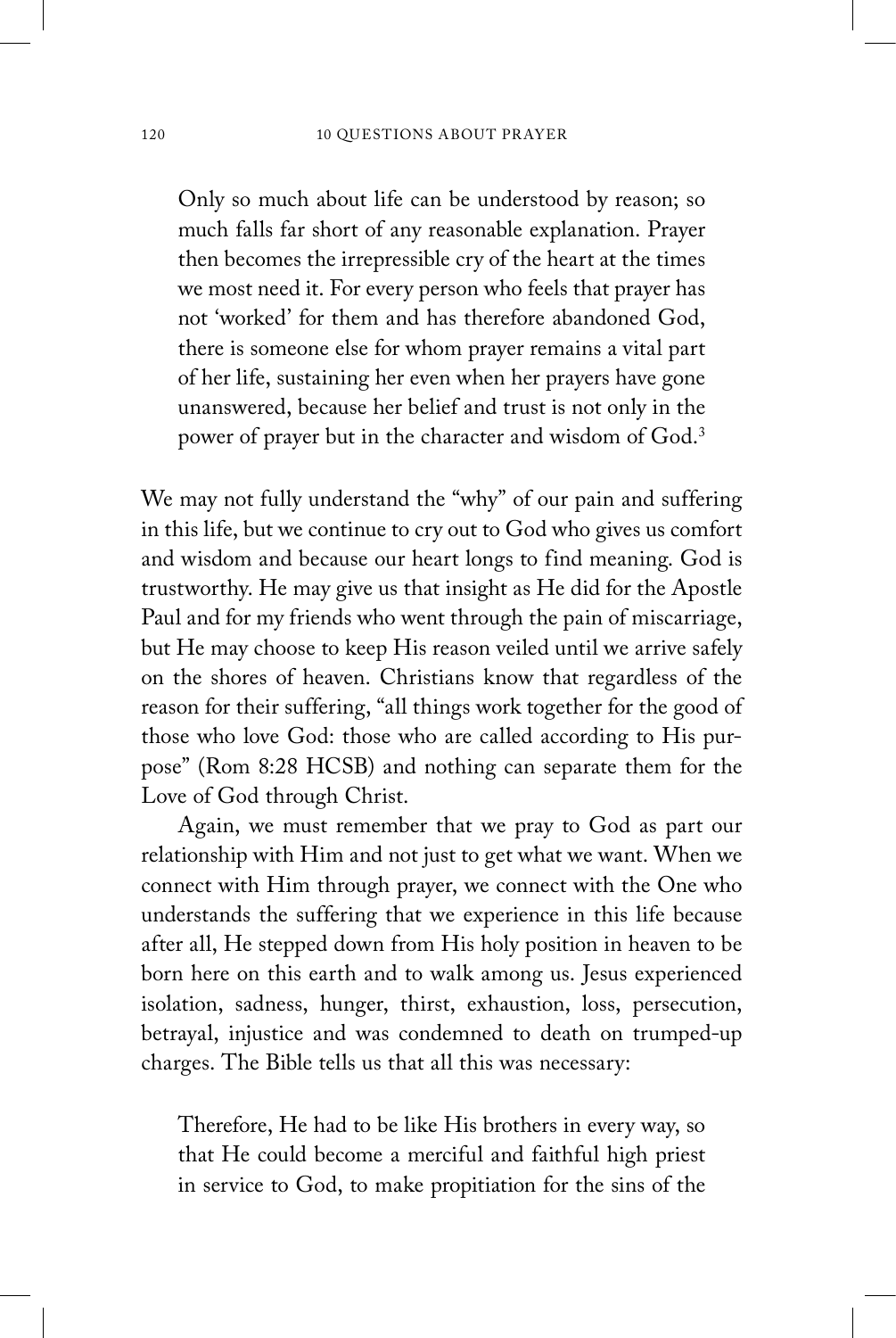people. For since He Himself was tested and has suffered, He is able to help those who are tested. (Heb 2:17–18 HCSB)

For we do not have a high priest who is unable to sympathize with our weaknesses, but One who has been tested in every way as we are, yet without sin. Therefore let us approach the throne of grace with boldness, so that we may receive mercy and find grace to help us at the proper time. (Heb 4:15–16 HCSB)

### Conclusion

God permits struggles to enter our lives in order to purge us, call us, grow us, authenticate us, instruct us, and to offer opportunities for service to us. The conclusions should not be, "God is evil," or "God is not powerful enough to fix the world." Equally erroneous would be the assumption (as Eastern religions teach), that what we think is morally evil or personally painful is mere illusion. Pain is very real. Tell the parents of a dying child that their little one's cancer is due to "bad karma" or a lack of "enlightenment." They would not feel very comforted. Actual tangible tragedies occur, even to those whom we would call "good" people. Let's face it: we live in a broken world. Yet evil will not have the last word. Believers can trust that their pain and suffering is not arbitrary. It serves God's purposes until which time he chooses, in His power and goodness, to eradicate evil and restore His creation.

#### **Endnotes**

1. Lewis, Clive Staples, *The Problem of Pain* (London: Geoffrey Bles, 1940), 85.

2. Ibid.

3. Ravi Zacharias, *Has Christianity Failed You?* (Grand Rapids: Zondervan, 2010), 144.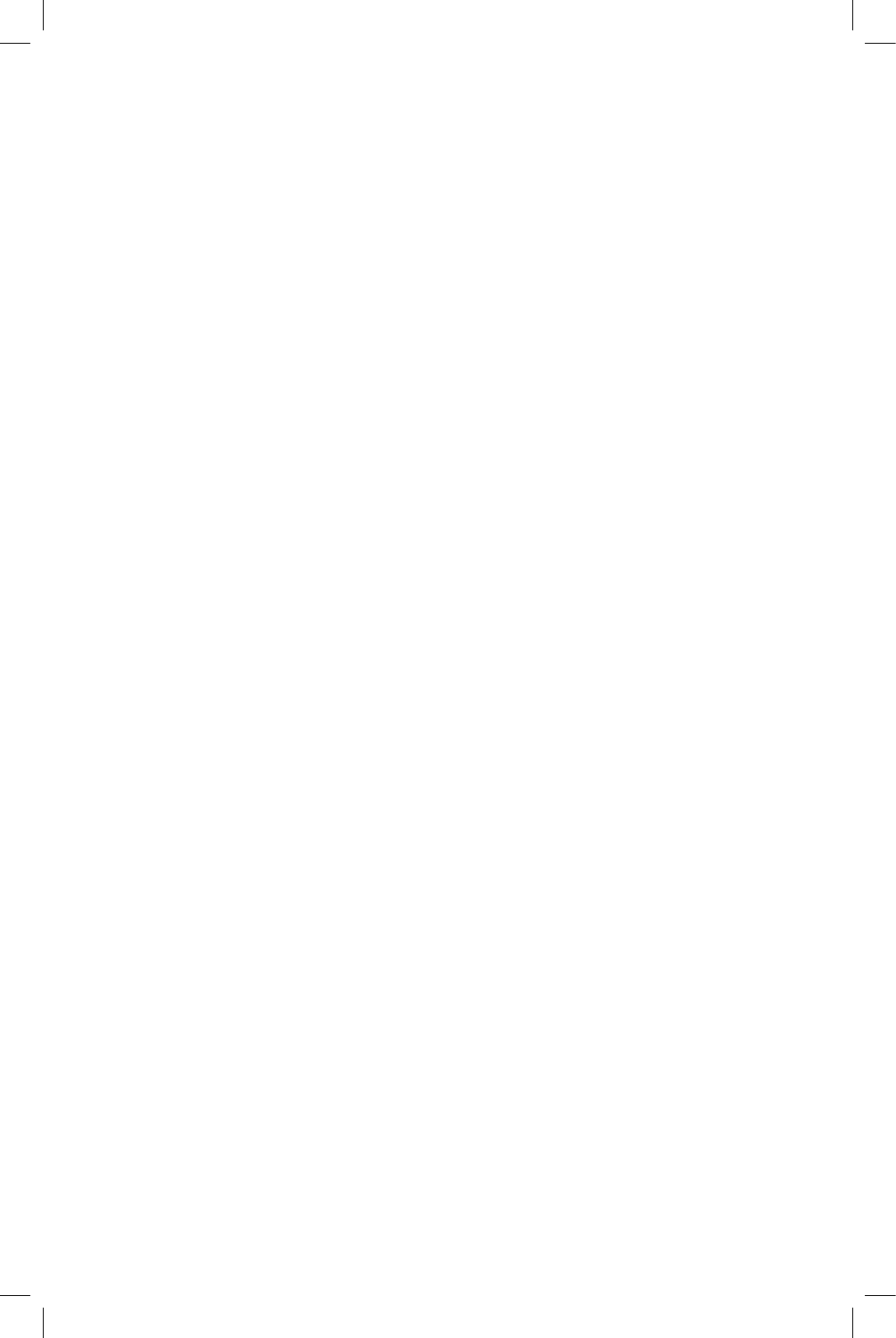

I t was not much of a place to lay his head, but at least it gave him shelter from the elements. As he sat down at the entrance to the cave, all he could think about was how tired he was, and how utterly disappointed and alone he felt. He had just spent 40 very long and quiet days trudging through the wilderness. In those moments of silence, He had to wonder, had God forgotten all about him? Was he really the only one left? After all, he was not used to the silence and the heavens were completely shut up to him.

The memories of the recent victory on Mount Carmel were but a faint recollection for Elijah. He had seen the fire of God fall from the heavens, consuming the wet sacrifice he had prepared, thus silencing the prophets of Baal. The only thing he could think of was the words of Ahab's wife, Jezebel, who threatened to do to him what Elijah had done to the losers of that holy contest. Fear for his life had driven him to flee from her and fear had led him to that secluded place where he could indulge in his self-pity.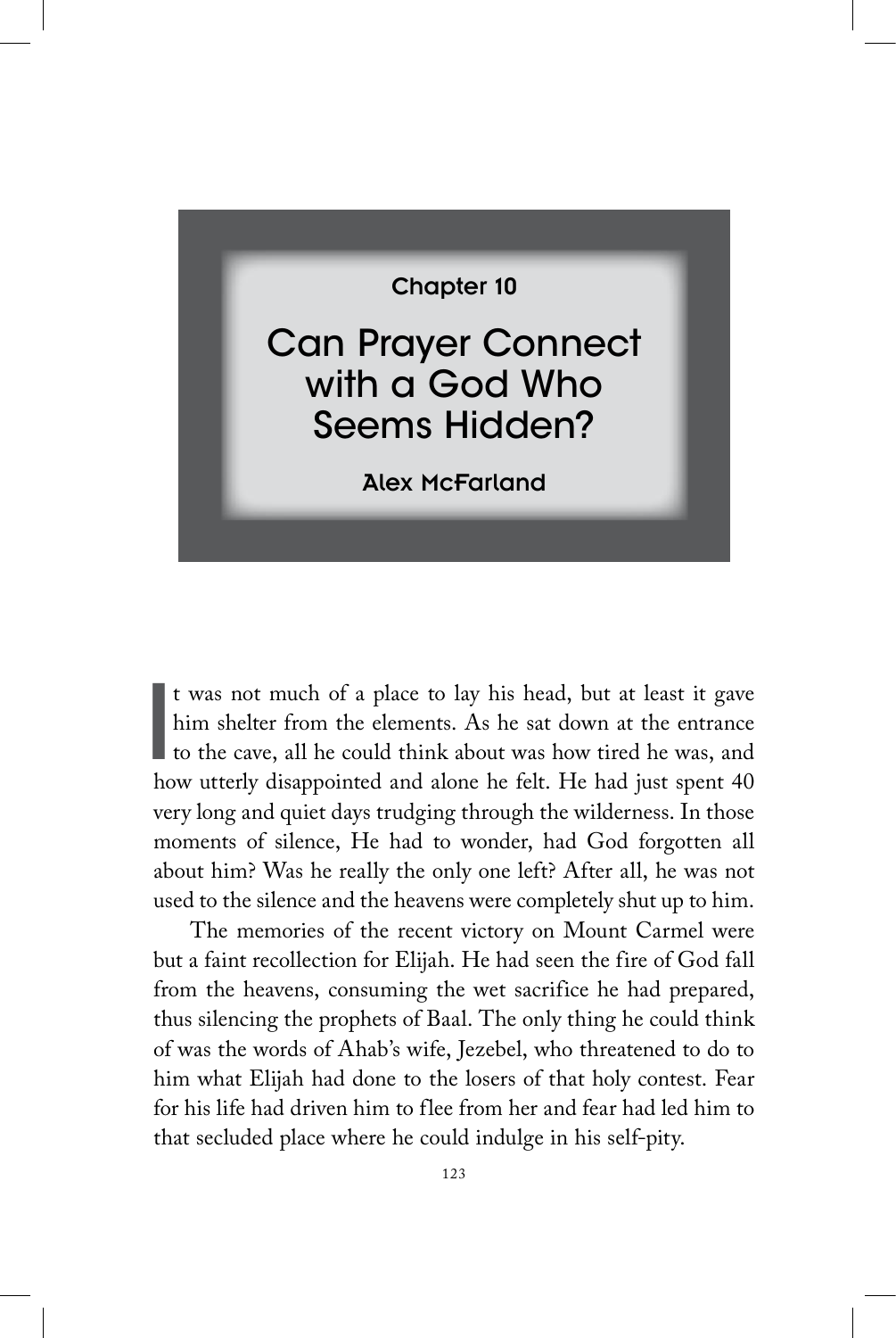As he sat in the dark, cramped cave, the Lord broke the silence with a simple question, "What are you doing here, Elijah?" Instead of answering directly, Elijah registered his complaint. Elijah grumbled that he had faithfully fulfilled God's call and yet he felt like a failure—as if he was the only one of the faithful left. The Lord then told him to go and stand on the mountain, in the very presence of the Lord.

. . . At that moment, the Lord passed by. A great and mighty wind was tearing at the mountains and was shattering cliffs before the Lord, but the Lord was not in the wind. After the wind there was an earthquake, but the Lord was not in the earthquake. After the earthquake there was a fire, but the Lord was not in the fire. And after the fire there was a voice, a soft whisper. (1 Kgs 19:11–12)

The Lord had once again spoken to His servant, not in some "big booming voice" from the sky, but a soft gentle whisper, calling him back to the work that God wanted this man to complete.

Like Elijah, believers at times experience moments in their life when God is silent and His presence seems distant. They may have prayed about some difficult situation but heard nothing back from above. Perhaps God did not answer their prayers in a timely manner which brought about undesirable consequences. This "silent treatment" can become quite disturbing; leading one to wonder if God has turned a deaf ear to us or if we have done something to cause him to stop loving us. Can our prayers connect to God even when He seems to be hidden from us? Does the silence mean we have been forsaken by Him? In this chapter we will explore the question of how Christian prayer connects with a God who, at times, seems silent. After addressing a few flawed assumptions on the topic, we will offer several biblically based Prayer Principles to help guide the reader through times of divine hiddenness.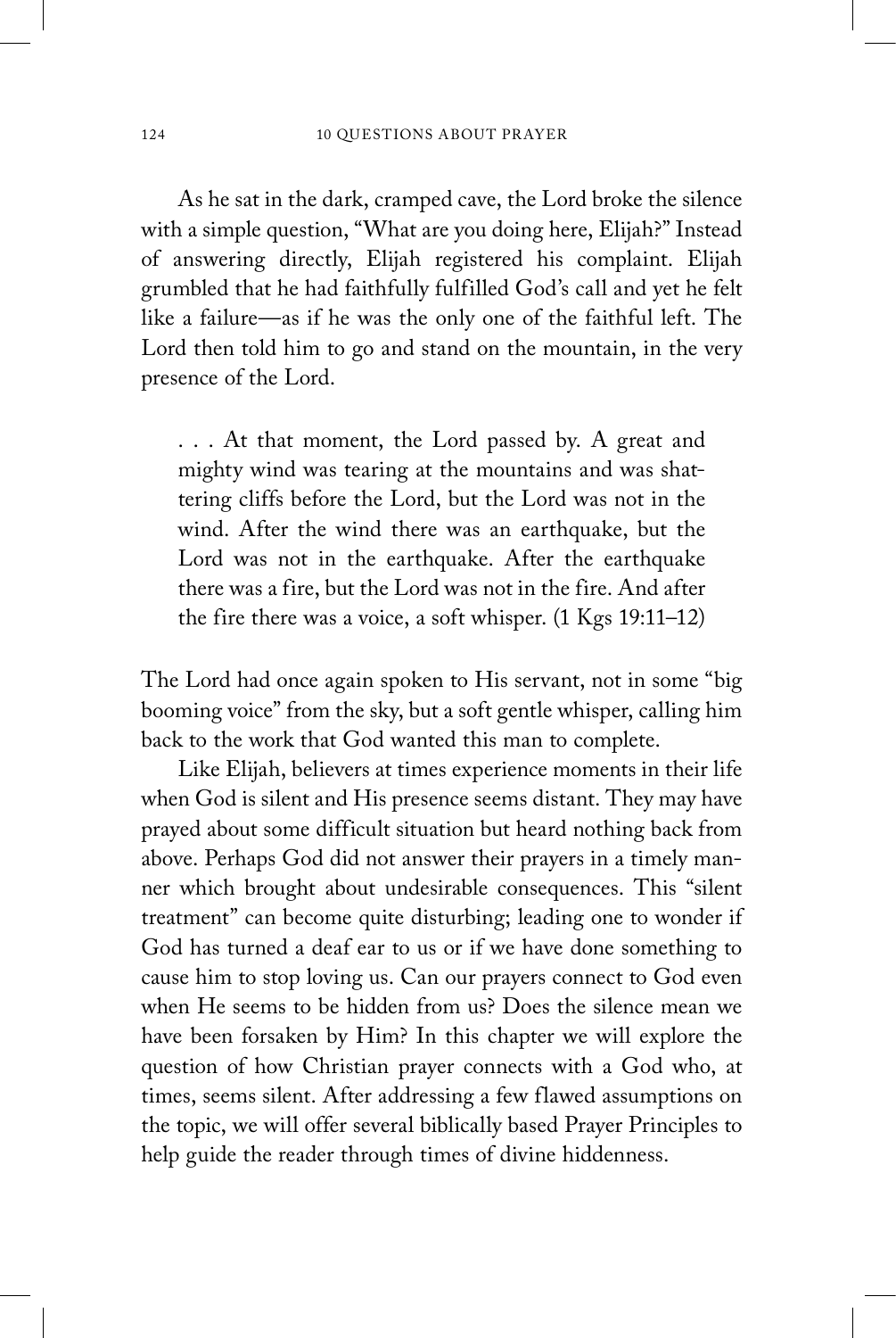### Counterpoint

When God is silent, or He seems hidden, believers may be tempted to draw several unwarranted conclusions. In times of prolonged silence, for example, one may actually begin to deny God's very existence. This is perhaps the most radical response to such circumstances. More common, however, might be the notion that God simply does not care, that one's prayers are inconsequential to a God who has much bigger problems to solve. Few would consider that God's silence might actually serve a larger purpose in the life of the believer. In what follows, we will explore the possibility that, far from being absent or apathetic, God's perceived silence may be divinely intended for the good of the believer.

#### Point

Before we can address the question of how prayer connects with God when He seems hidden, it is important to understand what it means for God to speak to us as believers. Does it entail an audible voice from heaven or something mystical? After clearly establishing the character and means of God's revelation, we will then offer several Prayer Principles regarding the relationship between prayer and God's perceived hiddenness.

There are two primary ways God has spoken to all of humanity. First, God speaks through *general revelation* which is available to everyone, everywhere at all times. Romans 1:20 (HCSB) says, "For His invisible attributes, that is, His eternal power and divine nature, have been clearly seen since the creation of the world, being understood through what He has made. As a result, people are without excuse." There is enough general revelation through creation to prove that God exists. Sadly, some people have chosen to suppress the truth in their unrighteousness (Rom 1:18). If they deny the existence of God then they are not responsible to Him for their actions. According to Paul, this tendency to suppress the truth leads to idolatry (Rom 1:23; 25), deviant sexuality (Rom 1:24; 26–27) and other immoral behaviors (Rom 1:28–32).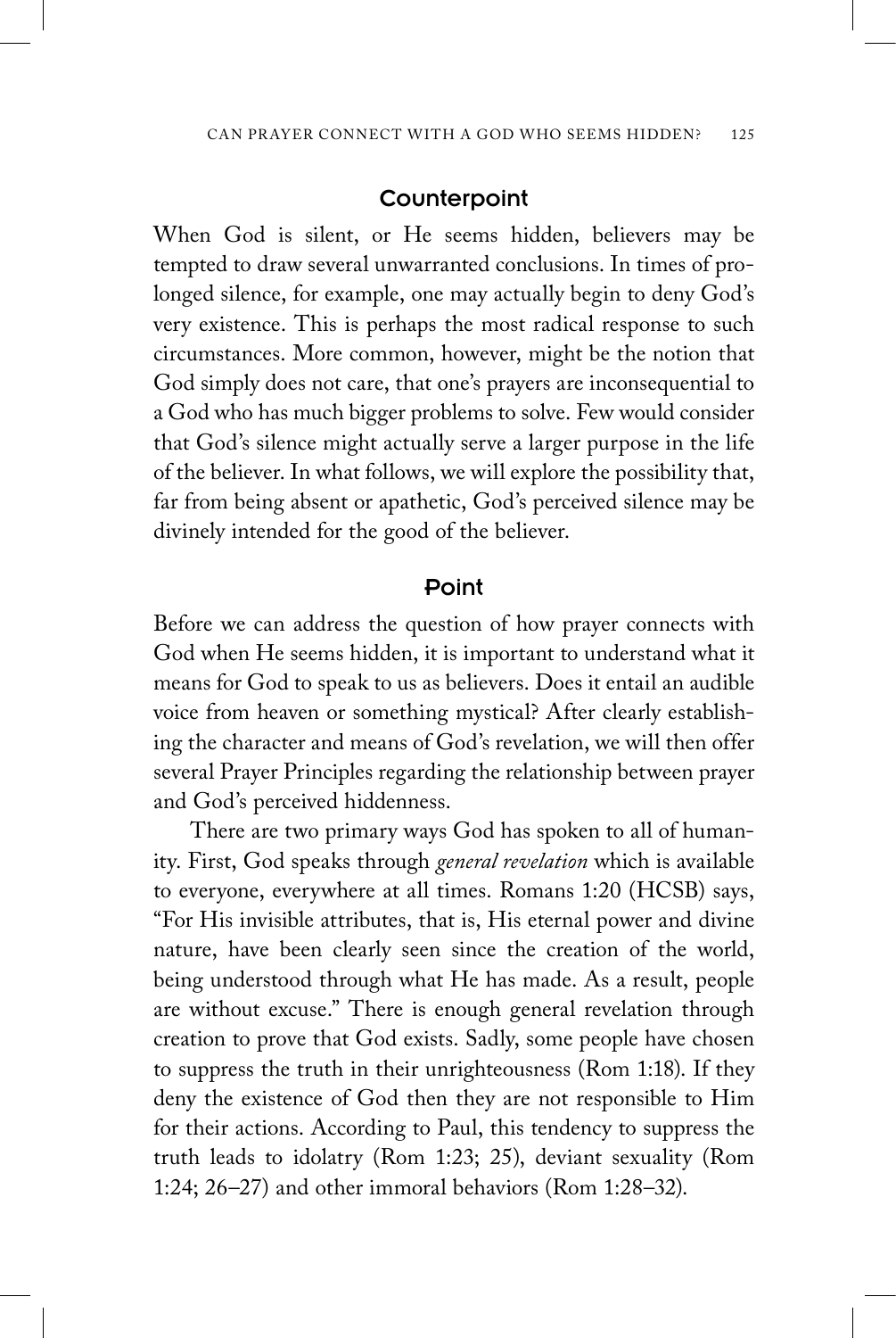One particular manifestation of general revelation is God speaking through the conscience by writing His laws on the heart of humanity. Paul wrote, "So, when Gentiles, who do not have the law, instinctively do what the law demands, they are a law to themselves even though they do not have the law. They show that the work of the law is written on their hearts. Their consciences confirm this. Their competing thoughts will either accuse or excuse them. . . ." (Rom 2:14–15 HCSB). In other words, all people know instinctively what is right and wrong. The problem comes when they choose not to follow the dictates of their conscience.

Second, God also gave us *special revelation* through the Bible. While general revelation remains limited in scope, special revelation discloses all that God has chosen to make known about Himself and His plan to redeem us from the fall. Paul wrote, "All Scripture is breathed out by God and profitable for teaching, for reproof, for correction, and for training in righteousness, that the man of God may be complete, equipped for every good work" (2 Tim 3:16–17 ESV). When God speaks today, whatever He reveals to us will never contradict, replace or add to His completed revelation, the written Word of God. If you "hear" Him telling you that it is okay to compromise in an area where He has already clearly spoken in His Word, that voice is not from Him but from your own sinful desire.

The Bible further gives us record of God's special revelation to individuals through visions, theophanies (times when God manifested Himself physically), miracles and, most importantly, the incarnation of Jesus Christ. Jesus, then, is God's ultimate special revelation to humanity. The writer to the Hebrews wrote:

Long ago God spoke to the fathers by the prophets at different times and in different ways. In these last days, He has spoken to us by His Son. God has appointed Him heir of all things and made the universe through Him. The Son is the radiance of God's glory and the exact expression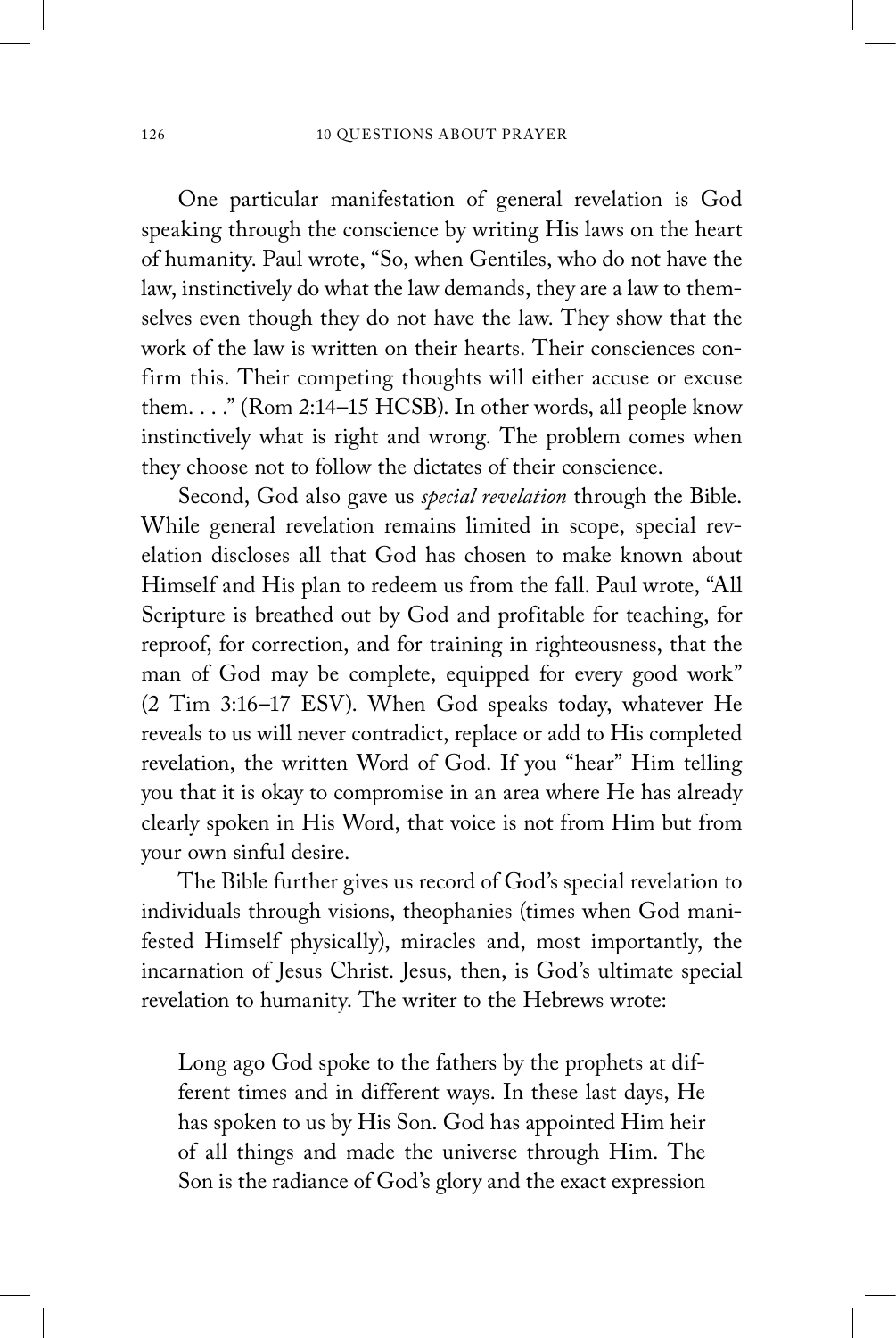of His nature, sustaining all things by His powerful word. After making purification for sins, He sat down at the right hand of the Majesty on high. (Heb 1:1–3)

In the original language, the phrase "the exact expression of His nature" conveys the image left in a piece of metal after it has been struck with an engraving tool and hammer. Christ is the exact image of the Father and if anyone wants to know what the Father is like, they need to look at the Son.

# Prayer Principle: While God can communicate to His children in many ways, the Holy Spirit is at the center of all God's communication.

While these details regarding the character and means of God's revelation are important, it still does not answer the question, "Does God still speak today?" We suggest that God does indeed continue to speak to His children. By definition, Christianity is an intimate personal relationship with God rather than a religion. Dr. Henry Blackaby, author of *Experiencing God*, wrote that there are seven realities of experiencing God: "God speaks by the Holy Spirit through the Bible, prayer, circumstances, and the church to reveal Himself, His purposes, and His ways."1 While God uses all of these methods to convey His will to His followers, it is important to note that at the center of all God's communication is the mediating role of the Holy Spirit.

The Holy Spirit speaks in several ways, though seldom through an audible voice. He convicts believers (and unbelievers) of sin, brings to mind scripture and prompts believers to take certain actions. There are a number of scriptural examples of this. In Acts 8, the Holy Spirit directed Phillip to go down the road that goes from Jerusalem to Gaza where he met an Ethiopian man who was reading Scripture while riding in his chariot as he returned from Jerusalem. The Spirit prompted Phillip to join this man and witness to him and the man trusted Christ. In Acts 16 we read how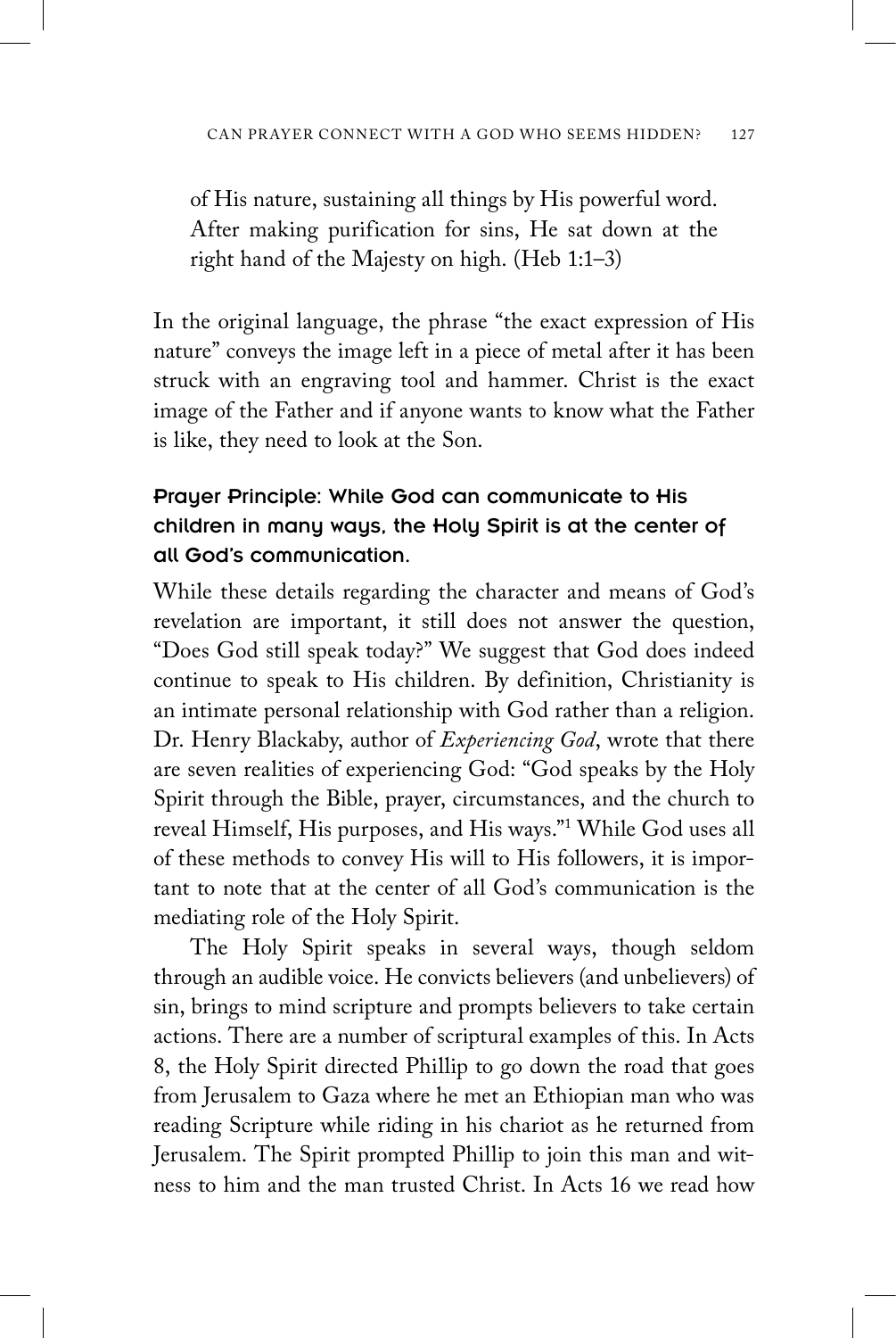Paul, while passing through Phrygia and Galatia, planned to take the gospel into Asia but he was prevented from doing so by the Holy Spirit. So it is in the context of the Christian's daily walk that God communicates with believers as they read the word, commune with Him in prayer, trust Him through their circumstances and fellowship with other believers.

## Prayer Principle: The apparent distance between the believer and God may be emotional or psychological, but it is not actual.

In reality, it is impossible for God to truly be distant. Psalm 139 talks about God's *omnipresence*, the fact that God is everywhere. Verse 8 even points out that "if I make my bed in hell, Thou art there." If God is everywhere, ever-present and equally present throughout the universe, then He cannot really be distant from me. A number of Christian writers have expounded on the realization that, though God may sometimes *seem* distant, it is impossible for Him to actually *be* distant. Max Lucado writes that, in Jesus, God came near.2 I would add that Jesus not only came near, but He *is* near! In response to the emptiness left in the aftermath of sin, and in contrast to the despair that can only be promised by secularism, Christianity promises a Savior and Lord who, by His very nature, is always present, always near. He *is*!

With this in mind, the believer can hold on to the reality of God's presence, even when he seems distant. God gave a wonderful promise to believers in Hebrews which says that "I will never leave you or forsake you." Granted that this promise was given in the context of believers being content with what they have and not being lovers of money. Nevertheless, this promise applies to the total welfare of the believer. *The Believers Bible Commentary* says, "The greatest riches a person can have lie in possessing Him who promises, 'I will never leave you nor forsake you.' In Greek, strong negation is expressed by using two or more negatives. (This is the opposite of English structure in which a double negative makes a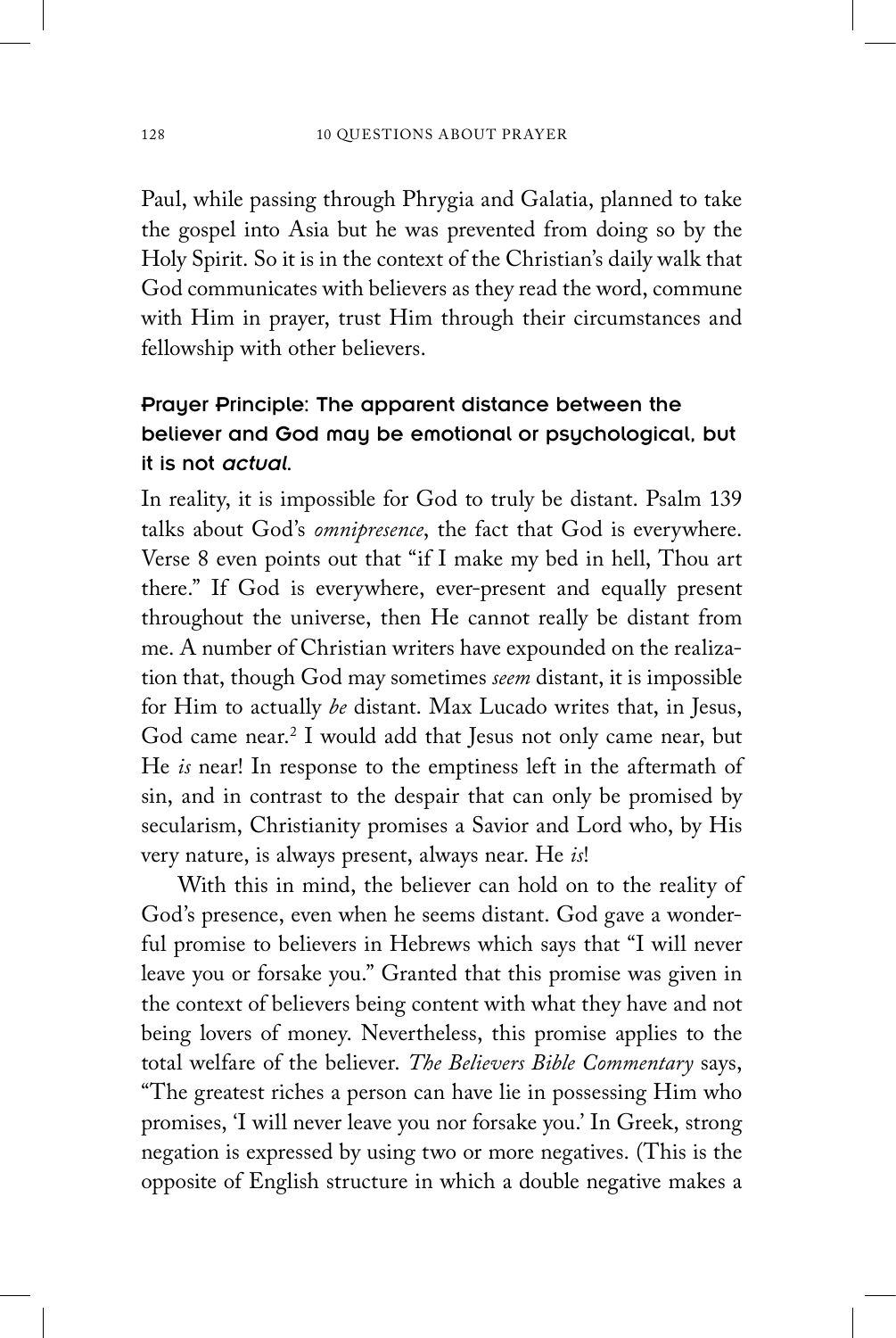positive assertion.) In this verse the construction is very emphatic: it combines five negatives to indicate the impossibility of Christ deserting His own!"3 In spite of any emotional or psychological distress that you might feel in the midst of your situation, it is important to remember that, based upon His Word and His promises, God will never abandon one of His children.

### Prayer Point: The perception of God's distance may reflect a problem with the petitioner.

If God seems distant to us, maybe the issue is not with Him but with us. Ravi Zacharias writes, "I think the reason we sometimes have the false sense that God is so far away is because that is where we have put Him. We have kept Him at a distance, and then when we are in need and call on Him in prayer, we wonder where He is. He is exactly where we left Him."4 Below are several potential problems one might consider when God seems distant.

First, the petitioner may not be a Christian. The most basic prayer is the prayer for salvation. You may not be going very far in your prayer life because you are not yet born again. Bear in mind that the prayer for salvation is not some magic formula or secret password that one can simply utter and gain entrance to heaven. It reflects a heart attitude that understands the severity of our situation as lost sinners before a Holy God. Apart from Jesus Christ, we must bear the judgment for our own sins which is eternity in hell. Balking at our predicament or complaining that God is unfair for prescribing such a dreadful punishment will not change the outcome. In fact, it indicates that we are entrenching deeper into our attitude of rebellion. There must be a conscience decision to repent of our sins, that is, to stop blindly pursuing sin and to start pursuing God. The "sinner's prayer" is only a verbal expression of this desire to exchange the old life of sin for a new life in Christ which is only lived out with the help of the One who raised Jesus from the dead. If there has been no life change, no desire for holiness and no concern for growing in Christ in your life, perhaps you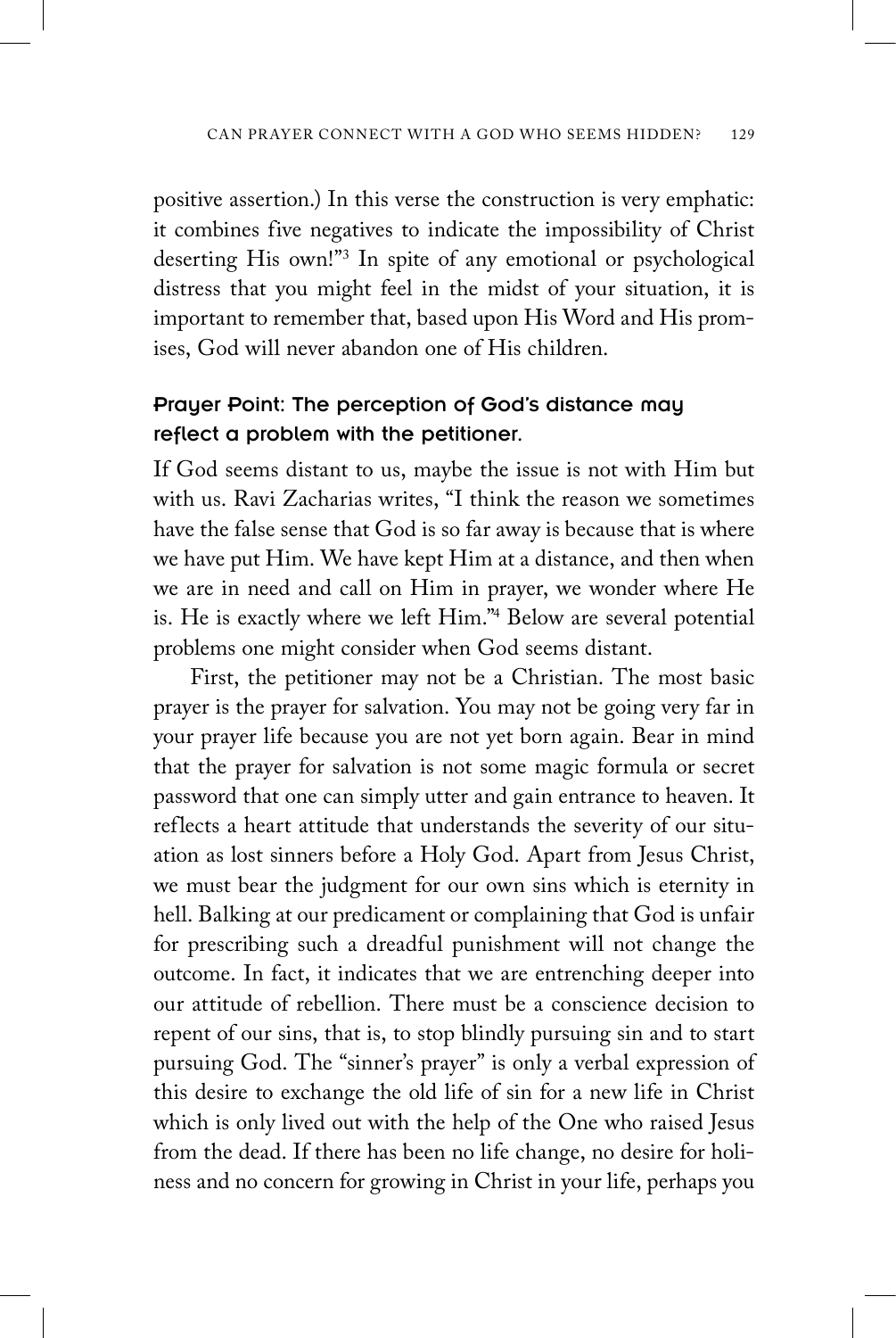need to take that all important first step of repenting and believing the gospel.

Second, there may be unconfessed sin in your life. Psalm 66:18–19 (KJV) states, "If I regard iniquity in my heart, the Lord will not hear me: But verily God hath heard me; he hath attended to the voice of my prayer." Sometimes God seems distant to us because He wants us to be aware of some unconfessed sin that we might be harboring in our hearts. The penalty of a believer's sin—eternal hell—has been satisfied at the cross by the blood of the sinless Son of God, but sin still hurts our fellowship with God. Suppose a child accidentally broke a window with his baseball and tried hide the evidence from his father. When the father confronted the child about the incident, instead of admitting his error, the child lies. Until that child comes forth and owns up to the accident as well as the lie told to cover up the error, there will be an impasse in their relationship. It is like that in our relationship with God. When we confess our sins to Him He will restore our fellowship, remove that feeling of distance, and hear our prayers again.

In Psalm 32, King David reflects on a time when he had to own up to harboring sin in his life. "When I kept silent, my bones became brittle from my groaning all day long. For day and night Your hand was heavy on me; my strength was drained as in the summer's heat. Selah. Then I acknowledged my sin to You and did not conceal my iniquity. I said, "I will confess my transgressions to the Lord," and You took away the guilt of my sin. Selah" (Ps 32:3–5 HCSB). If God seems distant to you, pray and ask Him to reveal any sin that you might be clinging to in your heart; that is one prayer that God is more than willing to answer.

Third, the believer's heart may be full of unbelief. Jesus was unable to perform many miracles in His hometown because of the unbelief of the people there (Matt 13:58). When our hearts are filled with unbelief, God will not answer our prayers. Faith is the firm conviction that something is true and not just a blind hope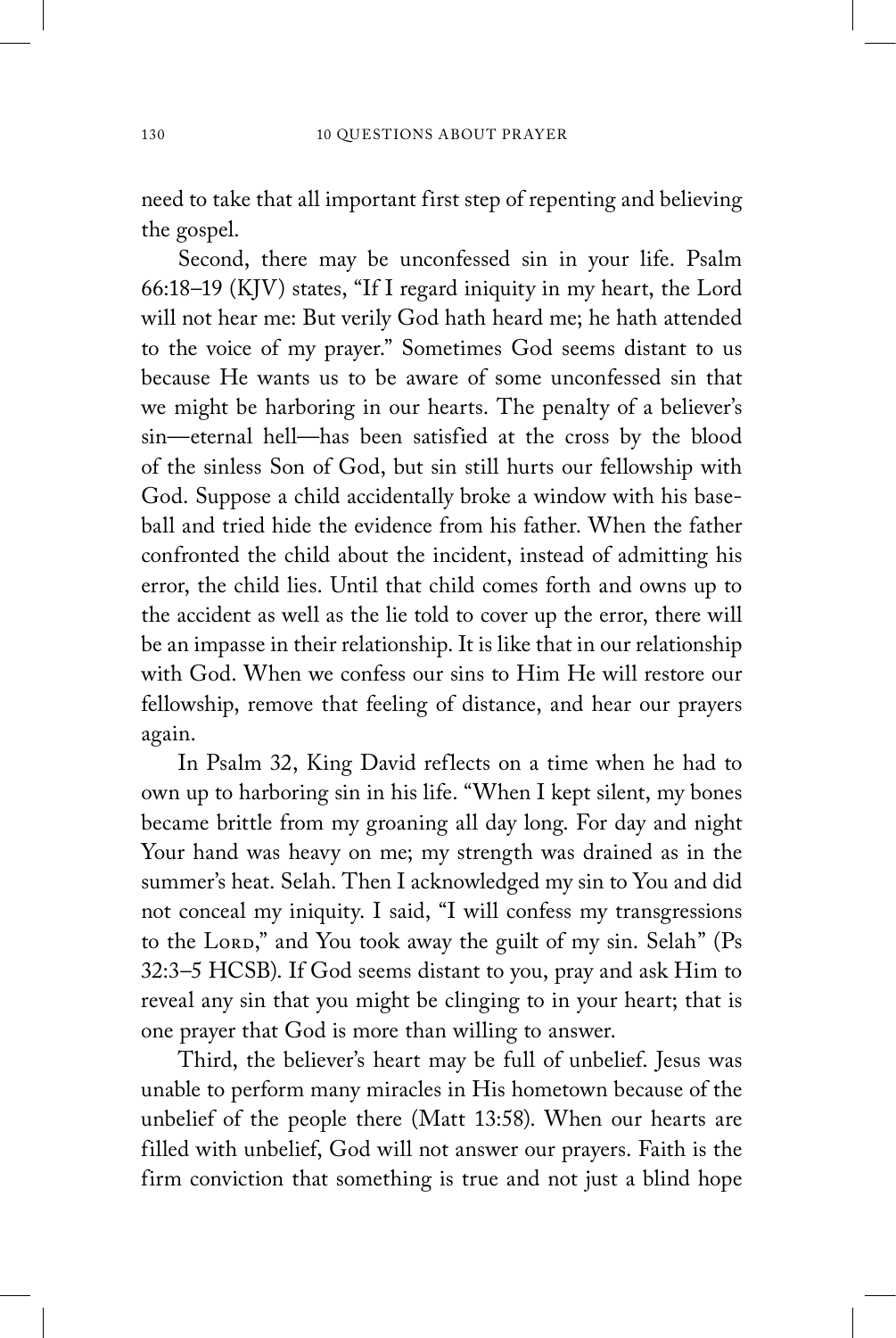that it's true. Do Christians have doubts sometimes? Absolutely! Whenever doubts enter, they provide a fertile seedbed for the weeds of unbelief to sprout and grow. An unbelieving heart will naturally feel distant from God because without faith, it is impossible to please God (Heb 11:6). How do we overcome those doubts? By remembering what God has done for us in the past! That is why God frequently reminded Israel that he had delivered them out of Egypt. Every time they looked at the ten commandments, they were reminded, "I am the Lorp your God, who brought you out of the land of Egypt, out of the place of slavery" (Exod 20:2 HCSB). If you find yourself feeling distant from God because you have allowed unbelief to grow in your heart, sit down with a piece of paper and write down some of the things that God has done for you in the past. When you finish, pray and thank Him for those blessings.

Fourth, the believer might be relying too much on their current circumstances to try to discern what God is saying. While it is true that God does speak through circumstances, the troubling situation we face today might make a complete turnaround tomorrow. Circumstances change but "Jesus Christ is the same yesterday, today and forever" (Heb 13:8 HCSB). Also, we would do well to remember that this world is not the end all, be all, of existence. This world is a laboratory for the formation of souls. It is a gymnasium for the perfecting of saints. As any top athlete will tell you, sometimes exercise hurts.

Fifth, the believer might be misled by their emotions. Feelings are frequently mistaken. Emotions can steer you wrong about everything from romance to shopping. Studies show that most people choose the car they drive for emotional reasons. They leave the dealership having spent too much, and often having committed themselves to a vehicle not exactly suited to their needs. If emotions cannot be fully trusted to handle the purchase of a consumer item, why would we trust emotions when it comes to an ultimate,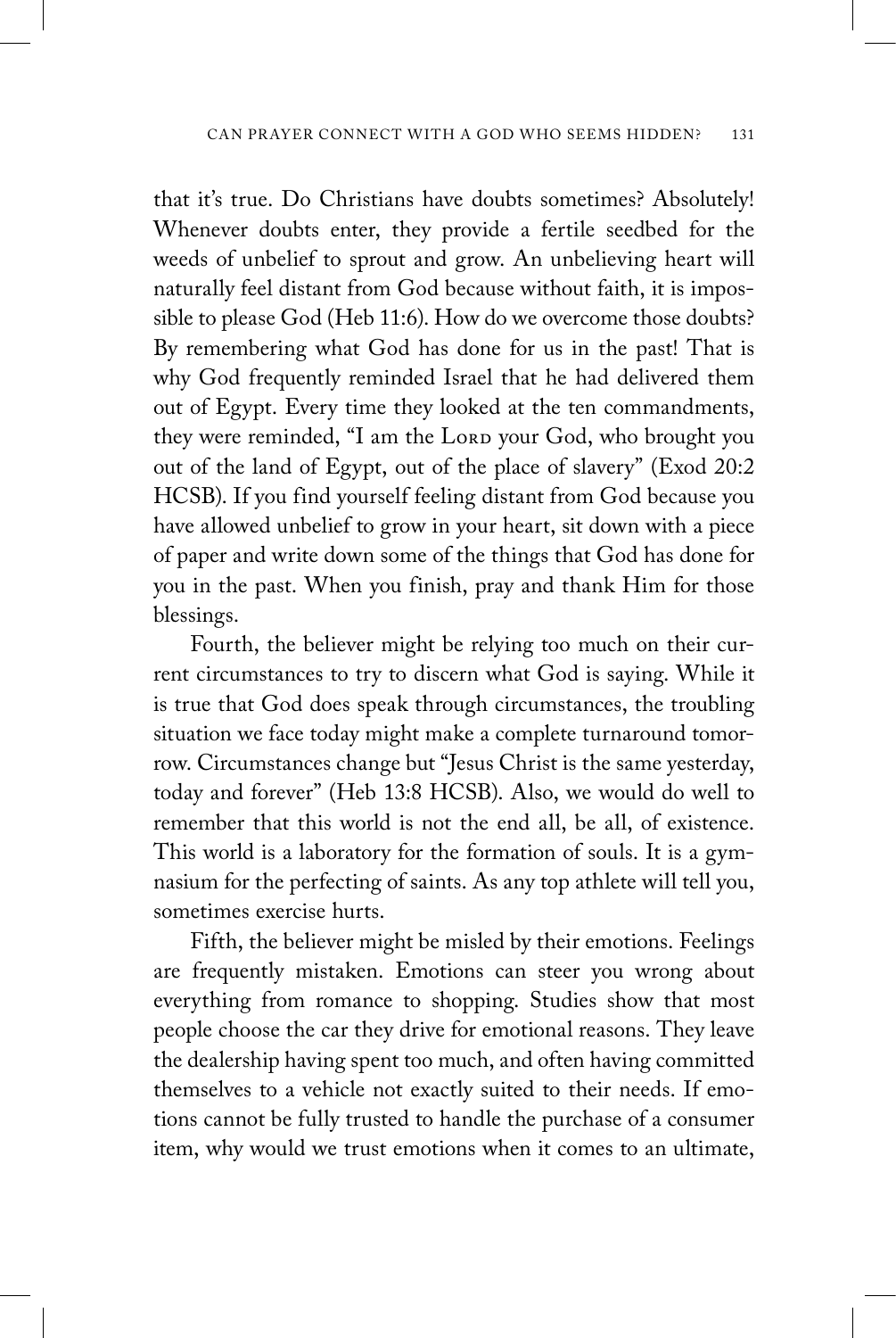"soul-impacting" topic like God? We are much better off trusting His revelation about reality, than our possible misconceptions.

Today God may seem distant to you, but remember that there was a time when you were distant from Him. Before you became a Christian, was God's love for you less than it is now? Of course not! Thus, as a believer I can know that, despite our emotions, God's love for me is as constant as it ever was. We tend to think of ourselves as being "in God's favor" when things are going well, and perhaps "out of favor" when life gets tough. Do not be misled into concluding that God's love has changed, simply because you do not feel a level of bliss you once experienced in light of past circumstances. Remember, we do not worship feelings or circumstances. We are in a relationship with the God who *is* joy, and with the Sovereign Lord who is in control of all circumstances.

Sixth, it could be that God's sovereign timetable is just not the same as yours. Someone once said that God is not an "on-time God," but He is an "in-His-time God" meaning that God does not operate on the same timetable as we do. It would be a mistaken conclusion on our part to assume that God has abandoned us when we do not see our prayer answered in the time frame we think it ought to be answered. In our impatience, we often jump to that conclusion and our lack of patience can often cause us to push ahead of God.

At the age of 75, Abraham was given the promise that God would make from him a great nation and that his descendants would inherit Canaan even though he had no male heir at the time (Gen 12:1–4). After about ten years of living in Canaan, Abraham's wife Sarah began to lose patience with the Lord and proposed that Abraham take for his wife Hagar, her handmaiden, as a surrogate mother to start this family. Abraham agreed. When Hagar conceived and had a child, Sarah became jealous and began to blame Abraham and persecute Hagar (Gen 16:1–6). In their impatience they took matters into their own hands and created many more problems than they solved. At the age of 100,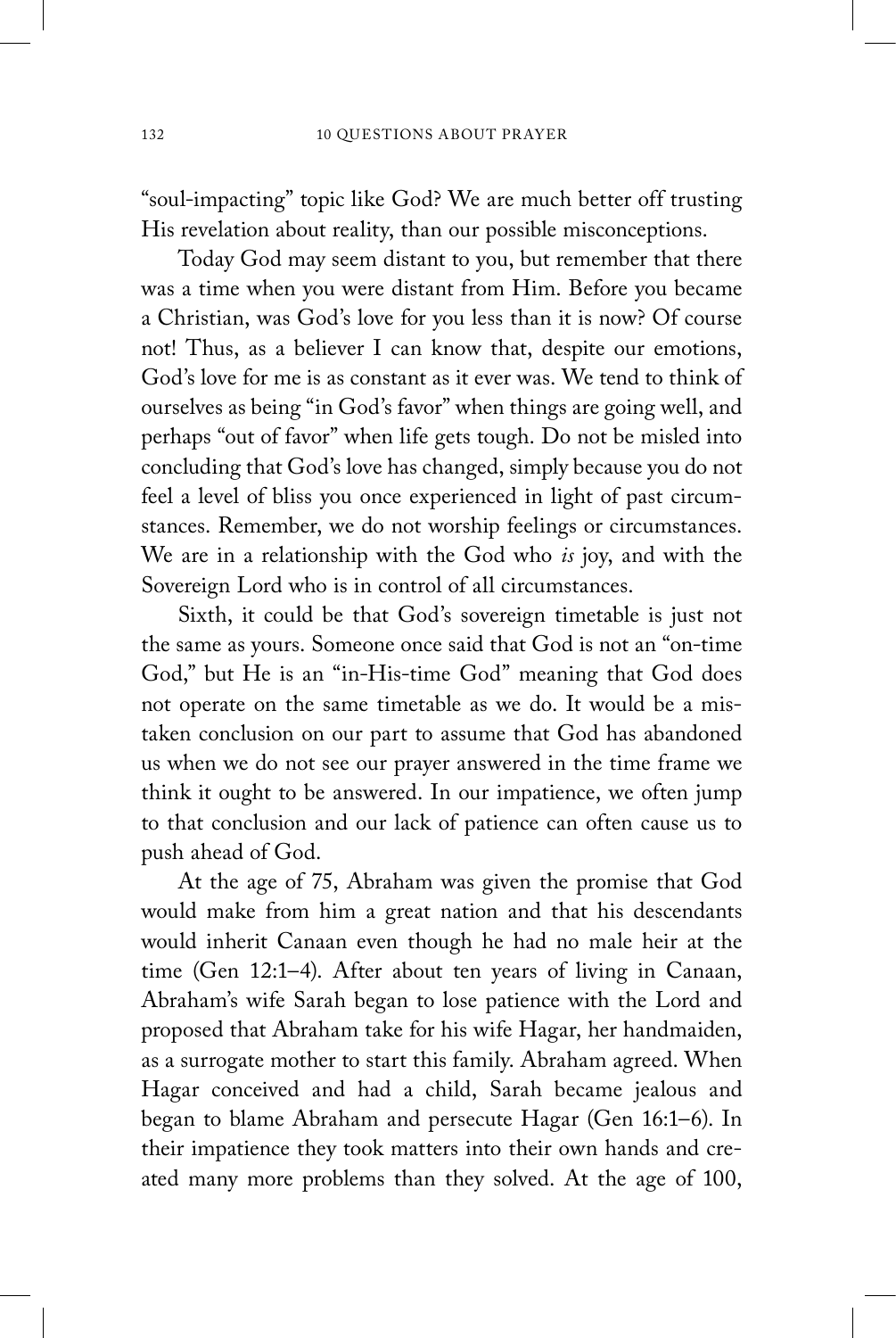Abraham finally received the promised son, Isaac, through whom God fulfilled his promise (Gen 21:5). God fulfilled the promise according to His timetable and not Abraham's. Commenting on Psalm 130, Charles H. Spurgeon says, "If the Lord Jehovah makes us wait, let us do so with our whole hearts; for blessed are all they that wait for Him. He is worth waiting for. The waiting itself is beneficial to us: it tries faith, exercises patience, trains submission, and endears the blessing when it comes. The Lord's people have always been a waiting people."5

Seventh, perhaps the believer has simply failed to notice God's work. It could be that God is listening, is answering, and is working in my life significantly but I have been too busy to notice or thank Him for it. We may not see the direct answer to our prayers when we expect it, but we can measure the indirect results of our prayer and know that God is active. Character is shaped, faith is tested, trust is learned and our witness is elevated before an unbelieving world when we patiently endure the silence. Too often we lean on feelings (which vacillate up and down, run hot and cold) and God wants us to lean on the fact of His Word (which never changes). We long for the "spiritual high" we felt after a move of God during revival or a retreat and when that rush of excitement fades there is nothing deep rooted to hold up our faith until the next mountain top. This is why Paul prescribed prayer as the remedy for an anxious heart. He wrote, "Don't worry about anything, but in everything, through prayer and petition with thanksgiving, let your requests be made known to God. And the peace of God, which surpasses every thought, will guard your hearts and minds in Christ Jesus" (Phil 4:6–7). Faith has been likened to a train. Our faith is the engine which carries the load, Gods promises are the box cars (the facts) and our feelings always bring up the rear of the train as the caboose.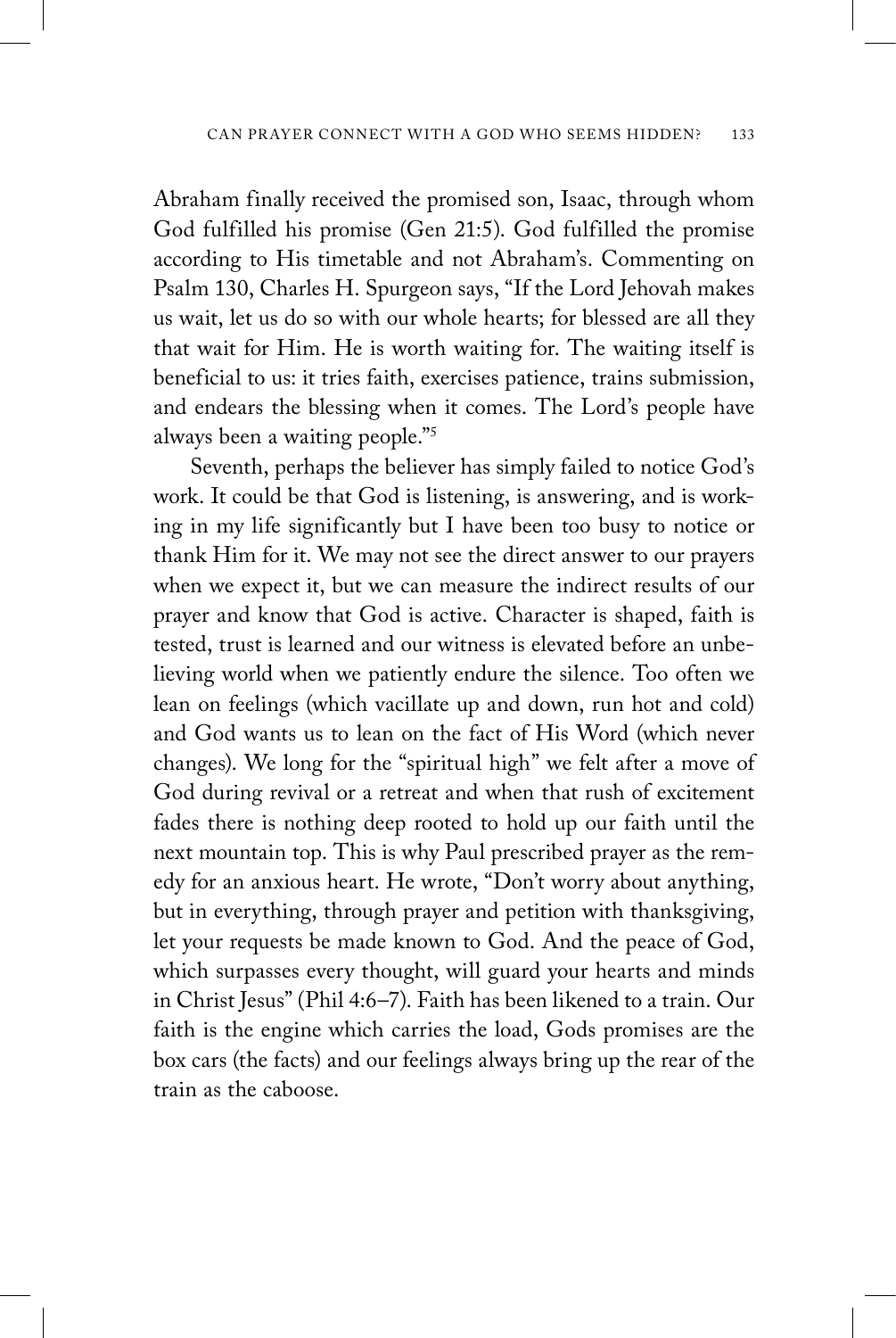# Prayer Principle: Every believer experiences times when God seems distant.

God's silence, however, need not necessarily reflect a problem with the petitioner. A quick examination of Scripture reveals that silence from God is not an unusual thing. In Gen 1:2, we read, "Now the earth was formless and empty, darkness covered the surface of the watery depths, and the Spirit of God was hovering over the surface of the waters." There was silence. After the passing of Joseph at the end of the book of Genesis, the Egyptians began to oppress the children of Israel and they enslaved them. God had promised to bring the nation back into the land that had been promised to Abraham's descendants, yet it took 430 years for their deliverance from Egypt to come. We have nothing of the activity of God recorded in the canon of Scripture about that time of waiting. Silence. Between the closing of the Old Testament and the first advent of Christ (a time referred to as the intertestamental period) we have around 400 years of silence. History did not stop, but God's recorded revelation did. Even today, the canon of Scripture is closed and there is no new revelation being given to man by God. God has said all that needs to be said in His Word.

That being said, this explanation does not account for the times in our personal relationship with God when we feel that God is no longer near to us. After all, God did promise us His presence through the indwelling Holy Spirit. Paul referred to this promised indwelling as a "down payment in our hearts" until the day we are redeemed (2 Cor 1:22 HCSB). So a believer might ask, "If God's Spirit dwells within me, why do I not feel Him right now? Have I done something to cause the Spirit to leave me?"

# Prayer Principle: God's silence does not mean that He is inactive for His greatest work in your life may be accomplished during times of waiting.

If you are facing one of those times when God seems hidden and silent, it is important to not become angry, fearful, disappointed or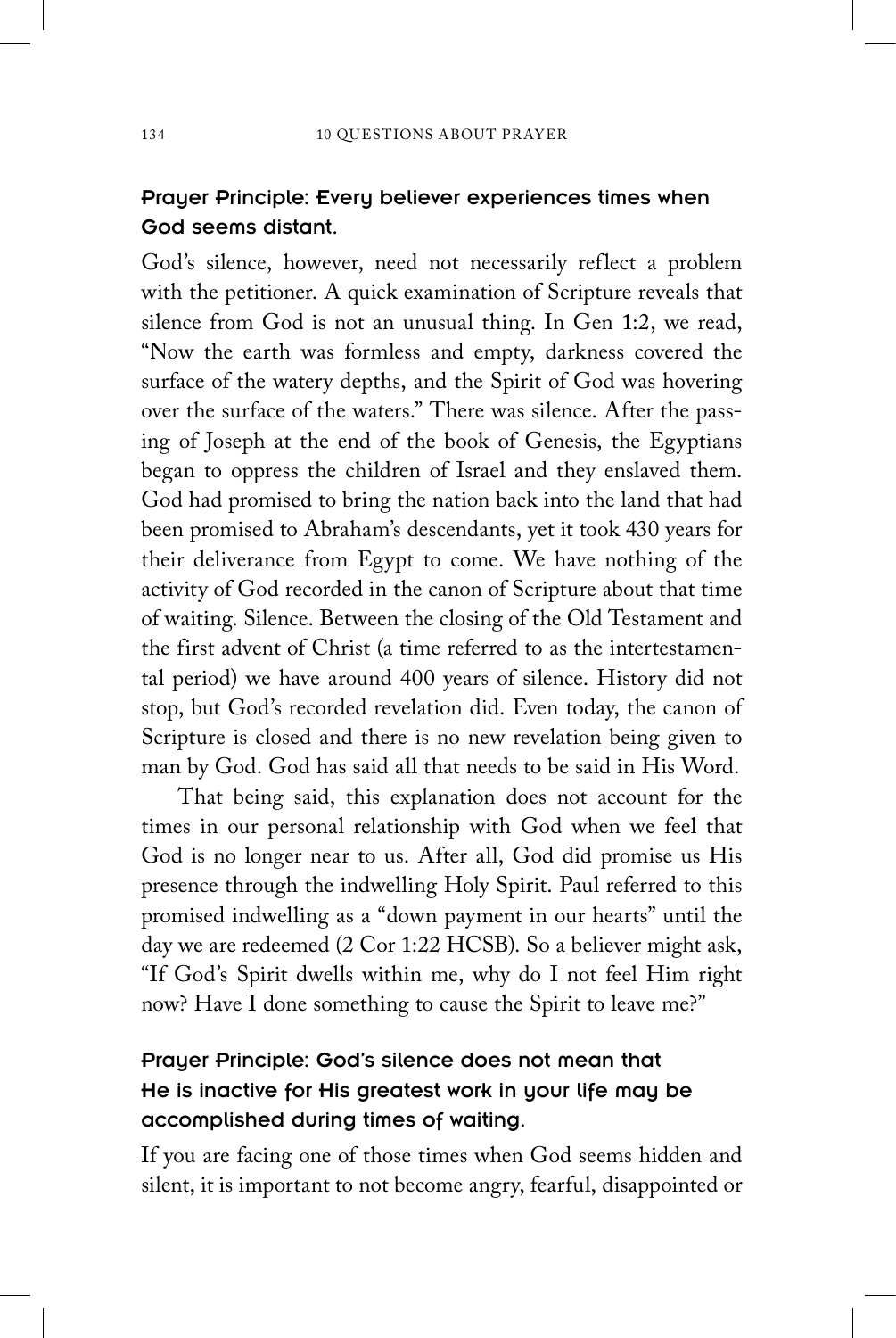confused. God can use the silence as a tool to mold and shape you to be more Christ-like and to build your confidence in His sovereignty. Below are several ways God could be using His silence for the benefit of the believer.

First, divine silence could be an opportunity for growth. When Jesus received news that Lazarus had died, He allowed two extra days to pass before He came to Bethany where He would raise Lazarus from the dead. As He approached the tomb, Martha confronted Jesus saying, "Lord, if You had been here, my brother wouldn't have died" (John 11:21). Her words were filled with disappointment; she felt abandoned in her hour of greatest need. When Jesus came to the tomb and saw all the mourners crying, He also began to weep, not because Lazarus had died but because of the unbelief of the crowd. Jesus then commanded Lazarus to come forth from the tomb and Lazarus promptly obeyed. Would their faith in God have been strengthened had Jesus been there to prevent the death of Lazarus? Possibly. But which scenario increased their faith more, seeing Jesus heal the sick, which he did on numerous occasions, or seeing Him raise a man from the dead? Jesus said, "This sickness will not end in death but is for the glory of God, *so that the Son of God may be glorified through it*" (John 11:4). The waiting allowed them to learn something new about Jesus, namely that he had power over the greatest enemy of all—death. You too can learn something during the silence if you will listen.

Second, divine silence could be a teaching opportunity. So the job in Cincinnati did not come through, even though I really prayed for it. The candidate that I voted for did not win the election, in spite of the fact that several in our study group fasted and prayed. Maybe God is not listening. Or, maybe He is trying to get a point across to me. One of the greatest lessons a believer can learn from prayer is that deeper trust in God is better developed in the dark than the light; in the silence, not the noise. The psalmist declared, "Even though I walk through the valley of the shadow of death, I will fear no evil, for you are with me; your rod and your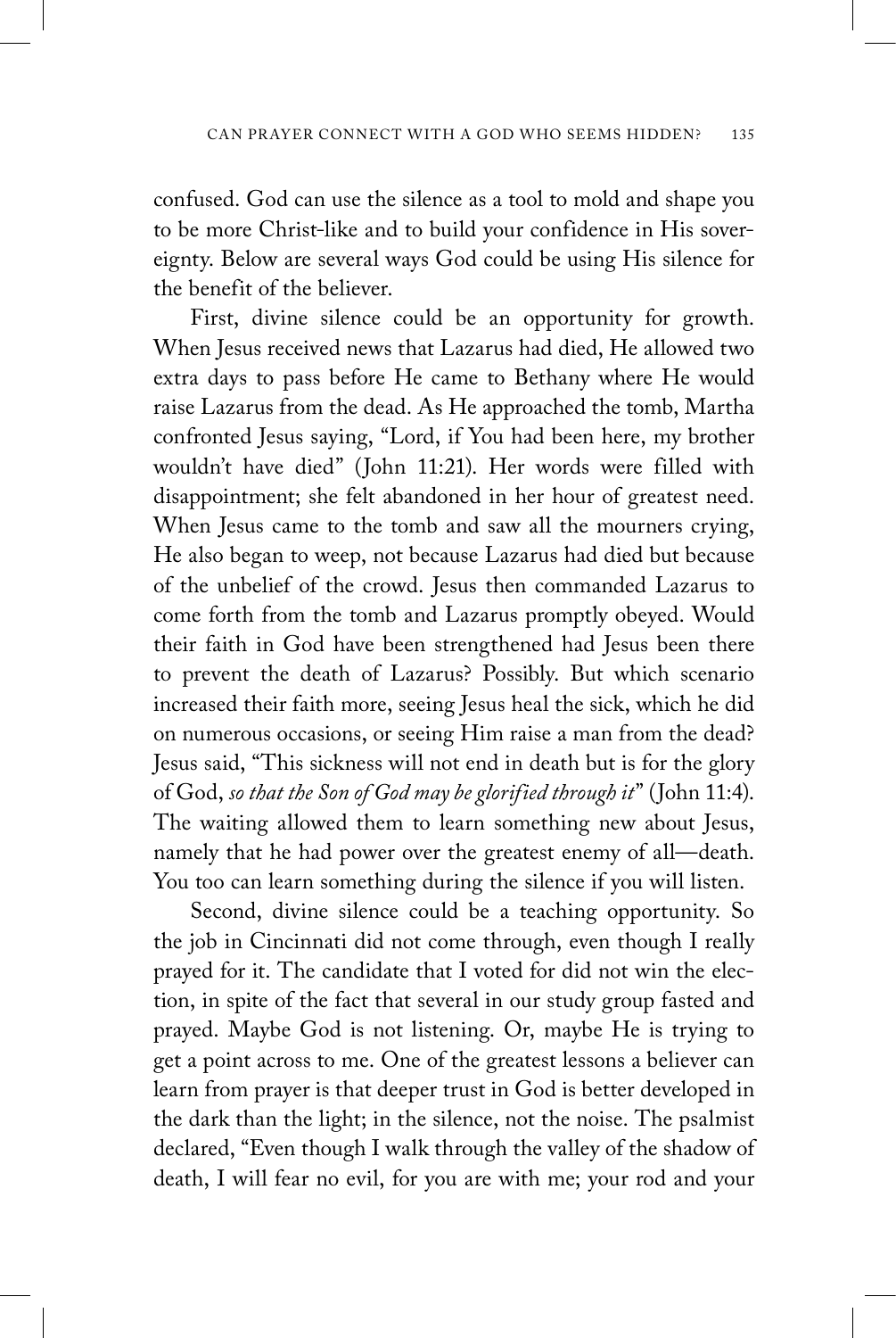staff, they comfort me" (Ps 23:4 ESV). The sheep willingly follow the shepherd into the dark valley because they know that the shepherd *is there* to protect them and guide them safely through. Perhaps God seems distant to you because He is simply saying, "Trust me, follow me, and learn from me."

## Conclusion

In Luke 11, the disciples had a good day: They approached Jesus with perhaps the wisest request they would ever bring to Him: *Lord, teach us to pray*. He gave them the model on how to pray—in what we refer commonly refer to as the "Lord's Prayer"—then He shared a story to teach them the need to be persistent in prayer.

He also said to them: "Suppose one of you has a friend and goes to him at midnight and says to him, 'Friend, lend me three loaves of bread, because a friend of mine on a journey has come to me, and I don't have anything to offer him.' Then he will answer from inside and say, 'Don't bother me! The door is already locked, and my children and I have gone to bed. I can't get up to give you anything.' I tell you, even though he won't get up and give him anything because he is his friend, yet because of his friend's persistence, he will get up and give him as much as he needs." (Luke 11:5–8)

This Scripture is not teaching us that nagging God is the key to getting our prayers answered. It teaches us that if we are willing to help a friend in the time of need, God is more than willing to help us when we come to Him with our concerns. Jesus then told his disciples to be persistent in prayer: "So I say to you, keep asking, and it will be given to you. Keep searching, and you will find. Keep knocking, and the door will be opened to you. For everyone who asks receives, and the one who searches finds, and to the one who knocks, the door will be opened" (Luke 11:9–10). Notice the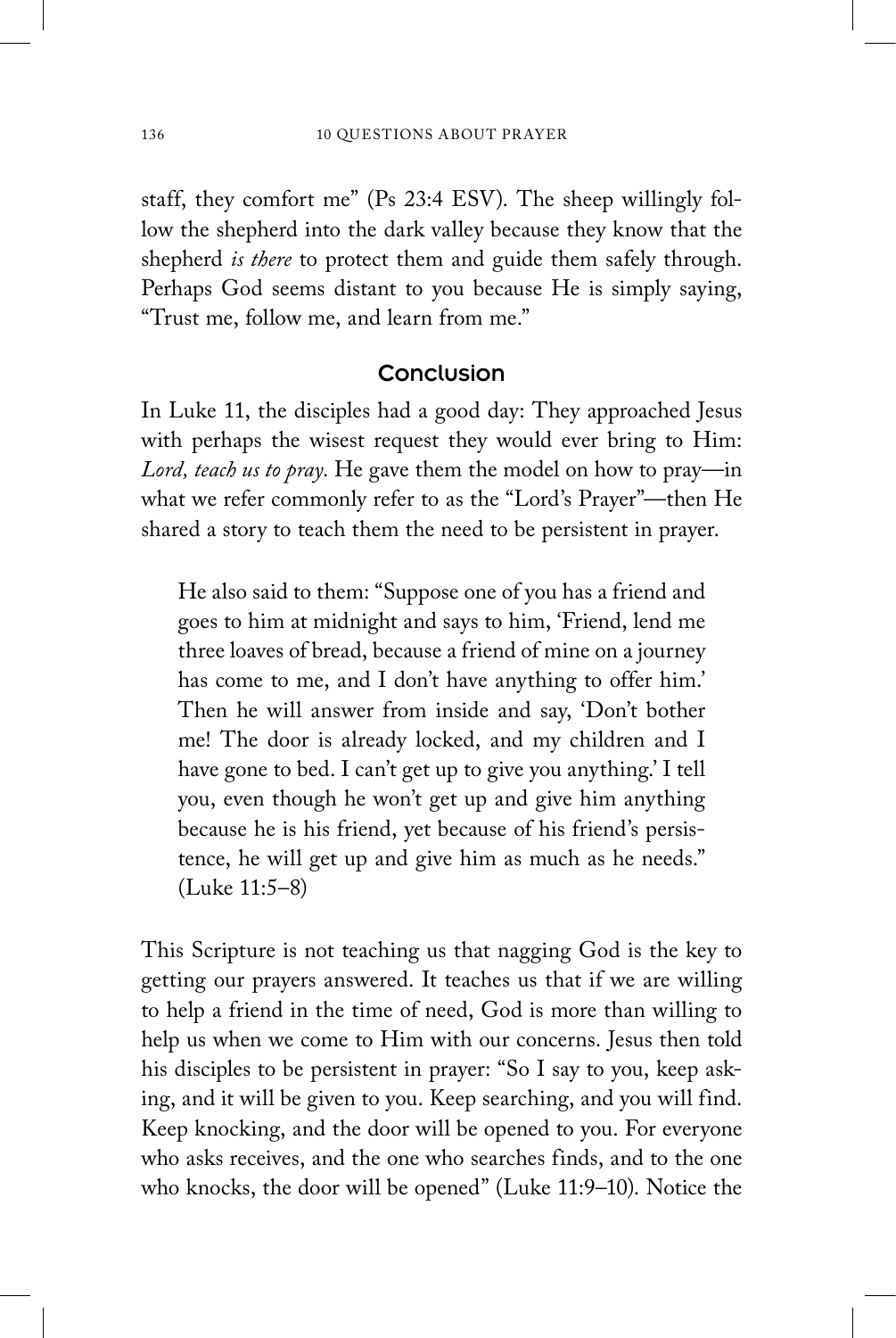verbs prominently placed in this text: *ask*, *seek*, and *knock*. Notice the promised results of fervent prayer found in verse 10: *receive*, *find*, and the phrase, "*it shall be opened*." If God seems distant to you, do not give up. Do not be discouraged. Keep your face turned toward heaven and be persistent in your prayers and in due season, God will reward your faith.

#### **Endnotes**

1. Henry Blackaby, Richard Blackaby, Claude King, *Experiencing God: Knowing and Doing the Will of God*, revised and expanded (Nashville: B&H Publishing, 2008), 45.

2. Max Lucado, *God Came Near* (Nashville: Thomas Nelson, 2004).

3. William McDonald, "Hebrews," in *Believer's Bible Commentary*, ed. Arthur Farstad (Nashville: Thomas Nelson, 1995), E-Sword Electronic Edition.

4. Ravi Zacharias, *Has Christianity Failed You?* (Grand Rapids: Zondervan, 2010), 157.

5. Charles H. Spurgeon, *The Treasury of David*, accessed December 15, 2012 at http://www.spurgeon.org/treasury/ps130.htm.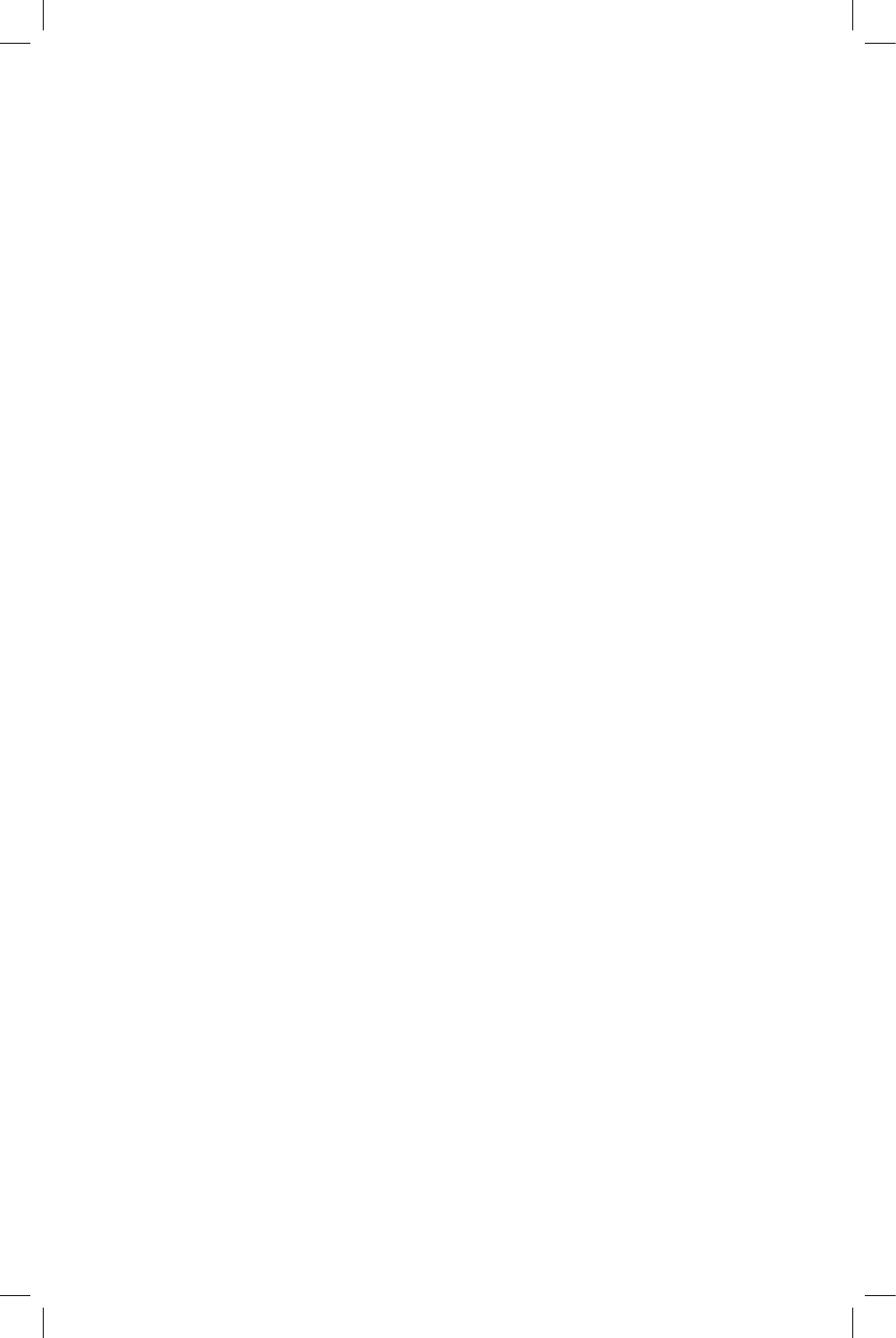While this book was in the final stages of being writ-<br>ten, heartbreak gripped America as shootings took the<br>lives of more than two dozen adults and children at a<br>Geometicate characterized al With 28 victims billed Decembe ten, heartbreak gripped America as shootings took the Connecticut elementary school. With 28 victims killed, December 14, 2012 would witness the second deadliest school shooting in United States' history. Only the 2007 massacre at the Virginia Tech would claim more lives (32).

Reverend Will Marotti was among those called by authorities to assist in the immediate aftermath of the crime. Marotti, a graduate of Liberty University, planted New Life Church in his native Connecticut in the late 1990's. Now a well-known and respected clergyman in the region, Marotti was committed to minister to the victims in Newtown in any way possible. Shortly after the news broke of the killings, Marotti's phone rang and he was summoned to help.

"The immensity of this tragedy and the carnage at the crime scene was beyond description," he said. "Officers with decades of service in law enforcement—women and men who had, as they say, 'seen it all'—were openly weeping." During that first day of the tragedy, officers, paramedics, clergy, and other first-responders worked until early morning hours.

In what Marotti described as, "the most painful day of my entire ministry," he was among the chaplains sent to deliver news of the deaths to some of the families. As Rev. Marotti, a mental health professional, and a Connecticut State Trooper entered one of the first homes notified, the family members looked at the trio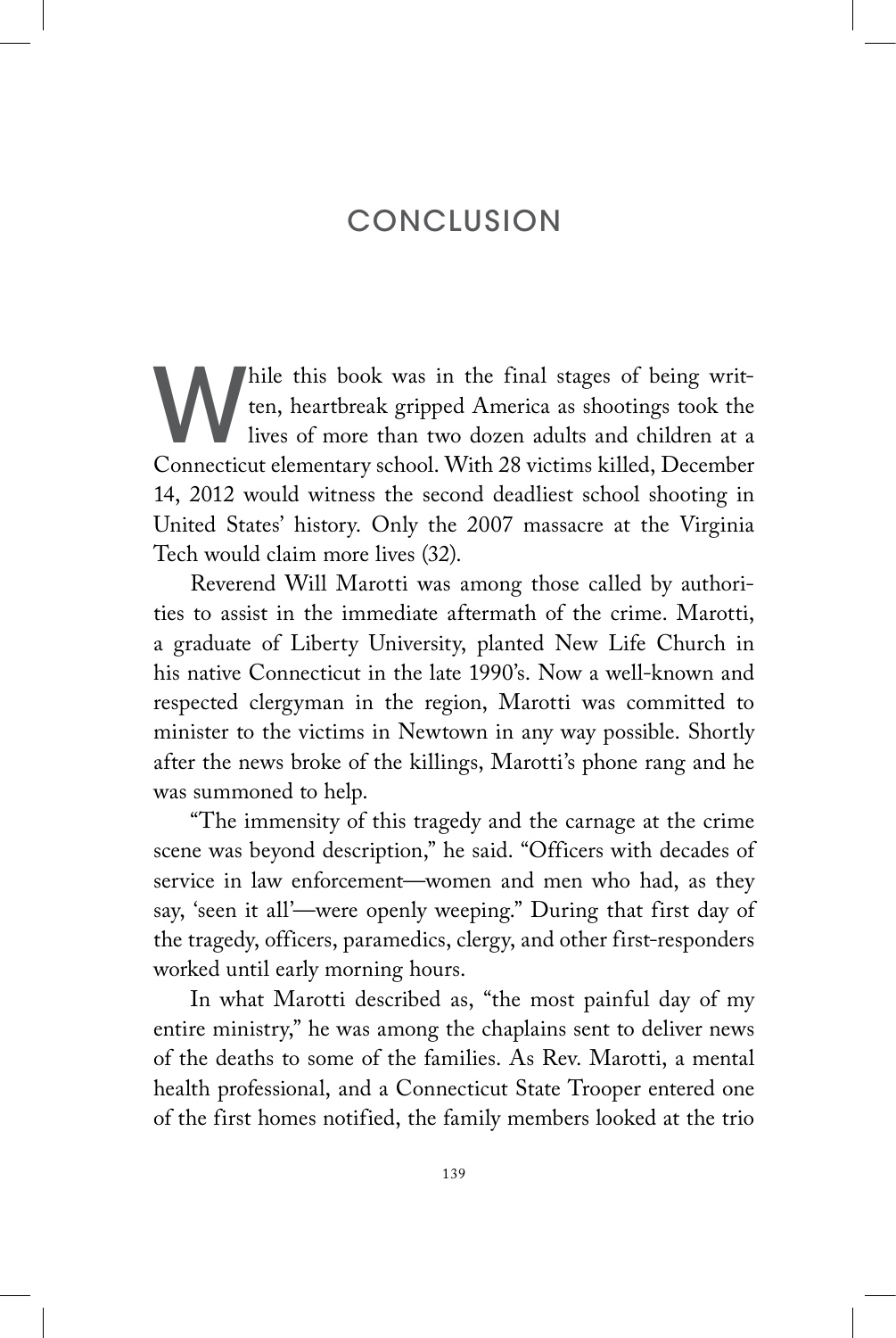of responders with anxious expressions. "The family members looked at us as if they were pleading to hear good news," said Marotti. "But they seemed to know the terrible report that they were about to hear."

As an awkward moment of silence filled the room, the state trooper requested something of the pastor that is not heard every day from a law enforcement officer: "Reverend, would you please say a prayer?"

Looking back on those days, Marotti observed: "Connecticut is not known as a bastion of fervent Christianity. But there was much, much prayer going on that day. But it was just natural to pray—just obvious. When tragedy comes along, what can you do but *pray*?*"*

## PRAYER: Some Final Facts and Application

Throughout this book we have addressed questions about prayer unpacking many of the related theological and philosophical implications. In closing we will take note of a few additional realities about prayer, and do our best to consider how these apply to our lives. This is important for all of us because, from a biblical perspective, prayer is not merely *theoretical.* True prayer, lifechanging prayer is about the *personal* and the *actual.* It is fine to study prayer; it is better still to *live it.* 

#### The Universality of Prayer

Prayer is ubiquitous. People everywhere pray. I (Alex) think that the universality of prayer is a potent argument for God's existence. Prayer is not just "common" among all peoples, it is *inherent.* Prayer is not merely a phenomenon of "religious" cultures; all cultures are religious.

While sharing the Gospel with a man from Greece (who explained to me that he was not religious), he said, "I don't know anyone, anywhere who does not at some point in their life, just, um . . . " At that point the man held his arms open wide, palms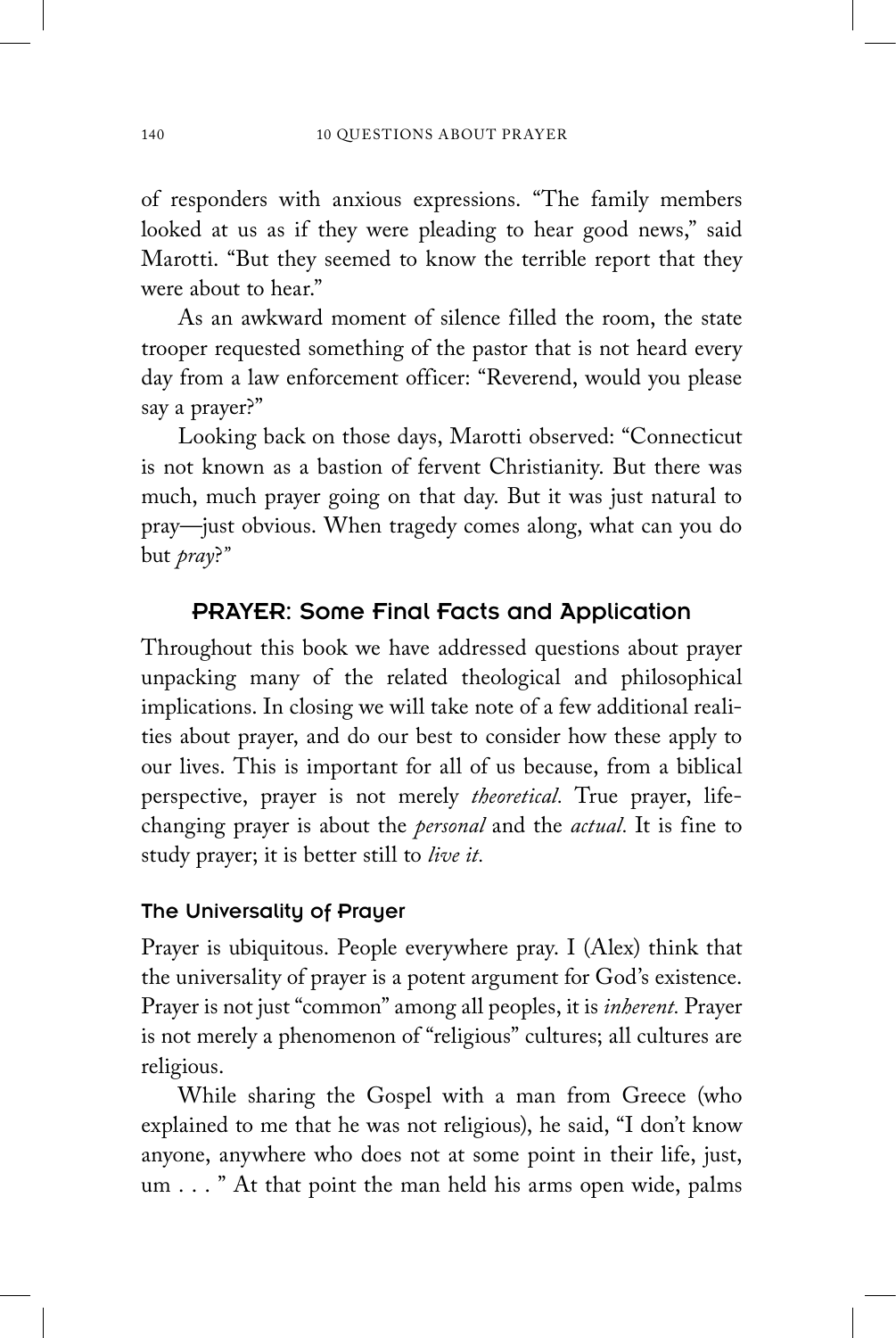facing up, and looked up to the sky with a helpless expression on his face. Studying his gesture, I asked, "What do you mean?" In broken English he poignantly said, "Sooner or later, we all must say to God, 'Have mercy on me. Help me. I need you.' "

Indeed. Though the words and postures vary, the ubiquity of prayer cannot be missed. Prayer to God—whom we seem intuitively to know can hear—is universal.

#### The Necessity of Prayer

Prayer is, it appears, a necessity. Before a debate with a certain atheist, I asked if he had ever prayed. "Once," he answered. "When our baby daughter was very sick." Similar sentiments I have heard from others indicates that some see prayer as a type of moral responsibility. In that sense, prayer is seen as somehow 'necessary.'

But prayer also seems to be an *emotional* necessity. We may not always pray as we should, but when asked about the subject, most people *want* to pray at times and indicate that they are glad that they can.

While interviewing individuals for our previous book *10 Questions Every Christian Must Answer*, 1 I spoke with more than a dozen atheists and skeptics who (privately) admitted to me that they occasionally prayed. It seems prayer is something all individuals, sooner or later, feel compelled to do.

Author Bruce Sheiman concurs, though I realize that many of his fellow atheists would (at least publicly) disagree. Sheiman convincingly argues that prayer and desire to connect with something beyond ourselves is essentially *unavoidable*:

"Most atheists will say they can do without the "infinite," but I assert that this is the core of what it means to be human and by extension, religious. In essence, I am saying that we are, even the atheists among us, *homo religious.* It's just that atheists cannot believe in God. (But) scratch the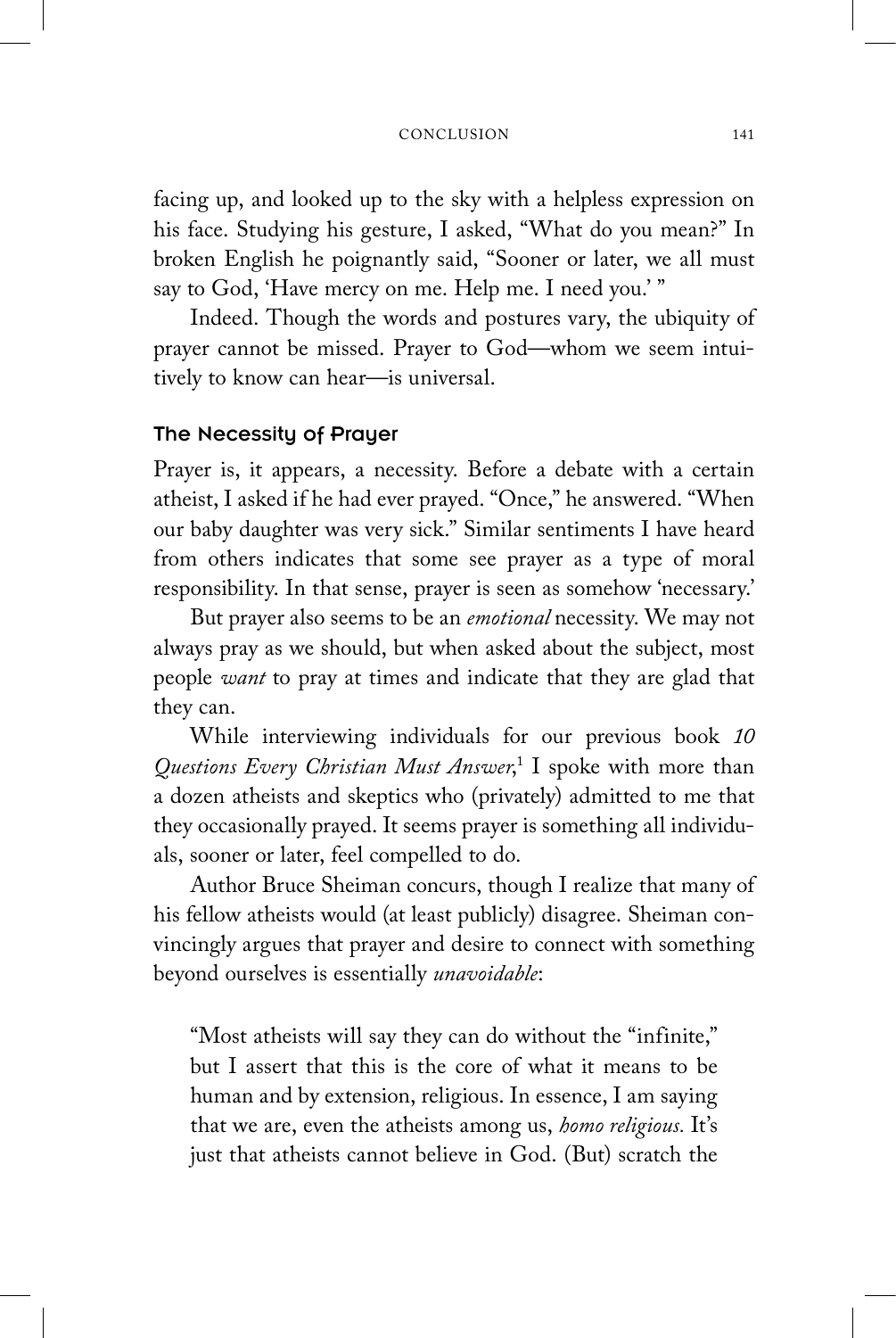surface and you will find that all atheists want to believe in some form of the Absolute."2

In an interview dealing with the subject of recovery and emotional stability after a trauma, professor of psychology Jeffrey Sweatt said, "In cases of severe emotional stress, counseling is important. Counseling can help, of course, but prayer and spiritual healing are necessities."3

#### The Accessibility of Prayer

The story is told of three preachers who were sitting in a church discussing what was the most appropriate and efficacious position to assume when praying. A telephone repairman was in the background overhearing the conversation. One minister said that the most important things were clasped hands and a bowed head. Another said that kneeling was essential to vibrant prayer. The third minister present said that humbly lying face down, prostrate on the floor was the key to more powerful prayer. Listening to this, the telephone repairman spoke up and said, "The most powerful praying I ever did was as I dangled upside down, hanging from a telephone pole high above the ground!"

What a blessing it is that all people—*all people—*can pray. The heights one's prayer may reach is not contingent on how much money they have, their standing within social circles, nor does prayer depend on any of the things we humans commonly deem important. God measures our heart, not our wealth or perceived importance. He cares more about our sincerity than your substance! God does not show partiality (Acts 10:34; Jas 2:1). No matter their background, each person may have as strong a prayer life as they are willing to pursue.

#### The Benefits of Prayer

Even some atheists admit that not only is prayer universally practiced by people of all cultures, prayer is actually beneficial.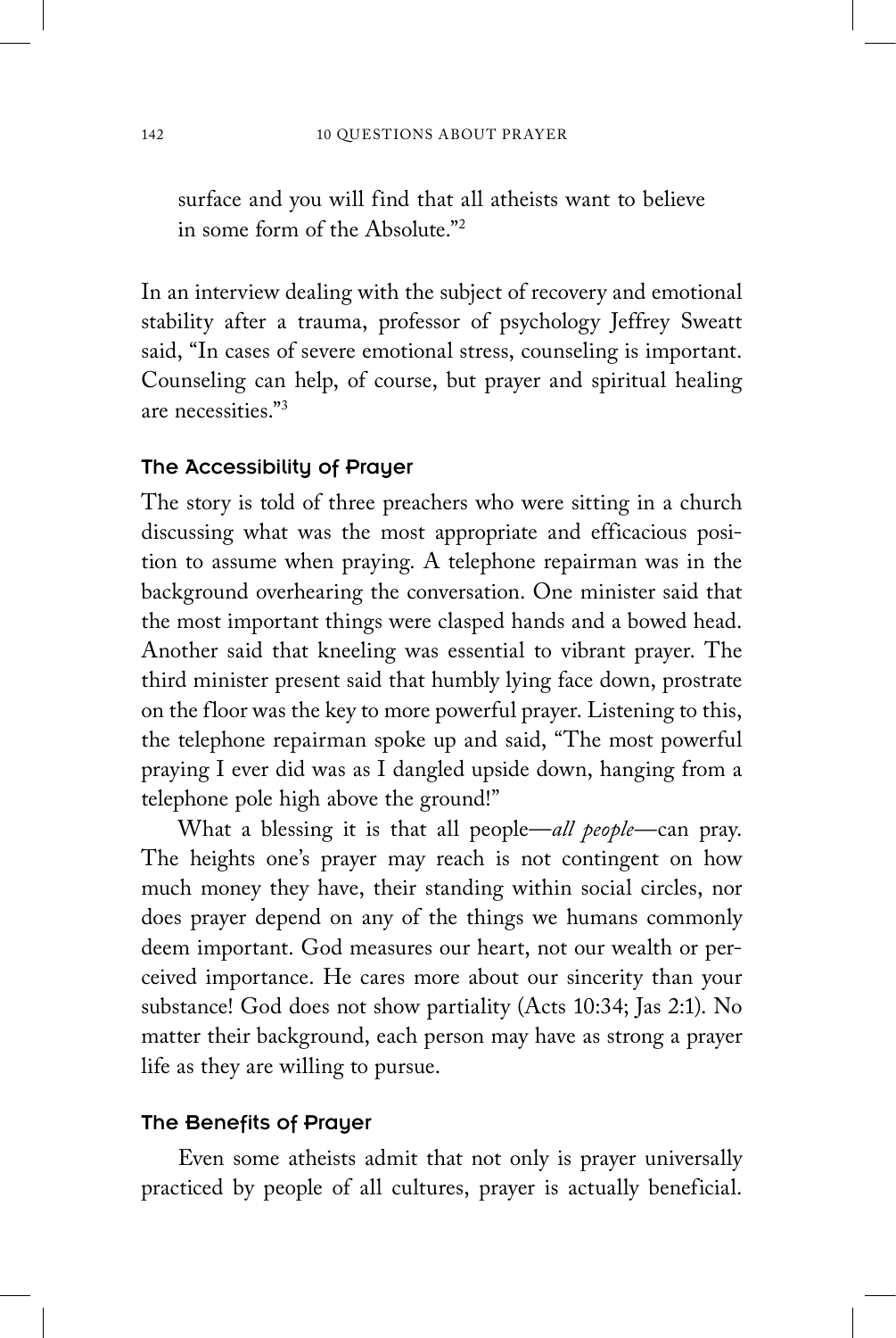In his book *An Atheist Defends Religion*, Bruce Sheiman documents that prayer is beneficial whether or not one believes in an omniscient God who is listening and who answers. Citing controlgroup studies conducted at Harvard, Duke, and the University of Virginia, Sheiman agrees that prayer contributes to, "reduced stress, lowered blood pressure, diminished anxiety, and augmented immune response."4

#### The Privilege of Prayer

A famous restaurant chain promises that at their eating establishment "You're family." But when I eat with relatives, I do not have to pay. And as much as the "you're family" motif is touted, if the meal is unsatisfactory I cannot sit with the owner and discuss it. The ballyhoo about being in the family is more style than substance. But what an honor it is to be able to get hold of the God of the universe! I cannot call the White House and speak with the President. But as a Christian, I can bow my head, open my heart, and pray knowing that God will hear. Hebrews 4:16 encourages us to come before God "boldly." Some translations use the word "confidently" or even, "fearlessly." Christians enjoy privilege beyond measure in knowing that they may call on God at anytime. "Prayer is like a child's communion with a father. Because the Christian is one who has been born into the family of God, it is as natural to pray as it is for an earthly child to ask his or her father for the things he or she needs."5

Adoniram Judson was a great missionary to Asian countries in the early 1800's. Stories of God's work through Judson have become missionary lore that have inspired generations. Speaking of the privilege of praying to God for provisions, Judson said, "I never prayed sincerely and earnestly for anything but it came at some time; no matter at how distant a day, somehow, in some shape, probably the least I would have devised, it came."6 God's answers may come in ways that surprise us (they usually do), but to be able to bring our needs to Him is indeed an honor.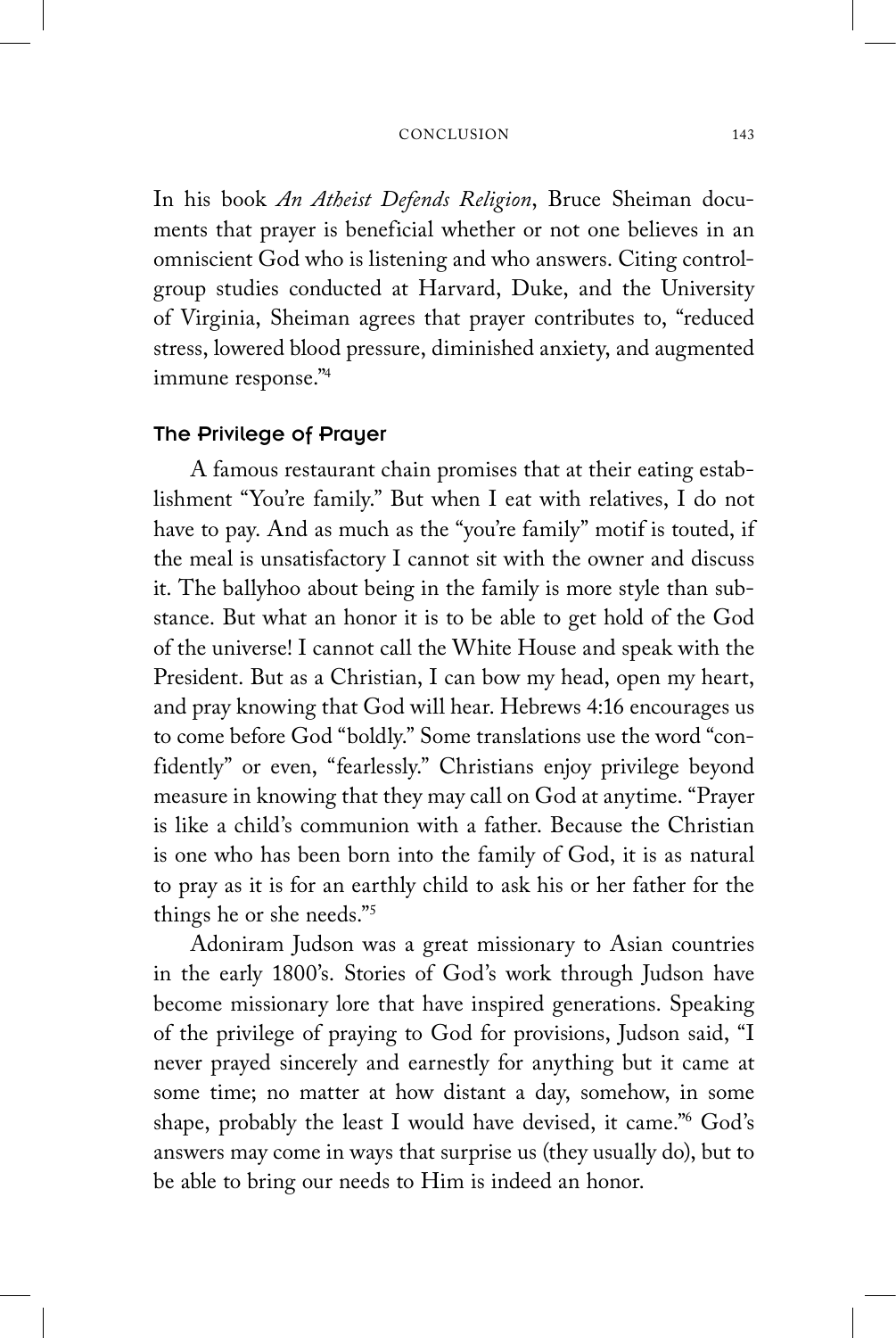#### The Promises of Prayer

The greatest leaders throughout church history have—not coincidentally—pursued the most robust prayer lives. Great spiritual leaders understand that God's Word is our sourcebook for understanding more about prayer. Martin Luther studied the Bible at length to find out all that it said about prayer, confidently appropriating what he found. Luther would pray for three hours each day, "bluntly holding out God's promises (to Him), and demanding that He keep them."7

I (Alex) have always been intrigued by Jer 33:3, in which God offers, "Call to Me, and I will answer you, and show you great and mighty things, which you do not know." There are many such promises in Scripture regarding the myriad of things God does in response to the prayers of His people.

- **God promises to hear and to act:** "Now this is the confidence we have in Him, that if we ask anything according to His will, He hears us. And if we know that He hears us, whatever we ask, we know that we have the petitions that we have asked of Him" (1 John 5:14–15).
- **God promises that prayer gets even more powerful when Christians intercede together with unified hearts and minds:** "If two of you agree on earth concerning anything that they ask, it will be done for them by My Father in heaven. For where two or three are gathered together in My name, I am there in the midst of them" (Matt 18:19–20).
- **God makes near-unconditional promises to the church regarding prayer in John 16:23:** "Most assuredly, I say to you, whatever you ask the Father in My name He will give you."
- **God promises that prayer to Him will yield tangible results:** "Ask, and it will be given to you; seek, and you will find; knock, and it will be opened to you. For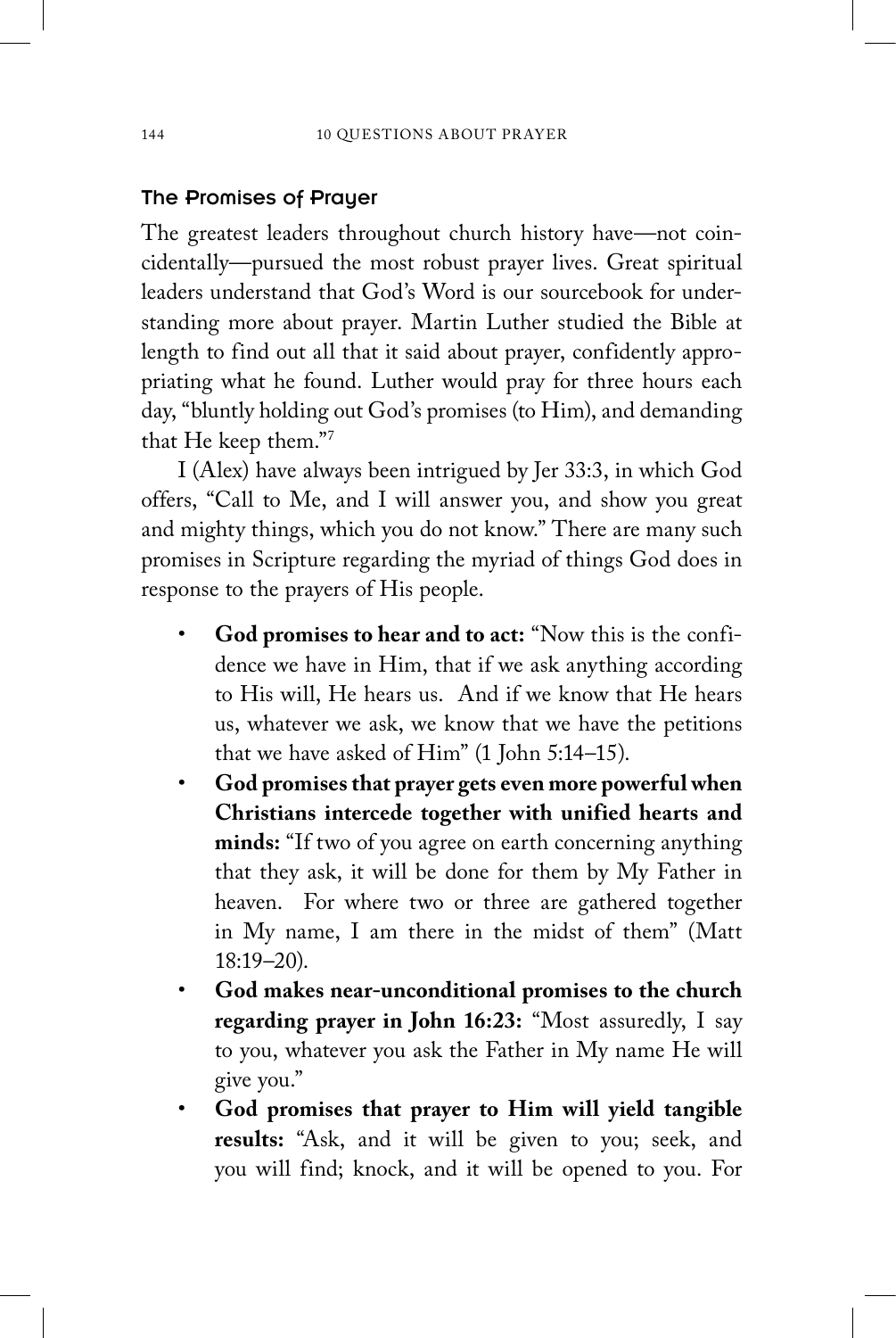everyone who asks receives, and he who seeks finds, and to him who knocks it will be opened" (Matt 7:7–8; Luke  $11:9-10$ ).

• **Beyond our material needs, God promises emotional blessings that come about through prayer:** "Be anxious for nothing, but in everything by prayer and supplication, with thanksgiving, let your requests be made known to God; and the peace of God, which surpasses all understanding, will guard your hearts and minds through Christ Jesus" (Phil 4:6–7; see also Isa 26:3).

## The Mystery of Prayer

As clear as the Bible makes it, there is still much that is mysterious and unknown about prayer. How does God hear the prayers of billions of people all at once? How does God act in the life of one individual, while at the same time managing the innumerable other contingencies of the universe that might possibly be affected? Do our prayers change God's plans? Do they ultimately cause changes in circumstances? Does prayer primarily change us?

C. S. Lewis described the misconceptions he held about prayer before becoming a Christian. Perhaps as many do prior to conversion, Lewis assumed that prayer was more about achieving mere, "states of mind," rather than communing with a Personal God who responds in tangible ways.8 Lewis rightly came to understand that true prayer involves an objective *relationship* (with God), and not just a subjective *feeling* (within oneself).

One might wonder why God created prayer at all. He could have simply "wound up" the universe like a toy, programming in from the beginning all circumstances and outcomes. Some think that is how things really are, but I tend to disagree. In such a deterministic universe, prayer would not be needed. Yet prayer exists. Why? Because God gives humans the opportunity to enter into a relationship with Himself.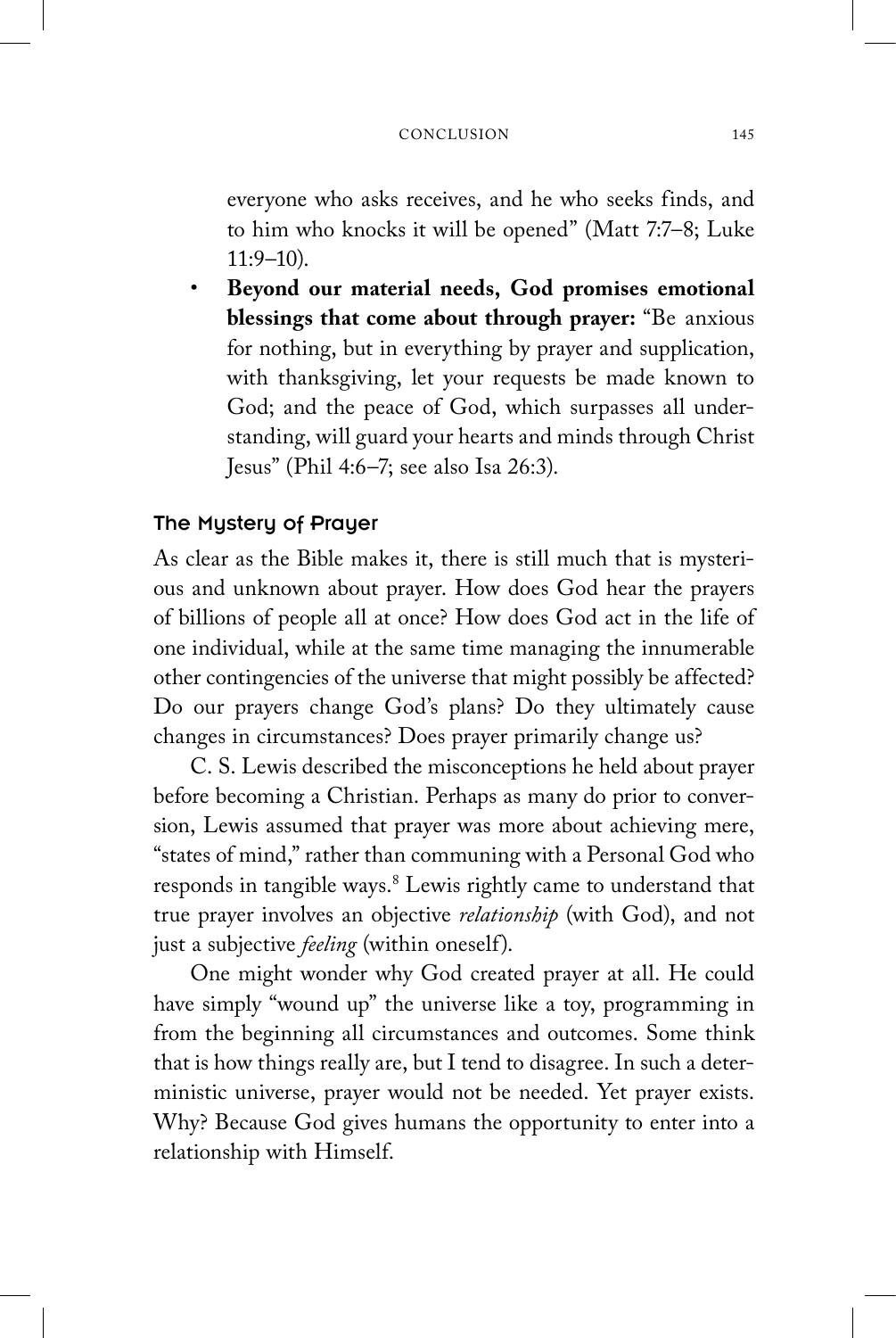A Christian's prayer life may include times of confident assurance, feelings of wonder, and admissions of ignorance. There is mystery in prayer, because there is mystery in God.

#### The Mandate of Prayer

God's Word commands His people to pray. First Thessalonians 5:17 says, "Pray without ceasing." Philippians 4:6 says, "In everything by prayer and supplication make your requests known unto God." In 1 Tim 2:8, Paul wrote, "I want men everywhere to lift up holy hands in prayer, without anger or disputing."

God's people are to be a people of prayer. Not perfunctory, grudging, obligatory prayer, but a people who know their God and who communicate with Him intimately. Prayer is also expected by believers for other believers. Notice in Ephesians 6:18 that the reality of prayer in a Christian's life is *understood:* "And pray in the Spirit on all occasions with all kinds of prayers and requests. With this in mind, be alert and keep on praying for all the saints."

Jesus said, "When you pray, go into your room, close the door, and pray to your Father who is unseen" (Matt 6:6). Jesus' instructions on *how* to pray presuppose that people *will* pray. For the Christian, the pursuit of a robust prayer life is not a mere suggestion or option. It is commanded, and for or own good.

#### And So, We Pray

It is often said that prayer is the nerve that moves the muscle of God. That being the case, may Christ move His body to touch that nerve with greater impact than ever before. To that end, each one of us may play a role.

#### **Endnotes**

1. Alex McFarland and Elmer Towns, *10 Questions Every Christian Must Answer* (Nashville: B&H Academic, 2011).

2. Sheiman, Bruce, *An Atheist Defends Religion* (New York: Penguin/ Alpha Books, 2009), 50.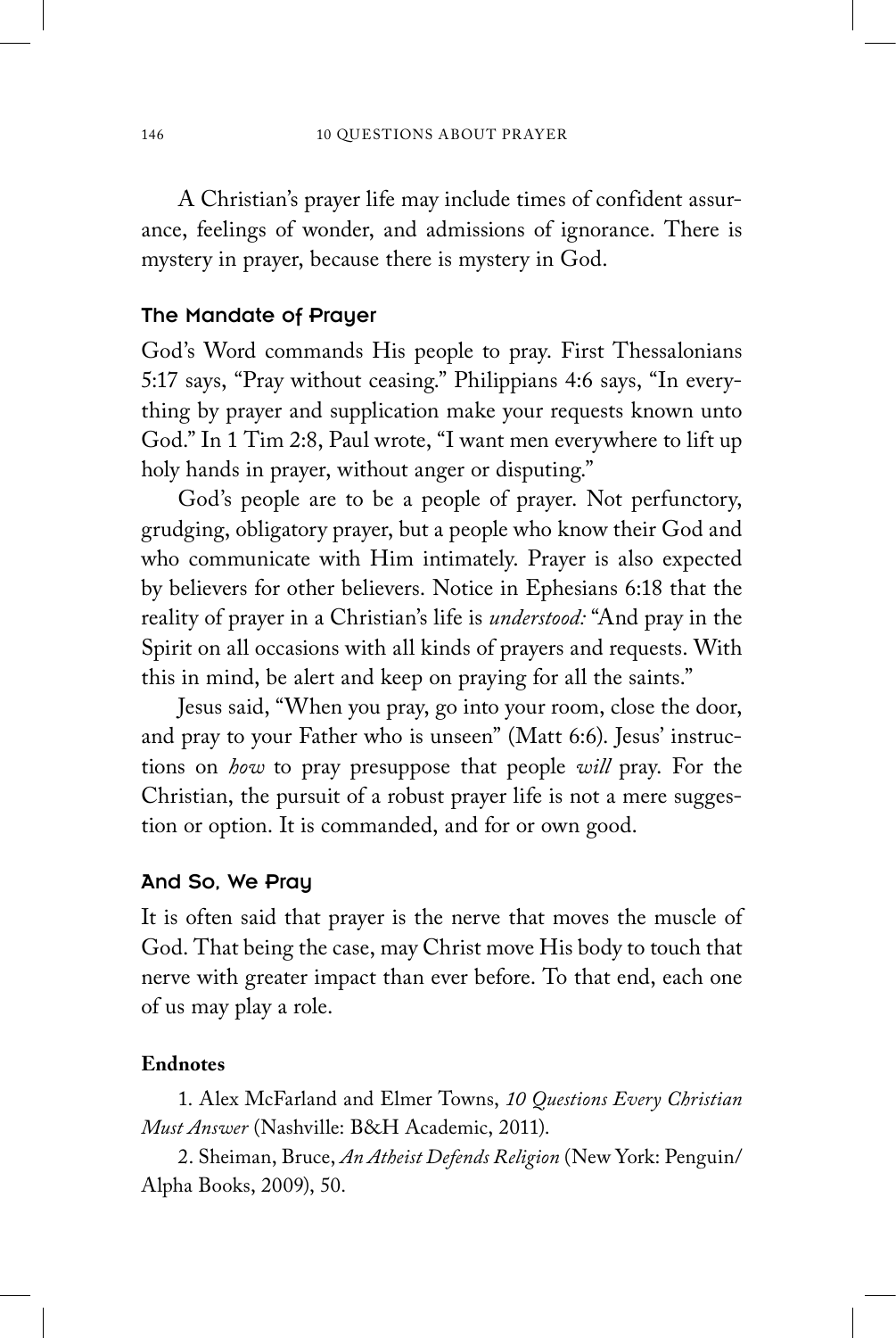3. "Exploring the Word," accessed December 18, 2012, www.afr.net.

4. Sheiman, *An Atheist Defends Religion*, 79–80.

5. Billy Graham and Charles G. Ward, eds., *The Billy Graham Christian Worker's Handbook* (Minneapolis: World Wide Publications, 1996), 234.

6. Quoted in E. M. Bounds, *Purpose in Prayer*, Christian Classics Ethereal Library, accessed 9/16/13, http://www.ccel.org/ccel/bounds /purpose.VI.html.

7. Michael Reeves, *The Unquenchable Flame: Discovering the Heart of the Reformation* (Nashville: B&H Academic, 2009), 59.

8. C. S. Lewis, *Surprised by Joy* (New York: Harcourt, Brace, and Jovanovich, 1984), 168.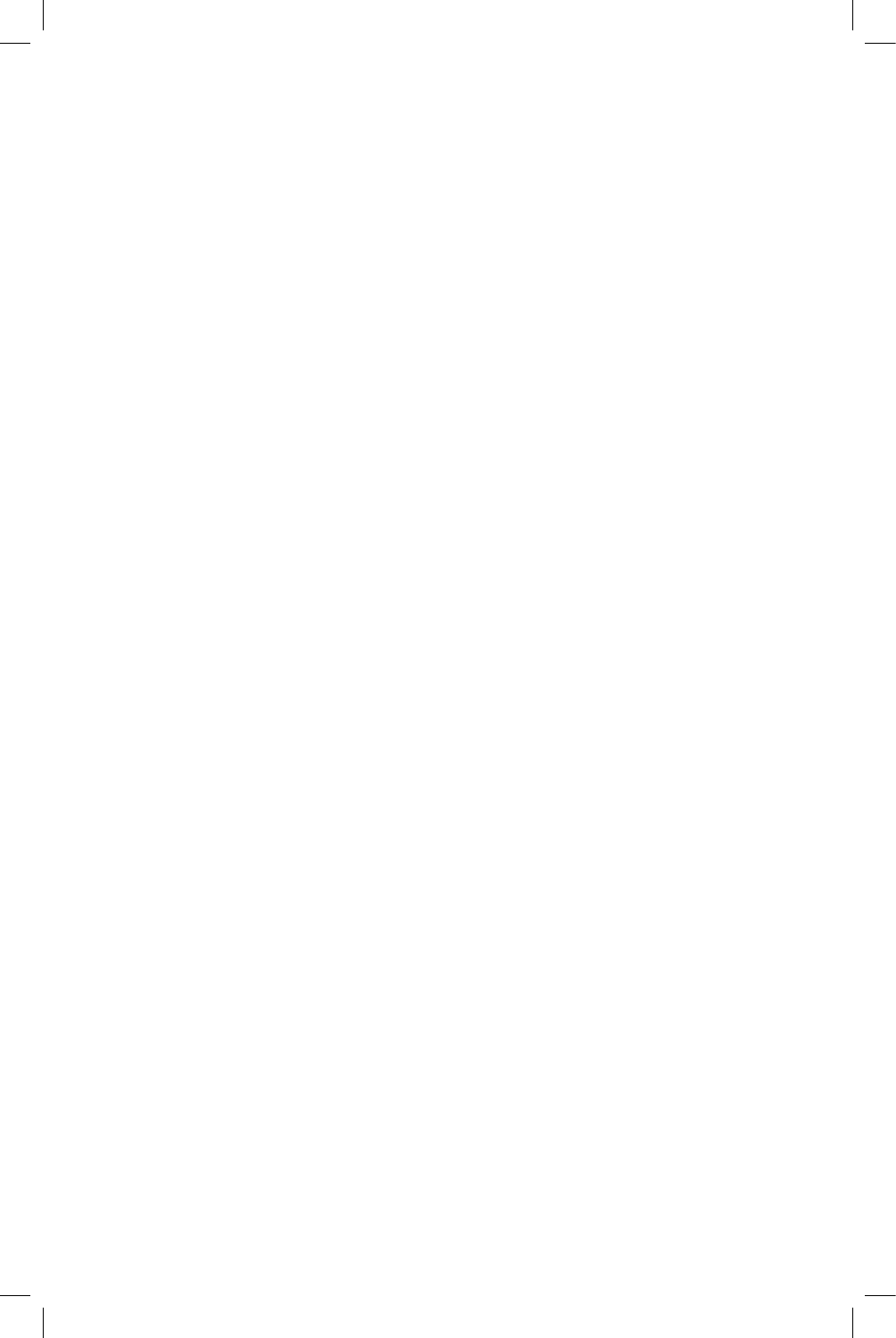Subject Index